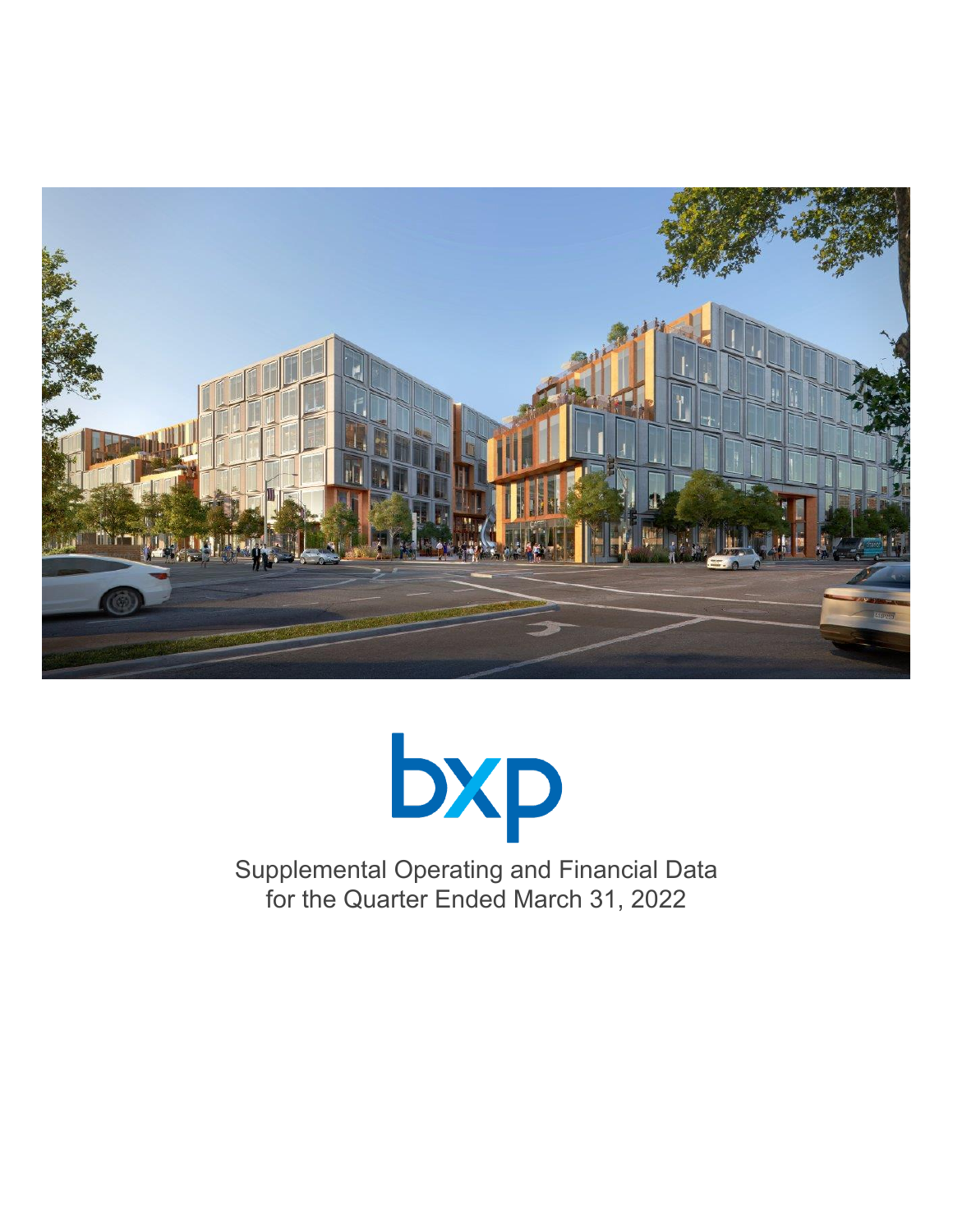Boston Properties, Inc. (NYSE: BXP) ("BXP" or the "Company") is the largest publicly traded developer, owner, and manager of Class A office properties in the United States, concentrated in six markets - Boston, Los Angeles, New York, San Francisco, Seattle, and Washington, DC. The Company is a fully integrated real estate company, organized as a real estate investment trust (REIT), that develops, manages, operates, acquires and owns a diverse portfolio of primarily Class A office space. Including properties owned by joint ventures, the Company's complete portfolio totals 53.1 million square feet and 201 properties, including eleven properties under construction/redevelopment. The Company's properties include 182 office properties, 12 retail properties, six residential properties and one hotel. BXP is well-known for its in-house building management expertise and responsiveness to tenants' needs. The Company holds a superior track record of developing premium Central Business District (CBD) office buildings, successful mixed-use complexes, suburban office centers and build-to-suit projects for a diverse array of creditworthy tenants. BXP actively works to promote its growth and operations in a sustainable and responsible manner. The Company has earned a tenth consecutive GRESB "Green Star" recognition and the highest GRESB 5-star Rating. BXP, an S&P 500 company, was founded in 1970 by Mortimer B. Zuckerman and Edward H. Linde and became a public company in 1997.

### *FORWARD-LOOKING STATEMENTS*

This Supplemental package contains "forward-looking statements" as defined in the Private Securities Litigation Reform Act of 1995. You can identify these statements by our use of the words "anticipates," "believes," "budgeted," "could," "estimates," "expects," "guidance," "intends," "may," "might," "plans," "projects," "should," "will" and similar expressions that do not relate to historical matters. These statements are based on our current plans, expectations, projections and assumptions about future events. You should exercise caution in interpreting and relying on forward-looking statements because they involve known and unknown risks, uncertainties and other factors which are, in some cases, beyond BXP's control. If our underlying assumptions prove inaccurate, or known or unknown risks or uncertainties materialize, actual results could differ materially from those expressed or implied by the forward-looking statement. These factors include, without limitation, uncertainties and risks related to the impact of (1) the COVID-19 global pandemic, including the emergence of additional variants, the effectiveness, availability and distribution of vaccines, including their efficacy against new variant strains and the willingness of individuals to be vaccinated, (2) the impact of geopolitical conflicts, including the ongoing war in Ukraine, and (3) the severity and duration of the indirect economic impacts of the foregoing, such as recession, supply chain disruptions, labor market disruptions, rising inflation, increasing interest rates, dislocation and volatility in capital markets, job losses, potential longer-term changes in consumer and tenant behavior, as well as possible future governmental responses; risks related to volatile or adverse global economic and geopolitical conditions, health crises and dislocations in the credit markets; risks associated with downturns in the national and local economies, increasing interest rates, and volatility in the securities markets; the Company's ability to enter into new leases or renew leases on favorable terms, dependence on tenants' financial condition, the uncertainties of real estate development, acquisition and disposition activity, the ability to effectively integrate acquisitions, the uncertainties of investing in new markets, the costs and availability of financing, the effectiveness of our interest rate hedging contracts, the ability of our joint venture partners to satisfy their obligations, the effects of acquisitions, dispositions and possible impairment charges on our operating results, the impact of newly adopted accounting principles on the Company's accounting policies and on period-to-period comparisons of financial results, regulatory changes and other risks and uncertainties detailed from time to time in the Company's filings with the Securities and Exchange Commission. These forward-looking statements speak only as of the date of issuance of this report and are not guarantees of future results, performance or achievements. BXP does not undertake a duty to update or revise any forward-looking statement, whether as a result of new information, future events or otherwise, except as may be required by law.

### *NON-GAAP FINANCIAL MEASURES*

This Supplemental package includes non-GAAP financial measures, which are accompanied by what the Company considers the most directly comparable financial measures calculated and presented in accordance with GAAP. Quantitative reconciliations of the differences between the most directly comparable GAAP financial measures and the non-GAAP financial measures presented are provided within this Supplemental package. Definitions of these non-GAAP financial measures and statements of the reasons why management believes the non-GAAP measures provide useful information to investors about the Company's financial condition and results of operations, and, if applicable, the other purposes for which management uses the measures, can be found in the Definitions section of this Supplemental starting on page 52.

The Company also presents "**BXP's Share**" of certain of these measures, which are non-GAAP financial measures that are calculated as the consolidated amount calculated in accordance with GAAP, plus the Company's share of the amount from the Company's unconsolidated joint ventures (calculated based upon the Company's percentage ownership interest and, in some cases, after priority allocations), minus the Company's partners' share of the amount from the Company's consolidated joint ventures (calculated based upon the partners' percentage ownership interests and, in some cases, after income allocation to private REIT shareholders and their share of fees due to the Company). Management believes that presenting "BXP's Share" of these measures provides useful information to investors regarding the Company's financial condition and/or results of operations because the Company has several significant joint ventures and, in some cases, the Company exercises significant influence over, but does not control, the joint venture, in which case GAAP requires that the Company account for the joint venture entity using the equity method of accounting and the Company does not consolidate it for financial reporting purposes. In other cases, GAAP requires that the Company consolidate the venture even though the Company's partner(s) owns a significant percentage interest. As a result, management believes that presenting BXP's Share of various financial measures in this manner can help investors better understand the Company's financial condition and/or results of operations after taking into account its true economic interest in these joint ventures. The Company cautions investors that the ownership percentages used in calculating "BXP's Share" of these measures may not completely and accurately depict all of the legal and economic implications of holding an interest in a consolidated or unconsolidated joint venture. For example, in addition to partners' interests in profits and capital, venture agreements vary in the allocation of rights regarding decision making (both routine and major decisions), distributions, transferability of interests, financings and guarantees, liquidations and other matters. As a result, presentations of "BXP's Share" of a financial measure should not be considered a substitute for, and should only be considered together with and as a supplement to, the Company's financial information presented in accordance with GAAP. Unless noted otherwise, reconciliations of "BXP's Share" of these financial measures can be found in the Reconciliations section of this Supplemental package starting on page 56.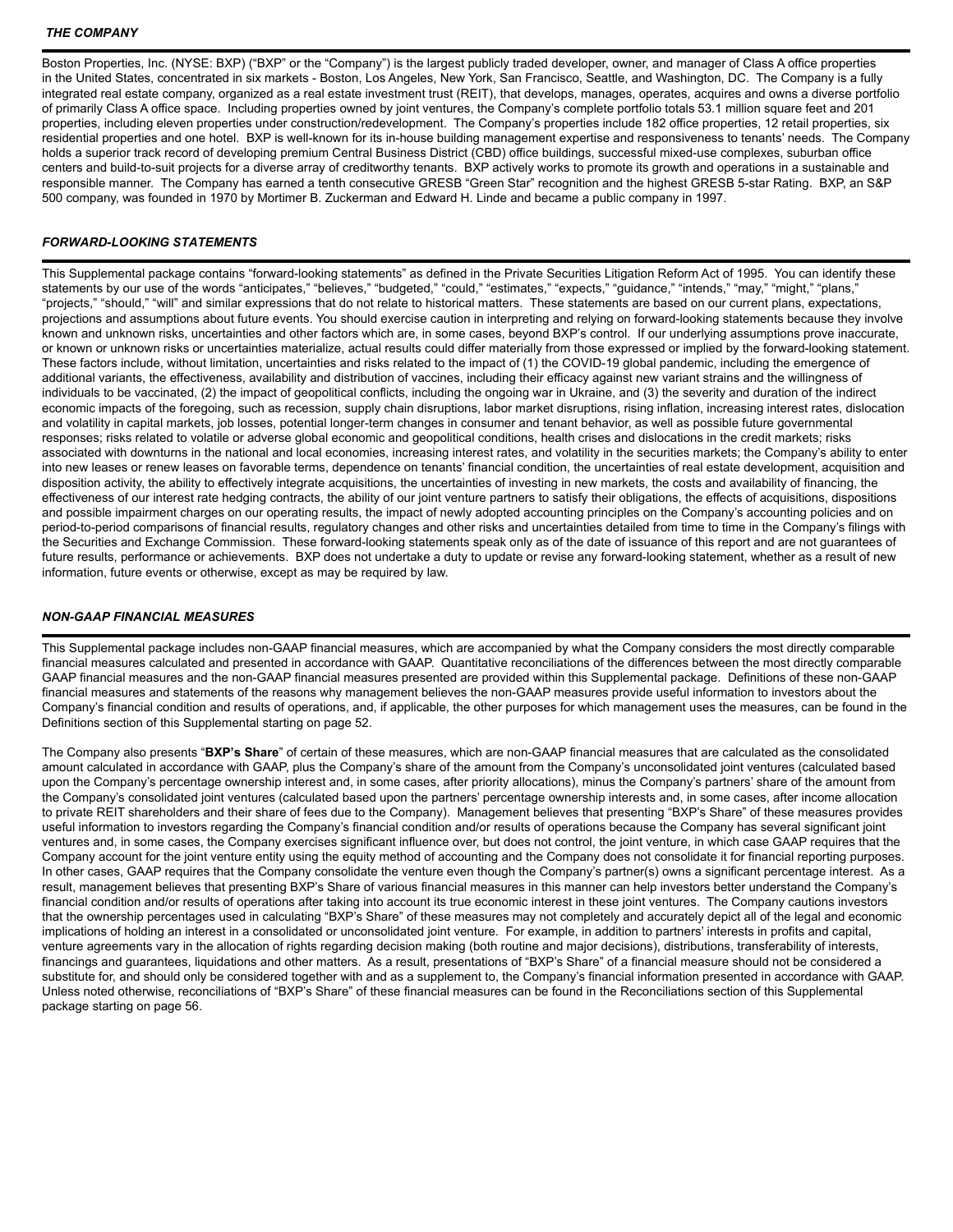#### *GENERAL INFORMATION*

| <b>Corporate Headquarters</b><br>800 Boylston Street<br><b>Suite 1900</b> | <b>Trading Symbol</b><br><b>BXP</b>                      | <b>Investor Relations</b><br>Boston Properties, Inc.<br>800 Boylston Street, Suite 1900 | <b>Inquiries</b><br>Inquiries should be directed to<br>Helen Han         |
|---------------------------------------------------------------------------|----------------------------------------------------------|-----------------------------------------------------------------------------------------|--------------------------------------------------------------------------|
| Boston, MA 02199<br>www.bxp.com<br>(t) 617.236.3300                       | <b>Stock Exchange Listing</b><br>New York Stock Exchange | Boston, MA 02199<br>investors.bxp.com<br>investorrelations@bxp.com<br>(t) 617.236.3429  | Vice President, Investor Relations<br>at 617.236.3429 or<br>hhan@bxp.com |
|                                                                           |                                                          |                                                                                         | Michael E. LaBelle<br>Executive Vice President, Chief Financial Officer  |

at 617.236.3352 or mlabelle@bxp.com

(Cover photo: Rendering of Platform 16, San Jose, CA)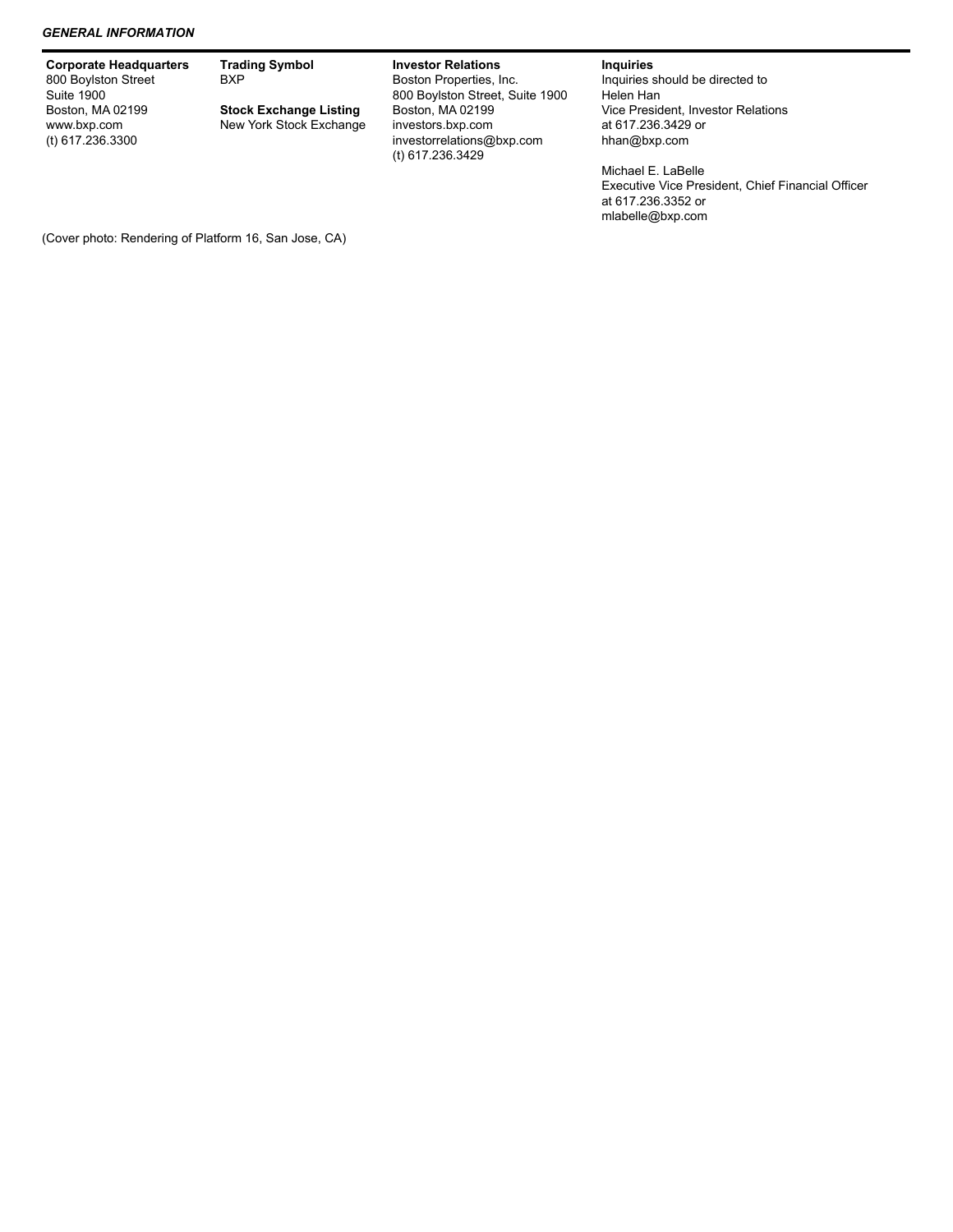**OVERVIEW** Company Profile

 $\overline{2}$ 

| Page |  |
|------|--|
|      |  |

# **FINANCIAL INFORMATION**

Guidance and assumptions

| Consolidated Income Statements with a construction of the construction of the consolidated Income Statements with a consequent of the consequent of the consequent of the consequent of the consequent of the consequent of th |  |
|--------------------------------------------------------------------------------------------------------------------------------------------------------------------------------------------------------------------------------|--|
|                                                                                                                                                                                                                                |  |
|                                                                                                                                                                                                                                |  |
| Net Operating Income (NOI) with an account of the contract of the contract of the contract of the contract of the contract of the contract of the contract of the contract of the contract of the contract of the contract of  |  |
| Same Property Net Operating Income (NOI) by Reportable Segment (1) and the contract of the contract of the contract of the contract of the contract of the contract of the contract of the contract of the contract of the con |  |
| Capital Expenditures, Tenant Improvement Costs and Leasing Commissions [11] Capital Expenditures, Tenant Improvement Costs and Leasing Commissions [11] Commissions [11] Capital Expenditures, Tenant Improvement Costs and Le |  |
|                                                                                                                                                                                                                                |  |
|                                                                                                                                                                                                                                |  |

# **DEVELOPMENT ACTIVITY**

| Land Parcels and Purchase Options |  |
|-----------------------------------|--|

# **LEASING ACTIVITY**

| Leasing Activity |  |  |
|------------------|--|--|
|------------------|--|--|

# PROPERTY STATISTICS

|                                                                                                                                                                                                                                | $\frac{17}{2}$              |
|--------------------------------------------------------------------------------------------------------------------------------------------------------------------------------------------------------------------------------|-----------------------------|
| Residential and Hotel Performance entrance and the control of the control of the control of the control of the control of the control of the control of the control of the control of the control of the control of the contro | - 18                        |
| In-Service Property Listing with an account of the control of the control of the control of the control of the control of the control of the control of the control of the control of the control of the control of the contro | 20                          |
| Top 20 Tenants Listing and Portfolio Tenant Diversification                                                                                                                                                                    | 24                          |
|                                                                                                                                                                                                                                | $\overline{\phantom{0}}$ 25 |

# **DEBT AND CAPITALIZATION**

|               | -26  |
|---------------|------|
| Debt Analysis | 27   |
|               | -28  |
|               | 29   |
|               | - 30 |
|               |      |

# **JOINT VENTURES**

| Consolidated Joint Ventures   |  |
|-------------------------------|--|
| Unconsolidated Joint Ventures |  |

# **LEASE EXPIRATION ROLL-OUT**

| <b>Total In-Service Properties</b> |  |
|------------------------------------|--|
| Boston                             |  |
|                                    |  |
| Los Angeles<br>New York            |  |
| San Francisco                      |  |
| Washington, DC                     |  |
| CBD                                |  |
|                                    |  |

# RESEARCH COVERAGE, DEFINITIONS AND RECONCILIATIONS

| Definitions with a construction of the construction of the construction of the construction of the construction of the construction of the construction of the construction of the construction of the construction of the con     | - 52 |
|------------------------------------------------------------------------------------------------------------------------------------------------------------------------------------------------------------------------------------|------|
|                                                                                                                                                                                                                                    | - 56 |
| Consolidated Income Statement - Prior Year<br>1940 - The Manager Manager (1994) - The Manager Statement - Prior Year<br>1940 - The Manager Manager (1994) - The Manager Statement - Prior Version - The Manager Statement - Statem |      |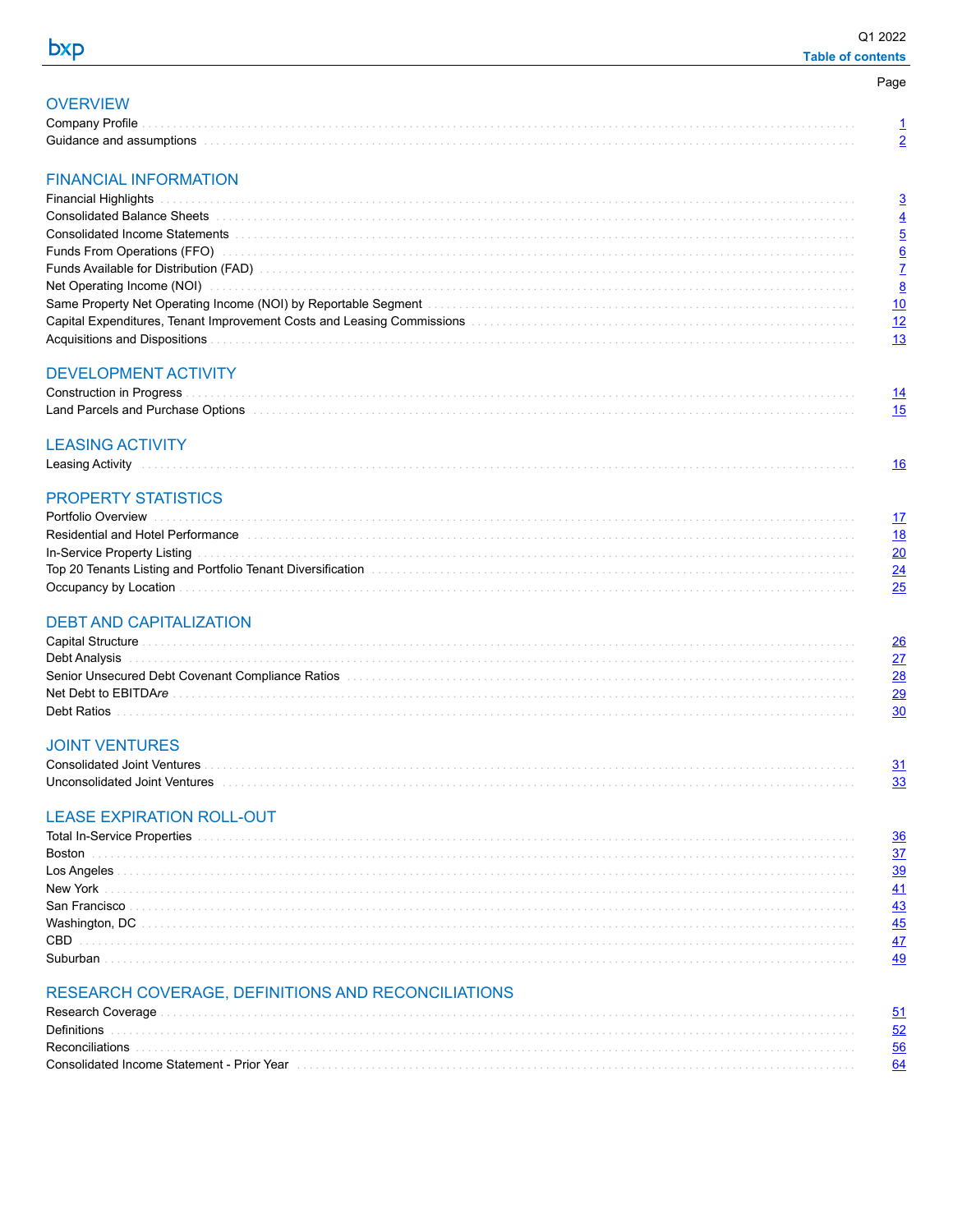## <span id="page-4-0"></span>*SNAPSHOT*

 $(1, 1, 1, 1, 2, 3, 2, 0, 0, 0, 0)$ 

| $(as \text{ or } \text{Water})$                                                                                           |                            |
|---------------------------------------------------------------------------------------------------------------------------|----------------------------|
| Fiscal Year-End                                                                                                           | December 31                |
| Total Properties (includes unconsolidated joint ventures and properties under development/redevelopment)                  | 201                        |
| Total Square Feet (includes unconsolidated joint ventures and properties under development/redevelopment)                 | 53.1 million               |
| Common shares outstanding, plus common units and LTIP units (other than unearned Multi-Year Long-Term                     | 174.9 million              |
| Closing Price, at the end of the quarter entering contained and the contained price, at the end of the quarter            | \$128.80 per share         |
|                                                                                                                           | \$0.98/\$3.92 per share    |
| Dividend Yield <b>Election Construction Construction</b> Construction Construction Construction Construction Construction | 3.0%                       |
|                                                                                                                           | \$35.5 billion             |
|                                                                                                                           | \$35.6 billion             |
| <b>Senior Debt Ratings</b>                                                                                                | BBB+ (S&P); Baa1 (Moody's) |

# *STRATEGY*

BXP's primary business objective is to maximize return on investment in an effort to provide its investors with the greatest possible total return in all points of the economic cycle. To achieve this objective, the key tenets of our business strategy are to:

- maintain a keen focus on select markets that exhibit the strongest economic growth and investment characteristics over time currently Boston, Los Angeles, New York, San Francisco, Seattle, and Washington, DC;
- invest in the highest quality buildings (primarily office) with unique amenities and desirable locations that are able to maintain high occupancy rates and achieve premium rental rates through economic cycles;
- maintain scale and a full-service real estate capability (leasing, development, construction and property management) in our markets to ensure we (1) see all relevant investment deal flow, (2) maintain an ability to execute on all types of real estate opportunities, such as acquisitions, dispositions, repositioning and development, throughout the real estate investment cycle, (3) provide superior service to our tenants and (4) develop and manage our assets in the most sustainable manner possible;
- be astute in market timing for investment decisions by acquiring properties in times of opportunity, developing new properties in times of growth and selling assets at attractive prices, resulting in continuous portfolio refreshment;
- ensure a strong balance sheet to maintain consistent access to capital and the ability to make new investments at opportune times; and
- foster a culture and reputation of integrity, excellence and purposefulness, making us the employer of choice for talented real estate professionals, the landlord and developer of choice for our customers, as well as the counterparty of choice for real estate industry participants.

#### *MANAGEMENT*

| <b>Board of Directors</b> |                                                         | <b>Management</b>  |                                                                   |  |
|---------------------------|---------------------------------------------------------|--------------------|-------------------------------------------------------------------|--|
| Joel I. Klein             | Chairman of the Board                                   | Owen D. Thomas     | <b>Chief Executive Officer</b>                                    |  |
| Owen D. Thomas            | <b>Chief Executive Officer</b>                          | Douglas T. Linde   | President                                                         |  |
| Douglas T. Linde          | President                                               | Raymond A. Ritchey | Senior Executive Vice President                                   |  |
| Kelly A. Ayotte           | <b>Chair of Compensation Committee</b>                  | Michael E. LaBelle | Executive Vice President, Chief Financial Officer and Treasurer   |  |
| Bruce W. Duncan           |                                                         | Bryan J. Koop      | Executive Vice President, Boston Region                           |  |
| Carol B. Einiger          |                                                         | Robert E. Pester   | Executive Vice President, San Francisco Region                    |  |
| Diane J. Hoskins          | <b>Chair of Sustainability Committee</b>                | Hilary Spann       | Executive Vice President, New York Region                         |  |
| Mary E. Kipp              |                                                         | Peter V. Otteni    | Executive Vice President, Co-Head of the Washington, DC<br>Region |  |
| Matthew J. Lustig         | Chair of Nominating & Corporate<br>Governance Committee | John J. Stroman    | Executive Vice President, Co-Head of the Washington, DC<br>Region |  |
| David A. Twardock         | <b>Chair of Audit Committee</b>                         | Jonathan D. Lange  | Senior Vice President, Los Angeles Region                         |  |
| William H. Walton, III    |                                                         | Frank D. Burt      | Senior Vice President, Chief Legal Officer                        |  |
|                           |                                                         | Donna D. Garesche  | Senior Vice President, Chief Human Resources Officer              |  |
|                           |                                                         | Michael R. Walsh   | Senior Vice President, Chief Accounting Officer                   |  |
|                           |                                                         | James J. Whalen    | Senior Vice President, Chief Information & Technology Officer     |  |

 $1$  Common units and LTIP units are units of limited partnership interest in Boston Properties Limited Partnership, the entity through which the Company conducts substantially all of its business.

 $\mathcal{L}_\text{max}$  and  $\mathcal{L}_\text{max}$  and  $\mathcal{L}_\text{max}$ 

<sup>&</sup>lt;sup>2</sup> For additional detail, see page 26.

<sup>&</sup>lt;sup>3</sup> For the Company's definitions and related disclosures, see the Definitions and Reconciliations sections of this Supplemental package starting on page 52.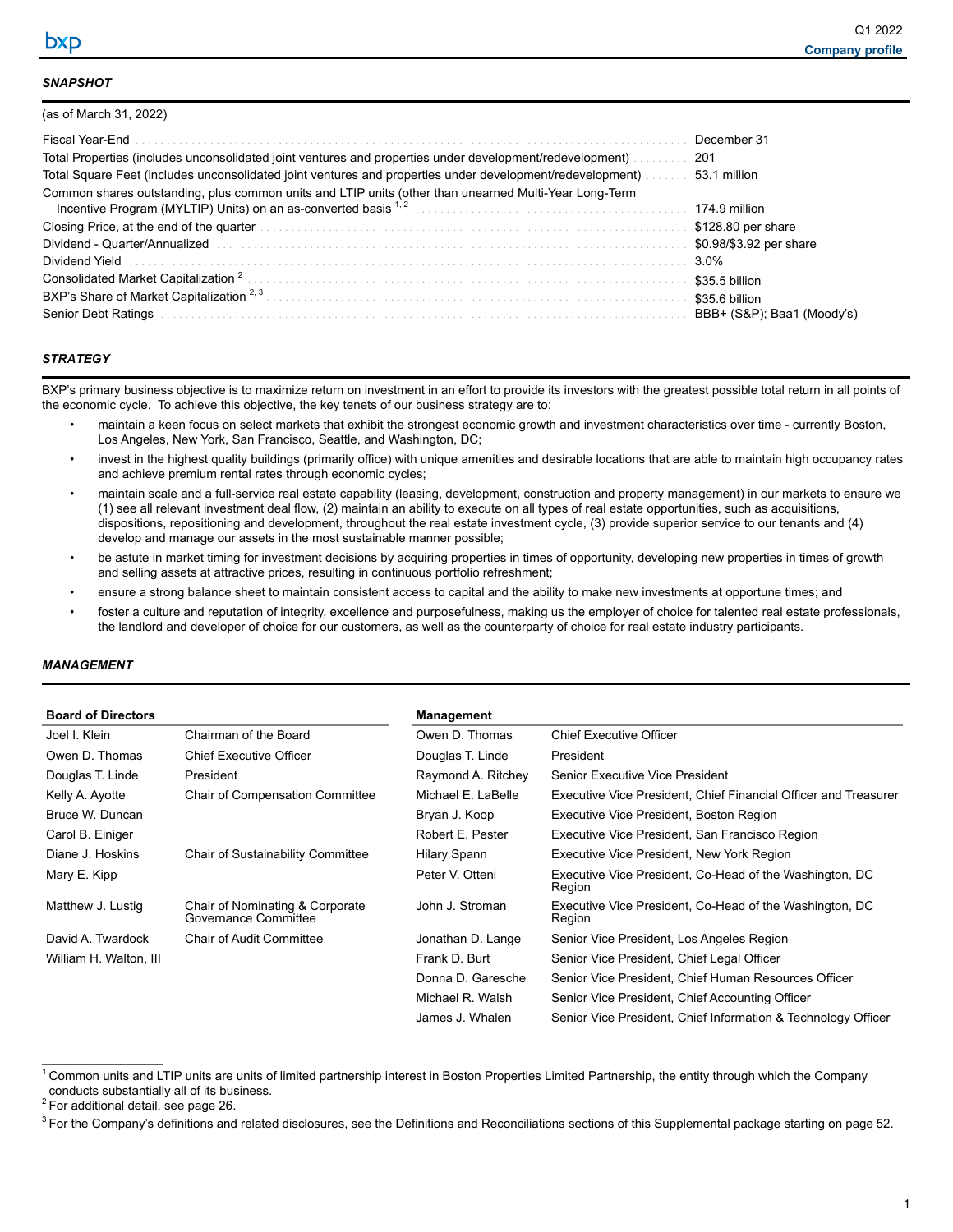<span id="page-5-0"></span>hxn

# *GUIDANCE*

The Company's guidance for the second quarter and full year 2022 for diluted earnings per common share attributable to Boston Properties, Inc. (EPS) and diluted funds from operations (FFO) per common share attributable to Boston Properties, Inc. is set forth and reconciled below. Except as described below, the estimates reflect management's view of current and future market conditions, including assumptions with respect to rental rates, occupancy levels, the timing of the lease-up of available space and the earnings impact of the events referenced in the Company's earnings release issued on May 2, 2022 and those referenced during the Company's conference call scheduled for May 3, 2022. Except as otherwise publicly disclosed, the estimates do not include the impacts of any potential (1) capital markets activity, (2) future write-offs or reinstatements of accounts receivable and accrued rent balances, or (3) future impairment charges. EPS estimates may be subject to fluctuations as a result of several factors, including changes in the recognition of depreciation and amortization expense, impairment losses on depreciable real estate and any gains or losses associated with disposition activity. The Company is not able to assess at this time the potential impact of these factors on projected EPS. By definition, FFO does not include real estate-related depreciation and amortization, impairment losses on depreciable real estate, or gains or losses associated with disposition activities. For a complete definition of FFO and statements of the reasons why management believes it provides useful information to investors, see page 54. There can be no assurance that the Company's actual results will not differ materially from the estimates set forth below.

|      |     |       |                                    |        |     | High           |
|------|-----|-------|------------------------------------|--------|-----|----------------|
| 0.79 |     | 0.81  | S.                                 | 5.32   |     | 5.42           |
|      |     |       |                                    |        |     |                |
| 1.05 |     | 1.05  |                                    | 4.30   |     | 4.30           |
|      |     |       |                                    | (2.22) |     | (2.22)         |
| 1.84 |     | 86. ا |                                    | 7.40   |     | 7.50           |
|      | Low |       | <b>Second Quarter 2022</b><br>High |        | Low | Full Year 2022 |

### *ASSUMPTIONS*

 $\mathcal{L}_\text{max}$  and  $\mathcal{L}_\text{max}$ 

(dollars in thousands)

|                                                                                                                                 | Full Year 2022 |    |           |
|---------------------------------------------------------------------------------------------------------------------------------|----------------|----|-----------|
|                                                                                                                                 | Low            |    | High      |
| <b>Operating property activity:</b>                                                                                             |                |    |           |
| Average In-service portfolio occupancy                                                                                          | 88.00 %        |    | 90.00%    |
| Increase in BXP's Share of Same Property net operating income (excluding termination income)                                    | 2.75%          |    | 3.75%     |
| Increase in BXP's Share of Same Property net operating income - cash (excluding termination income)                             | 5.00 %         |    | 6.00%     |
| BXP's Share of Non Same Properties' incremental contribution to net operating income over prior year (excluding<br>asset sales) | S<br>95,000    | \$ | 105,000   |
| BXP's Share of incremental net operating income related to asset sales over prior year                                          | \$ (33,000)    | \$ | (27,000)  |
| BXP's Share of straight-line rent and fair value lease revenue (non-cash revenue)                                               | \$120,000      | \$ | 135,000   |
| Termination income                                                                                                              | 3,000<br>\$.   | \$ | 5,000     |
| Other revenue (expense):                                                                                                        |                |    |           |
| Development, management services and other revenue                                                                              | \$26,000       | S  | 33,000    |
| General and administrative expense                                                                                              | \$(157,000)    | \$ | (151,000) |
| Net interest expense                                                                                                            | \$(420,000)    | \$ | (410,000) |
| <b>Noncontrolling interest:</b>                                                                                                 |                |    |           |
| Noncontrolling interest in property partnerships' share of FFO                                                                  | \$(144,000)    | \$ | (140,000) |

 $1$  Excludes estimated changes in the market value of the Company's deferred compensation plan and gains (losses) from investments in securities.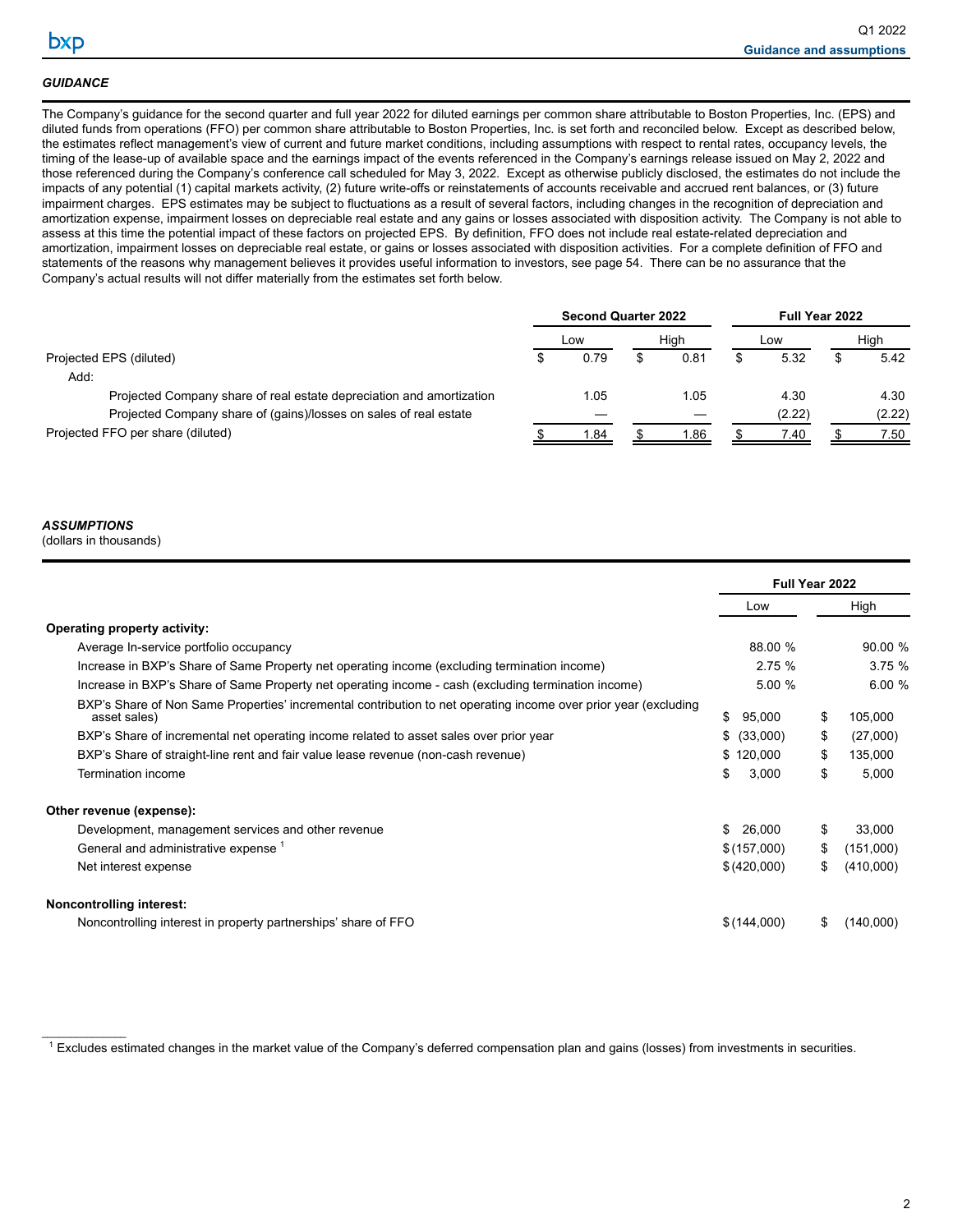$\mathcal{L}_\text{max}$  and  $\mathcal{L}_\text{max}$ 

<span id="page-6-0"></span>(unaudited and in thousands, except ratios and per share amounts)

|                                                                                                            | <b>Three Months Ended</b> |              |    |              |
|------------------------------------------------------------------------------------------------------------|---------------------------|--------------|----|--------------|
|                                                                                                            |                           | 31-Mar-22    |    | 31-Dec-21    |
| Net income attributable to Boston Properties, Inc.                                                         | \$                        | 143,047      | \$ | 184,537      |
| Net income attributable to Boston Properties, Inc. per share - diluted                                     | \$                        | 0.91         | \$ | 1.18         |
| FFO attributable to Boston Properties, Inc. 1                                                              | \$                        | 286,136      | \$ | 242,963      |
| Diluted FFO per share 1                                                                                    | \$                        | 1.82         | \$ | 1.55         |
| Dividends per common share                                                                                 | \$                        | 0.98         | \$ | 0.98         |
| Funds available for distribution to common shareholders and common unitholders (FAD) <sup>2</sup>          | \$                        | 248,032      | \$ | 143,195      |
| <b>Selected items:</b>                                                                                     |                           |              |    |              |
| Revenue                                                                                                    | \$                        | 754,307      | \$ | 731,063      |
| Recoveries from tenants                                                                                    | \$                        | 115,910      | \$ | 104,194      |
| Service income from tenants                                                                                | \$                        | 1,787        | \$ | 2,428        |
| BXP's Share of revenue <sup>3</sup>                                                                        | \$                        | 735,572      | \$ | 708,519      |
| BXP's Share of straight-line rent <sup>3</sup>                                                             | \$                        | 35,103       | \$ | 30,129       |
| BXP's Share of fair value lease revenue 3, 4                                                               | \$                        | 2,185        | \$ | 2,058        |
| BXP's Share of termination income <sup>3</sup>                                                             | \$                        | 2,463        | \$ | 76           |
| Losses from early extinguishments of debt                                                                  | \$                        |              | \$ | (44, 284)    |
| Ground rent expense                                                                                        | \$                        | 3,155        | \$ | 3,192        |
| Capitalized interest                                                                                       | \$                        | 13,740       | \$ | 13,839       |
| Capitalized wages                                                                                          | \$                        | 4,050        | \$ | 3,594        |
| Income (loss) from unconsolidated joint ventures                                                           | \$                        | 2,189        | \$ | (825)        |
| BXP's share of FFO from unconsolidated joint ventures <sup>5</sup>                                         | \$                        | 24,233       | \$ | 19,576       |
| Net income attributable to noncontrolling interests in property partnerships                               | \$                        | 17,549       | \$ | 18,204       |
| FFO attributable to noncontrolling interests in property partnerships <sup>6</sup>                         | \$                        | 35,202       | \$ | 35,686       |
| <b>Balance Sheet items:</b>                                                                                |                           |              |    |              |
| Above-market rents (included within Prepaid Expenses and Other Assets)                                     | \$                        | 1,245        | \$ | 1,457        |
| Below-market rents (included within Other Liabilities)                                                     | \$                        | 21,095       | \$ | 22,962       |
| Accrued rental income liability (included within Other Liabilities)                                        | \$                        | 118,460      | \$ | 129,390      |
| <b>Ratios:</b>                                                                                             |                           |              |    |              |
| Interest Coverage Ratio (excluding capitalized interest) <sup>7</sup>                                      |                           | 4.16         |    | 4.00         |
| Interest Coverage Ratio (including capitalized interest) <sup>7</sup>                                      |                           | 3.60         |    | 3.50         |
| Fixed Charge Coverage Ratio <sup>8</sup>                                                                   |                           | 3.31         |    | 2.81         |
| BXP's Share of Net Debt to BXP's Share of EBITDAre (Annualized) <sup>8</sup>                               |                           | 7.50         |    | 7.46         |
| Change in BXP's Share of Same Store Net Operating Income (NOI) (excluding termination income) <sup>9</sup> |                           | 5.5%         |    | 17.9 %       |
| Change in BXP's Share of Same Store NOI (excluding termination income) - cash <sup>9</sup>                 |                           | 4.8 %        |    | 10.2 %       |
| FAD Payout Ratio <sup>2</sup>                                                                              |                           | 69.14 %      |    | 119.06 %     |
| Operating Margins [(rental revenue - rental expense)/rental revenue]                                       |                           | 63.5 %       |    | 64.0 %       |
| Occupancy of In-Service Properties                                                                         |                           | 89.1 %       |    | 88.8 %       |
| <b>Capitalization:</b>                                                                                     |                           |              |    |              |
| <b>Consolidated Debt</b>                                                                                   |                           | \$13,010,124 |    | \$12,896,609 |
| BXP's Share of Debt <sup>10</sup>                                                                          |                           | \$13,078,509 |    | \$12,923,917 |
| Consolidated Market Capitalization                                                                         |                           | \$35,542,525 |    | \$33,006,115 |
| Consolidated Debt/Consolidated Market Capitalization                                                       |                           | 36.60 %      |    | 39.07 %      |
| BXP's Share of Market Capitalization <sup>10</sup>                                                         |                           | \$35,610,910 |    | \$33,033,423 |
| BXP's Share of Debt/BXP's Share of Market Capitalization <sup>10</sup>                                     |                           | 36.73 %      |    | 39.12 %      |

<sup>1</sup> For a quantitative reconciliation of FFO attributable to Boston Properties, Inc. and Diluted FFO per share, see page 6.

 $<sup>2</sup>$  For the three months ended December 31, 2021, includes approximately \$42.9 million of cash losses related to the early extinguishment of debt in</sup> connection with the early redemption of the Company's \$1.0 billion aggregate principal amount of 3.85% unsecured senior notes that were scheduled to mature in February 2023. For a quantitative reconciliation of FAD, see page 7. FAD Payout Ratio equals distributions to common shareholders and unitholders (excluding any special distributions) divided by FAD.

 $3$  See the Definitions and Reconciliations sections of this Supplemental package starting on page 52.

<sup>&</sup>lt;sup>4</sup> Represents the net adjustment for above- and below-market leases that are amortized over the terms of the respective leases in place at the property acquisition dates.

 $5$  For a quantitative reconciliation for the three months ended March 31, 2022, see page 35.

 $6$  For a quantitative reconciliation for the three months ended March 31, 2022, see page 32.

 $^7$  For a quantitative reconciliation for the three months ended March 31, 2022 and December 31, 2021, see page 30.

 $8$  For a quantitative reconciliation for the three months ended March 31, 2022 and December 31, 2021, see page 29.

<sup>&</sup>lt;sup>9</sup> For a quantitative reconciliation for the three months ended March 31, 2022 and December 31, 2021, see pages 10, 62 and 63.

<sup>&</sup>lt;sup>10</sup> For a quantitative reconciliation for March 31, 2022, see page 26.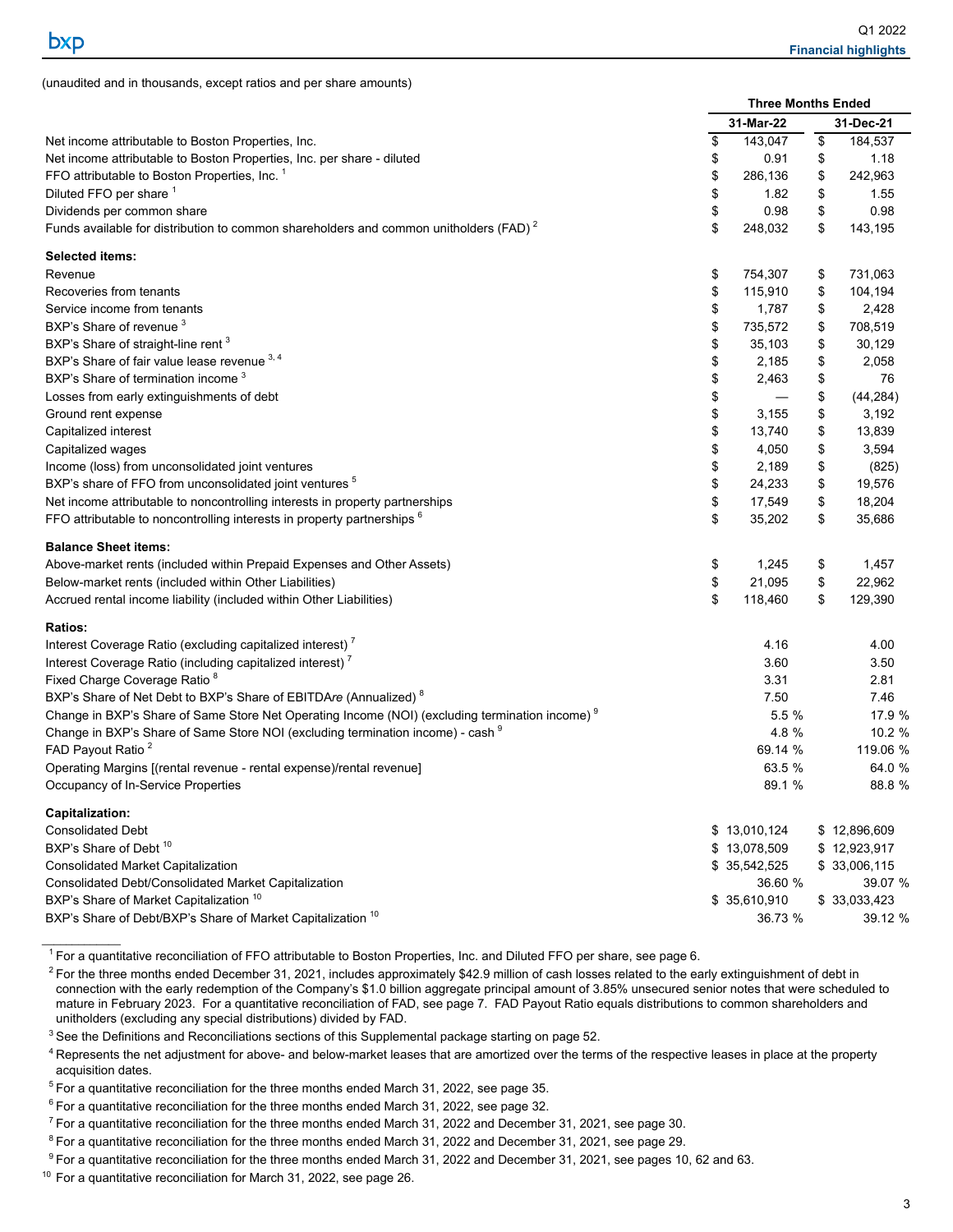<span id="page-7-0"></span>

| (unaudited and in thousands) |
|------------------------------|
|------------------------------|

|                                                                                                                                                                                                        | 31-Mar-22                 | 31-Dec-21                 |
|--------------------------------------------------------------------------------------------------------------------------------------------------------------------------------------------------------|---------------------------|---------------------------|
| <b>ASSETS</b>                                                                                                                                                                                          | \$                        | 22,298,103                |
| Real estate<br>Construction in progress                                                                                                                                                                | 22,472,940<br>846,775     | \$<br>894,172             |
| Land held for future development                                                                                                                                                                       | 582,511                   | 560,355                   |
| Right of use assets - finance leases                                                                                                                                                                   | 237,501                   | 237,507                   |
| Right of use assets - operating leases                                                                                                                                                                 | 169,248                   | 169,778                   |
| Less accumulated depreciation                                                                                                                                                                          |                           |                           |
| Total real estate                                                                                                                                                                                      | (5,995,760)<br>18,313,215 | (5,883,961)<br>18,275,954 |
| Cash and cash equivalents                                                                                                                                                                              | 436,271                   | 452,692                   |
| Cash held in escrows                                                                                                                                                                                   | 46,072                    |                           |
|                                                                                                                                                                                                        |                           | 48,466                    |
| Investments in securities                                                                                                                                                                              | 36,032                    | 43,632                    |
| Tenant and other receivables, net                                                                                                                                                                      | 56,132                    | 70,186                    |
| Related party note receivable, net                                                                                                                                                                     | 78,544                    | 78,336                    |
| Notes receivable, net                                                                                                                                                                                  | 9,674                     | 9,641                     |
| Accrued rental income, net                                                                                                                                                                             | 1,243,395                 | 1,226,745                 |
| Deferred charges, net                                                                                                                                                                                  | 609,205                   | 618,798                   |
| Prepaid expenses and other assets                                                                                                                                                                      | 128,472                   | 57,811                    |
| Investments in unconsolidated joint ventures                                                                                                                                                           | 1,518,622                 | 1,482,997                 |
| <b>Total assets</b>                                                                                                                                                                                    | 22,475,634<br>\$          | \$<br>22,365,258          |
| <b>LIABILITIES AND EQUITY</b>                                                                                                                                                                          |                           |                           |
| Liabilities:                                                                                                                                                                                           |                           |                           |
| Mortgage notes payable, net                                                                                                                                                                            | \$<br>3,268,745           | 3,267,914<br>\$           |
| Unsecured senior notes, net                                                                                                                                                                            | 9,486,379                 | 9,483,695                 |
| Unsecured line of credit                                                                                                                                                                               | 255,000                   | 145,000                   |
| Lease liabilities - finance leases                                                                                                                                                                     | 245,554                   | 244,421                   |
| Lease liabilities - operating leases                                                                                                                                                                   | 204,677                   | 204,561                   |
| Accounts payable and accrued expenses                                                                                                                                                                  | 304,576                   | 320,775                   |
| Dividends and distributions payable                                                                                                                                                                    | 170,869                   | 169,859                   |
| Accrued interest payable                                                                                                                                                                               | 90,861                    | 94,796                    |
| Other liabilities                                                                                                                                                                                      | 396,283                   | 391,441                   |
| <b>Total liabilities</b>                                                                                                                                                                               | 14,422,944                | 14,322,462                |
|                                                                                                                                                                                                        |                           |                           |
| Commitments and contingencies                                                                                                                                                                          |                           |                           |
| Redeemable deferred stock units                                                                                                                                                                        | 11,031                    | 9,568                     |
| Equity:                                                                                                                                                                                                |                           |                           |
| Stockholders' equity attributable to Boston Properties, Inc.:                                                                                                                                          |                           |                           |
| Excess stock, \$0.01 par value, 150,000,000 shares authorized, none issued or outstanding                                                                                                              |                           |                           |
| Common stock, \$0.01 par value, 250,000,000 shares authorized, 156,790,614 and 156,623,749 issued and<br>156,711,714 and 156,544,849 outstanding at March 31, 2022 and December 31, 2021, respectively | 1,567                     | 1,565                     |
| Additional paid-in capital                                                                                                                                                                             | 6,509,663                 | 6,497,730                 |
| Dividends in excess of earnings                                                                                                                                                                        | (636, 421)                | (625, 891)                |
| Treasury common stock at cost, 78,900 shares at March 31, 2022 and December 31, 2021                                                                                                                   | (2,722)                   | (2,722)                   |
| Accumulated other comprehensive loss                                                                                                                                                                   | (28, 485)                 | (36,662)                  |
| Total stockholders' equity attributable to Boston Properties, Inc.                                                                                                                                     | 5,843,602                 | 5,834,020                 |
| Noncontrolling interests:                                                                                                                                                                              |                           |                           |
| Common units of the Operating Partnership                                                                                                                                                              | 649,602                   | 642,655                   |
| Property partnerships                                                                                                                                                                                  | 1,548,455                 | 1,556,553                 |
| Total equity                                                                                                                                                                                           | 8,041,659                 | 8,033,228                 |
| <b>Total liabilities and equity</b>                                                                                                                                                                    | \$ 22,475,634             | \$ 22,365,258             |
|                                                                                                                                                                                                        |                           |                           |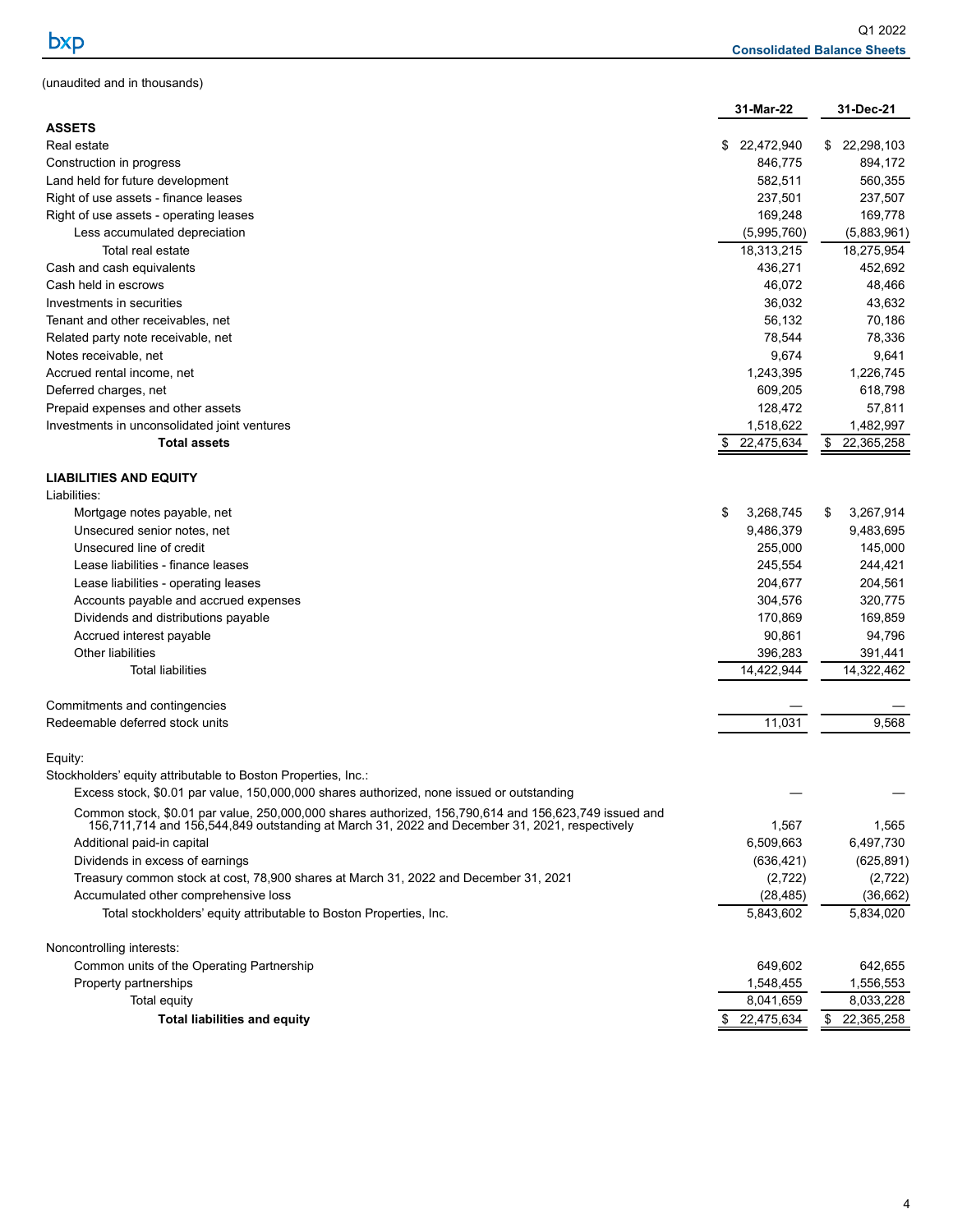$\mathcal{L}_\text{max}$  and  $\mathcal{L}_\text{max}$ 

<span id="page-8-0"></span>(unaudited and in thousands, except per share amounts)

|                                                                                       | <b>Three Months Ended</b> |               |            |
|---------------------------------------------------------------------------------------|---------------------------|---------------|------------|
|                                                                                       | 31-Mar-22                 |               | 31-Dec-21  |
| Revenue                                                                               |                           |               |            |
| Lease                                                                                 | \$<br>718,120             | \$            | 690,912    |
| Parking and other                                                                     | 21,734                    |               | 23,087     |
| Hotel revenue                                                                         | 4,557                     |               | 6,227      |
| Development and management services                                                   | 5,831                     |               | 7,516      |
| Direct reimbursements of payroll and related costs from management services contracts | 4,065                     |               | 3,321      |
| Total revenue                                                                         | 754,307                   |               | 731,063    |
| Expenses                                                                              |                           |               |            |
| Operating                                                                             | 138,723                   |               | 129,615    |
| Real estate taxes                                                                     | 131,527                   |               | 127,125    |
| <b>Demolition costs</b>                                                               | 5                         |               | 38         |
| Hotel operating                                                                       | 4,840                     |               | 5,005      |
| General and administrative <sup>1</sup>                                               | 43.194                    |               | 33,649     |
| Payroll and related costs from management services contracts                          | 4,065                     |               | 3,321      |
| <b>Transaction costs</b>                                                              |                           |               | 2,066      |
| Depreciation and amortization                                                         | 177,624                   |               | 177,521    |
| Total expenses                                                                        | 499,978                   |               | 478,340    |
| Other income (expense)                                                                |                           |               |            |
| Income (loss) from unconsolidated joint ventures                                      | 2,189                     |               | (825)      |
| Gains on sales of real estate                                                         | 22,701                    |               | 115,556    |
| Gains (losses) from investments in securities <sup>1</sup>                            | (2, 262)                  |               | 1,882      |
| Interest and other income (loss)                                                      | 1,228                     |               | 1,564      |
| Losses from early extinguishments of debt                                             |                           |               | (44, 284)  |
| Interest expense                                                                      | (101, 228)                |               | (103, 331) |
| Net income                                                                            | 176,957                   |               | 223,285    |
| Net income attributable to noncontrolling interests                                   |                           |               |            |
| Noncontrolling interest in property partnerships                                      | (17, 549)                 |               | (18, 204)  |
| Noncontrolling interest - common units of the Operating Partnership <sup>2</sup>      | (16, 361)                 |               | (20, 544)  |
| Net income attributable to Boston Properties, Inc.                                    | \$<br>143,047             | $\frac{1}{2}$ | 184,537    |
| INCOME PER SHARE OF COMMON STOCK (EPS)                                                |                           |               |            |
| Net income attributable to Boston Properties, Inc. per share - basic                  | \$<br>0.91                | \$            | 1.18       |
|                                                                                       | \$                        |               | 1.18       |
| Net income attributable to Boston Properties, Inc. per share - diluted                | 0.91                      | $\frac{1}{2}$ |            |

 $1$  General and administrative expense includes  $$(2.3)$  million and \$1.9 million and Gains (losses) from investments in securities include  $$(2.3)$  million and

<sup>\$1.9</sup> million for the three months ended March 31, 2022 and December 31, 2021, respectively, related to the Company's deferred compensation plan. <sup>2</sup> For additional detail, see page 6.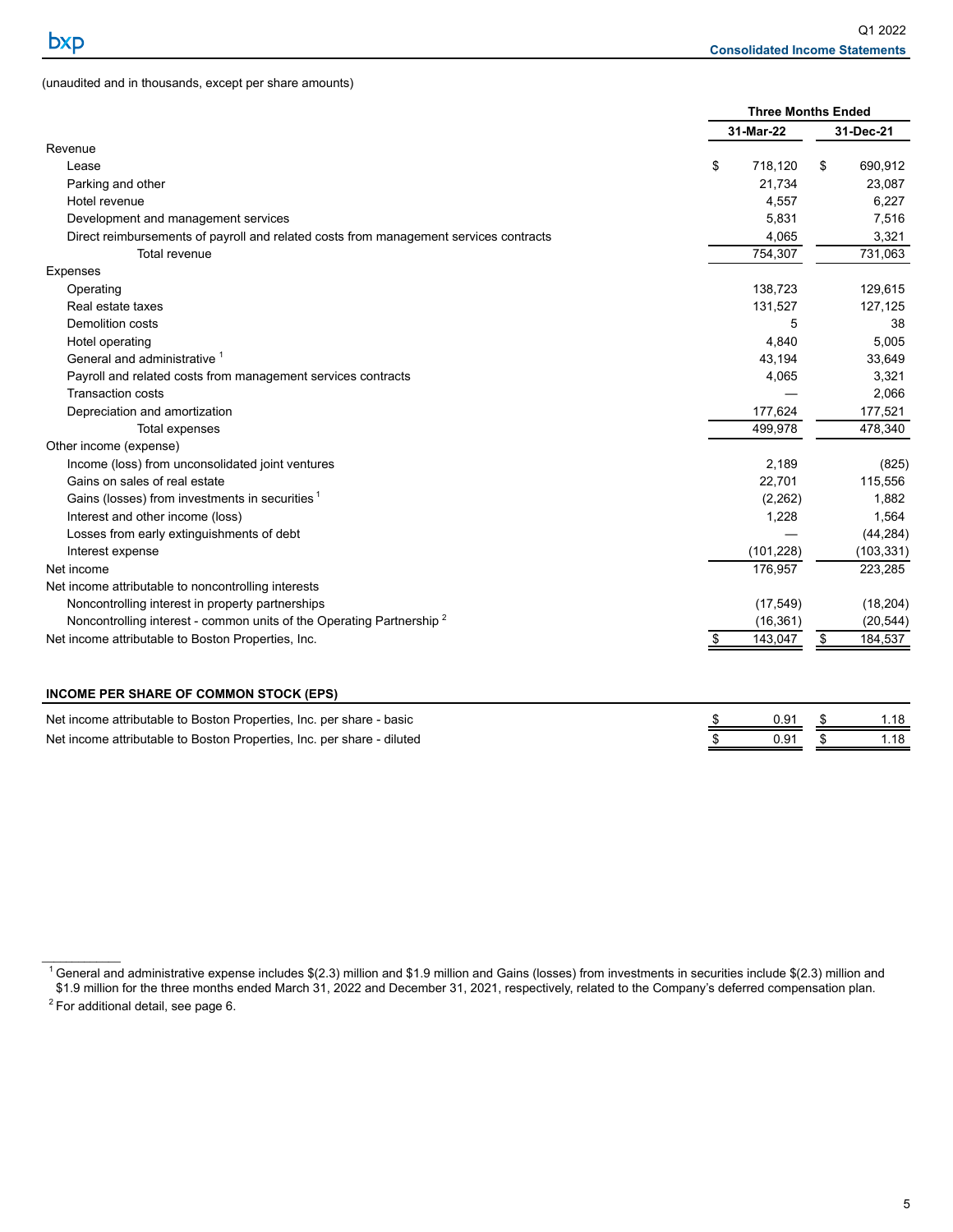|                                                                                                        | <b>Three Months Ended</b> |           |    |           |  |  |
|--------------------------------------------------------------------------------------------------------|---------------------------|-----------|----|-----------|--|--|
|                                                                                                        |                           | 31-Mar-22 |    | 31-Dec-21 |  |  |
| Net income attributable to Boston Properties, Inc.                                                     | \$                        | 143.047   | \$ | 184,537   |  |  |
| Add:                                                                                                   |                           |           |    |           |  |  |
| Noncontrolling interest - common units of the Operating Partnership                                    |                           | 16.361    |    | 20.544    |  |  |
| Noncontrolling interests in property partnerships                                                      |                           | 17.549    |    | 18,204    |  |  |
| Net income                                                                                             |                           | 176,957   |    | 223,285   |  |  |
| Add:                                                                                                   |                           |           |    |           |  |  |
| Depreciation and amortization expense                                                                  |                           | 177,624   |    | 177,521   |  |  |
| Noncontrolling interests in property partnerships' share of depreciation and amortization <sup>2</sup> |                           | (17, 653) |    | (17, 482) |  |  |
| BXP's share of depreciation and amortization from unconsolidated joint ventures <sup>3</sup>           |                           | 22,044    |    | 20,401    |  |  |
| Corporate-related depreciation and amortization                                                        |                           | (404)     |    | (426)     |  |  |
| Less:                                                                                                  |                           |           |    |           |  |  |
| Gains on sales of real estate                                                                          |                           | 22,701    |    | 115,556   |  |  |
| Noncontrolling interests in property partnerships                                                      |                           | 17,549    |    | 18,204    |  |  |
| FFO attributable to the Operating Partnership (including Boston Properties, Inc.) (Basic FFO)          |                           | 318,318   |    | 269,539   |  |  |
| Less:                                                                                                  |                           |           |    |           |  |  |
| Noncontrolling interest - common units of the Operating Partnership's share of FFO                     |                           | 32,182    |    | 26.576    |  |  |
| FFO attributable to Boston Properties, Inc.                                                            |                           | 286.136   | \$ | 242,963   |  |  |
|                                                                                                        |                           |           |    |           |  |  |
| Boston Properties, Inc.'s percentage share of Basic FFO                                                |                           | 89.89 %   |    | 90.14 %   |  |  |
| Noncontrolling interest's - common unitholders percentage share of Basic FFO                           |                           | 10.11%    |    | 9.86%     |  |  |
| Basic FFO per share                                                                                    |                           | 1.83      |    | 1.55      |  |  |
| Weighted average shares outstanding - basic                                                            |                           | 156,650   |    | 156,297   |  |  |
| Diluted FFO per share                                                                                  |                           | 1.82      |    | 1.55      |  |  |
| Weighted average shares outstanding - diluted                                                          |                           | 157.004   |    | 156,654   |  |  |
|                                                                                                        |                           |           |    |           |  |  |

### *RECONCILIATION TO DILUTED FFO*

 $\mathcal{L}_\text{max}$  and  $\mathcal{L}_\text{max}$ 

|                                                                                            | <b>Three Months Ended</b> |         |  |           |  |
|--------------------------------------------------------------------------------------------|---------------------------|---------|--|-----------|--|
|                                                                                            | 31-Mar-22                 |         |  | 31-Dec-21 |  |
| <b>Basic FFO</b>                                                                           | \$                        | 318.318 |  | 269,539   |  |
| Add:                                                                                       |                           |         |  |           |  |
| Effect of dilutive securities - stock-based compensation                                   |                           |         |  |           |  |
| Diluted FFO                                                                                |                           | 318.318 |  | 269,539   |  |
| Less:                                                                                      |                           |         |  |           |  |
| Noncontrolling interest - common units of the Operating Partnership's share of diluted FFO |                           | 32.118  |  | 29.389    |  |
| Boston Properties, Inc.'s share of Diluted FFO                                             |                           | 286.200 |  | 240,150   |  |
|                                                                                            |                           |         |  |           |  |

#### *RECONCILIATION OF SHARES/UNITS FOR DILUTED FFO*

<span id="page-9-0"></span>(unaudited and dollars in thousands, except per share amounts)

|                                                                                                           | <b>Three Months Ended</b> |           |
|-----------------------------------------------------------------------------------------------------------|---------------------------|-----------|
|                                                                                                           | 31-Mar-22                 | 31-Dec-21 |
| Shares/units for Basic FFO                                                                                | 174.276                   | 173.390   |
| Add:                                                                                                      |                           |           |
| Effect of dilutive securities - stock-based compensation (shares/units)                                   | 354                       | 357       |
| Shares/units for Diluted FFO                                                                              | 174.630                   | 173.747   |
| Less:                                                                                                     |                           |           |
| Noncontrolling interest - common units of the Operating Partnership's share of Diluted FFO (shares/units) | 17.626                    | 17,093    |
| Boston Properties, Inc.'s share of shares/units for Diluted FFO                                           | 157.004                   | 156,654   |
| Boston Properties, Inc.'s percentage share of Diluted FFO                                                 | 89.91 %                   | 90.16%    |

 $1$  See the Definitions and Reconciliations sections of this Supplemental package starting on page 52.

 $2$  For a quantitative reconciliation for the three months ended March 31, 2022, see page 32.

<sup>&</sup>lt;sup>3</sup> For a quantitative reconciliation for the three months ended March 31, 2022, see page 35.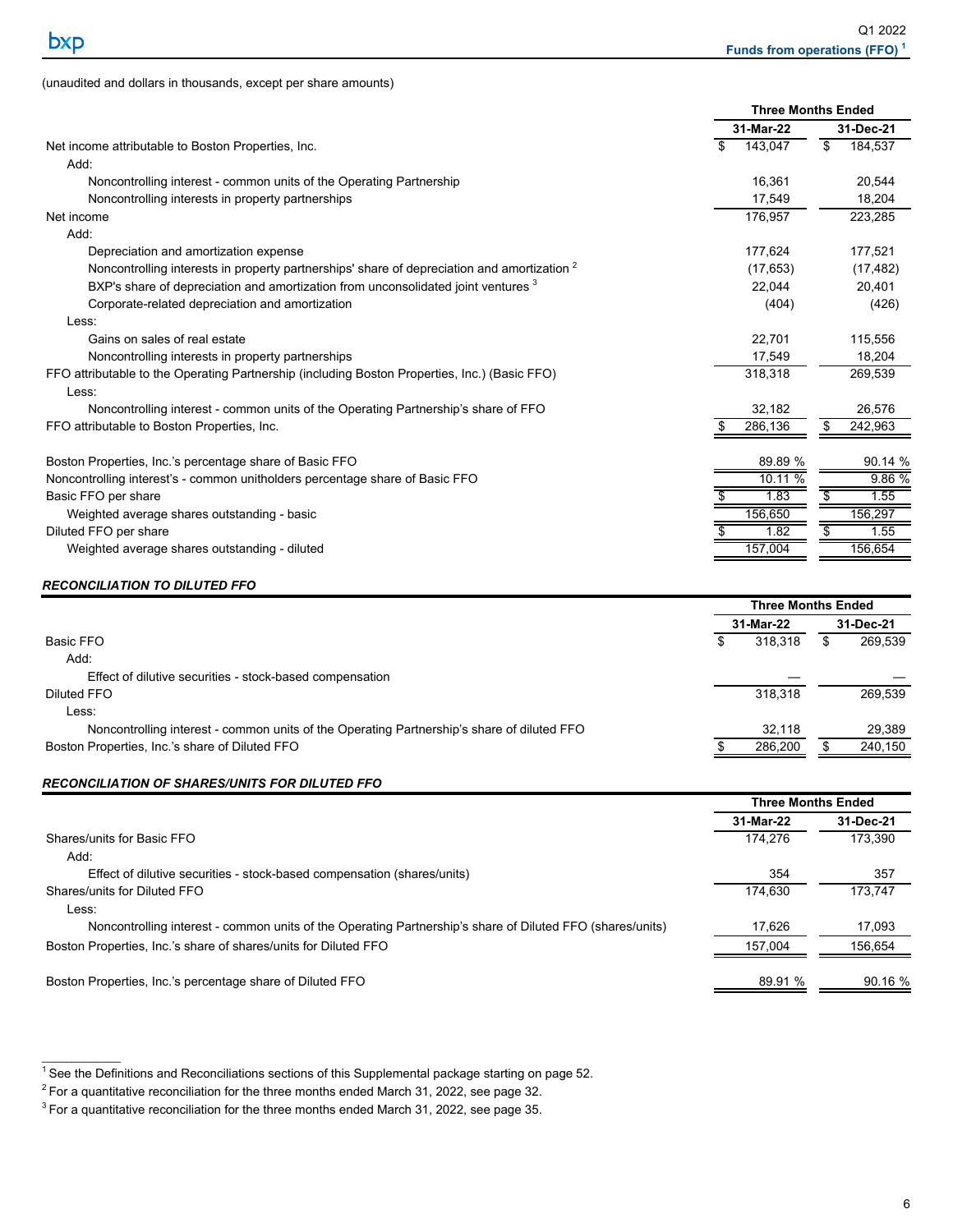<span id="page-10-0"></span>(dollars in thousands)

|                                                                                                        | <b>Three Months Ended</b> |           |    |           |  |
|--------------------------------------------------------------------------------------------------------|---------------------------|-----------|----|-----------|--|
|                                                                                                        | 31-Mar-22                 |           |    | 31-Dec-21 |  |
| Net income attributable to Boston Properties, Inc.                                                     | \$                        | 143,047   | \$ | 184,537   |  |
| Add:                                                                                                   |                           |           |    |           |  |
| Noncontrolling interest - common units of the Operating Partnership                                    |                           | 16,361    |    | 20,544    |  |
| Noncontrolling interests in property partnerships                                                      |                           | 17,549    |    | 18,204    |  |
| Net income                                                                                             |                           | 176,957   |    | 223,285   |  |
| Add:                                                                                                   |                           |           |    |           |  |
| Depreciation and amortization expense                                                                  |                           | 177,624   |    | 177,521   |  |
| Noncontrolling interests in property partnerships' share of depreciation and amortization <sup>2</sup> |                           | (17, 653) |    | (17, 482) |  |
| BXP's share of depreciation and amortization from unconsolidated joint ventures 3                      |                           | 22,044    |    | 20,401    |  |
| Corporate-related depreciation and amortization                                                        |                           | (404)     |    | (426)     |  |
| Less:                                                                                                  |                           |           |    |           |  |
| Gains on sales of real estate                                                                          |                           | 22,701    |    | 115,556   |  |
| Noncontrolling interests in property partnerships                                                      |                           | 17,549    |    | 18,204    |  |
| <b>Basic FFO</b>                                                                                       |                           | 318,318   |    | 269,539   |  |
| Add:                                                                                                   |                           |           |    |           |  |
| BXP's Share of lease transaction costs that qualify as rent inducements 1, 4                           |                           | (1,769)   |    | 3,408     |  |
| BXP's Share of hedge amortization <sup>1</sup>                                                         |                           | 1,446     |    | 1,446     |  |
| BXP's Share of straight-line ground rent expense adjustment 1, 5                                       |                           | 889       |    | 877       |  |
| Stock-based compensation                                                                               |                           | 20,914    |    | 7,466     |  |
| Non-real estate depreciation                                                                           |                           | 404       |    | 426       |  |
| Unearned portion of capitalized fees from consolidated joint ventures <sup>6</sup>                     |                           | 593       |    | 1,598     |  |
| Non-cash losses from early extinguishments of debt                                                     |                           |           |    | 1,433     |  |
| Less:                                                                                                  |                           |           |    |           |  |
| BXP's Share of straight-line rent <sup>1</sup>                                                         |                           | 35,103    |    | 30,129    |  |
| BXP's Share of fair value lease revenue 1,7                                                            |                           | 2,185     |    | 2,058     |  |
| BXP's Share of 2nd generation tenant improvements and leasing commissions <sup>1</sup>                 |                           | 45,591    |    | 83,011    |  |
| BXP's Share of maintenance capital expenditures 1, 8                                                   |                           | 9,848     |    | 27,743    |  |
| Hotel improvements, equipment upgrades and replacements                                                |                           | 36        |    | 57        |  |
| Funds available for distribution to common shareholders and common unitholders (FAD) (A) $^9$          |                           | 248,032   | \$ | 143,195   |  |
| Distributions to common shareholders and unitholders (excluding any special distributions) (B)         |                           | 171,497   |    | 170,492   |  |
| FAD Payout Ratio <sup>1</sup> (B÷A)                                                                    |                           | 69.14 %   |    | 119.06 %  |  |

 $6$  See page 58 for additional information.

 $1$  See the Definitions and Reconciliations sections of this Supplemental package starting on page 52.

 $2$  For a quantitative reconciliation for the three months ended March 31, 2022, see page 32.

<sup>&</sup>lt;sup>3</sup> For a quantitative reconciliation for the three months ended March 31, 2022, see page 35.

<sup>4</sup> Consists of lease transaction costs that qualify as rent inducements in accordance with GAAP. Lease transaction costs are generally included in 2nd generation tenant improvements and leasing commissions in the period the lease commences.

<sup>&</sup>lt;sup>5</sup> Includes the straight-line impact of the Company's 99-year ground and air rights lease related to the Company's 100 Clarendon Street garage and Back Bay Transit Station. The Company has allocated contractual ground lease payments aggregating approximately \$34.4 million, which it expects to incur by the end of 2024 with no payments thereafter. The Company is recognizing this expense on a straight-line basis over the 99-year term of the ground and air rights lease, see page 3.

 $^7$  Represents the net adjustment for above- and below-market leases that are amortized over the terms of the respective leases in place at the property acquisition dates.

<sup>&</sup>lt;sup>8</sup> Maintenance capital expenditures do not include capital expenditures that are planned at the time of acquisition or capital expenditures incurred in connection with repositioning activities.

<sup>&</sup>lt;sup>9</sup> For the three months ended December 31, 2021, includes approximately \$42.9 million of cash losses related to the early extinguishment of debt in connection with the early redemption of the Company's \$1.0 billion aggregate principal amount of 3.85% unsecured senior notes that were scheduled to mature in February 2023.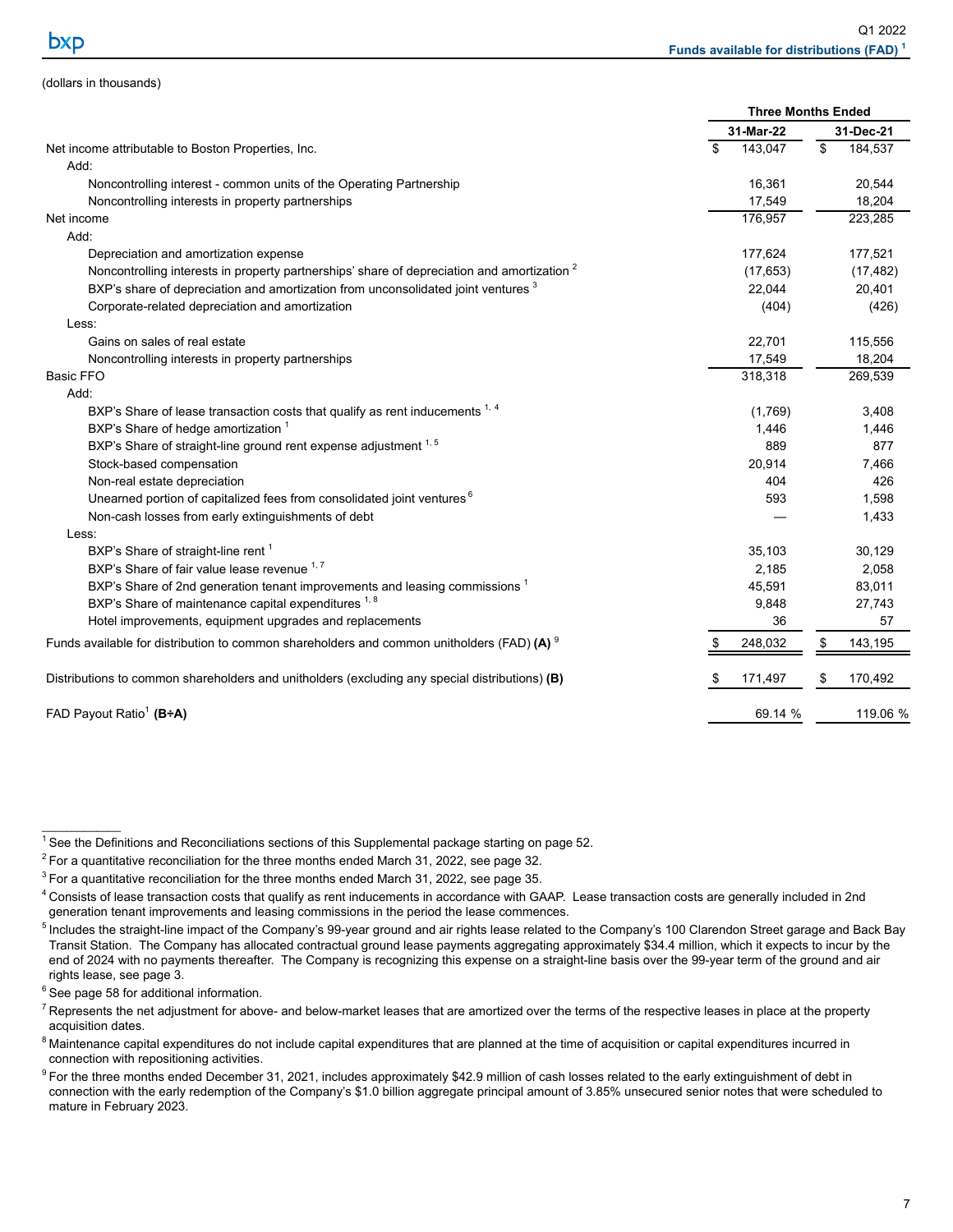<span id="page-11-0"></span>(in thousands)

|                                                                                                                               | <b>Three Months Ended</b> |                      |
|-------------------------------------------------------------------------------------------------------------------------------|---------------------------|----------------------|
|                                                                                                                               | 31-Mar-22                 | 31-Mar-21            |
| Net income attributable to Boston Properties, Inc. common shareholders                                                        | \$<br>143,047             | \$<br>91,624         |
| Preferred stock redemption charge                                                                                             |                           | 6,412                |
| Preferred dividends                                                                                                           |                           | 2,560                |
| Net income attributable to Boston Properties, Inc.                                                                            | 143,047                   | 100,596              |
| Net income attributable to noncontrolling interests:                                                                          |                           |                      |
| Noncontrolling interest - common units of the Operating Partnership                                                           | 16,361                    | 11,084               |
| Noncontrolling interest in property partnerships                                                                              | 17,549                    | 16,467               |
| Net income                                                                                                                    | 176,957                   | 128,147              |
| Add:                                                                                                                          |                           |                      |
| Interest expense                                                                                                              | 101,228                   | 107,902              |
| Losses from early extinguishments of debt                                                                                     |                           | 898                  |
| Depreciation and amortization expense                                                                                         | 177,624                   | 176,565              |
| <b>Transaction costs</b>                                                                                                      |                           | 331                  |
| Payroll and related costs from management services contracts                                                                  | 4,065                     | 3,505                |
| General and administrative expense                                                                                            | 43,194                    | 44,959               |
| Less:                                                                                                                         |                           |                      |
| Interest and other income (loss)                                                                                              | 1,228                     | 1,168                |
| Gains (losses) from investments in securities                                                                                 | (2,262)                   | 1,659                |
| Gains on sales of real estate                                                                                                 | 22,701                    |                      |
| Income from unconsolidated joint ventures                                                                                     | 2,189                     | 5,225                |
| Direct reimbursements of payroll and related costs from management services contracts                                         | 4,065                     | 3,505                |
| Development and management services revenue                                                                                   | 5,831                     | 6,803                |
| Net Operating Income (NOI)                                                                                                    | 469,316                   | 443,947              |
| Add:                                                                                                                          |                           |                      |
| BXP's share of NOI from unconsolidated joint ventures <sup>1</sup>                                                            | 37,321                    | 24,795               |
| Less:                                                                                                                         |                           |                      |
| Partners' share of NOI from consolidated joint ventures (after income allocation to private REIT                              |                           |                      |
| shareholders)                                                                                                                 | 47,055                    | 44,376               |
| BXP's Share of NOI                                                                                                            | 459,582                   | 424,366              |
| Less:                                                                                                                         |                           |                      |
| Termination income                                                                                                            | 2,078                     | 4,269                |
| BXP's share of termination income from unconsolidated joint ventures <sup>1</sup>                                             | 606                       |                      |
| Add:<br>Partners' share of termination income (loss) from consolidated joint ventures <sup>2</sup>                            |                           |                      |
|                                                                                                                               | \$<br>221<br>457,119      | \$<br>(6)<br>420,091 |
| BXP's Share of NOI (excluding termination income)                                                                             |                           |                      |
| Net Operating Income (NOI)                                                                                                    | \$<br>469,316             | \$<br>443,947        |
| Less:                                                                                                                         |                           |                      |
| Termination income                                                                                                            | 2,078                     | 4,269                |
| NOI from non Same Properties (excluding termination income) <sup>3</sup>                                                      | 13,396                    | 7,273                |
| Same Property NOI (excluding termination income)                                                                              | 453,842                   | 432,405              |
| Less:                                                                                                                         |                           |                      |
| Partners' share of NOI from consolidated joint ventures (excluding termination income and after income                        |                           |                      |
| allocation to private REIT shareholders)                                                                                      | 46,834                    | 44,382               |
| Add:                                                                                                                          |                           |                      |
| Partners' share of NOI from non Same Properties from consolidated joint ventures (excluding termination                       |                           |                      |
| income and after income allocation to private REIT shareholders)                                                              | 1,590                     | 880                  |
| BXP's share of NOI from unconsolidated joint ventures (excluding termination income) <sup>1</sup>                             | 36,715                    | 24,795               |
| Less:                                                                                                                         |                           |                      |
| BXP's share of NOI from non Same Properties from unconsolidated joint ventures (excluding<br>termination income) <sup>3</sup> |                           |                      |
| BXP's Share of Same Property NOI (excluding termination income)                                                               | 10,155<br>435,158         | 1,173<br>412,525     |
|                                                                                                                               |                           | \$                   |
|                                                                                                                               |                           |                      |

 $1$  For a quantitative reconciliation for the three months ended March 31, 2022, see page 61.

 $2$  For a quantitative reconciliation for the three months ended March 31, 2022, see pages 58-59.

<sup>3</sup> Pages 20-23 indicate by footnote the properties that are not included as part of Same Property NOI. In addition, Same Properties exclude properties that were sold prior to March 31, 2022 and therefore are no longer a part of the Company's property portfolio.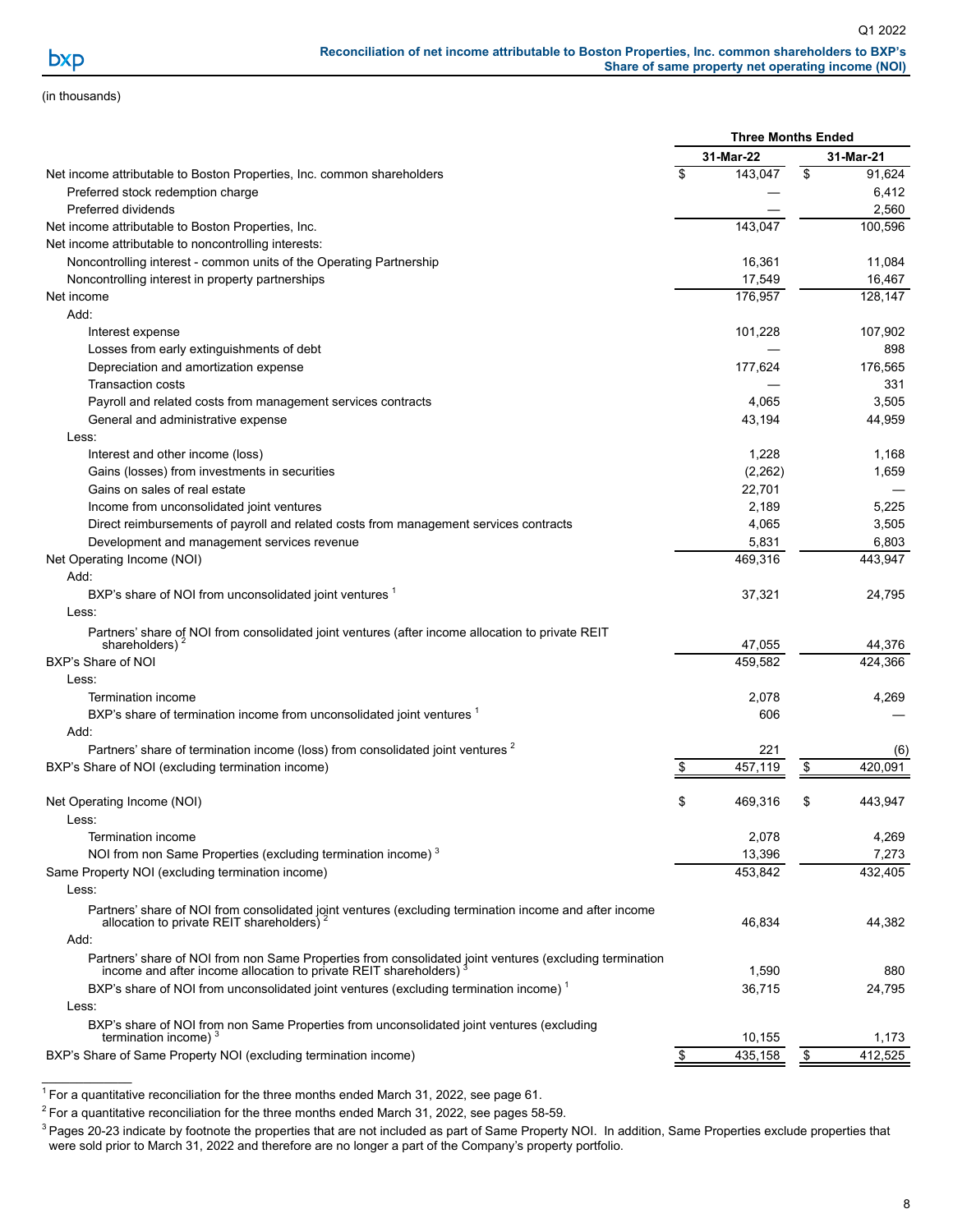Q1 2022 **Reconciliation of net income attributable to Boston Properties, Inc. common shareholders to BXP's Share of same property net operating income (NOI) - cash**

(in thousands)

 $\mathcal{L}_\text{max}$ 

|                                                                                                                                                                                      | <b>Three Months Ended</b> |               |
|--------------------------------------------------------------------------------------------------------------------------------------------------------------------------------------|---------------------------|---------------|
|                                                                                                                                                                                      | 31-Mar-22                 | 31-Mar-21     |
| Net income attributable to Boston Properties, Inc. common shareholders                                                                                                               | \$<br>143,047             | \$<br>91,624  |
| Preferred stock redemption charge                                                                                                                                                    |                           | 6,412         |
| Preferred dividends                                                                                                                                                                  |                           | 2,560         |
| Net income attributable to Boston Properties, Inc.                                                                                                                                   | 143.047                   | 100,596       |
| Net income attributable to noncontrolling interests:                                                                                                                                 |                           |               |
| Noncontrolling interest - common units of the Operating Partnership                                                                                                                  | 16,361                    | 11,084        |
| Noncontrolling interest in property partnerships                                                                                                                                     | 17,549                    | 16,467        |
| Net income                                                                                                                                                                           | 176,957                   | 128.147       |
| Add:                                                                                                                                                                                 |                           |               |
| Interest expense                                                                                                                                                                     | 101,228                   | 107,902       |
| Losses from early extinguishments of debt                                                                                                                                            |                           | 898           |
| Depreciation and amortization expense                                                                                                                                                | 177,624                   | 176,565       |
| <b>Transaction costs</b>                                                                                                                                                             |                           | 331           |
| Payroll and related costs from management services contracts                                                                                                                         | 4,065                     | 3,505         |
| General and administrative expense                                                                                                                                                   | 43,194                    | 44,959        |
| Less:                                                                                                                                                                                |                           |               |
| Interest and other income (loss)                                                                                                                                                     | 1,228                     | 1,168         |
| Gains (losses) from investments in securities                                                                                                                                        | (2,262)                   | 1,659         |
| Gains on sales of real estate                                                                                                                                                        | 22,701                    |               |
| Income from unconsolidated joint ventures                                                                                                                                            | 2,189                     | 5,225         |
| Direct reimbursements of payroll and related costs from management services contracts                                                                                                | 4,065                     | 3,505         |
| Development and management services revenue                                                                                                                                          | 5,831                     | 6,803         |
| Net Operating Income (NOI)                                                                                                                                                           | 469,316                   | 443,947       |
| Less:                                                                                                                                                                                |                           |               |
| Straight-line rent                                                                                                                                                                   | 22,186                    | 7,730         |
| Fair value lease revenue                                                                                                                                                             | 1,655                     | 653           |
| Termination income                                                                                                                                                                   | 2,078                     | 4,269         |
| Add:                                                                                                                                                                                 |                           |               |
| Straight-line ground rent expense adjustment <sup>1</sup>                                                                                                                            | 576                       | 765           |
| Lease transaction costs that qualify as rent inducements <sup>2</sup>                                                                                                                | (4, 583)                  | 1,859         |
| NOI - cash (excluding termination income)                                                                                                                                            | 439,390                   | 433,919       |
| Less:                                                                                                                                                                                |                           |               |
| NOI - cash from non Same Properties (excluding termination income) <sup>3</sup>                                                                                                      | 5,827                     | 23,829        |
| Same Property NOI - cash (excluding termination income)                                                                                                                              | 433,563                   | 410.090       |
| Less:                                                                                                                                                                                |                           |               |
| Partners' share of NOI - cash from consolidated joint ventures (excluding termination income and after<br>income allocation to private REIT shareholders)                            | 43,366                    | 49,973        |
| Add:                                                                                                                                                                                 |                           |               |
| Partners' share of NOI - cash from non Same Properties from consolidated joint ventures (excluding<br>termination income and after income allocation to private REIT shareholders) b | 1,161                     | 8,517         |
| BXP's share of NOI - cash from unconsolidated joint ventures (excluding termination income) <sup>5</sup>                                                                             | 22,759                    | 25,363        |
| Less:                                                                                                                                                                                |                           |               |
| BXP's share of NOI - cash from non Same Properties from unconsolidated joint ventures (excluding                                                                                     |                           |               |
| termination income)                                                                                                                                                                  | 2,227                     | 1,121         |
| BXP's Share of Same Property NOI - cash (excluding termination income)                                                                                                               | \$<br>411,890             | \$<br>392,876 |

<sup>&</sup>lt;sup>1</sup> In light of the front-ended, uneven rental payments required by the Company's 99-year ground and air rights lease for the 100 Clarendon Street garage and Back Bay Transit Station in Boston, MA, and to make period-to-period comparisons more meaningful to investors, the adjustment does not include the straight-line impact of approximately \$168 and \$167 for the three months ended March 31, 2022 and 2021, respectively. As of March 31, 2022, the Company has remaining lease payments aggregating approximately \$25.4 million, all of which it expects to incur by the end of 2024 with no payments thereafter. Under GAAP, the Company recognizes expense of \$(87) per quarter on a straight-line basis over the term of the lease. However, unlike more traditional ground and air rights leases, the timing and amounts of the rental payments by the Company correlate to the uneven timing and funding by the Company of capital expenditures related to improvements at Back Bay Transit Station. As a result, the amounts excluded from the adjustment each quarter through 2024 may vary significantly.

 $2$  Consist of lease transaction costs that qualify as rent inducements in accordance with GAAP. Lease transaction costs are generally included in 2nd generation tenant improvements and leasing commissions in the Company's FAD calculation on page 7.

<sup>&</sup>lt;sup>3</sup> Pages 20-23 indicate by footnote the properties that are not included as part of Same Property NOI. In addition, Same Properties exclude properties that were sold prior to March 31, 2022 and therefore are no longer a part of the Company's property portfolio.

<sup>&</sup>lt;sup>4</sup> For a quantitative reconciliation for the three months ended March 31, 2022, see page 59.

<sup>&</sup>lt;sup>5</sup> For a quantitative reconciliation for the three months ended March 31, 2022, see page 61.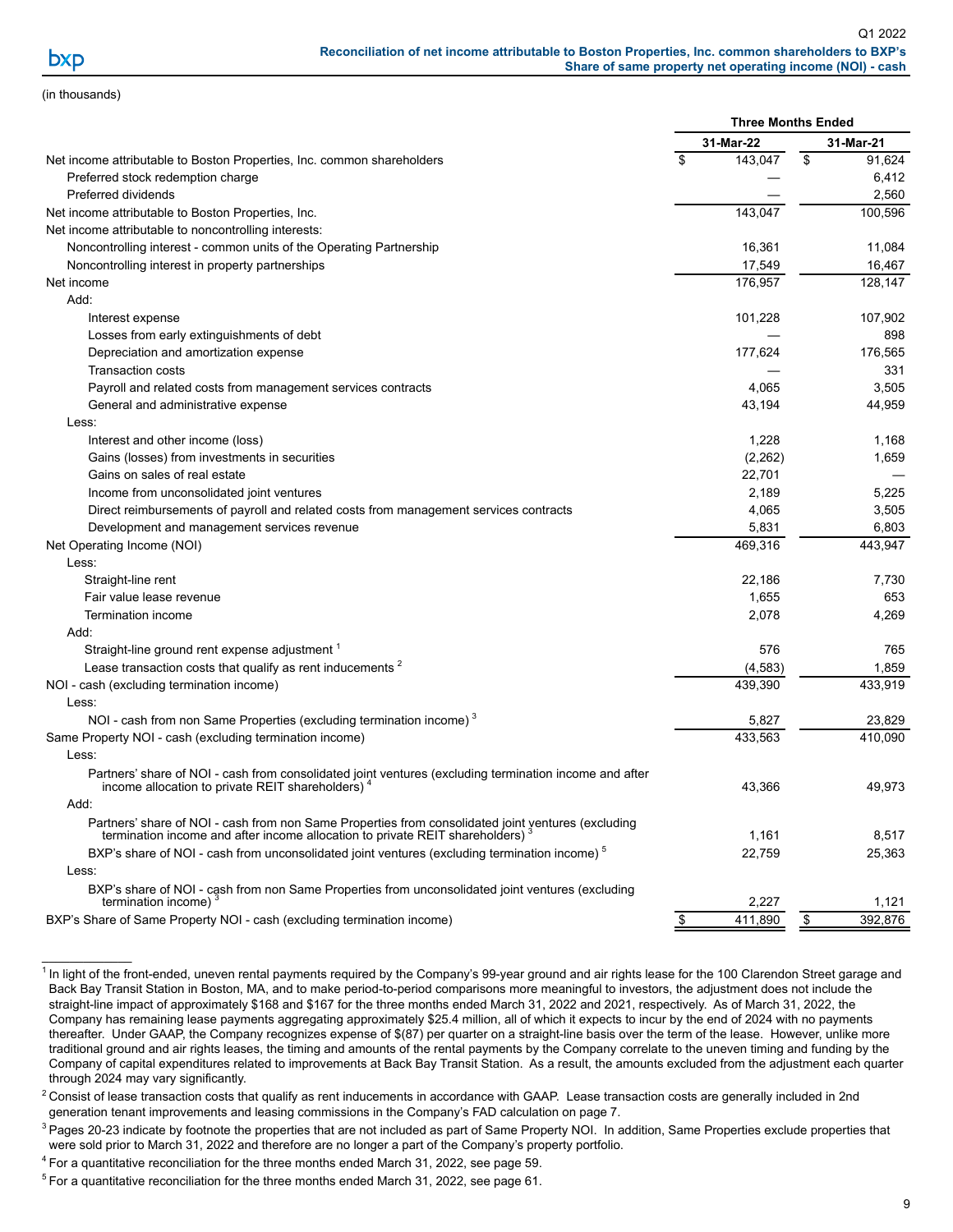#### <span id="page-13-0"></span>(dollars in thousands)

|                                                                    | Office <sup>1</sup> |                           |    |           |          | <b>Hotel &amp; Residential</b> |                           |           |     |           |    |        |               |  |
|--------------------------------------------------------------------|---------------------|---------------------------|----|-----------|----------|--------------------------------|---------------------------|-----------|-----|-----------|----|--------|---------------|--|
|                                                                    |                     | <b>Three Months Ended</b> |    |           | \$       | %                              | <b>Three Months Ended</b> |           |     |           |    | \$     | $\frac{9}{6}$ |  |
|                                                                    |                     | 31-Mar-22                 |    | 31-Mar-21 | Change   | Change                         |                           | 31-Mar-22 |     | 31-Mar-21 |    | Change | Change        |  |
| Rental Revenue <sup>2</sup>                                        | Ж.                  | 708,288                   | \$ | 682,889   |          |                                | \$                        | 17,523    | \$  | 9,807     |    |        |               |  |
| Less: Termination income                                           |                     | 2,078                     |    | 4,269     |          |                                |                           |           |     |           |    |        |               |  |
| Rental revenue (excluding termination income) <sup>2</sup>         |                     | 706,210                   |    | 678,620   | \$27,590 | 4.1 %                          |                           | 17,523    |     | 9,807     |    | 7,716  | 78.7 %        |  |
| Less: Operating expenses and real estate taxes                     |                     | 258,619                   |    | 247,844   | 10,775   | 4.3 %                          |                           | 11,272    |     | 8,178     |    | 3,094  | 37.8 %        |  |
| NOI (excluding termination income) $2,3$                           |                     | 447,591                   |    | 430,776   | \$16,815 | 3.9%                           |                           | 6,251     |     | 1,629     |    | 4,622  | 283.7 %       |  |
| Rental revenue (excluding termination income) <sup>2</sup>         | \$                  | 706,210                   | \$ | 678,620   | \$27,590 | 4.1 %                          | \$                        | 17,523    | \$. | 9,807     | \$ | 7,716  | 78.7 %        |  |
| Less: Straight-line rent and fair value lease revenue              |                     | 16,216                    |    | 24,907    | (8,691)  | $(34.9)\%$                     |                           | 56        |     | 33        |    | 23     | 69.7 %        |  |
| Add: Lease transaction costs that qualify as rent<br>inducements ' |                     | (4, 583)                  |    | 1,859     | (6, 442) | (346.5)%                       |                           |           |     |           |    |        | $-$ %         |  |
| Subtotal                                                           |                     | 685,411                   |    | 655,572   | 29,839   | 4.6 %                          |                           | 17,467    |     | 9,774     |    | 7,693  | 78.7 %        |  |
| Less: Operating expenses and real estate taxes                     |                     | 258,619                   |    | 247,844   | 10,775   | 4.3 %                          |                           | 11,272    |     | 8,178     |    | 3,094  | 37.8 %        |  |
| Add: Straight-line ground rent expense <sup>5</sup>                |                     | 576                       |    | 766       | (190)    | $(24.8)\%$                     |                           |           |     |           |    |        | $-$ %         |  |
| NOI - cash (excluding termination income) <sup>2, 3</sup>          |                     | 427,368                   |    | 408,494   | \$18,874 | 4.6 %                          |                           | 6,195     |     | 1,596     |    | 4,599  | 288.2 %       |  |

|                                                                               | Consolidated Total <sup>1</sup> (A) |                           |     |           |          |             | BXP's share of Unconsolidated Joint Ventures (B) |           |     |           |    |         |            |  |  |
|-------------------------------------------------------------------------------|-------------------------------------|---------------------------|-----|-----------|----------|-------------|--------------------------------------------------|-----------|-----|-----------|----|---------|------------|--|--|
|                                                                               |                                     | <b>Three Months Ended</b> |     |           | \$       | %           | <b>Three Months Ended</b>                        |           |     |           |    | \$      | %          |  |  |
|                                                                               |                                     | 31-Mar-22                 |     | 31-Mar-21 | Change   | Change      |                                                  | 31-Mar-22 |     | 31-Mar-21 |    | Change  | Change     |  |  |
| Rental Revenue <sup>2</sup>                                                   |                                     | 725,811                   | \$  | 692,696   |          |             |                                                  | 44,541    | \$. | 39,985    |    |         |            |  |  |
| Less: Termination income                                                      |                                     | 2,078                     |     | 4,269     |          |             |                                                  | 606       |     |           |    |         |            |  |  |
| Rental revenue (excluding termination income) <sup>2</sup>                    |                                     | 723,733                   |     | 688,427   | \$35,306 | 5.1 %       |                                                  | 43,935    |     | 39,985    | \$ | 3,950   | 9.9%       |  |  |
| Less: Operating expenses and real estate taxes                                |                                     | 269,891                   |     | 256,022   | 13,869   | 5.4 %       |                                                  | 17,375    |     | 16,363    |    | 1,012   | 6.2%       |  |  |
| NOI (excluding termination income) $2,3$                                      |                                     | 453,842                   |     | 432,405   | \$21,437 | 5.0%        |                                                  | 26,560    |     | 23,622    | S. | 2,938   | 12.4 %     |  |  |
| Rental revenue (excluding termination income) <sup>2</sup>                    | \$.                                 | 723.733                   | \$. | 688,427   | \$35,306 | 5.1%        | \$                                               | 43,935    | \$  | 39,985    | \$ | 3,950   | 9.9%       |  |  |
| Less: Straight-line rent and fair value lease revenue                         |                                     | 16,272                    |     | 24,940    | (8,668)  | $(34.8)\%$  |                                                  | 6,531     |     | 1,033     |    | 5,498   | 532.2 %    |  |  |
| Add: Lease transaction costs that qualify as rent<br>inducements <sup>4</sup> |                                     | (4, 583)                  |     | 1,859     | (6, 442) | $(346.5)\%$ |                                                  | 358       |     | 1,419     |    | (1,061) | $(74.8)\%$ |  |  |
| Subtotal                                                                      |                                     | 702,878                   |     | 665,346   | 37,532   | 5.6 %       |                                                  | 37,762    |     | 40,371    |    | (2,609) | (6.5)%     |  |  |
| Less: Operating expenses and real estate taxes                                |                                     | 269,891                   |     | 256,022   | 13,869   | 5.4%        |                                                  | 17,375    |     | 16,363    |    | 1,012   | 6.2%       |  |  |
| Add: Straight-line ground rent expense <sup>5</sup>                           |                                     | 576                       |     | 766       | (190)    | $(24.8)\%$  |                                                  | 145       |     | 234       |    | (89)    | $(38.0)\%$ |  |  |
| NOI - cash (excluding termination income) $2, 3$                              |                                     | 433,563                   |     | 410,090   | \$23,473 | 5.7%        |                                                  | 20,532    |     | 24,242    | S. | (3,710) | $(15.3)\%$ |  |  |

|                                                                               | Partners' share of Consolidated Joint Ventures (C) |                           |     |           |         | BXP's Share 3, 6, 7, 8 |               |                           |           |     |           |          |             |
|-------------------------------------------------------------------------------|----------------------------------------------------|---------------------------|-----|-----------|---------|------------------------|---------------|---------------------------|-----------|-----|-----------|----------|-------------|
|                                                                               |                                                    | <b>Three Months Ended</b> |     |           | %<br>\$ |                        |               | <b>Three Months Ended</b> |           |     | $\%$      |          |             |
|                                                                               |                                                    | 31-Mar-22                 |     | 31-Mar-21 |         | Change                 | Change        |                           | 31-Mar-22 |     | 31-Mar-21 | Change   | Change      |
| Rental Revenue <sup>2</sup>                                                   |                                                    | 75,130                    | \$  | 74,072    |         |                        |               | \$                        | 695,222   | \$. | 658,609   |          |             |
| Less: Termination income                                                      |                                                    | 221                       |     | (6)       |         |                        |               |                           | 2,463     |     | 4,275     |          |             |
| Rental revenue (excluding termination income) $2^2$                           |                                                    | 74,909                    |     | 74,078    |         | 831                    | $1.1 \%$      |                           | 692,759   |     | 654,334   | \$38,425 | 5.9 %       |
| Less: Operating expenses and real estate taxes                                |                                                    | 29,665                    |     | 30,576    |         | (911)                  | $(3.0)\%$     |                           | 257,601   |     | 241,809   | 15,792   | 6.5%        |
| NOI (excluding termination income) $2,3$                                      |                                                    | 45,244                    |     | 43,502    |         | 1,742                  | 4.0 %         | 435,158                   |           |     | 412,525   | \$22,633 | 5.5 %       |
| Rental revenue (excluding termination income) <sup>2</sup>                    | \$                                                 | 74,909                    | \$. | 74,078    | S       | 831                    | $1.1 \%$      | \$                        | 692,759   | \$. | 654,334   | \$38,425 | 5.9%        |
| Less: Straight-line rent and fair value lease revenue                         |                                                    | 596                       |     | 2,297     |         | (1,701)                | $(74.1)\%$    |                           | 22,207    |     | 23,676    | (1,469)  | (6.2)%      |
| Add: Lease transaction costs that qualify as rent<br>inducements <sup>4</sup> |                                                    | (2, 443)                  |     | 251       |         | (2,694)                | $(1,073.3)$ % |                           | (1,782)   |     | 3,027     | (4,809)  | $(158.9)\%$ |
| Subtotal                                                                      |                                                    | 71,870                    |     | 72,032    |         | (162)                  | (0.2)%        |                           | 668,770   |     | 633,685   | 35,085   | 5.5%        |
| Less: Operating expenses and real estate taxes                                |                                                    | 29,665                    |     | 30,576    |         | (911)                  | $(3.0)\%$     |                           | 257,601   |     | 241,809   | 15,792   | 6.5%        |
| Add: Straight-line ground rent expense <sup>5</sup>                           |                                                    |                           |     |           |         |                        | $-$ %         |                           | 721       |     | 1,000     | (279)    | (27.9)%     |
| NOI - cash (excluding termination income) $2, 3$                              |                                                    | 42,205                    |     | 41,456    |         | 749                    | 1.8%          |                           | 411,890   |     | 392,876   | \$19,014 | 4.8%        |

<sup>1</sup> Includes 100% share of consolidated joint ventures that are a Same Property.

 $2$  See the Definitions and Reconciliations sections of this Supplemental package starting on page 52.

<sup>3</sup> For a quantitative reconciliation of net income attributable to Boston Properties, Inc. common shareholders to net operating income (NOI) (excluding termination income) and NOI - cash (excluding termination income), see pages 8-9.

<sup>4</sup> Consist of lease transaction costs that qualify as rent inducements in accordance with GAAP. Lease transaction costs are generally included in 2nd generation tenant improvements and leasing commissions in the Company's FAD calculation on page 7.

<sup>5</sup> Excludes the straight-line impact of approximately \$168 and \$167 for the three months ended March 31, 2022 and 2021, respectively, in connection with the Company's 99-year ground and air rights lease at 100 Clarendon Street garage and Back Bay Transit Station.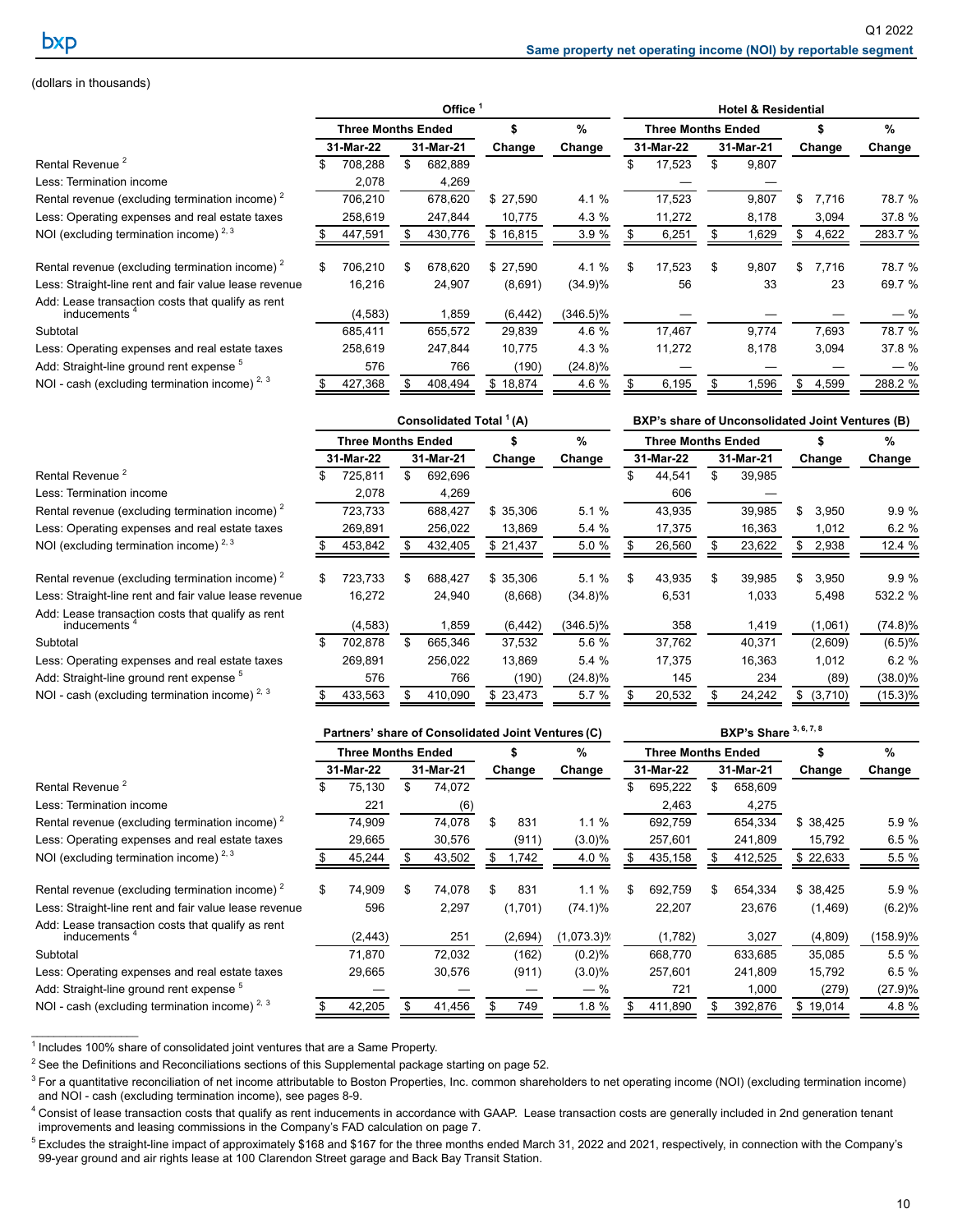### $6$  BXP's Share equals  $(A) + (B) - (C)$ .

- $^7$  BXP's Share of Same Store NOI (excluding termination income) increased \$22,633, compared to Q1 2021. Included in Q1 2022 is BXP's Share of approximately \$2,249 associated with the reinstatement of accrued rent balances that the Company determined were probable of collection. Included in the Q1 2021 comparison are approximately \$693 in write-offs associated with accrued rent, net and \$(200) in write-offs associated with associated with accounts receivable, net. These items increased BXP's Share of Same Store NOI (excluding termination income) by \$2,742. For additional information, see page [56.](#page-59-0)
- <sup>8</sup> BXP's Share of Same Store NOI-cash (excluding termination income) increased \$19,014, compared to Q1 2021. Included in Q1 2021 is BXP's Share of \$(200) of writeoffs associated with accounts receivable, net. Cash rent abatements and deferrals primarily related to COVID-19 decreased approximately \$7,489 in Q1 2022 compared to Q1 2021. These items increased BXP's Share of Same Store NOI-cash (excluding termination income) by \$7,289. For additional information, see page [56.](#page-59-0)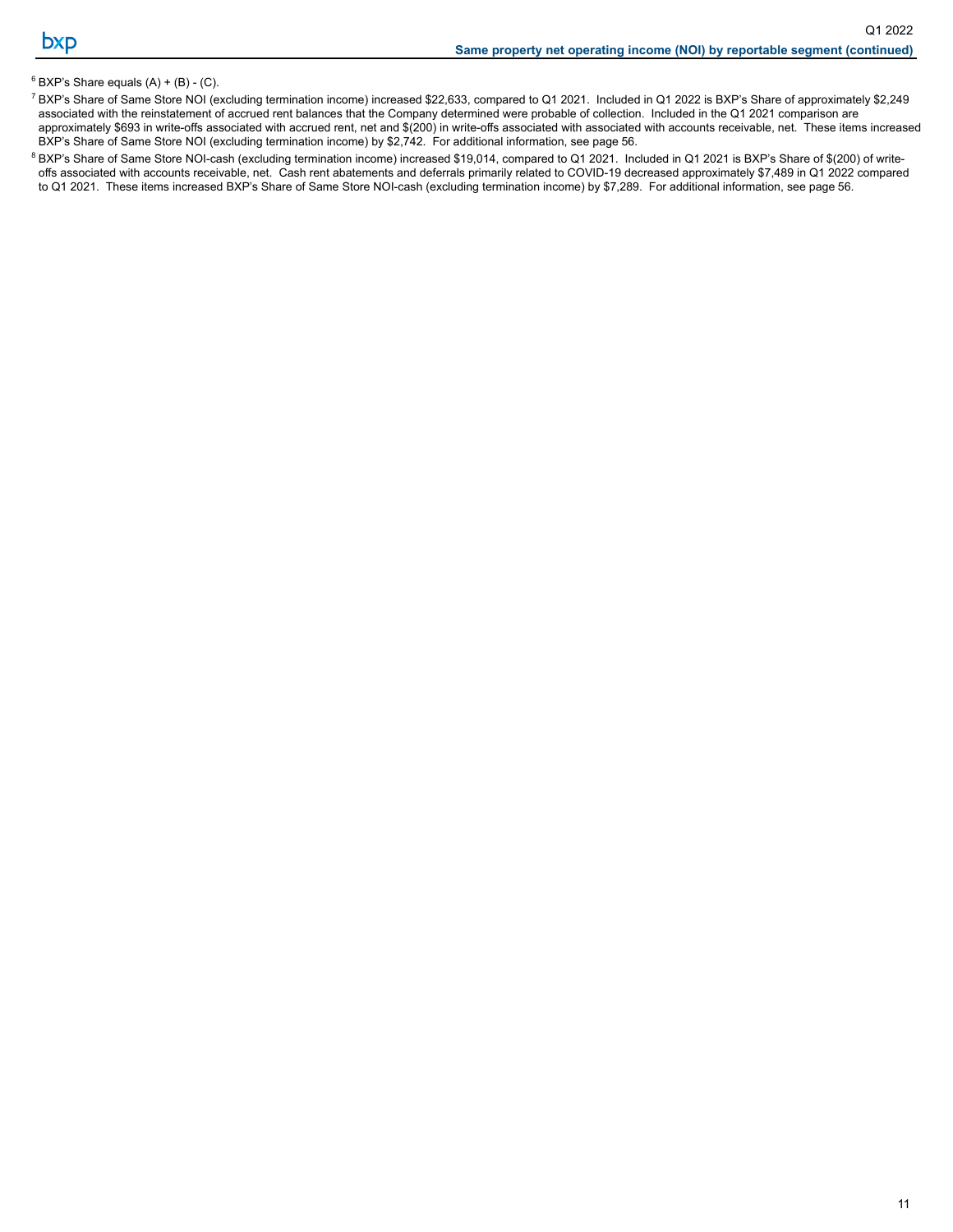### <span id="page-15-0"></span>(dollars in thousands, except PSF amounts)

## *CAPITAL EXPENDITURES*

|                                                                                                              | <b>Three Months Ended</b> |              |
|--------------------------------------------------------------------------------------------------------------|---------------------------|--------------|
|                                                                                                              | 31-Mar-22                 | 31-Dec-21    |
| Maintenance capital expenditures                                                                             | \$<br>10.652              | \$<br>33.919 |
| Planned capital expenditures associated with acquisition properties                                          |                           |              |
| Repositioning capital expenditures                                                                           | 6,243                     |              |
| Hotel improvements, equipment upgrades and replacements                                                      | 36                        | 57           |
| Subtotal                                                                                                     | 16,931                    | 33,976       |
| Add:                                                                                                         |                           |              |
| BXP's share of maintenance capital expenditures from unconsolidated joint ventures (JVs)                     | 719                       | 180          |
| BXP's share of planned capital expenditures associated with acquisition properties from unconsolidated JVs   |                           | 1.023        |
| BXP's share of repositioning capital expenditures from unconsolidated JVs                                    |                           |              |
| Less:                                                                                                        |                           |              |
| Partners' share of maintenance capital expenditures from consolidated JVs                                    | 1.523                     | 6,356        |
| Partners' share of planned capital expenditures associated with acquisition properties from consolidated JVs |                           |              |
| Partners' share of repositioning capital expenditures from consolidated JVs                                  | 2,223                     |              |
| BXP's Share of Capital Expenditures                                                                          | 13,904                    | 28,823       |

# *2nd GENERATION TENANT IMPROVEMENTS AND LEASING COMMISSIONS <sup>2</sup>*

|                                               | <b>Three Months Ended</b> |           |
|-----------------------------------------------|---------------------------|-----------|
|                                               | 31-Mar-22                 | 31-Dec-21 |
| Square feet                                   | 1.057.074                 | .422.236  |
| Tenant improvements and lease commissions PSF | 54.99                     | 75.03     |

 $1$  See the Definitions and Reconciliations sections of this Supplemental package starting on page 52.

 $\mathcal{L}_\text{max}$  and  $\mathcal{L}_\text{max}$  and  $\mathcal{L}_\text{max}$ 

 $2$  Includes 100% of unconsolidated joint ventures.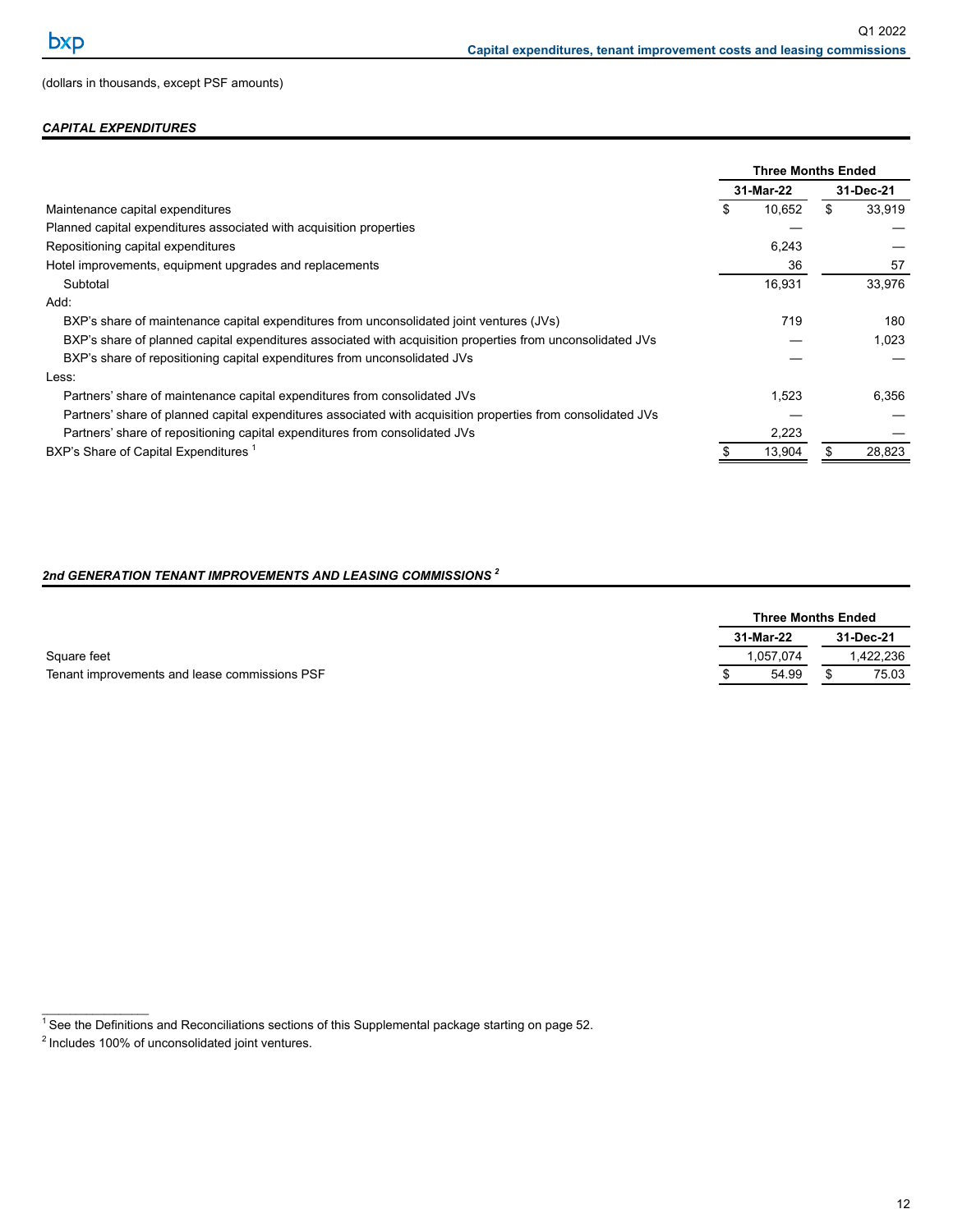<span id="page-16-0"></span>For the period from January 1, 2022 through March 31, 2022 (dollars in thousands)

# *ACQUISITIONS*

|                           |          |                      |                               |                                                |  | Investment                      |              |                          |
|---------------------------|----------|----------------------|-------------------------------|------------------------------------------------|--|---------------------------------|--------------|--------------------------|
| <b>Property</b>           | Location | <b>Date Acquired</b> | <b>Square Feet</b>            | Anticipated<br><b>Initial</b><br><b>Future</b> |  |                                 | <b>Total</b> | In-service<br>Leased (%) |
| N/A                       |          |                      | $\overbrace{\phantom{13333}}$ |                                                |  |                                 |              | $-$ %                    |
| <b>Total Acquisitions</b> |          |                      |                               |                                                |  | $\hspace{0.1mm}-\hspace{0.1mm}$ |              | $-$ %                    |

## *DISPOSITIONS*

| <b>Property</b>           | Location    | Date Disposed  | <b>Square Feet</b> |                | Gross<br><b>Sales Price</b> |   | <b>Net Cash</b><br><b>Proceeds</b> | Book Gain |
|---------------------------|-------------|----------------|--------------------|----------------|-----------------------------|---|------------------------------------|-----------|
| 195 West Street           | Waltham, MA | March 31, 2022 | 63.500             | 37.700<br>- \$ |                             | S | 35.397                             | 22.701    |
| <b>Total Dispositions</b> |             |                | 63.500             |                | 37.700                      |   | 35.397                             | 22.701    |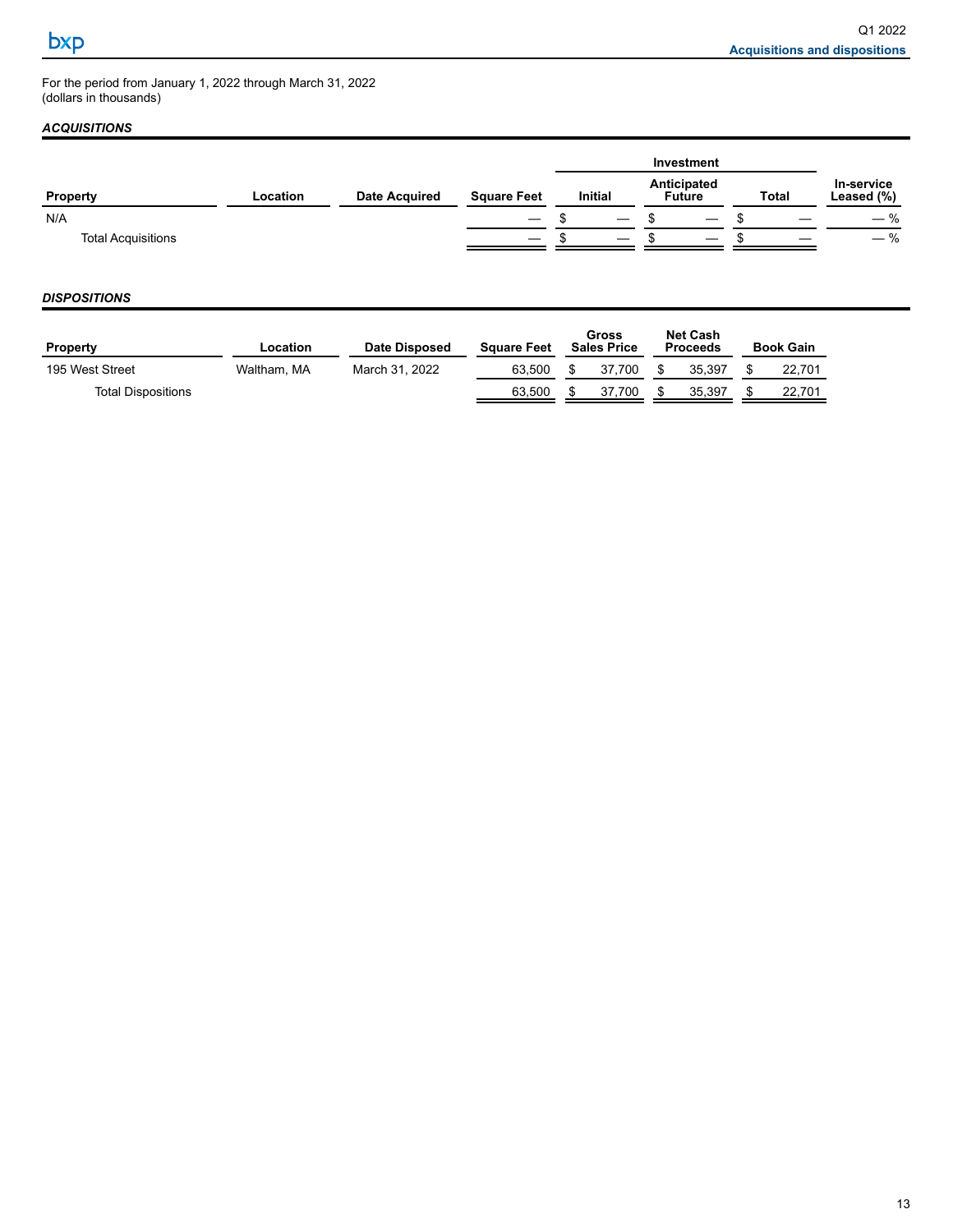#### <span id="page-17-0"></span>as of March 31, 2022 (dollars in thousands)

#### *CONSTRUCTION IN PROGRESS <sup>1</sup>*

|                                                                               |                             | <b>Actual/Estimated</b>             |                            |                       |                       |                                                             |           | <b>BXP's share</b>        |                                 |                                                         |                      |                                     |      |                                                        |
|-------------------------------------------------------------------------------|-----------------------------|-------------------------------------|----------------------------|-----------------------|-----------------------|-------------------------------------------------------------|-----------|---------------------------|---------------------------------|---------------------------------------------------------|----------------------|-------------------------------------|------|--------------------------------------------------------|
| <b>Construction Properties</b>                                                | <b>Initial</b><br>Occupancy | <b>Stabilization</b><br><b>Date</b> | Location                   | <b>Square</b><br>Feet | Investment<br>to Date | <b>Estimated</b><br><b>Total</b><br>Investment <sup>2</sup> |           | <b>Total</b><br>Financing | Amount<br>Drawn at<br>3/31/2022 | <b>Estimated</b><br><b>Future Equity</b><br>Requirement | Percentage<br>Leased | Percentage<br>placed in-<br>service |      | <b>Net Operating</b><br>Income (Loss)<br>(BXP's share) |
| Office                                                                        |                             |                                     |                            |                       |                       |                                                             |           |                           |                                 |                                                         |                      |                                     |      |                                                        |
| 325 Main Street                                                               | Q3 2022                     | Q3 2022                             | Cambridge, MA              | 420,000               | 328,547               | S.                                                          | 418,400   | \$                        | \$<br>$\overline{\phantom{0}}$  | \$<br>89,853                                            | 90 %                 | $-$ %                               |      | N/A                                                    |
| <b>Reston Next</b>                                                            | Q4 2021                     | Q4 2023                             | Reston, VA                 | 1,062,000             | 538,075               |                                                             | 715,300   |                           |                                 | 177,225                                                 | 87 %                 | 67 % \$                             |      | 4,776                                                  |
| 2100 Pennsylvania Avenue                                                      | Q3 2022                     | Q3 2024                             | Washington, DC             | 480,000               | 252,049               |                                                             | 356,100   |                           |                                 | 104,051                                                 | 61 %                 | $-$ %                               |      | N/A                                                    |
| 360 Park Avenue South (42%<br>ownership)                                      | Q3 2023                     | Q1 2025                             | New York, NY               | 450,000               | 195,333               |                                                             | 219,000   | 92,774                    | 85,588                          | 16,481                                                  | $-$ %                | $-$ %                               |      | N/A                                                    |
| Platform16 Building A (55%<br>ownership)                                      | Q2 2025                     | Q4 2026                             | San Jose, CA               | 389,500               | 65,199                |                                                             | 231,900   |                           | $\overline{\phantom{m}}$        | 166,701                                                 | $-$ %                | $-$ %                               |      | N/A                                                    |
| <b>Total Office Properties under Construction</b>                             |                             |                                     |                            | 2,801,500             | 1,379,203             |                                                             | 1,940,700 | 92,774                    | 85,588                          | 554,311                                                 | 57 %                 | 25 %                                | - \$ | 4,776                                                  |
| <b>Lab/Life Sciences</b>                                                      |                             |                                     |                            |                       |                       |                                                             |           |                           |                                 |                                                         |                      |                                     |      |                                                        |
| 880 Winter Street (Redevelopment)                                             | Q4 2022                     | Q1 2023                             | Waltham, MA                | 244,000               | 47,522                |                                                             | 108,000   |                           |                                 | 60,478                                                  | 85 %                 | $-$ %                               |      | N/A                                                    |
| 751 Gateway (49% ownership)                                                   | Q2 2024                     | Q2 2024                             | South San<br>Francisco, CA | 231,000               | 55,892                |                                                             | 127,600   |                           | $\overline{\phantom{0}}$        | 71,708                                                  | 100 %                | $-$ %                               |      | N/A                                                    |
| 103 CityPoint                                                                 | Q4 2023                     | Q3 2024                             | Waltham, MA                | 113,000               | 16,156                |                                                             | 115,100   |                           |                                 | 98,944                                                  | $-$ %                | $-$ %                               |      | N/A                                                    |
| 180 CityPoint                                                                 | Q4 2023                     | Q4 2024                             | Waltham, MA                | 329,000               | 66,272                |                                                             | 274,700   |                           | $\overline{\phantom{0}}$        | 208,428                                                 | 43 %                 | $-$ %                               |      | N/A                                                    |
| 651 Gateway (50% ownership)                                                   | Q4 2023                     | Q4 2025                             | South San<br>Francisco, CA | 327,000               | 5,227                 |                                                             | 146,500   |                           | $\overline{\phantom{0}}$        | 141,273                                                 | $-$ %                | $-$ %                               |      | N/A                                                    |
| <b>Total Lab/Life Sciences Properties under Construction</b>                  |                             |                                     |                            | 1,244,000             | 191,069               |                                                             | 771,900   |                           |                                 | 580,831                                                 | 47 %                 | $-$ %                               |      | $\overline{\phantom{m}}$                               |
| Other                                                                         |                             |                                     |                            |                       |                       |                                                             |           |                           |                                 |                                                         |                      |                                     |      |                                                        |
| View Boston Observatory at The<br><b>Prudential Center</b><br>(Redevelopment) | Q2 2023                     | N/A                                 | Boston, MA                 | 59,000                | 81,617                |                                                             | 182,300   |                           |                                 | 100,683                                                 | N/A                  | $-$ %                               |      | N/A                                                    |
| <b>Total Properties Under Construction</b>                                    |                             |                                     |                            | 4,104,500             | \$1,651,889           |                                                             | 2,894,900 | 92,774                    | \$<br>85,588                    | \$<br>1,235,825                                         | 54 % $54$            | 17 %                                |      | 4,776                                                  |

<sup>1</sup> A project is classified as Construction in Progress when (1) construction or supply contracts have been signed, physical improvements have commenced or a lease has been signed and (2) capitalized interest has commenced  $2$  Includes income (loss) and interest carry on debt and equity investment.

 $3$  Represents percentage leased as of April 29, 2022, including leases with future commencement dates.

<sup>4</sup> Represents the portion of the project that no longer qualifies for capitalization of interest in accordance with GAAP.

<sup>5</sup> Amounts represent Net Operating Income (Loss) for the three months ended March 31, 2022. For partially owned properties, amount represents BXP's share based on its ownership percentage. See the Definitions and Reconciliations sections of this supplemental package starting on page [52](#page-55-0).

<sup>6</sup> Investment to Date includes all related costs incurred prior to the contribution of the property by the Company to the joint venture on December 15, 2021 totaling approximately \$107 million and the Company's proportion of the loan. The Company's joint venture partners will fund required capital until their aggregate investment is approximately 58% of all capital contributions; thereafter, the joint venture partners will fund required cap to their percentage interests.

7 Estimated total investment represents the costs to complete Building A, a 389,500 square foot building, and Building A's proportionate share of land and garage costs. In conjunction with the construction of Building A, g site work will be completed for Phase II, which will support approximately 700,000 square feet of development in two office buildings, budgeted to be an incremental \$141 million.

<sup>8</sup> Total percentage leased excludes Other.

 $\mathcal{L}=\mathcal{L}^{\mathcal{L}}$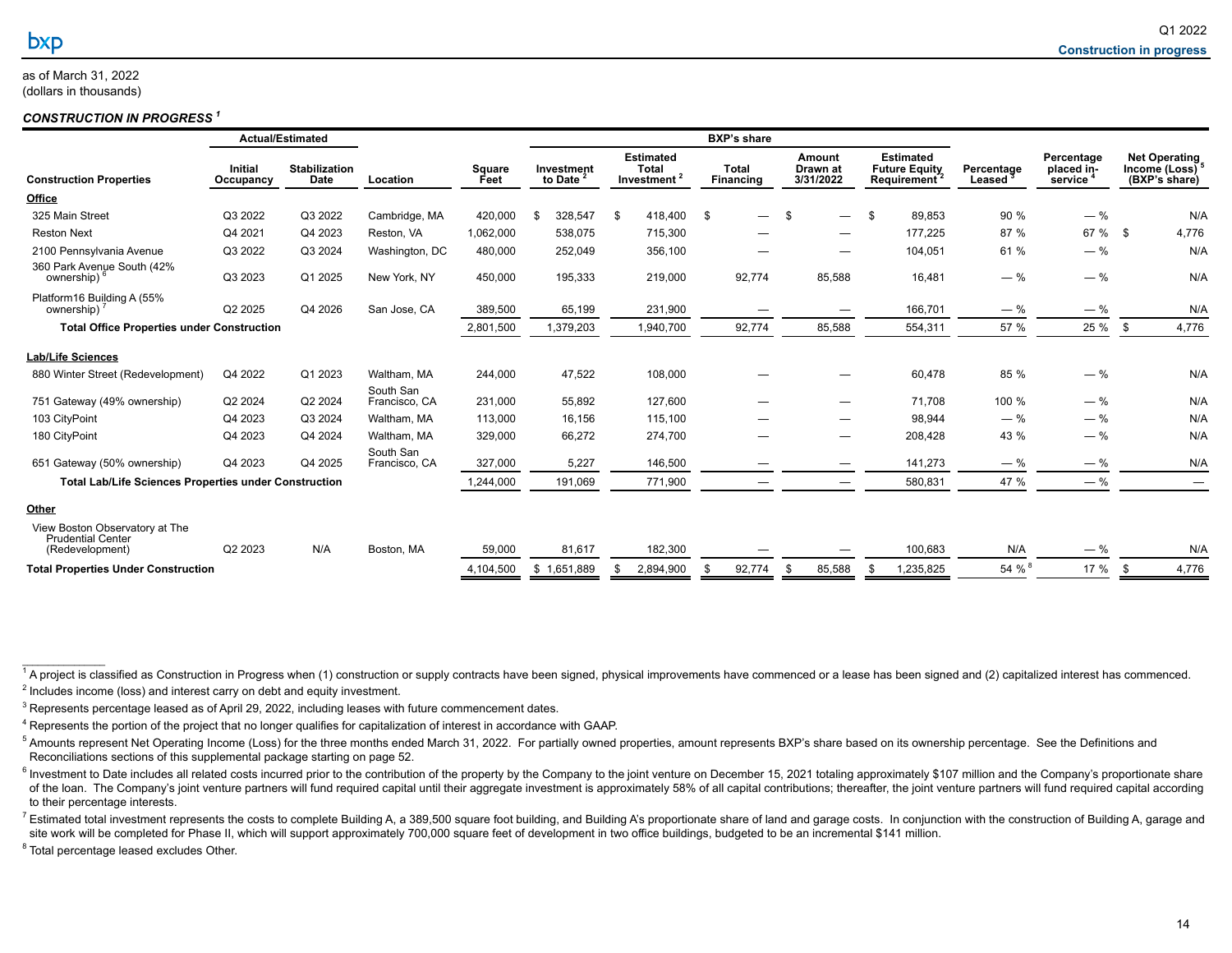## <span id="page-18-0"></span>*OWNED LAND PARCELS*

| Location                                | Approximate Developable Square Feet <sup>1</sup> |
|-----------------------------------------|--------------------------------------------------|
| Reston, VA <sup>2</sup>                 | 2,938,000                                        |
| San Jose, CA <sup>3</sup>               | 2,199,000                                        |
| New York, NY (25% Ownership)            | 2,000,000                                        |
| Princeton, NJ                           | 1,650,000                                        |
| San Francisco, CA                       | 850,000                                          |
| San Jose, CA (55% Ownership)            | 698,000                                          |
| Santa Clara, CA                         | 632,000                                          |
| Washington, DC (50% ownership)          | 520,000                                          |
| South San Francisco, CA (50% Ownership) | 451,000                                          |
| Springfield, VA                         | 422,000                                          |
| Waltham, MA                             | 365,000                                          |
| Dulles, VA                              | 310,000                                          |
| El Segundo, CA (50% Ownership)          | 275,000                                          |
| Rockville, $MD3, 4$                     | 202,000                                          |
| Total                                   | 13,512,000                                       |
|                                         |                                                  |

### *VALUE CREATION PIPELINE - LAND PURCHASE OPTIONS*

| Location                 | Approximate Developable Square Feet <sup>1</sup> |
|--------------------------|--------------------------------------------------|
| Cambridge, MA            | 1.400.000                                        |
| Boston, MA               | 1.300.000                                        |
| Waltham, MA <sup>5</sup> | 1.200.000                                        |
| Total                    | 3,900,000                                        |

<sup>&</sup>lt;sup>1</sup> Represents 100% of consolidated and unconsolidated projects.

 $2$  During the fourth quarter of 2020, a ground lease commenced with a hotel developer to lease approximately 200,000 square feet from the Company. Construction is contingent on the developer's ability to obtain construction financing.

<sup>&</sup>lt;sup>3</sup> Excludes the existing square footage at in-service properties being held for future re-development as listed and noted on pages 20-23.

<sup>&</sup>lt;sup>4</sup> Includes three buildings that are currently vacant at Shady Grove Innovation District in Rockville, Maryland. The Company intends to reposition these three vacant buildings, totaling 202,000 square feet, to support life science uses. These three buildings are not included in the Company's in-service portfolio.

 $5$  The Company expects to be a 50% partner in the future development of these sites.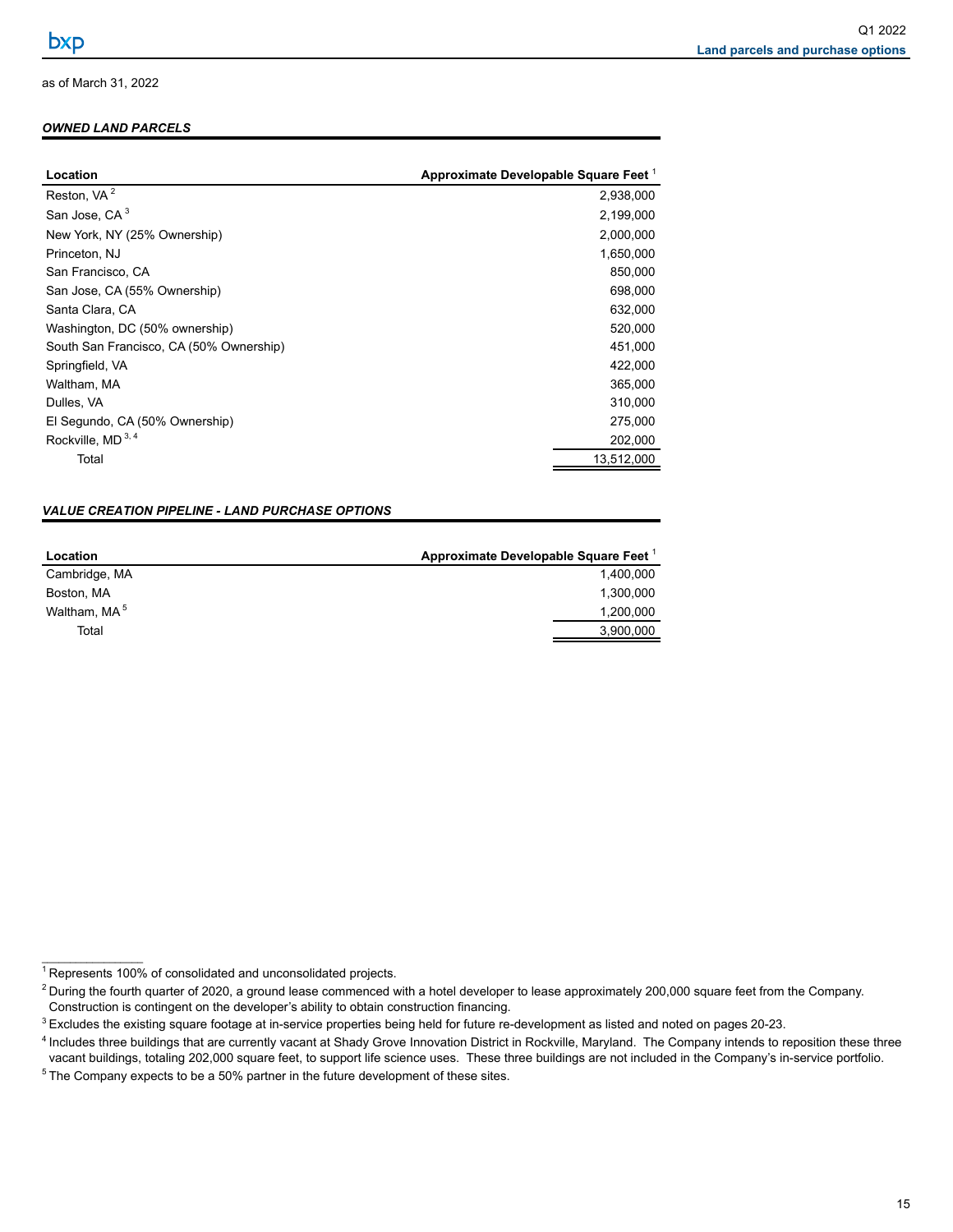<span id="page-19-0"></span>for the three months ended March 31, 2022

## *ALL IN-SERVICE PROPERTIES*

| Net (increase)/decrease in available space (SF)                    | Total     |
|--------------------------------------------------------------------|-----------|
| Vacant space available at the beginning of the period              | 5,340,029 |
| Less:                                                              |           |
| Property dispositions/properties taken out of service <sup>1</sup> | 95,180    |
| Add:                                                               |           |
| Properties placed (and partially placed) in-service <sup>2</sup>   | 410,690   |
| Leases expiring or terminated during the period                    | 1,097,803 |
| Total space available for lease                                    | 6,753,342 |
| 1st generation leases                                              | 552,730   |
| 2nd generation leases with new tenants                             | 687,656   |
| 2nd generation lease renewals                                      | 369,418   |
| Total space leased                                                 | 1,609,804 |
| Vacant space available for lease at the end of the period          | 5,143,538 |
| Net (increase)/decrease in available space                         | 196,491   |
|                                                                    |           |

#### **Second generation leasing information: <sup>3</sup>**

 $\mathcal{L}_\text{max}$  and  $\mathcal{L}_\text{max}$ 

| Leases commencing during the period (SF)        | 1.057.074  |
|-------------------------------------------------|------------|
| Weighted average lease term (months)            |            |
| Weighted average free rent period (days)        | 135        |
| Total transaction costs per square foot 4       | \$54.99    |
| Increase (decrease) in gross rents <sup>5</sup> | $(2.36)\%$ |
| Increase (decrease) in net rents <sup>6</sup>   | $(4.34)\%$ |

|                                 |                | All leases (SF) |           | Incr (decr) in 2nd generation cash<br>rents | Total square feet of |                                                |
|---------------------------------|----------------|-----------------|-----------|---------------------------------------------|----------------------|------------------------------------------------|
|                                 | 1st generation | 2nd generation  | total $'$ | gross <sup>5</sup>                          | net <sup>6</sup>     | leases executed in<br>the quarter <sup>8</sup> |
| Boston                          | 140.944        | 227.829         | 368,773   | 5.53 %                                      | 7.72 %               | 350,767                                        |
| Los Angeles                     |                | 79.996          | 79.996    | 0.69%                                       | 1.04 %               | 12,306                                         |
| New York                        |                | 267,169         | 267,169   | (10.14)%                                    | $(20.12)\%$          | 434,340                                        |
| San Francisco                   |                | 181.943         | 181.943   | 6.07%                                       | 8.18%                | 199.268                                        |
| Seattle                         |                | 3.397           | 3.397     |                                             |                      |                                                |
| Washington, DC                  | 411,786        | 296.740         | 708,526   | $(1.98)\%$                                  | (2.19)%              | 182.911                                        |
| <b>Total / Weighted Average</b> | 552,730        | 1,057,074       | 1,609,804 | $(2.36)\%$                                  | $(4.34)\%$           | 1,179,592                                      |

 $1$  Total square feet of properties taken out of service in Q1 2022 consists of 95,180 at 651 Gateway.

 $2$  Total square feet of properties placed (and partially placed) in-service in Q1 2022 consists of 410,690 at Reston Next.

 $3$  Second generation leases are defined as leases for space that had previously been leased by the Company. Of the 1,057,074 square feet of second generation leases that commenced in Q1 2022, leases for 735,157 square feet were signed in prior periods.

 $4$  Total transaction costs include tenant improvements and leasing commissions, but exclude free rent concessions.

<sup>&</sup>lt;sup>5</sup> Represents the increase/(decrease) in gross rent (base rent plus expense reimbursements) on the new vs. expired leases on the 734,025 square feet of second generation leases that had been occupied within the prior 12 months; excludes leases that management considers temporary because the tenant is not expected to occupy the space on a long-term basis.

 $6$  Represents the increase/(decrease) in net rent (gross rent less operating expenses) on the new vs. expired leases on the 734,025 square feet of second generation leases that had been occupied within the prior 12 months; excludes leases that management considers temporary because the tenant is not expected to occupy the space on a long-term basis.

 $7$  Represents leases for which rental revenue recognition commenced in accordance with GAAP during the quarter.

<sup>&</sup>lt;sup>8</sup> Represents leases executed in the quarter for which the Company either (1) commenced rental revenue recognition in such quarter or (2) will commence rental revenue recognition in subsequent quarters, in accordance with GAAP, and includes leases at properties currently under development. The total square feet of leases executed in the current quarter for which the Company recognized rental revenue in the current quarter is 321,917.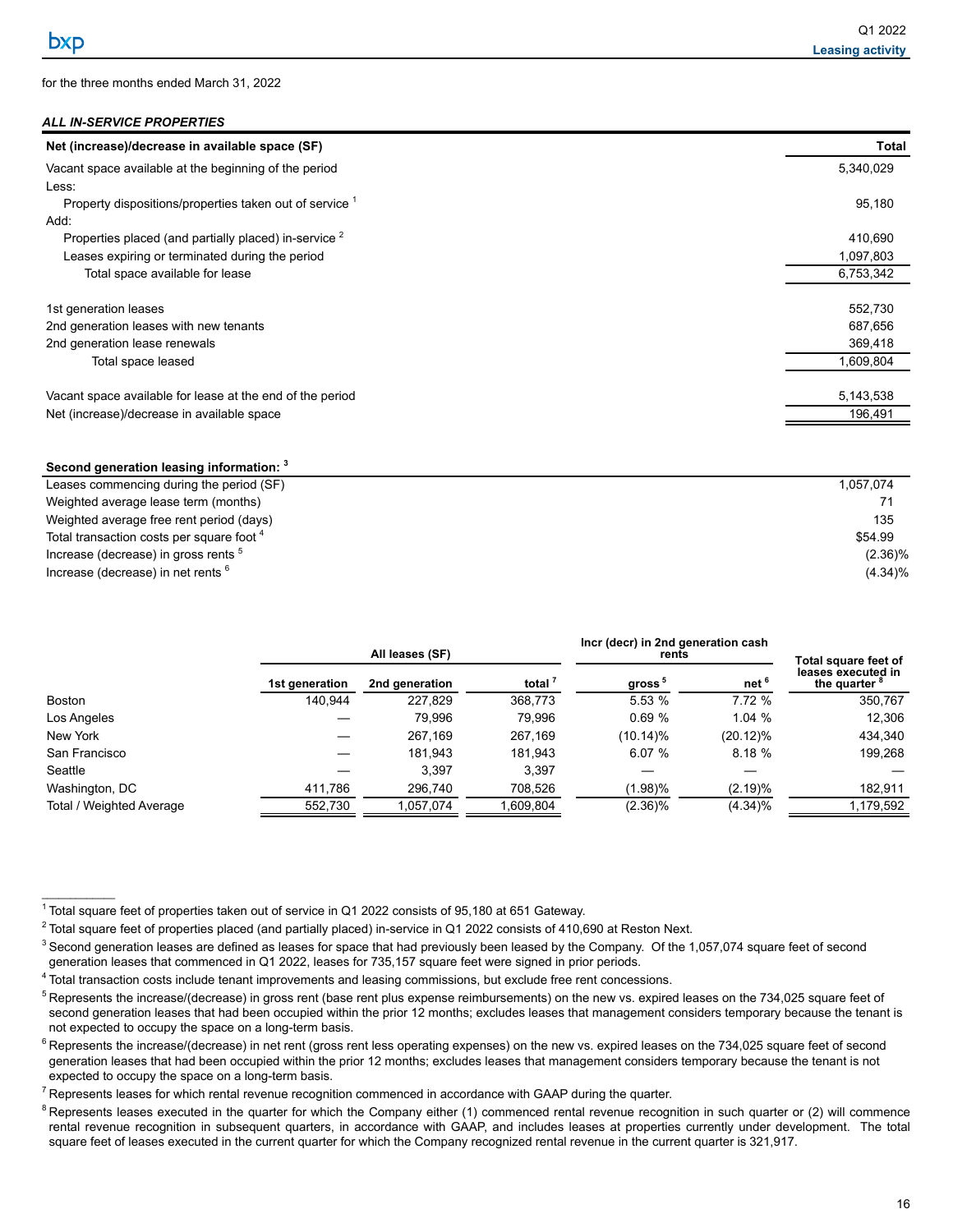<span id="page-20-0"></span>for the three months ended March 31, 2022 (dollars in thousands)

### *Rentable square footage of in-service properties by location and unit type 1, 2*

|                | <b>Office</b> | Retail    | <b>Residential</b> | Hotel   | Total      |
|----------------|---------------|-----------|--------------------|---------|------------|
| Boston         | 14,099,481    | 1,056,365 | 550.114            | 330,000 | 16,035,960 |
| Los Angeles    | 2,183,318     | 126,377   |                    |         | 2,309,695  |
| New York       | 11,334,521    | 417.849   |                    |         | 11,752,370 |
| San Francisco  | 6,994,229     | 351.284   | 318.171            |         | 7,663,684  |
| Seattle        | 748.462       | 18.761    |                    |         | 767,223    |
| Washington, DC | 9,016,767     | 672,330   | 822.436            |         | 10,511,533 |
| Total          | 44.376.778    | 2.642.966 | .690,721           | 330.000 | 49.040.465 |
| % of Total     | 90.49%        | 5.39%     | 3.45%              | 0.67%   | 100.00 %   |

#### *Rental revenue of in-service properties by unit type <sup>1</sup>*

|                                                               | <b>Office</b> | Retail |   | <b>Residential</b> | Hotel $3$ | <b>Total</b> |
|---------------------------------------------------------------|---------------|--------|---|--------------------|-----------|--------------|
| Consolidated                                                  | 674.058       | 53.573 | S | 12.323             | 4.457     | 744.411      |
| Less:                                                         |               |        |   |                    |           |              |
| Partners' share from consolidated joint ventures <sup>4</sup> | 68.293        | 8.856  |   |                    |           | 77.149       |
| Add:                                                          |               |        |   |                    |           |              |
| BXP's share from unconsolidated joint ventures <sup>5</sup>   | 52.200        | 3.410  |   | 2.444              |           | 58.054       |
| BXP's Share of Rental revenue <sup>1</sup>                    | 657.965       | 48,127 |   | 14,767             | 4.457     | 725.316      |
| % of Total                                                    | 90.71 %       | 6.64%  |   | 2.04%              | 0.61%     | 100.00 %     |

# *Percentage of BXP's Share of net operating income (NOI) (excluding termination income) by location 1, <sup>6</sup>*

|                | <b>CBD</b> | Suburban | Total    |
|----------------|------------|----------|----------|
| Boston         | 25.90 %    | 7.06 %   | 32.96 %  |
| Los Angeles    | 3.00%      | $-$ %    | 3.00 %   |
| New York       | 24.99 %    | 2.24%    | 27.23 %  |
| San Francisco  | 17.79 %    | 2.33%    | 20.12 %  |
| Seattle        | 0.43%      | $-$ %    | 0.43%    |
| Washington, DC | 4.81 %     | 11.45 %  | 16.26 %  |
| Total          | 76.92 %    | 23.08 %  | 100.00 % |

 $1$  See the Definitions and Reconciliations sections of this Supplemental package starting on page 52.

<sup>&</sup>lt;sup>2</sup> Includes 100% of the rentable square footage of the Company's In-Service Properties. For additional detail relating to the Company's In-Service Properties, see pages 20-23.

<sup>&</sup>lt;sup>3</sup> Excludes approximately \$100 of revenue from retail tenants that is included in Retail.

<sup>4</sup> See page 59 for additional information.

<sup>5</sup> See page 61 for additional information.

<sup>&</sup>lt;sup>6</sup> BXP's Share of NOI (excluding termination income) is a non-GAAP financial measure. For a quantitative reconciliation of net income attributable to Boston Properties, Inc. to BXP's Share of NOI (excluding termination income), see page 8.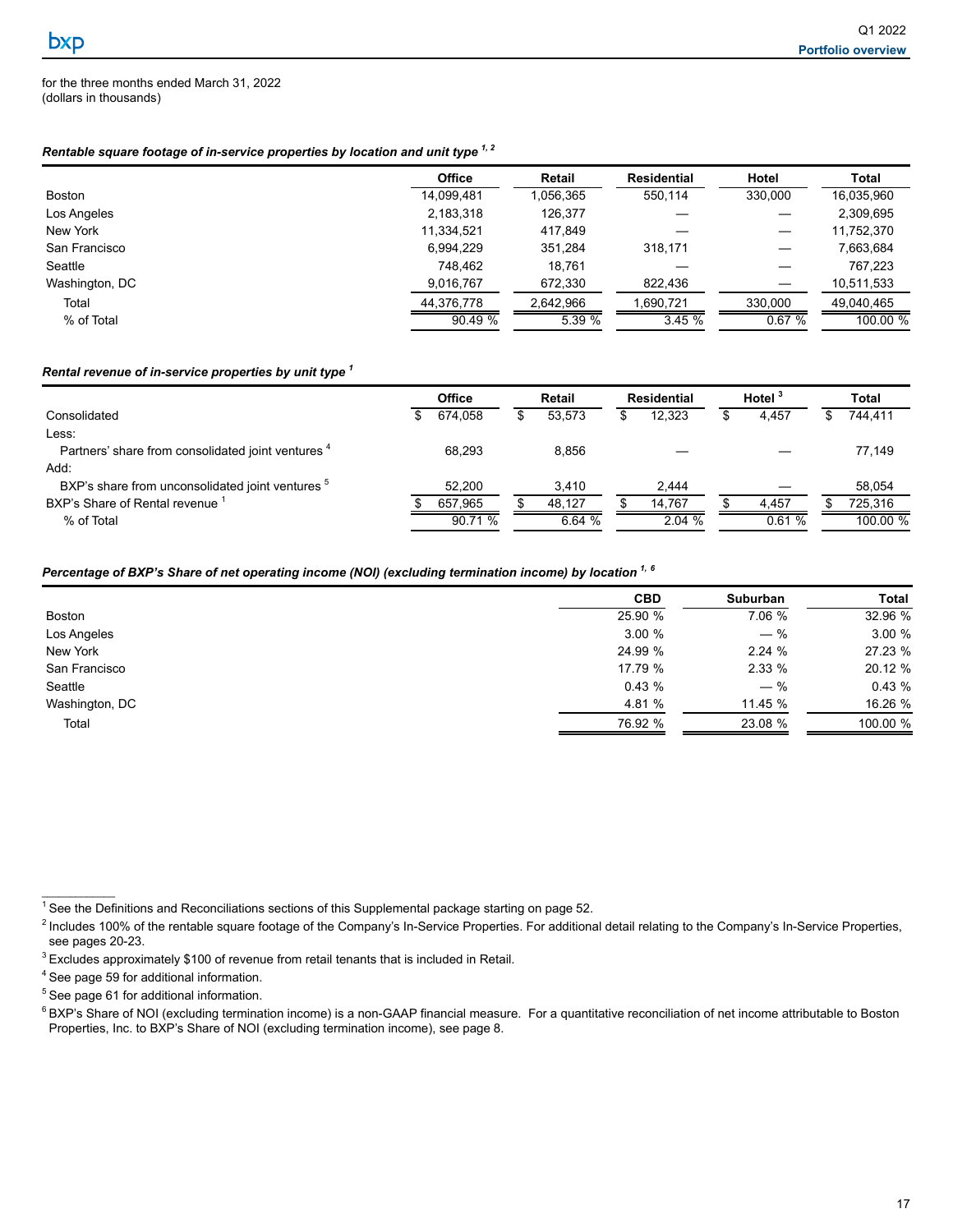# <span id="page-21-0"></span>(dollars in thousands, except rental rates)

# *RESULTS OF OPERATIONS*

|                                                                 | Residential <sup>1</sup><br><b>Three Months Ended</b> |           |    | Hotel<br><b>Three Months Ended</b> |    |           |    |           |
|-----------------------------------------------------------------|-------------------------------------------------------|-----------|----|------------------------------------|----|-----------|----|-----------|
|                                                                 |                                                       |           |    |                                    |    |           |    |           |
|                                                                 |                                                       | 31-Mar-22 |    | 31-Dec-21                          |    | 31-Mar-22 |    | 31-Dec-21 |
| Rental Revenue <sup>2</sup>                                     |                                                       | 12.966    | \$ | 12,836                             | \$ | 4,557     | \$ | 6,227     |
| Less: Operating expenses and real estate taxes                  |                                                       | 6,432     |    | 6,344                              |    | 4,840     |    | 5,005     |
| Net Operating Income (NOI) <sup>2</sup>                         |                                                       | 6,534     |    | 6,492                              |    | (283)     |    | 1,222     |
| Add: BXP's share of NOI from unconsolidated joint ventures      |                                                       | 1,647     |    | 1,288                              |    | N/A       |    | N/A       |
| BXP's Share of NOI <sup>2</sup>                                 |                                                       | 8,181     |    | 7,780                              |    | (283)     |    | 1,222     |
| Rental Revenue <sup>2</sup>                                     | \$                                                    | 12.966    | \$ | 12,836                             | \$ | 4,557     | S  | 6,227     |
| Less: Straight line rent and fair value lease revenue           |                                                       | 54        |    | (26)                               |    |           |    | 5         |
| Add: Lease transaction costs that qualify as rent inducements   |                                                       |           |    |                                    |    |           |    |           |
| Subtotal                                                        |                                                       | 12,912    |    | 12,862                             |    | 4,555     |    | 6,222     |
| Less: Operating expenses and real estate taxes                  |                                                       | 6,432     |    | 6,344                              |    | 4,840     |    | 5,005     |
| NOI - cash basis $2$                                            |                                                       | 6,480     |    | 6,518                              |    | (285)     |    | 1,217     |
| Add: BXP's share of NOI-cash from unconsolidated joint ventures |                                                       | 1,647     |    | 1,288                              |    | N/A       |    | N/A       |
| BXP's Share of NOI - cash basis <sup>2</sup>                    |                                                       | 8,127     |    | 7,806                              |    | (285)     |    | 1,217     |

## *RENTAL RATES AND OCCUPANCY - Year-over-Year*

|                                                         | <b>Residential</b> | <b>Three Months Ended</b> |           |           |         | Percent  |  |
|---------------------------------------------------------|--------------------|---------------------------|-----------|-----------|---------|----------|--|
|                                                         | <b>Units</b>       |                           | 31-Mar-22 | 31-Mar-21 |         | Change   |  |
| <b>BOSTON</b>                                           |                    |                           |           |           |         |          |  |
| Hub50House (50% ownership), Boston, MA <sup>2</sup>     | 440                |                           |           |           |         |          |  |
| <b>Average Monthly Rental Rate</b>                      |                    | \$                        | 3,890     | \$        | 3,260   | 19.33 %  |  |
| Average Rental Rate Per Occupied Square Foot            |                    | \$                        | 5.42      | \$        | 4.52    | 19.91 %  |  |
| <b>Average Physical Occupancy</b>                       |                    |                           | 94.09 %   |           | 56.82 % | 65.59 %  |  |
| Average Economic Occupancy                              |                    |                           | 92.20 %   |           | 49.78 % | 85.21 %  |  |
| Proto Kendall Square, Cambridge, MA <sup>2, 3</sup>     | 280                |                           |           |           |         |          |  |
| <b>Average Monthly Rental Rate</b>                      |                    | \$                        | 2,743     | \$        | 2,585   | 6.11 %   |  |
| Average Rental Rate Per Occupied Square Foot            |                    | \$                        | 5.04      | \$        | 4.78    | 5.44 %   |  |
| <b>Average Physical Occupancy</b>                       |                    |                           | 93.57 %   |           | 90.36 % | 3.55 %   |  |
| Average Economic Occupancy                              |                    |                           | 93.14 %   |           | 88.81 % | 4.88 %   |  |
| The Lofts at Atlantic Wharf, Boston, MA <sup>2, 3</sup> | 86                 |                           |           |           |         |          |  |
| <b>Average Monthly Rental Rate</b>                      |                    | \$                        | 3,933     | \$        | 3,474   | 13.21 %  |  |
| Average Rental Rate Per Occupied Square Foot            |                    | \$                        | 4.36      | \$        | 3.99    | 9.27 %   |  |
| <b>Average Physical Occupancy</b>                       |                    |                           | 96.12 %   |           | 87.60 % | 9.73 %   |  |
| Average Economic Occupancy                              |                    |                           | 95.61 %   |           | 84.00 % | 13.82 %  |  |
| Boston Marriott Cambridge (437 rooms), Cambridge, MA 3  | N/A                |                           |           |           |         |          |  |
| Average Occupancy                                       |                    |                           | 40.40 %   |           | 10.90 % | 270.64 % |  |
| <b>Average Daily Rate</b>                               |                    | \$                        | 266.10    | \$        | 123.11  | 116.15 % |  |
| Revenue Per Available Room                              |                    | \$                        | 91.38     | \$        | 13.43   | 580.42 % |  |
| <b>SAN FRANCISCO</b>                                    |                    |                           |           |           |         |          |  |
| The Skylyne, Oakland, CA <sup>2, 4</sup>                | 402                |                           |           |           |         |          |  |
| <b>Average Monthly Rental Rate</b>                      |                    | \$                        | 3,342     | \$        | 2,953   | 13.17 %  |  |
| Average Rental Rate Per Occupied Square Foot            |                    | \$                        | 4.03      | \$        | 3.55    | 13.52 %  |  |
| <b>Average Physical Occupancy</b>                       |                    |                           | 71.48 %   |           | 15.84 % | 351.26 % |  |
| Average Economic Occupancy                              |                    |                           | 68.59 %   |           | 9.08%   | 655.40 % |  |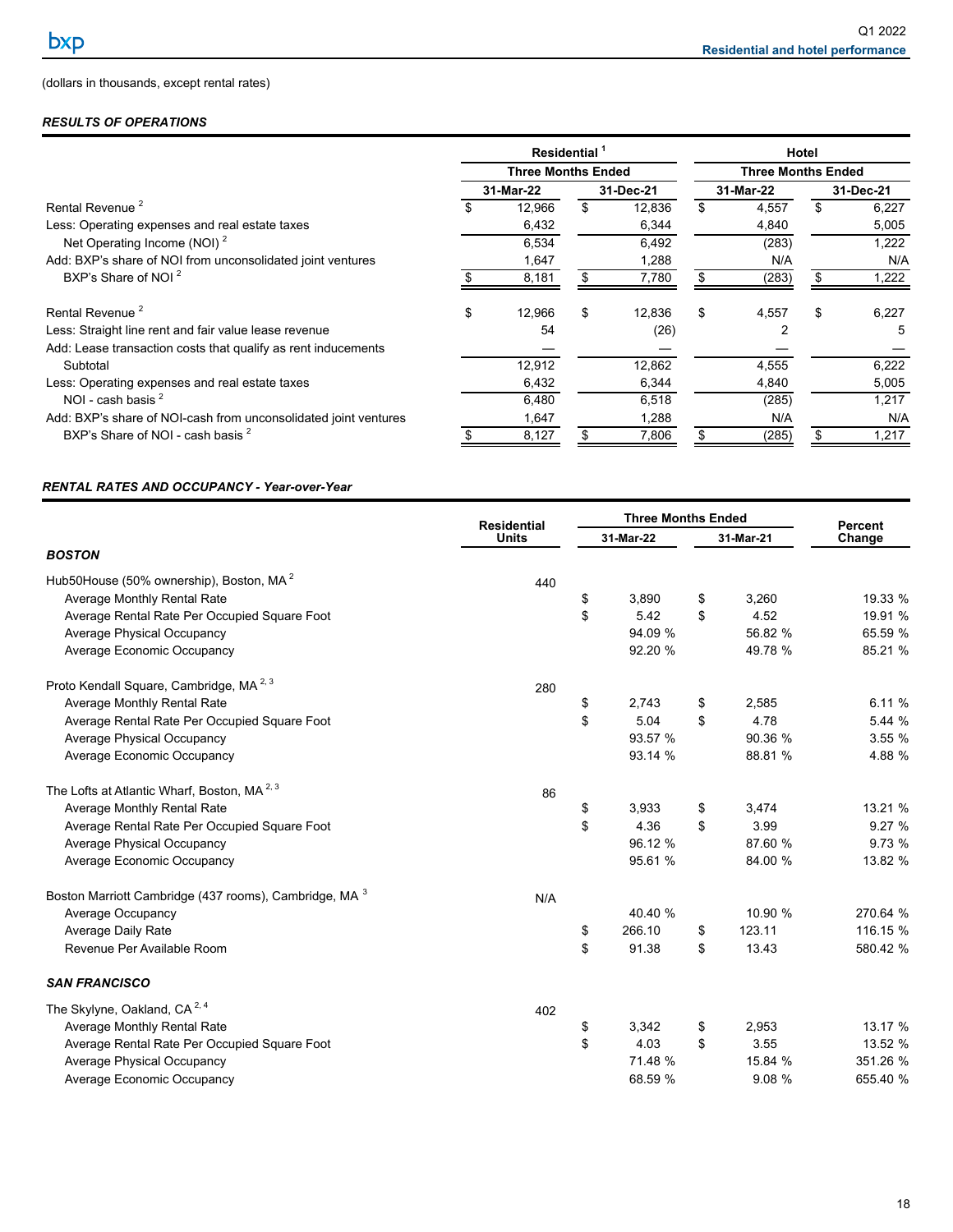# *RENTAL RATES AND OCCUPANCY - Year-over-Year*

|                                                             | <b>Residential</b> | <b>Three Months Ended</b> |    | <b>Percent</b><br>Change |         |
|-------------------------------------------------------------|--------------------|---------------------------|----|--------------------------|---------|
|                                                             | <b>Units</b>       | 31-Mar-22                 |    |                          |         |
| <b>WASHINGTON, DC</b>                                       |                    |                           |    |                          |         |
| Signature at Reston, Reston, VA <sup>2, 3</sup>             | 508                |                           |    |                          |         |
| Average Monthly Rental Rate                                 |                    | \$<br>2.580               | \$ | 2,265                    | 13.91 % |
| Average Rental Rate Per Occupied Square Foot                |                    | \$<br>2.66                | \$ | 2.36                     | 12.71 % |
| Average Physical Occupancy                                  |                    | 94.16 %                   |    | 80.05 %                  | 17.63 % |
| Average Economic Occupancy                                  |                    | 93.50 %                   |    | 75.56 %                  | 23.74 % |
| The Avant at Reston Town Center, Reston, VA <sup>2, 3</sup> | 359                |                           |    |                          |         |
| Average Monthly Rental Rate                                 |                    | \$<br>2.340               | \$ | 2,287                    | 2.32%   |
| Average Rental Rate Per Occupied Square Foot                |                    | \$<br>2.55                | \$ | 2.51                     | 1.59 %  |
| Average Physical Occupancy                                  |                    | 94.15 %                   |    | 91.36 %                  | 3.05%   |
| Average Economic Occupancy                                  |                    | 94.02 %                   |    | 90.17 %                  | 4.27 %  |
| <b>Total In-Service Residential Units</b>                   | 2,075              |                           |    |                          |         |

\_\_\_\_\_\_\_\_\_\_\_\_\_ 1 Includes retail space.

<sup>2</sup> See the Definitions and Reconciliations sections of this Supplemental package starting on page 52.

<sup>&</sup>lt;sup>3</sup> Excludes retail space.

<sup>&</sup>lt;sup>4</sup> This property was completed and fully placed in-service on August 15, 2020 and is in its initial lease-up period with expected stabilization in the third quarter of 2022.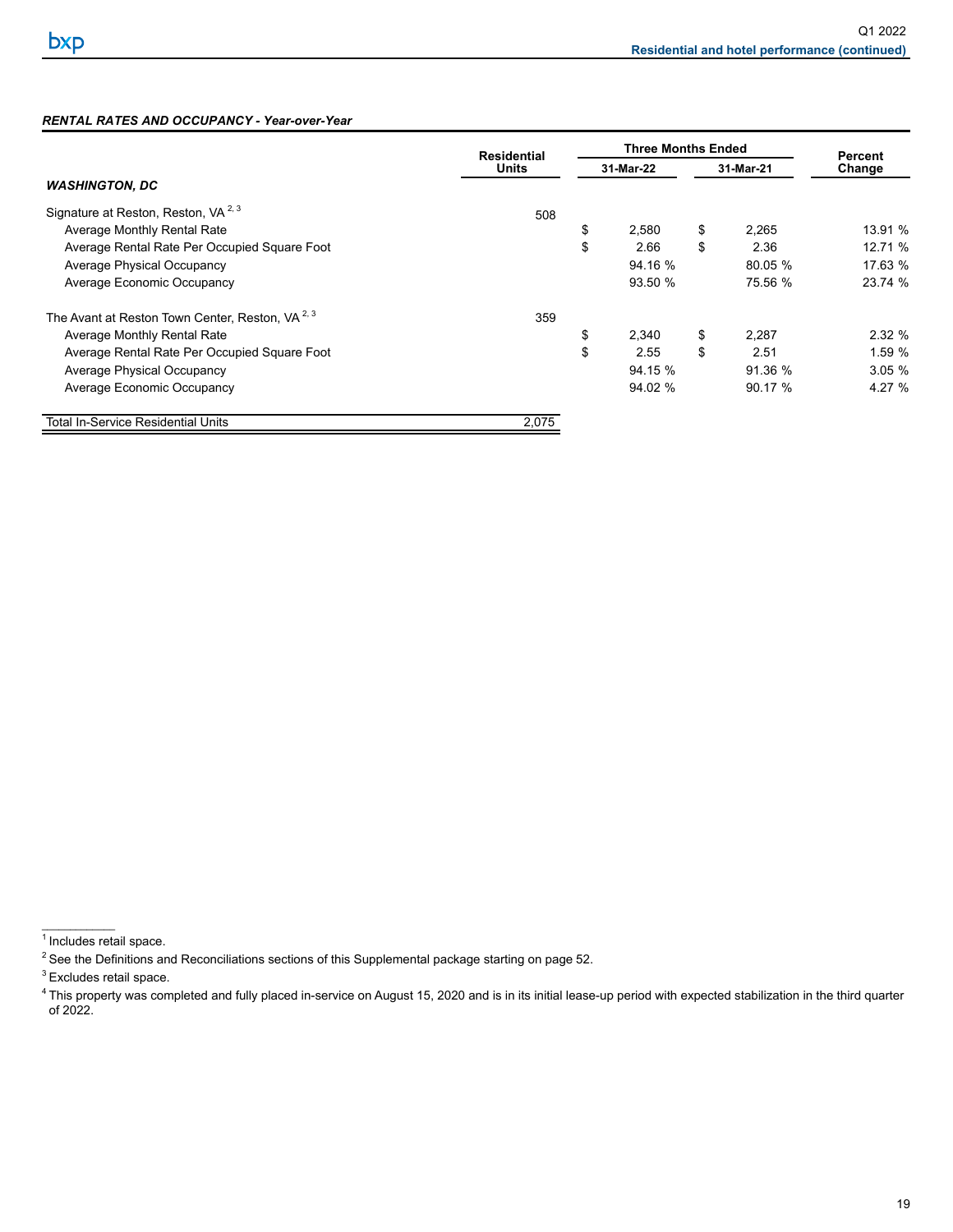<span id="page-23-0"></span>

|                                                           | <b>Sub Market</b>          | Number of<br><b>Buildings</b> | <b>Square Feet</b> | Leased % <sup>1</sup> | <b>Annualized Rental</b><br><b>Obligations Per</b><br>Leased SF $^{\rm 2}$ |
|-----------------------------------------------------------|----------------------------|-------------------------------|--------------------|-----------------------|----------------------------------------------------------------------------|
| <b>BOSTON</b>                                             |                            |                               |                    |                       |                                                                            |
| Office                                                    |                            |                               |                    |                       |                                                                            |
| 200 Clarendon Street                                      | <b>CBD Boston MA</b>       | 1                             | 1,768,775          | 97.2 %                | \$<br>76.50                                                                |
| 100 Federal Street (55% ownership)                        | CBD Boston MA              | 1                             | 1,236,649          | 98.1 %                | 68.12                                                                      |
| 800 Boylston Street - The Prudential Center               | CBD Boston MA              | 1                             | 1,197,745          | 90.9 %                | 69.44                                                                      |
| 111 Huntington Avenue - The Prudential Center             | CBD Boston MA              | $\mathbf{1}$                  | 860,456            | 93.4 %                | 74.25                                                                      |
| Atlantic Wharf Office (55% ownership)                     | CBD Boston MA              | 1                             | 793,819            | 99.8 %                | 83.02                                                                      |
| 100 Causeway Street (50% ownership) 3, 4                  | <b>CBD Boston MA</b>       | 1                             | 633,819            | 89.2 %                | 70.69                                                                      |
| Prudential Center (retail shops) <sup>5,6</sup>           | CBD Boston MA              | 1                             | 597,478            | 76.3 %                | 98.49                                                                      |
| 101 Huntington Avenue - The Prudential Center             | CBD Boston MA              | $\mathbf{1}$                  | 506,476            | 100.0 %               | 58.09                                                                      |
| The Hub on Causeway - Podium (50% ownership) <sup>3</sup> | CBD Boston MA              | $\mathbf{1}$                  | 382,497            | 80.3 %                | 72.56                                                                      |
| 888 Boylston Street - The Prudential Center               | CBD Boston MA              | $\mathbf{1}$                  | 363,320            | 100.0 %               | 78.90                                                                      |
| Star Market at the Prudential Center <sup>5</sup>         | CBD Boston MA              | 1                             | 57,236             | 100.0 %               | 61.36                                                                      |
| Subtotal                                                  |                            | 11                            | 8,398,270          | 93.7 %                | \$<br>74.23                                                                |
|                                                           |                            |                               |                    |                       |                                                                            |
| 145 Broadway                                              | East Cambridge MA          | 1                             | 490,086            | 99.1 %                | \$<br>87.81                                                                |
| 355 Main Street                                           | East Cambridge MA          | 1                             | 259,640            | 99.3 %                | 79.85                                                                      |
| 90 Broadway                                               | East Cambridge MA          | $\mathbf{1}$                  | 223,771            | 98.1 %                | 75.34                                                                      |
| 255 Main Street                                           | East Cambridge MA          | 1                             | 215,394            | 97.5 %                | 91.35                                                                      |
| 300 Binney Street                                         | East Cambridge MA          | $\mathbf{1}$                  | 195,191            | 100.0 %               | 60.03                                                                      |
| 150 Broadway                                              | East Cambridge MA          | 1                             | 177,226            | 100.0 %               | 84.14                                                                      |
| 105 Broadway                                              | East Cambridge MA          | 1                             | 152,664            | 100.0 %               | 71.33                                                                      |
| 250 Binney Street                                         | East Cambridge MA          | 1                             | 67,362             | 100.0 %               | 48.55                                                                      |
| <b>University Place</b>                                   | Mid-Cambridge MA           | 1                             | 195,282            | 100.0 %               | 55.47                                                                      |
| Subtotal                                                  |                            | 9                             | 1,976,616          | 99.2 %                | \$<br>76.79                                                                |
|                                                           |                            |                               |                    |                       |                                                                            |
| Bay Colony Corporate Center                               | Route 128 Mass Turnpike MA | 4                             | 993,110            | 72.0 %                | \$<br>45.53                                                                |
| Reservoir Place                                           | Route 128 Mass Turnpike MA | 1                             | 527,029            | 79.1 %                | 39.31                                                                      |
| 140 Kendrick Street                                       | Route 128 Mass Turnpike MA | 3                             | 388,193            | 87.9 %                | 43.89                                                                      |
| <b>Weston Corporate Center</b>                            | Route 128 Mass Turnpike MA | $\mathbf{1}$                  | 356,995            | 100.0 %               | 57.64                                                                      |
| Waltham Weston Corporate Center                           | Route 128 Mass Turnpike MA | $\mathbf{1}$                  | 301,611            | 88.1 %                | 40.28                                                                      |
| 230 CityPoint                                             | Route 128 Mass Turnpike MA | 1                             | 296,720            | 95.6 %                | 43.73                                                                      |
| 200 West Street <sup>4</sup>                              | Route 128 Mass Turnpike MA | 1                             | 273,365            | 84.1 %                | 67.49                                                                      |
| 10 CityPoint                                              | Route 128 Mass Turnpike MA | 1                             | 241,203            | 98.1 %                | 53.39                                                                      |
| 20 CityPoint                                              | Route 128 Mass Turnpike MA | 1                             | 211,476            | 98.9 %                | 54.64                                                                      |
| 77 CityPoint                                              | Route 128 Mass Turnpike MA | 1                             | 209,711            | 98.3 %                | 54.72                                                                      |
| 890 Winter Street                                         | Route 128 Mass Turnpike MA | 1                             | 177,902            | 58.0 %                | 45.68                                                                      |
| 153 & 211 Second Avenue <sup>4</sup>                      | Route 128 Mass Turnpike MA | $\overline{2}$                | 136,882            | 100.0 %               | 55.56                                                                      |
| 1265 Main Street (50% ownership) <sup>3</sup>             | Route 128 Mass Turnpike MA | 1                             | 114,969            | 100.0 %               | 44.52                                                                      |
| Reservoir Place North                                     | Route 128 Mass Turnpike MA | 1                             | 73,258             | 100.0 %               | 46.12                                                                      |
| The Point <sup>5</sup>                                    | Route 128 Mass Turnpike MA | 1                             | 16,300             | 100.0 %               | 57.18                                                                      |
| Lexington Office Park <sup>7</sup>                        | Route 128 Northwest MA     | 2                             | 166,779            | 51.9 %                | 29.49                                                                      |
| 33 Hayden Avenue                                          | Route 128 Northwest MA     | $\mathbf{1}$                  | 80,876             | 100.0 %               | 67.45                                                                      |
| 32 Hartwell Avenue                                        | Route 128 Northwest MA     | $\mathbf{1}$                  | 69,154             | 100.0 %               | 28.71                                                                      |
| 100 Hayden Avenue                                         | Route 128 Northwest MA     | 1                             | 55,924             | 100.0 %               | 63.75                                                                      |
| 92 Hayden Avenue                                          | Route 128 Northwest MA     | 1                             | 31,100             | 100.0 %               | 46.46                                                                      |
| 17 Hartwell Avenue                                        | Route 128 Northwest MA     | 1                             | 30,000             | 100.0 %               | 50.30                                                                      |
| Subtotal                                                  |                            | 28                            | 4,752,557          | 85.4 %                | \$<br>48.48                                                                |
|                                                           |                            |                               |                    |                       |                                                                            |
| Boston Office Total:                                      |                            | 48                            | 15, 127, 443       | 91.8 %                | \$<br>67.03                                                                |
| Residential                                               |                            |                               |                    |                       |                                                                            |
| Hub50House (440 units) (50% ownership) 3                  | CBD Boston MA              | 1                             | 320,444            |                       |                                                                            |
| The Lofts at Atlantic Wharf (86 units)                    | CBD Boston MA              | 1                             | 87,096             |                       |                                                                            |
| Proto Kendall Square (280 units)                          | East Cambridge MA          | 1                             | 166,717            |                       |                                                                            |
| <b>Boston Residential Total:</b>                          |                            | 3                             | 574,257            |                       |                                                                            |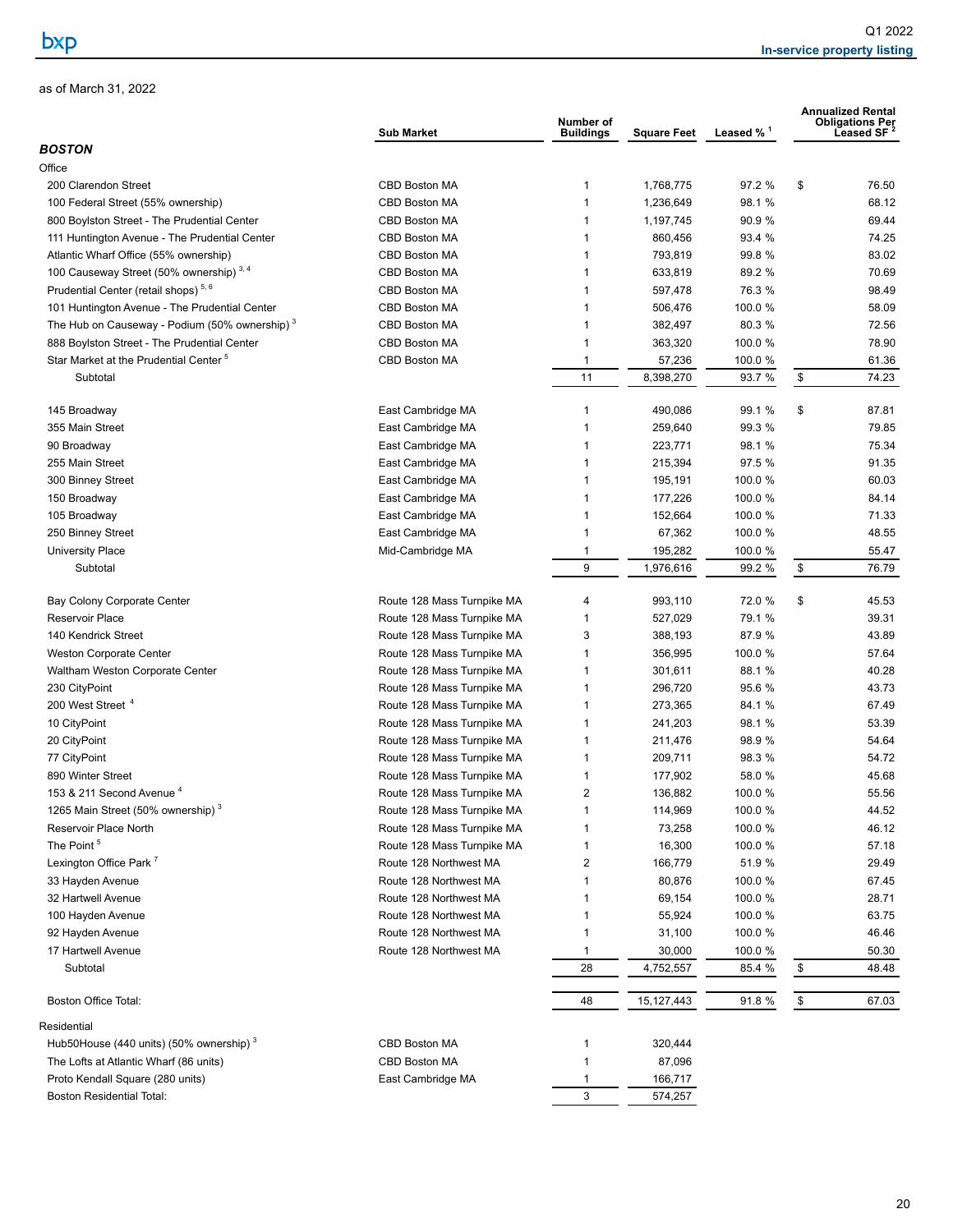|                                                        |                             | Number of        |                    |                         |                                                   | <b>Annualized Rental</b><br><b>Obligations Per</b> |
|--------------------------------------------------------|-----------------------------|------------------|--------------------|-------------------------|---------------------------------------------------|----------------------------------------------------|
| <b>BOSTON</b> (continued)                              | <b>Sub Market</b>           | <b>Buildings</b> | <b>Square Feet</b> | Leased $%$ <sup>1</sup> |                                                   | Leased SF $^2$                                     |
| Hotel                                                  |                             |                  |                    |                         |                                                   |                                                    |
| Boston Marriott Cambridge (437 rooms)                  | East Cambridge MA           | 1                | 334,260            |                         |                                                   |                                                    |
| Boston Hotel Total:                                    |                             | $\mathbf{1}$     | 334,260            |                         |                                                   |                                                    |
| <b>Boston Total:</b>                                   |                             | 52               | 16,035,960         |                         |                                                   |                                                    |
| LOS ANGELES                                            |                             |                  |                    |                         |                                                   |                                                    |
| Office                                                 |                             |                  |                    |                         |                                                   |                                                    |
| Colorado Center (50% ownership) <sup>3</sup>           | West Los Angeles CA         | 6                | 1,130,605          | 87.8 %                  | \$                                                | 69.81                                              |
| Santa Monica Business Park (55% ownership) 3           | West Los Angeles CA         | 14               | 1,104,686          | 89.0 %                  |                                                   | 67.36                                              |
| Santa Monica Business Park Retail (55% ownership) 3, 5 | West Los Angeles CA         | $\overline{7}$   | 74,404             | 90.1 %                  |                                                   | 73.56                                              |
| Subtotal                                               |                             | 27               | 2,309,695          | 88.4 %                  | \$                                                | 68.76                                              |
| Los Angeles Total:                                     |                             | 27               | 2,309,695          | 88.4 %                  | \$                                                | 68.76                                              |
|                                                        |                             |                  |                    |                         |                                                   |                                                    |
| NEW YORK                                               |                             |                  |                    |                         |                                                   |                                                    |
| Office                                                 |                             |                  |                    |                         |                                                   |                                                    |
| 767 Fifth Avenue (The GM Building) (60% ownership)     | <b>Plaza District NY</b>    | 1                | 1,962,118          | 90.0 %                  | \$                                                | 159.81                                             |
| 601 Lexington Avenue (55% ownership) <sup>4</sup>      | Park Avenue NY              | 1                | 1,671,749          | 95.8 %                  |                                                   | 100.23                                             |
| 399 Park Avenue                                        | Park Avenue NY              | 1                | 1,577,544          | 96.8 %                  |                                                   | 98.62                                              |
| 599 Lexington Avenue                                   | Park Avenue NY              | 1                | 1,062,708          | 100.0 %                 |                                                   | 93.37                                              |
| Times Square Tower (55% ownership)                     | <b>Times Square NY</b>      | 1                | 1,225,448          | 85.7 %                  |                                                   | 80.02                                              |
| 250 West 55th Street                                   | Times Square / West Side NY | 1                | 966,979            | 98.7 %                  |                                                   | 101.13                                             |
| Dock 72 (50% ownership) 3                              | Brooklyn NY                 | 1                | 668,625            | 33.1 %                  |                                                   | 60.83                                              |
| 510 Madison Avenue                                     | Fifth/Madison Avenue NY     | 1                | 353,800            | 93.8 %                  |                                                   | 135.92                                             |
| Subtotal                                               |                             | 8                | 9,488,971          | 89.7 %                  | \$                                                | 109.42                                             |
| 510 Carnegie Center                                    | Princeton NJ                | 1                | 234,160            | 10.2 %                  | \$                                                | 37.53                                              |
| 206 Carnegie Center                                    | Princeton NJ                | 1                | 161,763            | 100.0 %                 |                                                   | 35.33                                              |
| 210 Carnegie Center                                    | Princeton NJ                | 1                | 159,468            | 79.2 %                  |                                                   | 37.74                                              |
| 212 Carnegie Center                                    | Princeton NJ                | 1                | 151,355            | 78.0 %                  |                                                   | 39.30                                              |
| 214 Carnegie Center                                    | Princeton NJ                | 1                | 146,799            | 65.9 %                  |                                                   | 36.36                                              |
| 506 Carnegie Center                                    | Princeton NJ                | 1                | 138,616            | 68.4 %                  |                                                   | 38.12                                              |
| 508 Carnegie Center                                    | Princeton NJ                | 1                | 134,433            | 100.0 %                 |                                                   | 41.39                                              |
| 202 Carnegie Center                                    | Princeton NJ                | 1                | 134,068            | 88.5 %                  |                                                   | 40.66                                              |
| 804 Carnegie Center                                    | Princeton NJ                | 1                | 130,000            | 100.0 %                 |                                                   | 41.19                                              |
| 504 Carnegie Center                                    | Princeton NJ                |                  | 121,990            | 100.0 %                 |                                                   | 34.32                                              |
| 101 Carnegie Center                                    | Princeton NJ                | 1                | 121,620            | 95.3 %                  |                                                   | 38.54                                              |
| 502 Carnegie Center                                    | Princeton NJ                | 1                | 121,460            | 96.2 %                  |                                                   | 39.06                                              |
| 701 Carnegie Center                                    | Princeton NJ                | 1                | 120,000            | 100.0 %                 |                                                   | 43.27                                              |
| 104 Carnegie Center                                    | Princeton NJ                | $\mathbf{1}$     | 102,930            | 63.6 %                  |                                                   | 38.89                                              |
| 103 Carnegie Center                                    | Princeton NJ                | 1                | 96,331             | 73.5 %                  |                                                   | 35.27                                              |
|                                                        | Princeton NJ                | 1                | 69,955             | 50.2 %                  |                                                   |                                                    |
| 105 Carnegie Center                                    | Princeton NJ                |                  |                    |                         |                                                   | 35.42                                              |
| 302 Carnegie Center                                    |                             | 1                | 64,926             | 100.0 %                 |                                                   | 35.37                                              |
| 211 Carnegie Center                                    | Princeton NJ                | 1                | 47,025             | 100.0 %                 |                                                   | 36.96                                              |
| 201 Carnegie Center<br>Subtotal                        | Princeton NJ                | 18               | 6,500<br>2,263,399 | 100.0 %<br>78.2 %       | $\, \, \raisebox{-1.5pt}{\text{\circle*{1.5}}}\,$ | 33.44<br>38.34                                     |
|                                                        |                             |                  |                    |                         |                                                   |                                                    |
| New York Total:                                        |                             | <u>26</u>        | 11,752,370         | 87.5 %                  | \$                                                | 97.19                                              |
| <b>SAN FRANCISCO</b>                                   |                             |                  |                    |                         |                                                   |                                                    |
| Office                                                 |                             |                  |                    |                         |                                                   |                                                    |
| Salesforce Tower                                       | CBD San Francisco CA        | $\mathbf{1}$     | 1,420,682          | 100.0 %                 | \$                                                | 107.67                                             |
| Embarcadero Center Four                                | CBD San Francisco CA        | 1                | 940,667            | 91.8 %                  |                                                   | 87.16                                              |
| Embarcadero Center One                                 | CBD San Francisco CA        | 1                | 831,925            | 79.4 %                  |                                                   | 83.30                                              |
| Embarcadero Center Two                                 | CBD San Francisco CA        | 1                | 801,378            | 87.0 %                  |                                                   | 81.86                                              |
| <b>Embarcadero Center Three</b>                        | CBD San Francisco CA        | 1                | 786,864            | 86.6 %                  |                                                   | 85.66                                              |
| 680 Folsom Street                                      | CBD San Francisco CA        | $\sqrt{2}$       | 524,793            | 99.1 %                  |                                                   | 72.97                                              |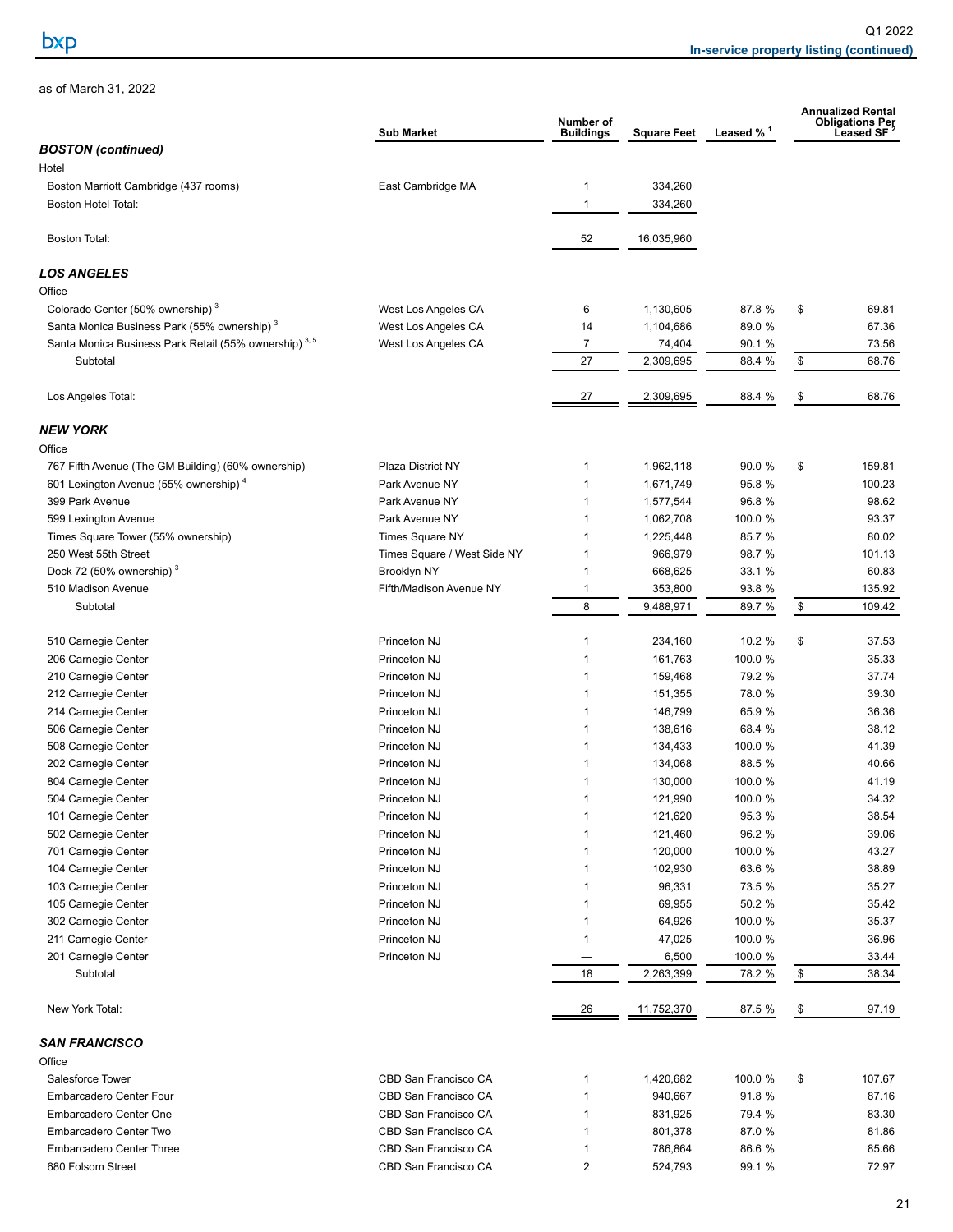|                                                  | <b>Sub Market</b>          | Number of<br><b>Buildings</b> | <b>Square Feet</b> | Leased $%$ <sup>1</sup> |                                                   | <b>Annualized Rental</b><br><b>Obligations Per</b><br>Leased SF |
|--------------------------------------------------|----------------------------|-------------------------------|--------------------|-------------------------|---------------------------------------------------|-----------------------------------------------------------------|
| <b>SAN FRANCISCO (continued)</b>                 |                            |                               |                    |                         |                                                   |                                                                 |
| 535 Mission Street                               | CBD San Francisco CA       | 1                             | 307,235            | 90.1 %                  |                                                   | 89.78                                                           |
| 690 Folsom Street                                | CBD San Francisco CA       | 1                             | 26,080             | 100.0 %                 |                                                   | 66.89                                                           |
| Subtotal                                         |                            | 9                             | 5,639,624          | 91.2 %                  | \$                                                | 90.04                                                           |
| Gateway Commons (50% ownership) 3, 8             | South San Francisco CA     | 5                             | 787,755            | 80.2 %                  | \$                                                | 61.35                                                           |
| Mountain View Research Park                      | Mountain View CA           | 15                            | 542,264            | 71.0 %                  |                                                   | 70.34                                                           |
| 2440 West El Camino Real                         | Mountain View CA           | $\mathbf{1}$                  | 142,789            | 100.0 %                 |                                                   | 88.49                                                           |
| 453 Ravendale Drive                              | Mountain View CA           | $\mathbf{1}$                  | 29,620             | 75.0 %                  |                                                   | 49.66                                                           |
| North First Business Park <sup>7</sup>           | San Jose CA                | 5                             | 190,636            | 58.3 %                  |                                                   | 22.68                                                           |
| Subtotal                                         |                            | 27                            | 1,693,064          | 76.4 %                  | \$                                                | 63.54                                                           |
| San Francisco Office Total:                      |                            | 36                            | 7,332,688          | 87.8 %                  | \$                                                | 84.70                                                           |
| Residential                                      |                            |                               |                    |                         |                                                   |                                                                 |
| The Skylyne (402 units)                          | CBD Oakland CA             | 1                             | 330,996            |                         |                                                   |                                                                 |
| San Francisco Residential Total:                 |                            | $\mathbf{1}$                  | 330,996            |                         |                                                   |                                                                 |
| San Francisco Total:                             |                            | 37                            | 7,663,684          |                         |                                                   |                                                                 |
| <b>SEATTLE</b>                                   |                            |                               |                    |                         |                                                   |                                                                 |
| Office                                           |                            |                               |                    |                         |                                                   |                                                                 |
| Safeco Plaza (33.67% ownership) 3, 4             | <b>CBD Seattle WA</b>      | 1                             | 767,223            | 87.7 %                  | \$                                                | 44.15                                                           |
| Subtotal                                         |                            | $\mathbf{1}$                  | 767,223            | 87.7 %                  | \$                                                | 44.15                                                           |
| Seattle Total:                                   |                            |                               | 767,223            | 87.7 %                  | \$                                                | 44.15                                                           |
|                                                  |                            |                               |                    |                         |                                                   |                                                                 |
| <b>WASHINGTON, DC</b><br>Office                  |                            |                               |                    |                         |                                                   |                                                                 |
| Metropolitan Square (20% ownership) <sup>3</sup> | East End Washington DC     | 1                             | 657,481            | 65.6 %                  | \$                                                | 69.05                                                           |
| 901 New York Avenue (25% ownership) 3            | East End Washington DC     | 1                             | 541,743            | 73.5 %                  |                                                   | 68.15                                                           |
| 601 Massachusetts Avenue                         | East End Washington DC     | 1                             | 478,667            | 98.9 %                  |                                                   | 85.83                                                           |
| Market Square North (50% ownership) <sup>3</sup> | East End Washington DC     | 1                             | 417,982            | 76.1 %                  |                                                   | 70.85                                                           |
| 2200 Pennsylvania Avenue                         | CBD Washington DC          |                               | 459,667            | 97.3 %                  |                                                   | 95.55                                                           |
| 1330 Connecticut Avenue                          | CBD Washington DC          | 1                             | 253,579            | 91.5 %                  |                                                   | 71.01                                                           |
| Sumner Square                                    | CBD Washington DC          |                               | 209,556            | 94.8 %                  |                                                   | 55.54                                                           |
| 500 North Capitol Street, N.W. (30% ownership) 3 | Capitol Hill Washington DC |                               | 230,900            | 98.5 %                  |                                                   | 81.25                                                           |
| Capital Gallery                                  | Southwest Washington DC    |                               | 176,809            | 97.1 %                  |                                                   | 53.26                                                           |
| Subtotal                                         |                            | 9                             | 3,426,384          | 84.6 %                  | \$                                                | 75.05                                                           |
| South of Market                                  | Reston VA                  | 3                             | 623,250            | 99.6 %                  | \$                                                | 54.60                                                           |
| Fountain Square                                  | Reston VA                  | $\overline{c}$                | 525,073            | 83.6 %                  |                                                   | 49.89                                                           |
| One Freedom Square                               | <b>Reston VA</b>           | 1                             | 428,401            | 83.8 %                  |                                                   | 45.15                                                           |
| Two Freedom Square                               | Reston VA                  | $\mathbf{1}$                  | 423,222            | 100.0 %                 |                                                   | 48.15                                                           |
| One and Two Discovery Square                     | Reston VA                  | $\overline{2}$                | 366,989            | 99.0 %                  |                                                   | 52.49                                                           |
| One Reston Overlook                              | Reston VA                  | 1                             | 319,519            | 97.8 %                  |                                                   | 46.76                                                           |
| 17Fifty Presidents Street                        | <b>Reston VA</b>           | 1                             | 275,809            | 100.0 %                 |                                                   | 67.18                                                           |
| Reston Corporate Center                          | Reston VA                  | 1                             | 261,046            | 100.0 %                 |                                                   | 47.20                                                           |
| Democracy Tower                                  | Reston VA                  | $\sqrt{2}$                    | 259,441            | 97.7 %                  |                                                   | 63.07                                                           |
| Fountain Square Retail <sup>5</sup>              | Reston VA                  | 1                             | 198,573            | 79.5 %                  |                                                   | 45.10                                                           |
| Two Reston Overlook                              | Reston VA                  | $\mathbf{1}$                  | 134,615            | 100.0 %                 |                                                   | 49.84                                                           |
| Subtotal                                         |                            | 16                            | 3,815,938          | 94.3 %                  | $\, \, \raisebox{-1.5pt}{\text{\circle*{1.5}}}\,$ | 51.86                                                           |
| 7750 Wisconsin Avenue (50% ownership) 3, 4       | Bethesda/Chevy Chase MD    | 1                             | 733,483            | 100.0 %                 | \$                                                | 38.00                                                           |
| Wisconsin Place Office                           | Montgomery County MD       | 1                             | 299,248            | 87.6 %                  |                                                   | 57.95                                                           |
| Shady Grove Innovation District <sup>4,7</sup>   | North Rockville MD         | 4                             | 232,278            | 65.2 %                  |                                                   | 18.07                                                           |
| Kingstowne Two                                   | Springfield VA             | 1                             | 155,995            | 83.7 %                  |                                                   | 39.08                                                           |
| Kingstowne One                                   | Springfield VA             | 1                             | 153,401            | 53.5 %                  |                                                   | 39.11                                                           |
| 7601 Boston Boulevard                            | Springfield VA             | 1                             | 108,286            | 100.0 %                 |                                                   | 33.15                                                           |
|                                                  |                            |                               |                    |                         |                                                   |                                                                 |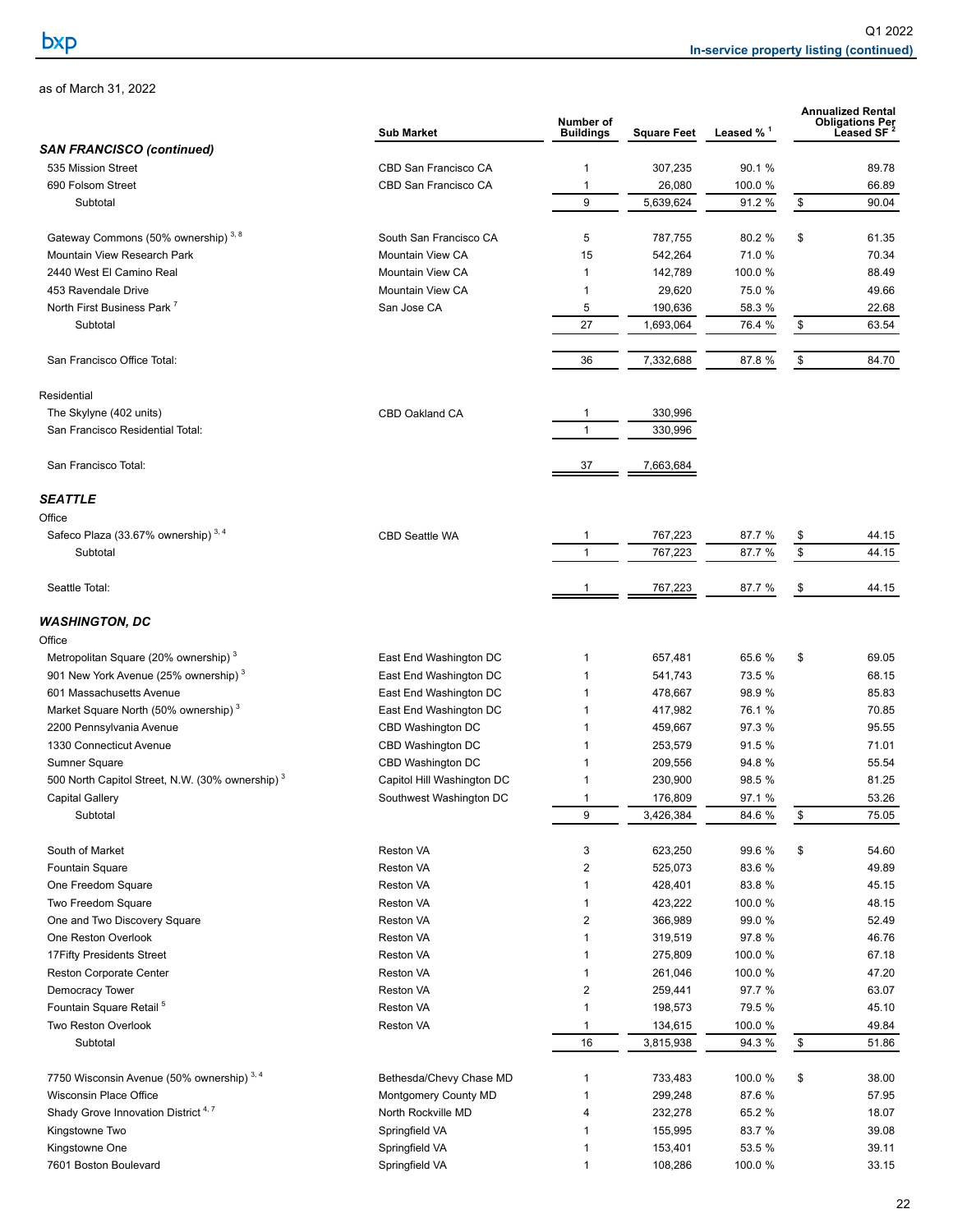|                                             | <b>Sub Market</b> | Number of<br><b>Buildings</b> | <b>Square Feet</b> | Leased $%$ <sup>1</sup> | <b>Annualized Rental</b><br><b>Obligations Per</b><br>Leased SF $^2$ |                    |
|---------------------------------------------|-------------------|-------------------------------|--------------------|-------------------------|----------------------------------------------------------------------|--------------------|
| <b>WASHINGTON, DC (continued)</b>           |                   |                               |                    |                         |                                                                      |                    |
| 7435 Boston Boulevard                       | Springfield VA    |                               | 103,557            | 43.7 %                  | 22.93                                                                |                    |
| 8000 Grainger Court                         | Springfield VA    |                               | 88,775             | 81.0%                   | 13.25                                                                |                    |
| Kingstowne Retail <sup>5</sup>              | Springfield VA    |                               | 88,228             | 96.9%                   | 47.17                                                                |                    |
| 7500 Boston Boulevard                       | Springfield VA    |                               | 79,971             | 100.0 %                 | 19.08                                                                |                    |
| 7501 Boston Boulevard                       | Springfield VA    |                               | 75,756             | $-$ %                   |                                                                      |                    |
| 7450 Boston Boulevard                       | Springfield VA    |                               | 62,402             | 100.0 %                 | 18.33                                                                |                    |
| 7374 Boston Boulevard                       | Springfield VA    |                               | 57,321             | 100.0 %                 | 19.00                                                                |                    |
| 8000 Corporate Court                        | Springfield VA    |                               | 52,539             | 100.0 %                 | 16.87                                                                |                    |
| 7451 Boston Boulevard                       | Springfield VA    |                               | 45,949             | 65.3 %                  | 21.60                                                                |                    |
| 7300 Boston Boulevard                       | Springfield VA    |                               | 32,000             | 100.0 %                 | 24.14                                                                |                    |
| 7375 Boston Boulevard                       | Springfield VA    |                               | 26,865             | 31.5 %                  | 25.20                                                                |                    |
| Subtotal                                    |                   | 20                            | 2,396,054          | 83.2 %                  | 35.13<br>\$                                                          |                    |
| Washington, DC Office Total:                |                   | 45                            | 9,638,376          | 88.1 %                  | \$<br>55.80                                                          |                    |
| Residential                                 |                   |                               |                    |                         |                                                                      |                    |
| Signature at Reston (508 units)             | Reston VA         |                               | 517,783            |                         |                                                                      |                    |
| The Avant at Reston Town Center (359 units) | Reston VA         |                               | 355,374            |                         |                                                                      |                    |
| Washington, DC Residential Total:           |                   | $\overline{2}$                | 873,157            |                         |                                                                      |                    |
| Washington, DC Total:                       |                   | 47                            | 10,511,533         |                         |                                                                      |                    |
| <b>Total In-Service Properties:</b>         |                   | 190                           | 49,040,465         | 89.1 % 9                | \$                                                                   | 74.61 <sup>9</sup> |

<sup>4</sup> Not included in the Same Property analysis. The Company's One Five Nine East 53rd Street development project, the low-rise portion of 601 Lexington Avenue, was fully placed in-service in February 2021 and excluded from the Company's Same Property analysis.

<sup>7</sup> Property held for redevelopment.

 $1$  Represents signed leases for which revenue recognition has commenced in accordance with GAAP.

<sup>&</sup>lt;sup>2</sup> See the Definitions and Reconciliations sections of this Supplemental package starting on page 52.

<sup>&</sup>lt;sup>3</sup> This is an unconsolidated joint venture property.

 $<sup>5</sup>$  This is a retail property.</sup>

<sup>&</sup>lt;sup>6</sup> Includes 145,849 square feet at Prudential Center (retail shops) of leases terminated by the Company where the tenant still occupies the space.

<sup>&</sup>lt;sup>8</sup> In January 2022, 651 Gateway was taken out of service and placed in redevelopment. For additional detail, see page [14.](#page-17-0)

<sup>&</sup>lt;sup>9</sup> Excludes Hotel and Residential properties. For additional detail, see pages 18-19.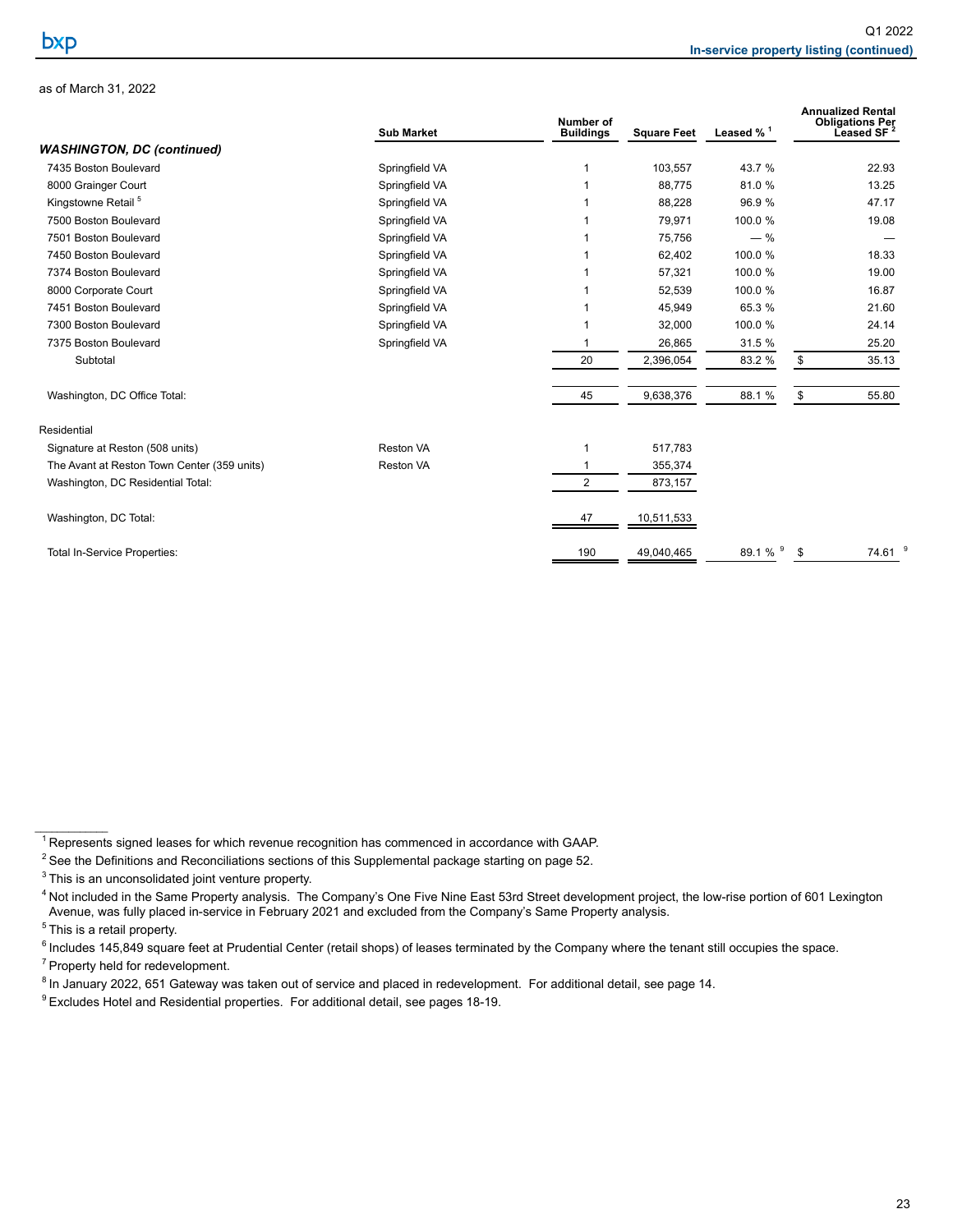## <span id="page-27-0"></span>*TOP 20 TENANTS*

| No. | <b>Tenant</b>                                 | <b>BXP's Share of Annualized</b><br><b>Rental Obligations</b> <sup>1</sup> | <b>Weighted Average Remaining</b><br>Lease Term (years) <sup>2</sup> |
|-----|-----------------------------------------------|----------------------------------------------------------------------------|----------------------------------------------------------------------|
|     | salesforce.com                                | 3.56 %                                                                     | 9.8                                                                  |
| 2   | Arnold & Porter Kaye Scholer                  | 2.55%                                                                      | 12.1                                                                 |
| 3   | Akamai Technologies                           | 2.19 %                                                                     | 12.6                                                                 |
| 4   | Biogen                                        | 1.77 %                                                                     | 4.6                                                                  |
| 5   | Shearman & Sterling                           | 1.57 %                                                                     | 11.7                                                                 |
| 6   | Kirkland & Ellis                              | 1.52 %                                                                     | 15.6                                                                 |
|     | Ropes & Gray                                  | 1.51 %                                                                     | 8.1                                                                  |
| 8   | Google                                        | 1.38 %                                                                     | 15.4                                                                 |
| 9   | WeWork                                        | 1.38 %                                                                     | 11.4                                                                 |
| 10  | Microsoft                                     | 1.30 %                                                                     | 10.0                                                                 |
| 11  | Millennium Management                         | 1.20 %                                                                     | 8.8                                                                  |
| 12  | Weil Gotshal & Manges                         | 1.16 %                                                                     | 12.1                                                                 |
| 13  | <b>Wellington Management</b>                  | 1.14%                                                                      | 11.0                                                                 |
| 14  | Aramis (Estee Lauder)                         | 1.00 %                                                                     | 15.4                                                                 |
| 15  | Fannie Mae                                    | 0.98%                                                                      | 15.4                                                                 |
| 16  | Morrison & Foerster                           | 0.90%                                                                      | 8.5                                                                  |
| 17  | Snap                                          | 0.86%                                                                      | 3.8                                                                  |
| 18  | O'Melveny & Myers                             | 0.86%                                                                      | 2.7                                                                  |
| 19  | <b>Mass Financial Services</b>                | 0.86%                                                                      | 5.9                                                                  |
| 20  | <b>Bank of America</b>                        | 0.86%                                                                      | 13.3                                                                 |
|     | BXP's Share of Annualized Rental Obligations  | 28.56 %                                                                    |                                                                      |
|     | BXP's Share of Square Feet <sup>1</sup>       | 23.18 %                                                                    |                                                                      |
|     | Weighted Average Remaining Lease Term (years) |                                                                            | 10.6                                                                 |

# *NOTABLE SIGNED DEALS <sup>3</sup>*

| Tenant                       | <b>Property</b>                | <b>Square Feet</b> |
|------------------------------|--------------------------------|--------------------|
| AstraZeneca <sup>4</sup>     | 290 Binney Street <sup>4</sup> | 570.000            |
| Google                       | 325 Main Street                | 379.000            |
| Wilmer Cutler Pickering Hale | 2100 Pennsylvania Avenue       | 268,000            |
| Genentech                    | 751 Gateway                    | 229.000            |
| Volkswagen Group of America  | <b>Reston Next</b>             | 196.000            |

#### *TENANT DIVERSIFICATION <sup>2</sup>*

 $\mathcal{L}_\text{max}$  and  $\mathcal{L}_\text{max}$ 



 $1$  See the Definitions and Reconciliations sections of this Supplemental package starting on page 52.

<sup>2</sup> Based on BXP's Share of Annualized Rental Obligations.

<sup>3</sup> Represents leases signed with occupancy commencing in the future. The number of square feet is an estimate.

<sup>4</sup> As of April 27, 2022. 290 Binney Street is a future development project in Cambridge, MA. The lease and the commencement of development are subject to various conditions, some of which are not within BXP's control.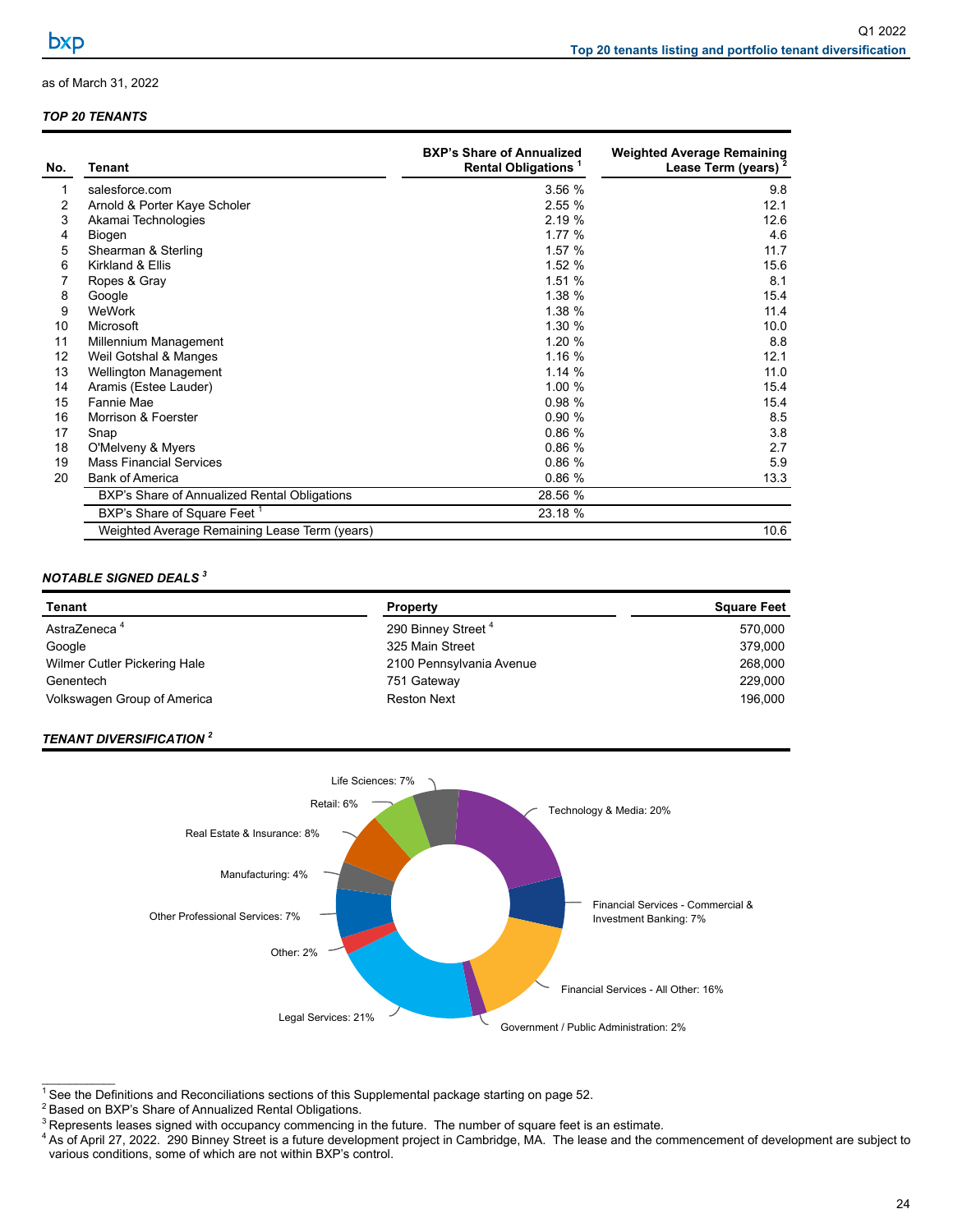# <span id="page-28-0"></span>*TOTAL IN-SERVICE OFFICE PROPERTIES <sup>1</sup>- Quarter-over-Quarter*

|                        | <b>CBD</b> |           | <b>Suburban</b> |           | Total     |           |
|------------------------|------------|-----------|-----------------|-----------|-----------|-----------|
| Location               | 31-Mar-22  | 31-Dec-21 | 31-Mar-22       | 31-Dec-21 | 31-Mar-22 | 31-Dec-21 |
| Boston                 | 94.8 %     | 94.7 %    | 85.4 %          | 84.1 %    | 91.8%     | 91.4%     |
| Los Angeles            | 88.4 %     | 88.8 %    | $-$ %           | $-$ %     | 88.4 %    | 88.8 %    |
| New York               | 89.7 %     | 89.9 %    | 78.2 %          | 78.1 %    | 87.5 %    | 87.6 %    |
| San Francisco          | 91.2%      | 92.1%     | 76.4 %          | 73.5 %    | 87.8 %    | 87.3 %    |
| Seattle                | 87.7 %     | 90.9%     | $-$ %           | $-$ %     | 87.7 %    | 90.9 %    |
| Washington, DC         | 84.6 %     | 84.8 %    | 90.0%           | 88.5 %    | 88.1 %    | 87.2 %    |
| <b>Total Portfolio</b> | 90.9%      | 91.2%     | 85.2 %          | 83.6 %    | 89.1 %    | 88.8 %    |



## *SAME PROPERTY OFFICE PROPERTIES 1, 2 - Year-over-Year*

|                        | <b>CBD</b> | <b>Suburban</b> |           |           | Total     |           |
|------------------------|------------|-----------------|-----------|-----------|-----------|-----------|
| Location               | 31-Mar-22  | 31-Mar-21       | 31-Mar-22 | 31-Mar-21 | 31-Mar-22 | 31-Mar-21 |
| Boston                 | 95.1 %     | 96.1 %          | 84.5 %    | 87.6 %    | 91.8 %    | 93.4 %    |
| Los Angeles            | 88.4 %     | 82.2 %          | $-$ %     | $-$ %     | 88.4 %    | 82.2 %    |
| New York               | 89.7 %     | 89.5 %          | 78.2 %    | 75.8 %    | 87.4 %    | 86.8 %    |
| San Francisco          | 91.2%      | 93.0 %          | 76.4 %    | 76.7 %    | 87.8 %    | 89.2 %    |
| Seattle                | $-$ %      | $-$ %           | $-$ %     | $-$ %     | $-$ %     | $-$ %     |
| Washington, DC         | 84.6 %     | 83.4 %          | 89.8 %    | 87.2 %    | 87.7 %    | 85.7 %    |
| <b>Total Portfolio</b> | 91.0 %     | 91.0 %          | 84.5 %    | 84.1 %    | 89.0 %    | 88.9 %    |

**Year-over-Year**



<sup>&</sup>lt;sup>1</sup> Represents signed leases for which revenue recognition has commenced in accordance with GAAP. Includes 100% of joint venture properties. Does not include residential units and hotel.

<sup>&</sup>lt;sup>2</sup> See the Definitions and Reconciliations sections of this Supplemental package starting on page 52.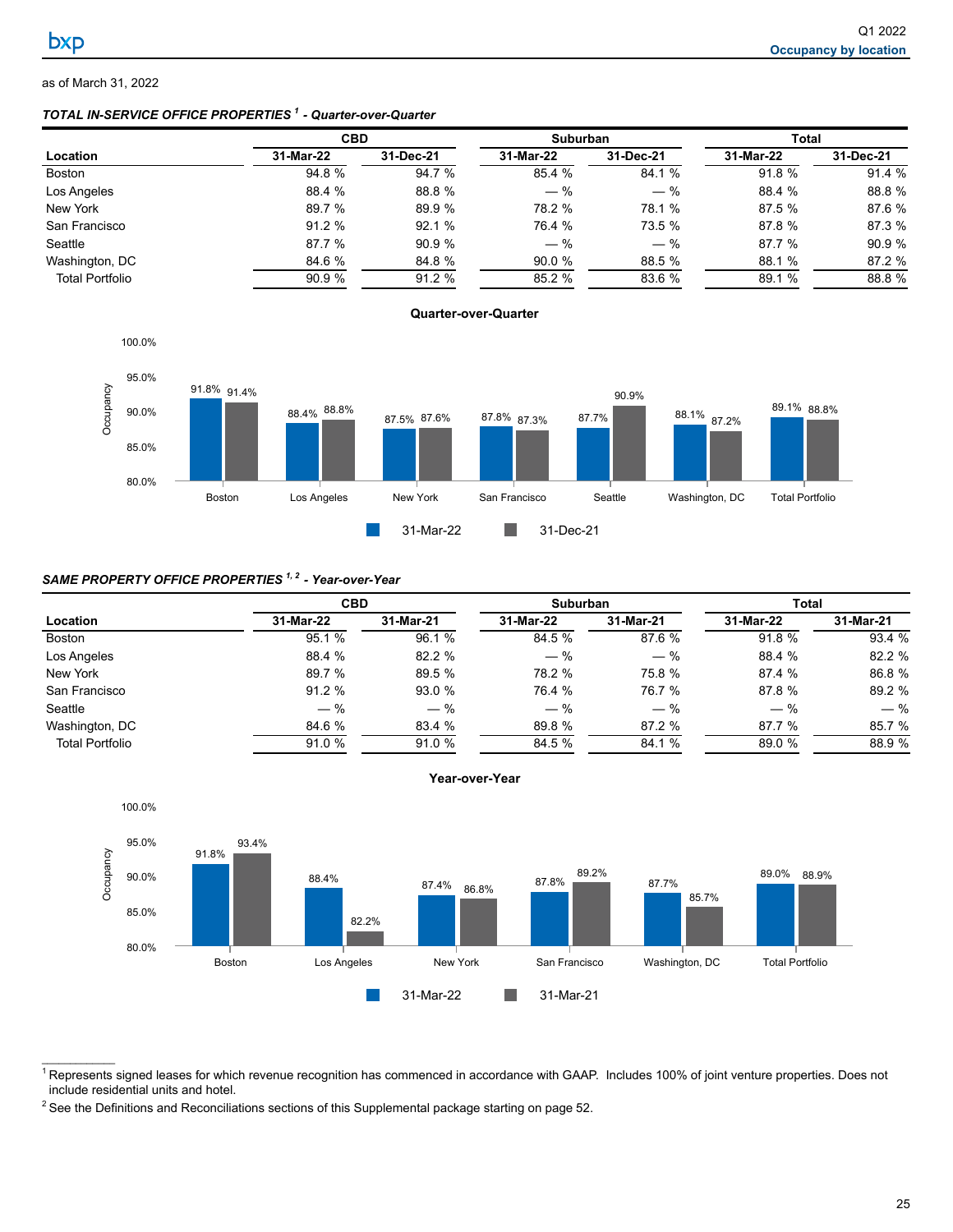### <span id="page-29-0"></span>(in thousands, except percentages)

### *CONSOLIDATED DEBT*

| <b>Aggregate Principal</b> |
|----------------------------|
| 3,300,000                  |
| 255,000                    |
| 9,550,000                  |
| 13,105,000                 |
| (15, 835)                  |
| (79, 041)                  |
| 13,010,124                 |
|                            |

### *MORTGAGE NOTES PAYABLE*

|                                                    |                      | <b>Interest Rate</b> |               |  |                              |
|----------------------------------------------------|----------------------|----------------------|---------------|--|------------------------------|
| <b>Property</b>                                    | <b>Maturity Date</b> | <b>GAAP</b>          | <b>Stated</b> |  | <b>Outstanding Principal</b> |
| 601 Lexington Avenue (55% ownership)               | January 9, 2032      | 2.93%                | 2.79%         |  | 1.000.000                    |
| 767 Fifth Avenue (The GM Building) (60% ownership) | June 9, 2027         | 3.64%                | 3.43%         |  | 2.300.000                    |
| Total                                              |                      |                      |               |  | 3.300.000                    |

#### *BOSTON PROPERTIES LIMITED PARTNERSHIP UNSECURED SENIOR NOTES <sup>1</sup>*

|                                                | <b>Maturity Date</b> | Effective Yield (on issue date) | Coupon |   | <b>Outstanding Principal</b> |
|------------------------------------------------|----------------------|---------------------------------|--------|---|------------------------------|
| 10.5 Year Unsecured Senior Notes               | September 1, 2023    | 3.28%                           | 3.13%  | S | 500,000                      |
| 10.5 Year Unsecured Senior Notes               | February 1, 2024     | $3.92\%$                        | 3.80%  |   | 700.000                      |
| 7 Year Unsecured Senior Notes                  | January 15, 2025     | 3.35%                           | 3.20%  |   | 850,000                      |
| 10 Year Unsecured Senior Notes                 | February 1, 2026     | 3.77%                           | 3.65%  |   | 1,000,000                    |
| 10 Year Unsecured Senior Notes                 | October 1, 2026      | 3.50%                           | 2.75%  |   | 1,000,000                    |
| 10 Year Unsecured Senior Notes ("green bonds") | December 1, 2028     | 4.63%                           | 4.50%  |   | 1,000,000                    |
| 10 Year Unsecured Senior Notes ("green bonds") | June 21, 2029        | 3.51%                           | 3.40%  |   | 850,000                      |
| 10.5 Year Unsecured Senior Notes               | March 15, 2030       | 2.98%                           | 2.90%  |   | 700.000                      |
| 10.75 Year Unsecured Senior Notes              | January 30, 2031     | 3.34%                           | 3.25%  |   | 1,250,000                    |
| 11 Year Unsecured Senior Notes ("green bonds") | April 1, 2032        | 2.67%                           | 2.55%  |   | 850.000                      |
| 12 Year Unsecured Senior Notes ("green bonds") | October 1, 2033      | 2.52%                           | 2.45%  |   | 850,000                      |
|                                                |                      |                                 |        |   | 9,550,000                    |

#### *CAPITALIZATION*

 $\mathcal{L}_\text{max}$  and  $\mathcal{L}_\text{max}$ 

|                                                                             | <b>Shares/Units</b> | <b>Common Stock</b> |                                      |
|-----------------------------------------------------------------------------|---------------------|---------------------|--------------------------------------|
|                                                                             | Outstanding         | <b>Equivalents</b>  | <b>Equivalent Value <sup>2</sup></b> |
| Common Stock                                                                | 156,712             | 156.712             | 20,184,506                           |
| <b>Common Operating Partnership Units</b>                                   | 18,229              | 18,229              | 2,347,895                            |
| <b>Total Equity</b>                                                         |                     | 174.941             | 22,532,401                           |
| Consolidated Debt (A)                                                       |                     |                     | \$<br>13,010,124                     |
| Add: BXP's share of unconsolidated joint venture debt <sup>3</sup>          |                     |                     | 1,425,290                            |
| Less: Partners' share of consolidated debt <sup>4</sup>                     |                     |                     | 1.356.905                            |
| BXP's Share of Debt $5$ (B)                                                 |                     |                     | 13.078.509                           |
| Consolidated Market Capitalization (C)                                      |                     |                     | 35,542,525                           |
| BXP's Share of Market Capitalization <sup>5</sup> (D)                       |                     |                     | 35.610.910                           |
| Consolidated Debt/Consolidated Market Capitalization (A÷C)                  |                     |                     | 36.60 %                              |
| BXP's Share of Debt/BXP's Share of Market Capitalization <sup>5</sup> (B÷D) |                     |                     | 36.73 %                              |

<sup>&</sup>lt;sup>1</sup> All unsecured senior notes are rated BBB+ (stable), and Baa1 (stable) by S&P and Moody's, respectively.

<sup>&</sup>lt;sup>2</sup> Values are based on the March 31, 2022 closing price of \$128.80 per share of BXP common stock.

<sup>&</sup>lt;sup>3</sup> Amount is calculated based on the Company's percentage ownership interest in the unconsolidated joint venture entities. For additional detail, see page 33.

<sup>&</sup>lt;sup>4</sup> Amount is calculated based on the outside partners' percentage ownership interest in the consolidated joint venture entities. For additional detail, see page 31. <sup>5</sup> See the Definitions and Reconciliations sections of this Supplemental package starting on page 52.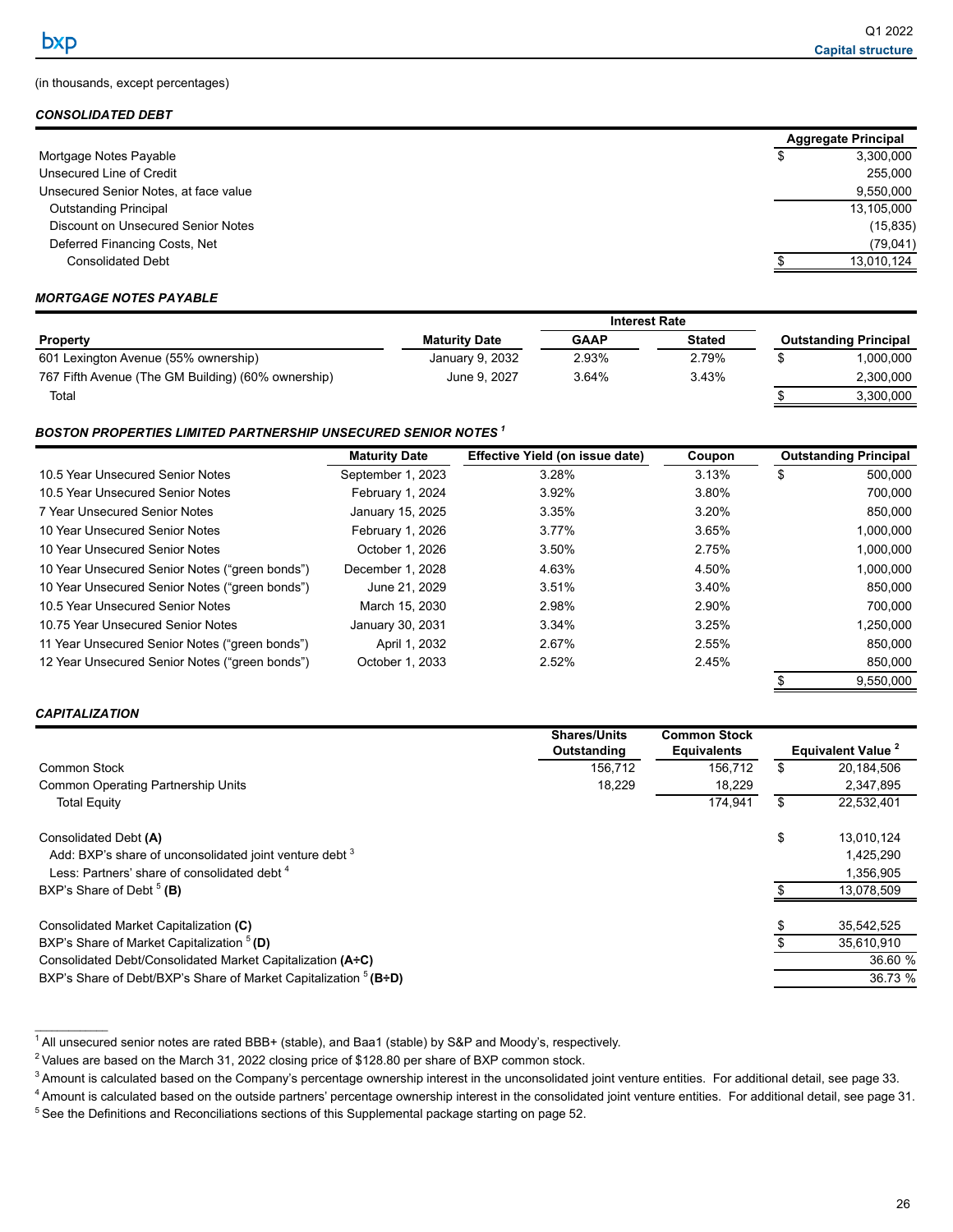<span id="page-30-0"></span>as of March 31, 2022 (dollars in thousands)

# *PRINCIPAL DUE AT MATURITY*



## *UNSECURED CREDIT FACILITY - MATURES JUNE 15, 2026*

|                          | Facilitv | Outstanding at<br>March 31, 2022 | <b>Letters of Credit</b> | <b>Remaining Capacity at</b><br><b>March 31, 2022</b> |
|--------------------------|----------|----------------------------------|--------------------------|-------------------------------------------------------|
| Unsecured Line of Credit | .500.000 | 255,000                          | 6.348                    | .238.652                                              |

### *UNSECURED AND SECURED DEBT ANALYSIS*

|                          |                 | <b>Weighted Average</b> |                                |                         |  |
|--------------------------|-----------------|-------------------------|--------------------------------|-------------------------|--|
|                          | % of Total Debt | <b>Stated Rates</b>     | <b>GAAP Rates <sup>2</sup></b> | <b>Maturity (years)</b> |  |
| Unsecured Debt           | 74.88 %         | 3.29%                   | 3.37%                          | 6.3                     |  |
| Secured Debt             | 25.12 %         | 3.24%                   | 3.42%                          | 6.6                     |  |
| <b>Consolidated Debt</b> | 100.00 %        | $3.28 \%$               | 3.39%                          | 6.3                     |  |

### *FLOATING AND FIXED RATE DEBT ANALYSIS*

 $\mathcal{L}_\text{max}$  and  $\mathcal{L}_\text{max}$ 

|                           |                 | <b>Weighted Average</b> |                                |                         |  |
|---------------------------|-----------------|-------------------------|--------------------------------|-------------------------|--|
|                           | % of Total Debt | <b>Stated Rates</b>     | <b>GAAP Rates <sup>2</sup></b> | <b>Maturity (years)</b> |  |
| <b>Floating Rate Debt</b> | 1.96%           | 1.02%                   | 1.13%                          | 4.2                     |  |
| Fixed Rate Debt           | 98.04 %         | 3.32%                   | 3.43%                          | 6.4                     |  |
| <b>Consolidated Debt</b>  | 100.00 %        | 3.28%                   | 3.39%                          | 6.3                     |  |

<sup>&</sup>lt;sup>1</sup> Excludes unconsolidated joint ventures. For information on BXP's share of unconsolidated joint venture debt, see page 33.

<sup>&</sup>lt;sup>2</sup> The GAAP interest rate differs from the stated interest rate due to the inclusion of the amortization of financing charges and the effects of hedging transactions.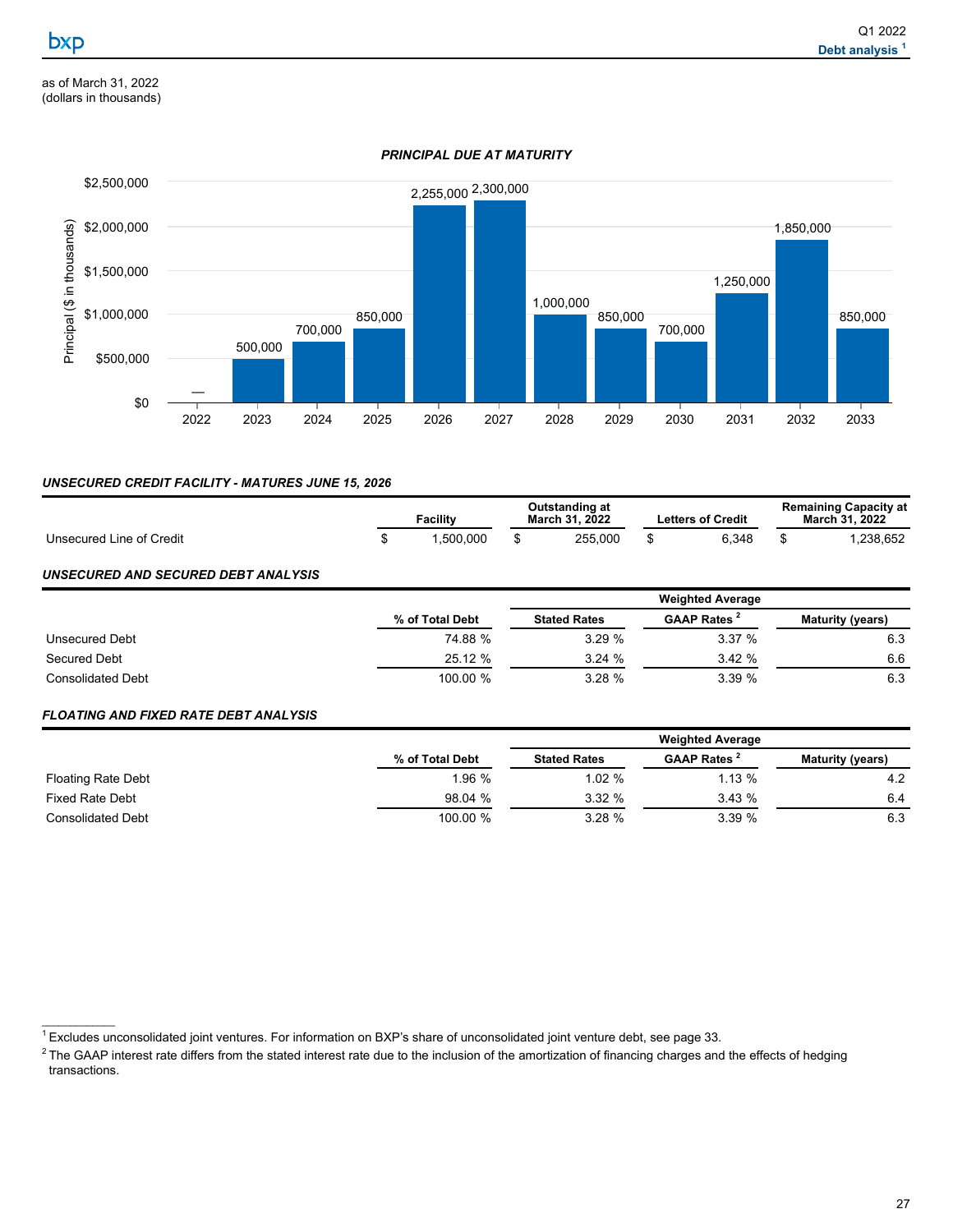$\mathcal{L}_\text{max}$  and  $\mathcal{L}_\text{max}$ 

<span id="page-31-0"></span>In the fourth quarter of 2002, the Company's Operating Partnership (Boston Properties Limited Partnership) received investment grade ratings on its senior unsecured debt securities and thereafter issued unsecured notes. The notes were issued under an indenture, dated as of December 13, 2002, by and between Boston Properties Limited Partnership and The Bank of New York Mellon Trust Company, N.A., as trustee, as supplemented from time to time (the "Indenture"), which, among other things, requires us to comply with the following limitations on incurrence of debt: Limitation on Outstanding Debt; Limitation on Secured Debt; Ratio of Annualized Consolidated EBITDA to Annualized Interest Expense; and Maintenance of Unencumbered Assets. Compliance with these restrictive covenants requires us to apply specialized terms the meanings of which are described in detail in our filings with the SEC, and to calculate ratios in the manner prescribed by the Indenture.

This section presents such ratios as of March 31, 2022 to show that the Company's Operating Partnership was in compliance with the terms of the Indenture, which has been filed with the SEC. Management is not presenting these ratios for any other purpose or for any other period, and is not intending for these measures to otherwise provide information to investors about the Company's financial condition or results of operations. Investors should not rely on these measures other than for purposes of testing our compliance with the Indenture.

### *COVENANT RATIOS AND RELATED DATA*

|                                                                                   |                    | <b>Senior Notes</b><br><b>Issued Prior to</b><br>December 4, 2017 | <b>Senior Notes</b><br><b>Issued On or After</b><br>December 4, 2017 |
|-----------------------------------------------------------------------------------|--------------------|-------------------------------------------------------------------|----------------------------------------------------------------------|
|                                                                                   | Test               | Actual                                                            |                                                                      |
| Total Outstanding Debt/Total Assets <sup>1</sup>                                  | Less than 60%      | 46.3 %                                                            | 43.0 %                                                               |
| Secured Debt/Total Assets                                                         | Less than $50\%$   | 15.6%                                                             | 14.5 %                                                               |
| Interest Coverage (Annualized Consolidated EBITDA to Annualized Interest Expense) | Greater than 1.50x | 4.35                                                              | 4.35                                                                 |
| Unencumbered Assets/ Unsecured Debt                                               | Greater than 150%  | 247.4 %                                                           | 271.4 %                                                              |

 $1$  Capitalized Property Value for senior notes issued prior to December 4, 2017 is determined for each property and is the greater of (A) annualized EBITDA capitalized at an 8.0% rate for CBD properties and a 9.0% rate for non-CBD properties, and (B) the undepreciated book value as determined under GAAP. Capitalized property value for senior notes issued on or after December 4, 2017 is determined for each property and is the greater of (x) annualized EBITDA capitalized at 7.0% and (y) the undepreciated book value as determined under GAAP.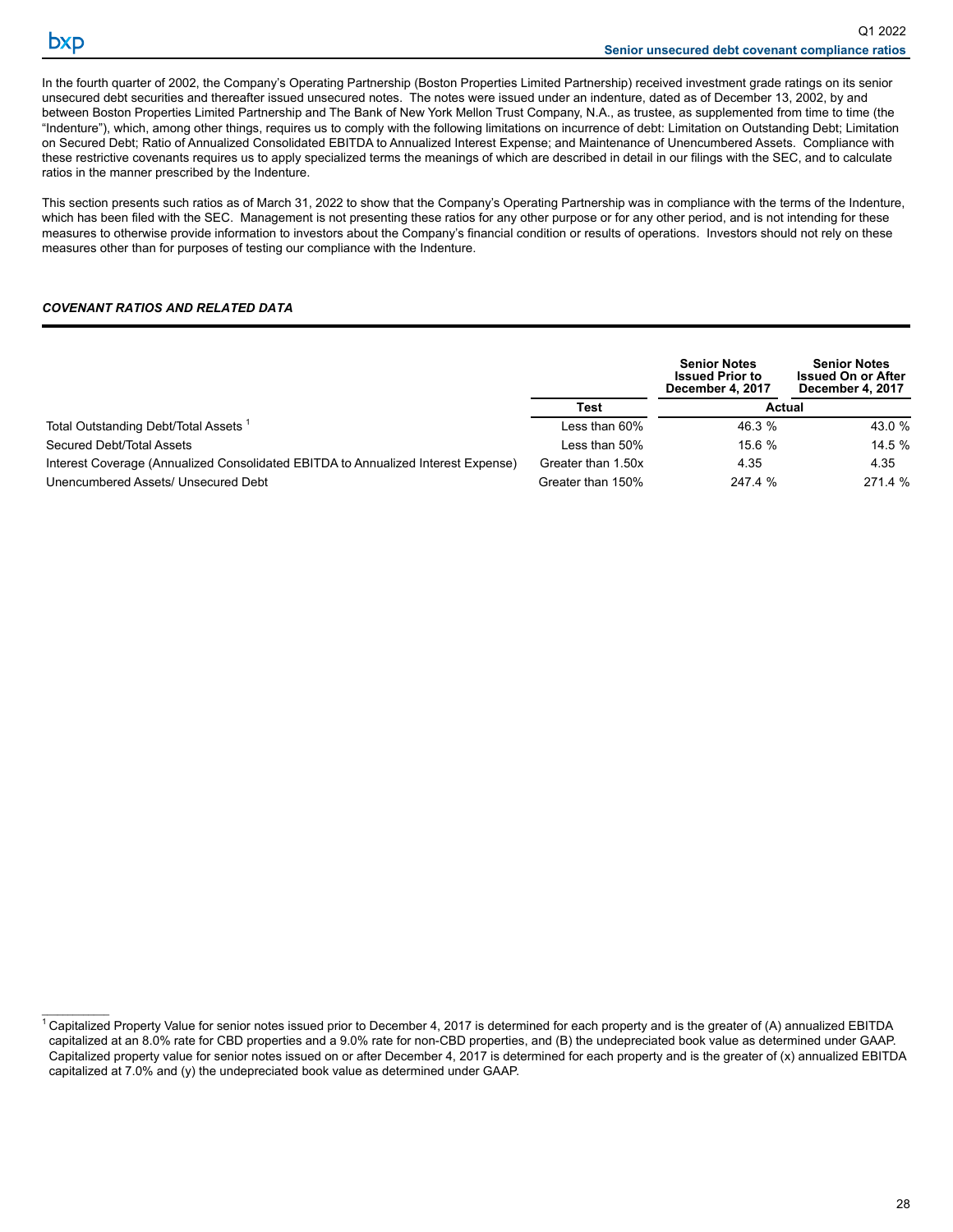## <span id="page-32-0"></span>(dollars in thousands)

### *Reconciliation of BXP's Share of EBITDAre and BXP's Share of EBITDAre* **–** *cash <sup>1</sup>*

|                                                                                      | <b>Three Months Ended</b> |                |  |
|--------------------------------------------------------------------------------------|---------------------------|----------------|--|
|                                                                                      | 31-Mar-22                 | 31-Dec-21      |  |
| Net income attributable to Boston Properties, Inc.                                   | \$<br>143,047             | \$<br>184,537  |  |
| Add:                                                                                 |                           |                |  |
| Noncontrolling interest - common units of the Operating Partnership                  | 16,361                    | 20,544         |  |
| Noncontrolling interest in property partnerships                                     | 17,549                    | 18,204         |  |
| Net income                                                                           | 176,957                   | 223,285        |  |
| Add:                                                                                 |                           |                |  |
| Interest expense                                                                     | 101,228                   | 103,331        |  |
| Losses from early extinguishments of debt                                            |                           | 44,284         |  |
| Depreciation and amortization expense                                                | 177,624                   | 177,521        |  |
| Less:                                                                                |                           |                |  |
| Gains on sales of real estate                                                        | 22,701                    | 115,556        |  |
| Income (loss) from unconsolidated joint ventures                                     | 2,189                     | (825)          |  |
| Add:                                                                                 |                           |                |  |
| BXP's share of EBITDAre from unconsolidated joint ventures <sup>2</sup>              | 37,744                    | 32,724         |  |
| EBITDAre <sup>1</sup>                                                                | 468,663                   | 466,414        |  |
| Less:                                                                                |                           |                |  |
| Partners' share of EBITDAre from consolidated joint ventures <sup>3</sup>            | 46,946                    | 47,673         |  |
| BXP's Share of EBITDAre <sup>1</sup> (A)                                             | 421.717                   | 418,741        |  |
| Add:                                                                                 |                           |                |  |
| Stock-based compensation expense                                                     | 20,914                    | 7,466          |  |
| BXP's Share of straight-line ground rent expense adjustment 1                        | 889                       | 877            |  |
| BXP's Share of lease transaction costs that qualify as rent inducements <sup>1</sup> | (1,769)                   | 3,408          |  |
| Less:                                                                                |                           |                |  |
| BXP's Share of straight-line rent <sup>1</sup>                                       | 35,103                    | 30,129         |  |
| BXP's Share of fair value lease revenue 1                                            | 2,185                     | 2,058          |  |
| Non-cash losses from early extinguishments of debt                                   |                           | 1,433          |  |
| BXP's Share of EBITDAre - cash <sup>1</sup>                                          | 404,463                   | 396,872<br>\$  |  |
| BXP's Share of EBITDAre (Annualized) <sup>4</sup> (A x 4)                            | 1,686,868<br>\$           | 1,674,964<br>S |  |

### *Reconciliation of BXP's Share of Net Debt<sup>1</sup>*

 $\mathcal{L}_\text{max}$  and  $\mathcal{L}_\text{max}$ 

|                                                                                         | 31-Mar-22  | 31-Dec-21         |
|-----------------------------------------------------------------------------------------|------------|-------------------|
| Consolidated debt                                                                       | 13,010,124 | 12,896,609<br>\$. |
| Add:                                                                                    |            |                   |
| Special dividend payable                                                                |            |                   |
| Less:                                                                                   |            |                   |
| Cash and cash equivalents                                                               | 436,271    | 452,692           |
| Cash held in escrow for 1031 exchange                                                   |            |                   |
| Net debt $1$                                                                            | 12,573,853 | 12,443,917        |
| Add:                                                                                    |            |                   |
| BXP's share of unconsolidated joint venture debt <sup>2</sup>                           | 1,425,290  | 1,383,887         |
| Partners' share of cash and cash equivalents from consolidated joint ventures           | 113.172    | 127.413           |
| Less:                                                                                   |            |                   |
| BXP's share of cash and cash equivalents from unconsolidated joint ventures             | 99,379     | 102,942           |
| Partners' share of consolidated joint venture debt <sup>3</sup>                         | 1,356,905  | 1,356,579         |
| BXP's Share of Net Debt <sup>1</sup> (B)                                                | 12,656,031 | 12,495,696        |
| BXP's Share of Net Debt to BXP's Share of EBITDAre (Annualized) $[B \div (A \times 4)]$ | 7.50       | 7.46              |

 $1$  See the Definitions and Reconciliations sections of this Supplemental package starting on page 52.

<sup>&</sup>lt;sup>2</sup> For disclosures related to the calculation of BXP's share from unconsolidated joint ventures for the three months ended March 31, 2022, see pages 33 and 60.

<sup>&</sup>lt;sup>3</sup> For disclosures related to the calculation of Partners' share from consolidated joint ventures for the three months ended March 31, 2022, see pages 31 and 58.

<sup>4</sup> BXP's Share of EBITDA*re* (Annualized) is calculated as the product of such amount for the quarter multiplied by four (4).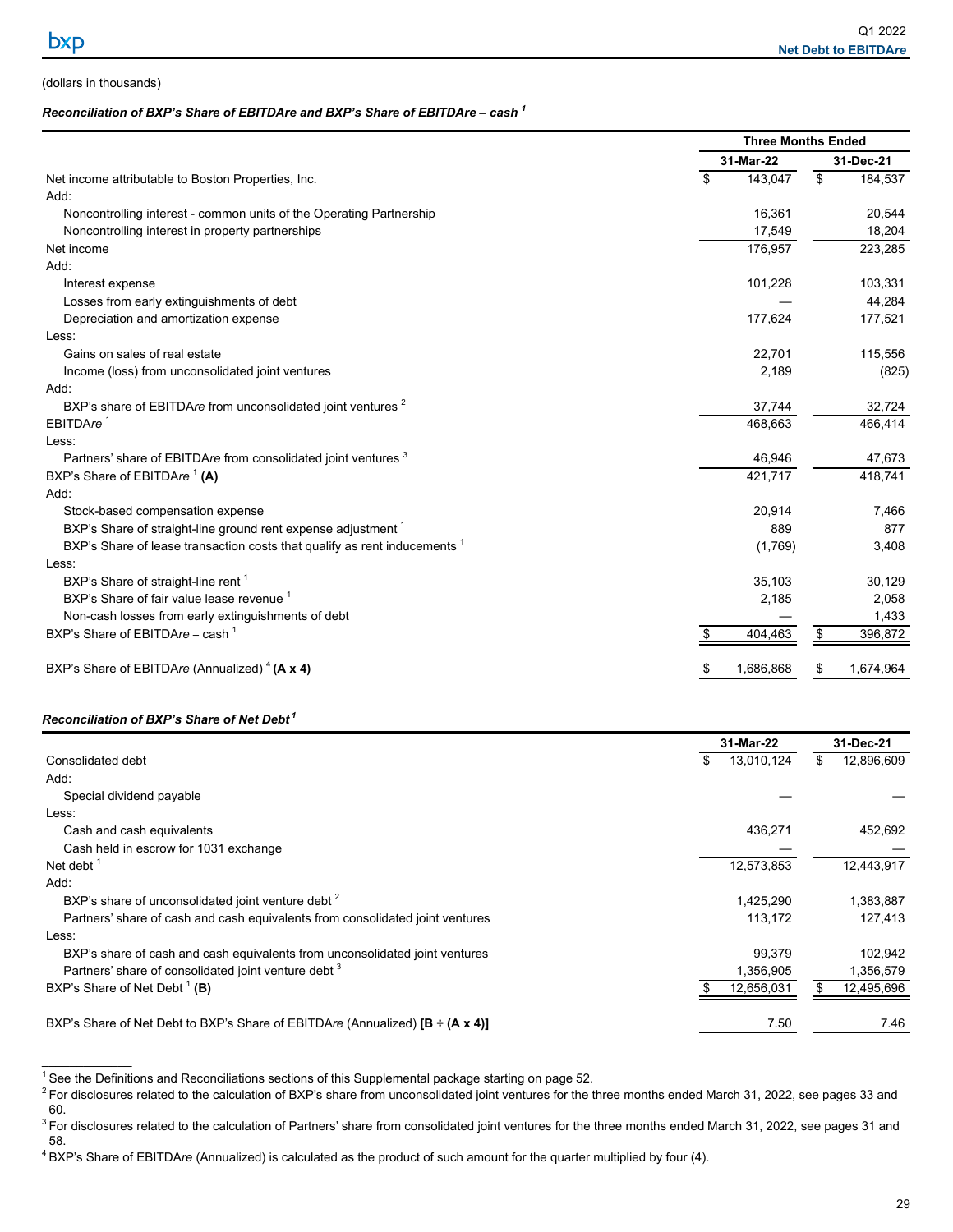### <span id="page-33-0"></span>(in thousands, except for ratio amounts)

# *INTEREST COVERAGE RATIO* <sup>1</sup>

|                                                                | <b>Three Months Ended</b> |           |    |         |  |  |  |
|----------------------------------------------------------------|---------------------------|-----------|----|---------|--|--|--|
|                                                                |                           | 31-Mar-22 |    |         |  |  |  |
| BXP's Share of interest expense <sup>1</sup>                   |                           | 102,730   |    | 104.492 |  |  |  |
| Less:                                                          |                           |           |    |         |  |  |  |
| BXP's Share of hedge amortization                              |                           | 1,446     |    | 1,446   |  |  |  |
| BXP's Share of amortization of financing costs <sup>1</sup>    |                           | 3,952     |    | 3,805   |  |  |  |
| Adjusted interest expense excluding capitalized interest (A)   |                           | 97,332    |    | 99,241  |  |  |  |
| Add:                                                           |                           |           |    |         |  |  |  |
| BXP's Share of capitalized interest <sup>1</sup>               |                           | 15,009    |    | 14.246  |  |  |  |
| Adjusted interest expense including capitalized interest (B)   |                           | 112,341   |    | 113,487 |  |  |  |
| BXP's Share of EBITDAre – cash $1, 2$ (C)                      |                           | 404.463   | \$ | 396,872 |  |  |  |
| Interest Coverage Ratio (excluding capitalized interest) (C÷A) |                           | 4.16      |    | 4.00    |  |  |  |
| Interest Coverage Ratio (including capitalized interest) (C÷B) |                           | 3.60      |    | 3.50    |  |  |  |
|                                                                |                           |           |    |         |  |  |  |

## *FIXED CHARGE COVERAGE RATIO* **<sup>1</sup>**

 $\mathcal{L}_\text{max}$  and  $\mathcal{L}_\text{max}$ 

|                                                              |           | <b>Three Months Ended</b> |    |         |
|--------------------------------------------------------------|-----------|---------------------------|----|---------|
|                                                              | 31-Mar-22 | 31-Dec-21                 |    |         |
| BXP's Share of interest expense <sup>1</sup>                 |           | 102.730                   |    | 104,492 |
| Less:                                                        |           |                           |    |         |
| BXP's Share of hedge amortization 1                          |           | 1,446                     |    | 1,446   |
| BXP's Share of amortization of financing costs <sup>1</sup>  |           | 3,952                     |    | 3,805   |
| Add:                                                         |           |                           |    |         |
| BXP's Share of capitalized interest <sup>1</sup>             |           | 15.009                    |    | 14,246  |
| BXP's Share of maintenance capital expenditures <sup>1</sup> |           | 9,848                     |    | 27,743  |
| Hotel improvements, equipment upgrades and replacements      |           | 36                        |    | 57      |
| Total Fixed Charges (A)                                      |           | 122,225                   |    | 141,287 |
| BXP's Share of EBITDAre – cash $^{1,2}$ (B)                  |           | 404,463                   | \$ | 396,872 |
| Fixed Charge Coverage Ratio (B÷A)                            |           | 3.31                      |    | 2.81    |
|                                                              |           |                           |    |         |

 $1$  See the Definitions and Reconciliations sections of this Supplemental package starting on page 52.

<sup>2</sup> For a qualitative reconciliation of BXP's Share of EBITDA*re* – cash, see page 29.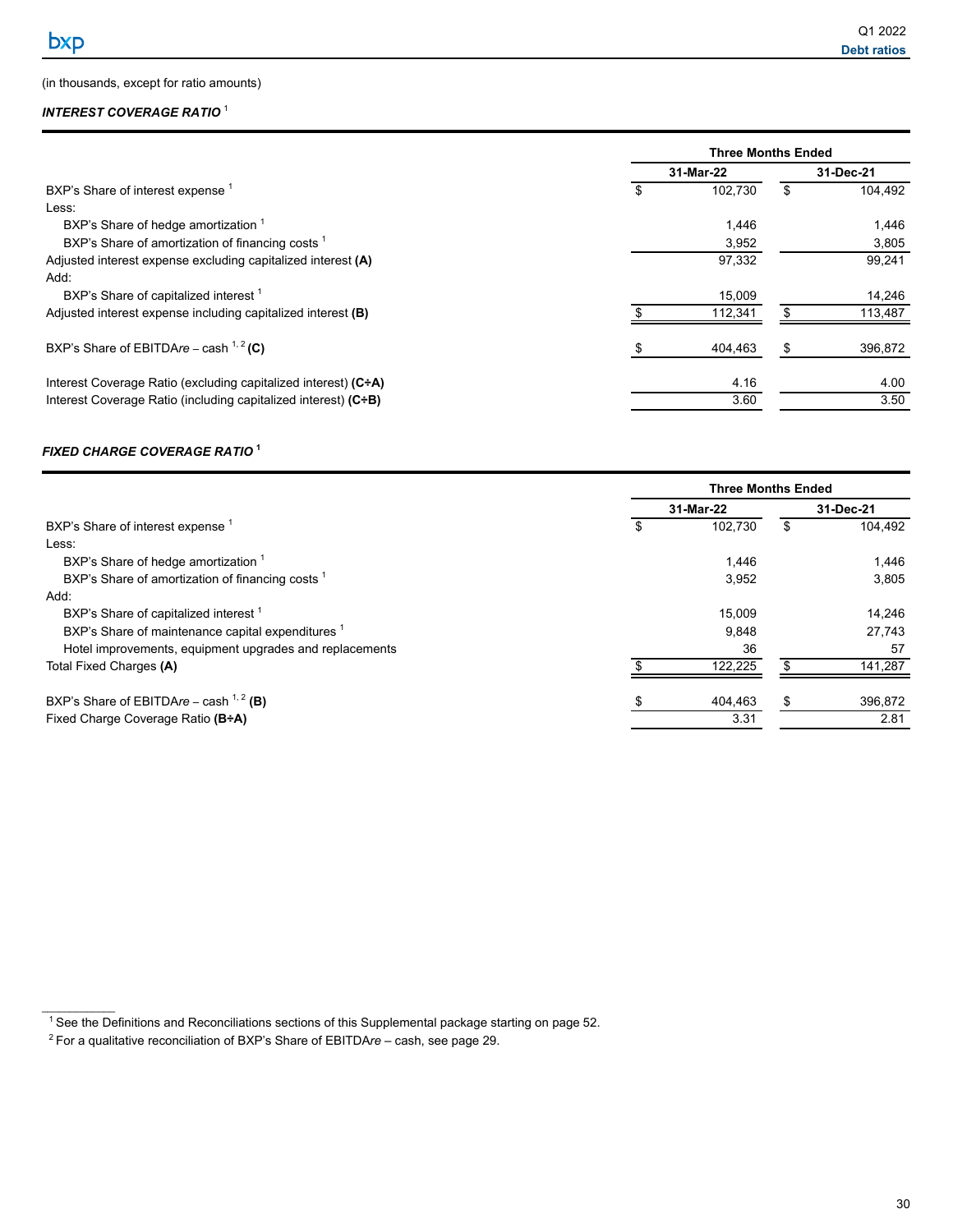<span id="page-34-0"></span>as of March 31, 2022 (unaudited and dollars in thousands)

# *BALANCE SHEET INFORMATION*

| <b>ASSETS</b>                                             | <b>767 Fifth Avenue</b><br>(The GM Building) $1$ | Norges Joint Ventures <sup>1</sup><br><b>Times Square Tower</b><br>601 Lexington Avenue /<br>One Five Nine East 53rd Street<br><b>100 Federal Street</b><br><b>Atlantic Wharf Office</b> | <b>Total Consolidated</b><br><b>Joint Ventures</b> |                        |  |
|-----------------------------------------------------------|--------------------------------------------------|------------------------------------------------------------------------------------------------------------------------------------------------------------------------------------------|----------------------------------------------------|------------------------|--|
| Real estate, net                                          | \$<br>3,191,090                                  | \$<br>2,264,006                                                                                                                                                                          | \$                                                 | 5,455,096              |  |
| Cash and cash equivalents                                 | 135,891                                          | 130,702                                                                                                                                                                                  |                                                    | 266,593                |  |
| Other assets                                              | 290,297                                          | 365,602                                                                                                                                                                                  |                                                    | 655,899                |  |
| <b>Total assets</b>                                       | \$<br>3,617,278                                  | \$<br>2,760,310                                                                                                                                                                          | $\frac{1}{2}$                                      | 6,377,588              |  |
| <b>LIABILITIES AND EQUITY</b>                             |                                                  |                                                                                                                                                                                          |                                                    |                        |  |
| Liabilities:                                              |                                                  |                                                                                                                                                                                          |                                                    |                        |  |
| Mortgage notes payable, net                               | \$<br>2,281,859                                  | \$<br>986,855                                                                                                                                                                            | \$                                                 | 3,268,714              |  |
| Other liabilities                                         | 95,889                                           | 93,709                                                                                                                                                                                   |                                                    | 189,598                |  |
| <b>Total liabilities</b>                                  | 2,377,748                                        | 1,080,564                                                                                                                                                                                |                                                    | 3,458,312              |  |
| Equity:                                                   |                                                  |                                                                                                                                                                                          |                                                    |                        |  |
| Boston Properties, Inc.                                   | 745,277                                          | 625,422                                                                                                                                                                                  |                                                    | 1,370,699              |  |
| Noncontrolling interests                                  | 494,253                                          | 1,054,324                                                                                                                                                                                |                                                    | 1,548,577 <sup>2</sup> |  |
| Total equity                                              | 1,239,530                                        | 1,679,746                                                                                                                                                                                |                                                    | 2,919,276              |  |
| <b>Total liabilities and equity</b>                       | 3,617,278                                        | \$<br>2,760,310                                                                                                                                                                          | \$                                                 | 6,377,588              |  |
| BXP's nominal ownership percentage                        | 60%                                              | 55%                                                                                                                                                                                      |                                                    |                        |  |
| Partners' share of cash and cash equivalents <sup>3</sup> | \$<br>54,356                                     | \$<br>58,816                                                                                                                                                                             | \$                                                 | 113,172                |  |
| Partners' share of consolidated debt <sup>3</sup>         | \$<br>912,820 4                                  | \$<br>444.085                                                                                                                                                                            | \$                                                 | 1,356,905              |  |

 $1$  Certain balances contain amounts that eliminate in consolidation.

<sup>&</sup>lt;sup>2</sup> Amount excludes preferred shareholders' capital of approximately \$0.1 million.

<sup>&</sup>lt;sup>3</sup> Amounts represent the partners' share based on their respective ownership percentages.

<sup>4</sup> Amount adjusted for basis differentials.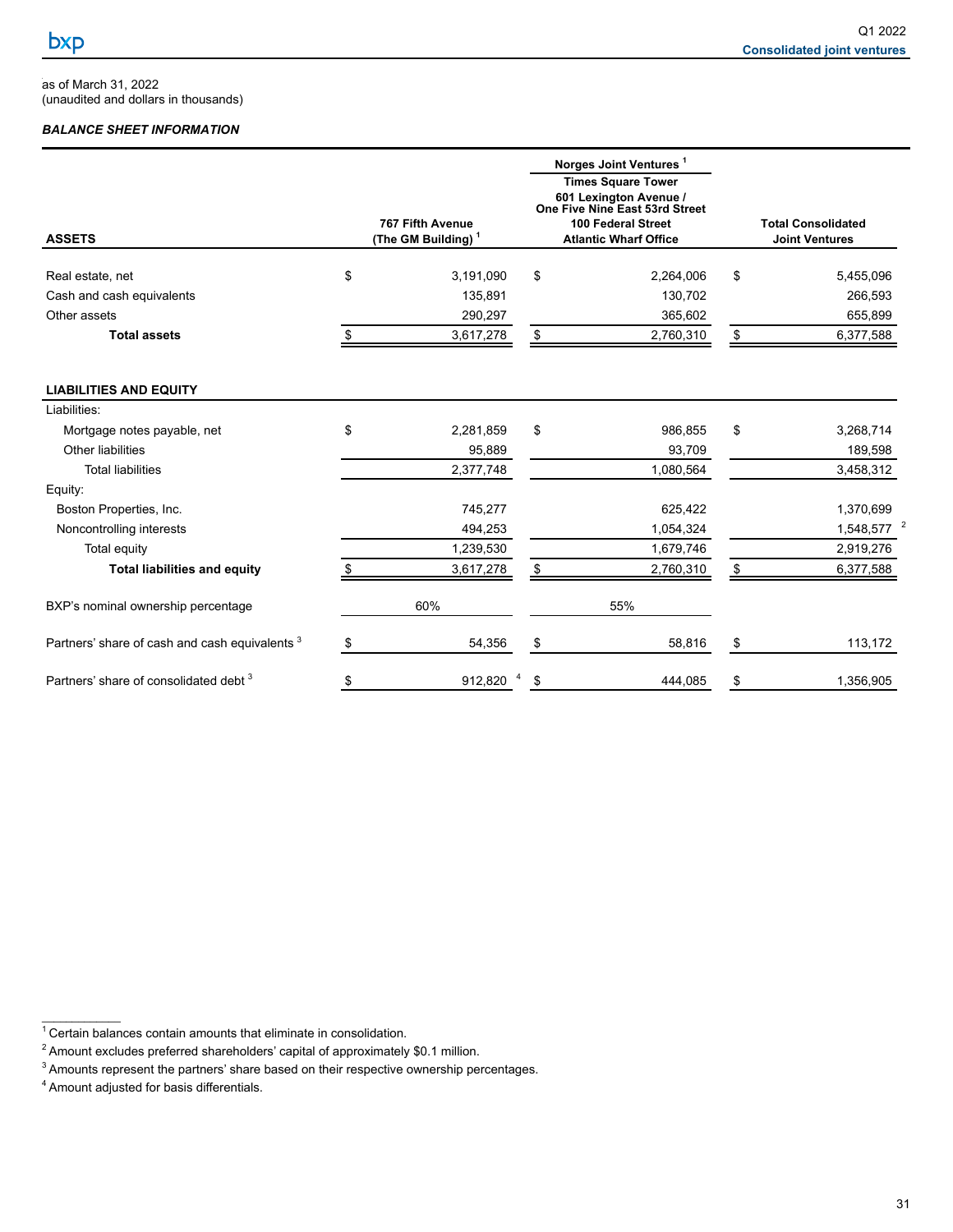for the three months ended March 31, 2022 (unaudited and dollars in thousands)

## *RESULTS OF OPERATIONS*

|                                             |                                              |           |                                                                                                                                                    | <b>Norges Joint Ventures</b> |                                                    |           |
|---------------------------------------------|----------------------------------------------|-----------|----------------------------------------------------------------------------------------------------------------------------------------------------|------------------------------|----------------------------------------------------|-----------|
|                                             | <b>767 Fifth Avenue</b><br>(The GM Building) |           | <b>Times Square Tower</b><br>601 Lexington Avenue /<br>One Five Nine East 53rd Street<br><b>100 Federal Street</b><br><b>Atlantic Wharf Office</b> |                              | <b>Total Consolidated</b><br><b>Joint Ventures</b> |           |
| Revenue                                     |                                              |           |                                                                                                                                                    |                              |                                                    |           |
| Lease $1$                                   | \$                                           | 73.915    | \$                                                                                                                                                 | 101.768                      | \$                                                 | 175,683   |
| Straight-line rent                          |                                              | 2,619     |                                                                                                                                                    | (315)                        |                                                    | 2,304     |
| Fair value lease revenue                    |                                              | 208       |                                                                                                                                                    | 81                           |                                                    | 289       |
| Termination income                          |                                              |           |                                                                                                                                                    | 492                          |                                                    | 492       |
| Total lease revenue                         |                                              | 76,742    |                                                                                                                                                    | 102,026                      |                                                    | 178,768   |
| Parking and other                           |                                              |           |                                                                                                                                                    | 1,200                        |                                                    | 1,200     |
| Total rental revenue <sup>2</sup>           |                                              | 76,742    |                                                                                                                                                    | 103,226                      |                                                    | 179,968   |
| Expenses                                    |                                              |           |                                                                                                                                                    |                              |                                                    |           |
| Operating                                   |                                              | 28,829    |                                                                                                                                                    | 37,888                       |                                                    | 66,717    |
| Net Operating Income (NOI)                  |                                              | 47,913    |                                                                                                                                                    | 65,338                       |                                                    | 113,251   |
| Other income (expense)                      |                                              |           |                                                                                                                                                    |                              |                                                    |           |
| Development and management services revenue |                                              |           |                                                                                                                                                    | 3                            |                                                    | 3         |
| Interest and other income                   |                                              |           |                                                                                                                                                    | 92                           |                                                    | 93        |
| Interest expense                            |                                              | (20, 841) |                                                                                                                                                    | (7, 577)                     |                                                    | (28, 418) |
| Depreciation and amortization expense       |                                              | (16, 901) |                                                                                                                                                    | (22, 867)                    |                                                    | (39, 768) |
| General and administrative expense          |                                              | (138)     |                                                                                                                                                    | (108)                        |                                                    | (246)     |
| Total other income (expense)                |                                              | (37, 879) |                                                                                                                                                    | (30, 457)                    |                                                    | (68, 336) |
| Net income                                  |                                              | 10,034    | \$                                                                                                                                                 | 34,881                       | \$                                                 | 44,915    |

# *FUNDS FROM OPERATIONS (FFO)*

| BXP's nominal ownership percentage                                                           |    | 60%                                   |    | 55%                                                                                                                                         |    |                                                    |
|----------------------------------------------------------------------------------------------|----|---------------------------------------|----|---------------------------------------------------------------------------------------------------------------------------------------------|----|----------------------------------------------------|
|                                                                                              |    |                                       |    | <b>Norges Joint Ventures</b>                                                                                                                |    |                                                    |
| <b>Reconciliation of Partners' share of FFO</b>                                              |    | 767 Fifth Avenue<br>(The GM Building) |    | <b>Times Square Tower</b><br>601 Lexington Avenue /<br>One Five Nine East 53rd Street<br>100 Federal Street<br><b>Atlantic Wharf Office</b> |    | <b>Total Consolidated</b><br><b>Joint Ventures</b> |
| Net income                                                                                   |    | 10,034                                | \$ | 34,881                                                                                                                                      | \$ | 44,915                                             |
| Add: Depreciation and amortization expense                                                   |    | 16,901                                |    | 22,867                                                                                                                                      |    | 39,768                                             |
| Entity FFO                                                                                   |    | 26,935                                | S  | 57,748                                                                                                                                      | S  | 84,683                                             |
| Partners' NCI <sup>3</sup>                                                                   | \$ | 3,037                                 | \$ | 14,512                                                                                                                                      | \$ | 17,549                                             |
| Partners' share of depreciation and amortization expense after<br>BXP's basis differential 3 |    | 7,101                                 |    | 10,552                                                                                                                                      |    | 17,653                                             |
| Partners' share FFO 3                                                                        |    | 10,138                                |    | 25,064                                                                                                                                      |    | 35,202                                             |
| Reconciliation of BXP's share of FFO                                                         |    |                                       |    |                                                                                                                                             |    |                                                    |
| BXP's share of net income adjusted for partners' NCI                                         | \$ | 6,997                                 | \$ | 20,369                                                                                                                                      | \$ | 27,366                                             |
| Depreciation and amortization expense - BXP's basis difference                               |    | 43                                    |    | 399                                                                                                                                         |    | 442                                                |
| BXP's share of depreciation and amortization expense                                         |    | 9,757                                 |    | 11,916                                                                                                                                      |    | 21,673                                             |
| BXP's share of FFO                                                                           |    | 16,797                                | S  | 32,684                                                                                                                                      | S  | 49,481                                             |

\_\_\_\_\_\_\_\_\_\_\_\_\_ 1 Lease revenue includes recoveries from tenants and service income from tenants.

 $2$  See the Definitions and Reconciliations sections of this Supplemental package starting on page 52.

 $3$  Amounts represent the partners' share based on their respective ownership percentages and are adjusted for basis differentials and the allocations of management and other fees and depreciation and amortization related to capitalized fees.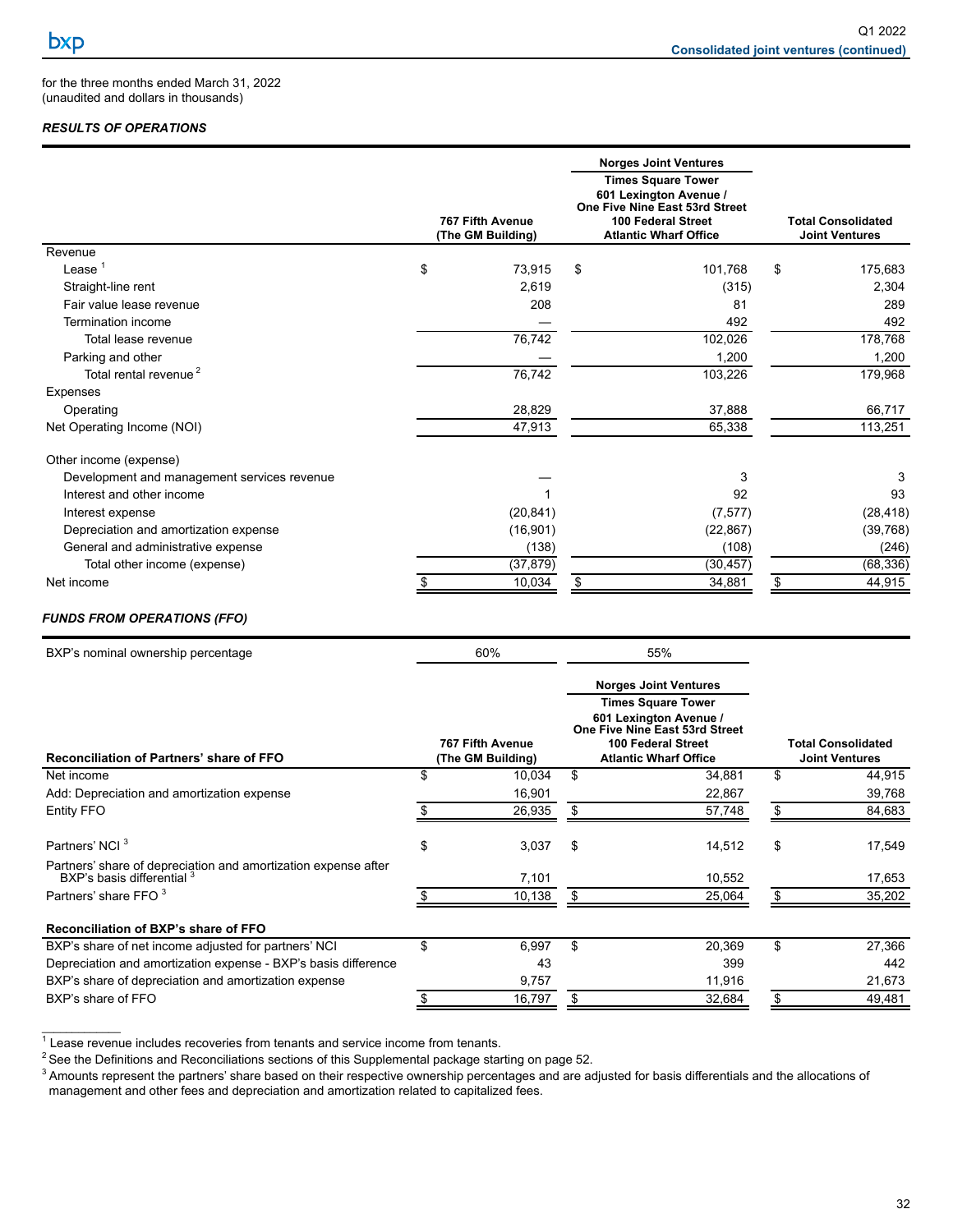<span id="page-36-0"></span>as of March 31, 2022 (unaudited and dollars in thousands)

### *BALANCE SHEET INFORMATION*

|                                                                         | <b>BXP's Nominal</b> |                   | Mortgage/<br>Mezzanine/<br>Construction |                      | <b>Interest Rate</b> |                   |  |
|-------------------------------------------------------------------------|----------------------|-------------------|-----------------------------------------|----------------------|----------------------|-------------------|--|
| Property                                                                | Ownership            | <b>Net Equity</b> | <b>Loans Payable, Net</b>               | <b>Maturity Date</b> | <b>Stated</b>        | GAAP <sup>2</sup> |  |
| <b>Boston</b>                                                           |                      |                   |                                         |                      |                      |                   |  |
| The Hub on Causeway                                                     | 50.00 %              | \$                | \$                                      |                      | $-$ %                | $-$ %             |  |
| 100 Causeway Street                                                     | 50.00 %              | 58,908            | 165,369                                 | September 5, 2023    | 1.65 %               | 1.86 %            |  |
| Podium                                                                  | 50.00 %              | 49,741            | 86,957                                  | September 6, 2023    | 2.49 %               | 2.65 %            |  |
| Hub50House <sup>3</sup>                                                 | 50.00 %              | 47,977            | 88,213                                  | April 19, 2022       | 2.22 %               | 2.51 %            |  |
| <b>Hotel Air Rights</b>                                                 | 50.00 %              | 11,801            |                                         |                      | $-$ %                | $-$ %             |  |
| 1265 Main Street                                                        | 50.00 %              | 3,256             | 17,993                                  | January 1, 2032      | 3.77%                | 3.84 %            |  |
| <b>Los Angeles</b>                                                      |                      |                   |                                         |                      |                      |                   |  |
| Santa Monica Business Park                                              | 55.00 %              | 162,987           | 164,042                                 | July 19, 2025        | 4.06 %               | 4.24 %            |  |
| Colorado Center                                                         | 50.00 %              | 232,384           | 274,725                                 | August 9, 2027       | 3.56 %               | 3.58 %            |  |
| <b>Beach Cities Media Center</b>                                        | 50.00 %              | 27,078            |                                         |                      | $-$ %                | $-$ %             |  |
| <b>New York</b>                                                         |                      |                   |                                         |                      |                      |                   |  |
| Dock $724$                                                              | 50.00 %              | 26,852            | 98,715                                  | December 18, 2023    | 3.17%                | 3.39 %            |  |
| 360 Park Avenue South <sup>5</sup>                                      | 42.21 %              | 109,318           | 84,526                                  | December 14, 2024    | 2.64 %               | 3.09 %            |  |
| 3 Hudson Boulevard <sup>6</sup>                                         | 25.00 %              | 116,059           | 19,980                                  | July 13, 2023        | 3.68 %               | 3.76 %            |  |
| <b>San Francisco</b>                                                    |                      |                   |                                         |                      |                      |                   |  |
| Platform 16                                                             | 55.00 %              | 117,806           |                                         |                      | $-$ %                | $-$ %             |  |
| <b>Gateway Commons</b>                                                  | 50.00 %              | 342,021           |                                         |                      | $-$ %                | $-$ %             |  |
| <b>Seattle</b>                                                          |                      |                   |                                         |                      |                      |                   |  |
| Safeco Plaza                                                            | 33.67 %              | 72,362            | 83,669                                  | September 1, 2026    | 2.38 %               | 2.51 %            |  |
| <b>Washington, DC</b>                                                   |                      |                   |                                         |                      |                      |                   |  |
| 7750 Wisconsin Avenue (Marriott<br>International Headquarters)          | 50.00 %              | 63,944            | 111,033                                 | April 26, 2023       | 1.38 %               | 1.93 %            |  |
| 1001 6th Street                                                         | 50.00 %              | 42,777            |                                         |                      | $-$ %                | $-$ %             |  |
| Market Square North                                                     | 50.00 %              | (5, 514)          | 62.128                                  | November 10, 2025    | 2.80 %               | 2.96 %            |  |
| Wisconsin Place Parking Facility                                        | 33.33 %              | 33,351            |                                         |                      | $-$ %                | $-$ %             |  |
| 500 North Capitol Street, N.W.                                          | 30.00 %              | (8, 477)          | 31,479                                  | June 6, 2023         | 4.15 %               | 4.20 %            |  |
| 901 New York Avenue                                                     | 25.00 %              | (12, 596)         | 53,782                                  | January 5, 2025      | 3.61%                | 3.69 %            |  |
| Metropolitan Square                                                     | 20.00 %              | (36, 485)         | 82,679                                  | April 9, 2024        | 3.06 %               | 3.84 %            |  |
|                                                                         |                      | 1,455,550         |                                         |                      |                      |                   |  |
| Investments with deficit balances<br>reflected within Other Liabilities |                      | 63,072            |                                         |                      |                      |                   |  |
| Investments in Unconsolidated Joint<br>Ventures                         |                      | 1,518,622         |                                         |                      |                      |                   |  |
| Mortgage/Mezzanine/Construction<br>Loans Payable, Net                   |                      |                   | 1,425,290<br>\$                         |                      |                      |                   |  |

#### *PRINCIPAL DUE AT MATURITY (BXP's share)*

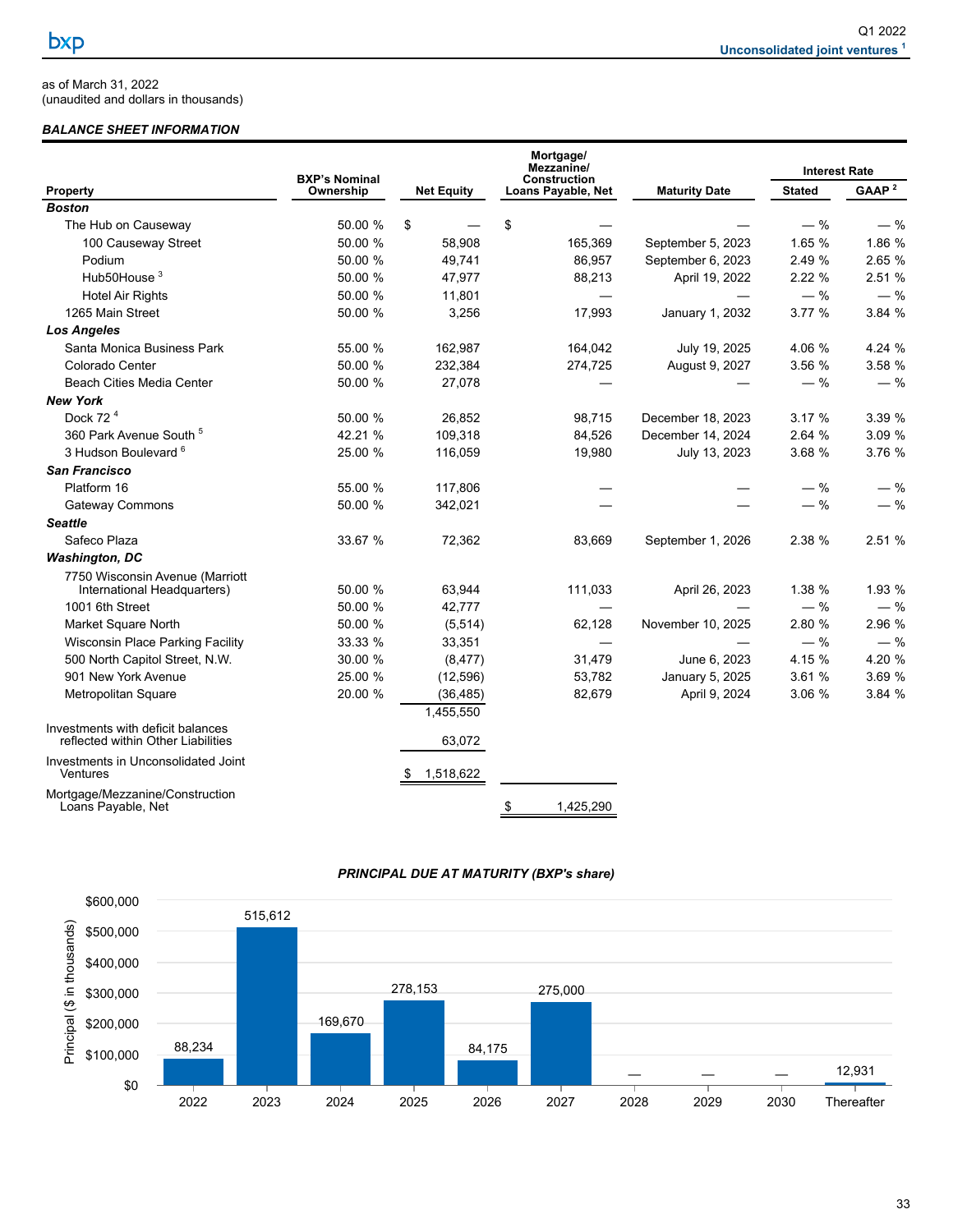$\mathcal{L}_\text{max}$  and  $\mathcal{L}_\text{max}$ 

## *FLOATING AND FIXED RATE DEBT ANALYSIS*

|                           |                 | <b>Weighted Average</b> |                               |                         |  |  |  |
|---------------------------|-----------------|-------------------------|-------------------------------|-------------------------|--|--|--|
|                           | % of Total Debt | <b>Stated Rate</b>      | <b>GAAP Rate</b> <sup>2</sup> | <b>Maturity (years)</b> |  |  |  |
| <b>Floating Rate Debt</b> | 61.97 %         | 2.35%                   | 2.67%                         | 1.9                     |  |  |  |
| <b>Fixed Rate Debt</b>    | 38.03 %         | 3.76%                   | 3.84 %                        | 4.4                     |  |  |  |
| <b>Total Debt</b>         | 100.00 %        | 2.88%                   | 3.11%                         | 2.8                     |  |  |  |

 $1$  Amounts represent BXP's share based on its ownership percentage.

<sup>&</sup>lt;sup>2</sup> The GAAP interest rate differs from the stated interest rate due to the inclusion of the amortization of financing charges, which includes mortgage recording fees.

 $3$  On April 18, 2022, the joint venture extended the loan maturity to June 19, 2022.

<sup>&</sup>lt;sup>4</sup> The property includes net equity balances from the amenity joint venture.

 $5$  The Company's partners will fund required capital until their aggregate investment is approximately 58% of all capital contributions; thereafter, the partners will fund required capital according to their percentage interests.

<sup>&</sup>lt;sup>6</sup>The Company has provided \$80.0 million of mortgage financing to the joint venture. The loan has been reflected as Related Party Note Receivable, Net on the Company's Consolidated Balance Sheets.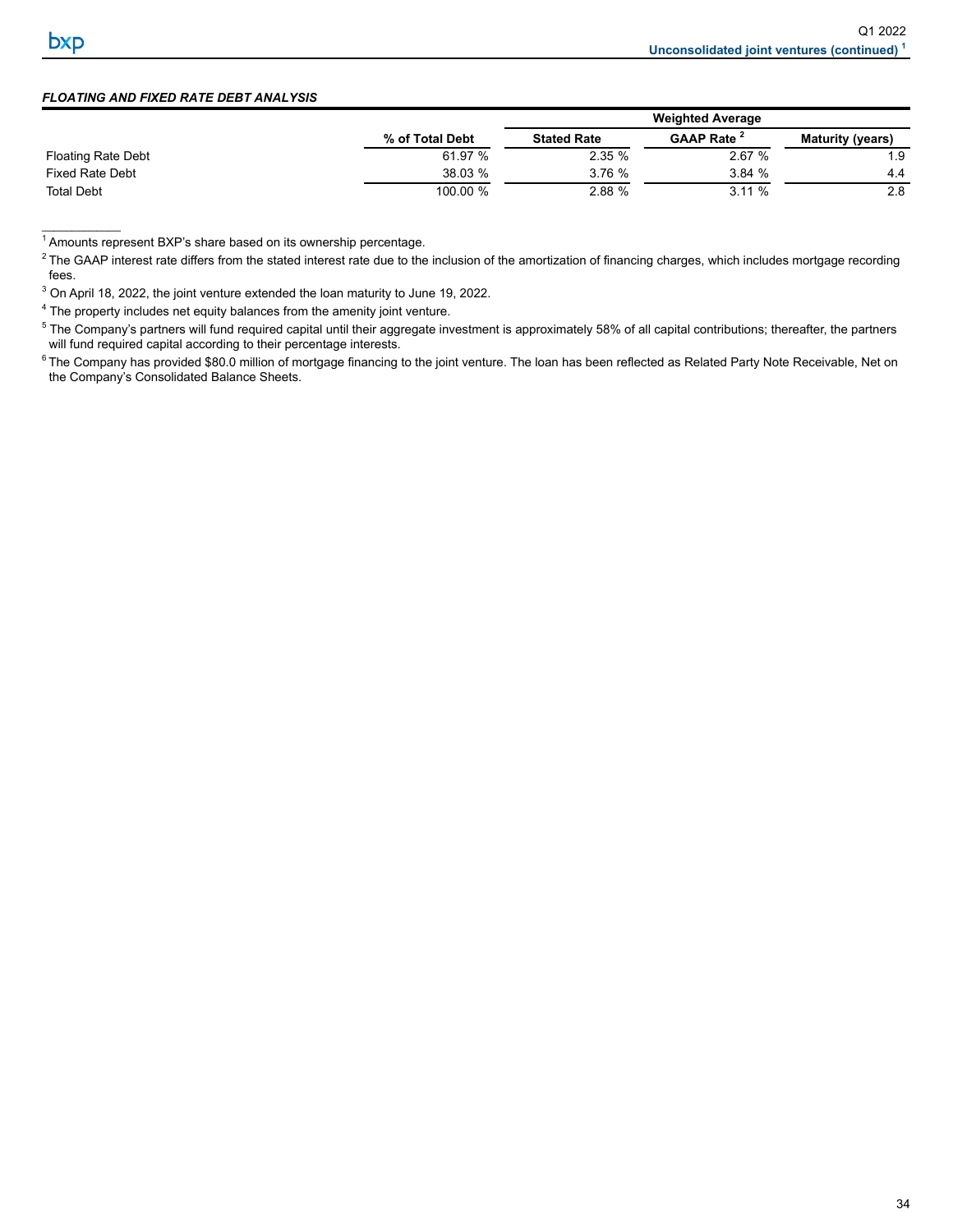$\mathcal{L}_\text{max}$  and  $\mathcal{L}_\text{max}$ 

for the three months ended March 31, 2022 (unaudited and dollars in thousands)

### *RESULTS OF OPERATIONS <sup>1</sup>*

|                                                                        | <b>Boston</b>            | Los<br>Angeles |    | New York | San<br>Francisco     |         | Seattle  | Washington,<br>DC    | Total<br>Unconsolidated<br><b>Joint Ventures</b> |
|------------------------------------------------------------------------|--------------------------|----------------|----|----------|----------------------|---------|----------|----------------------|--------------------------------------------------|
| Revenue                                                                |                          |                |    |          |                      |         |          |                      |                                                  |
| Lease $2$                                                              | \$<br>18,986             | \$<br>25,228   | \$ | 3.599    | \$<br>9.599          | \$      | 7,212    | \$<br>24,873         | \$<br>89,497                                     |
| Straight-line rent                                                     | 5,826                    | 9,796          |    | 54       | 1,503                |         | 550      | 7,270                | 24,999                                           |
| Reinstatement of straight-line rent                                    | 2,004                    | 307            |    |          |                      |         |          | 207                  | 2,518                                            |
| Fair value lease revenue                                               | $\overline{\phantom{0}}$ | 289            |    |          | 38                   |         | 1,156    |                      | 1,483                                            |
| Termination income                                                     | 1,134                    | 77             |    |          |                      |         |          |                      | 1,211                                            |
| Total lease revenue                                                    | 27,950                   | 35,697         |    | 3,653    | 11,140               |         | 8,918    | 32,350               | 119,708                                          |
| Parking and other                                                      | 29                       | 1,969          |    |          | 45                   |         | 509      | 1,506                | 4,058                                            |
| Total rental revenue <sup>3</sup>                                      | 27,979                   | 37,666         |    | 3,653    | 11,185               |         | 9.427    | 33,856               | 123,766                                          |
| <b>Expenses</b>                                                        |                          |                |    |          |                      |         |          |                      |                                                  |
| Operating                                                              | 8,595                    | 12,146         |    | 4,328    | 4,399                |         | 3,623    | 12,305               | 45,396                                           |
| Net operating income/(loss)                                            | 19.384                   | 25,520         |    | (675)    | 6,786                |         | 5.804    | 21,551               | 78,370                                           |
| Other income/(expense)                                                 |                          |                |    |          |                      |         |          |                      |                                                  |
| Development and management services<br>revenue                         |                          |                |    | 575      | 145                  |         |          |                      | 720                                              |
| Interest and other income                                              |                          | 5              |    |          |                      |         |          |                      | 5                                                |
| Interest expense                                                       | (4,096)                  | (11, 742)      |    | (2,558)  | (3)                  |         | (1,571)  | (10, 403)            | (30, 373)                                        |
| Depreciation and amortization expense                                  | (9,618)                  | (12, 664)      |    | (2,756)  | (5,310)              |         | (4, 773) | (9,543)              | (44, 664)                                        |
| General and administrative expense                                     | (30)                     | (13)           |    | (159)    | (7)                  |         | (2)      | (34)                 | (245)                                            |
| Loss from early extinguishment of debt                                 |                          |                |    |          |                      |         |          | (1, 327)             | (1, 327)                                         |
| Total other income/(expense)                                           | (13, 744)                | (24, 414)      |    | (4,898)  | (5, 175)             |         | (6, 346) | (21, 307)            | (75, 884)                                        |
| Net income/(loss)                                                      | \$<br>5.640              | \$<br>1.106    | \$ | (5, 573) | \$<br>1.611          | \$      | (542)    | \$<br>244            | \$<br>2,486                                      |
| Reconciliation of BXP's share of<br><b>Funds from Operations (FFO)</b> |                          |                |    |          |                      |         |          |                      |                                                  |
| BXP's share of net income/(loss)                                       | \$<br>2,818              | \$<br>446      | \$ | (2, 339) | \$<br>904            | \$      | (182)    | \$<br>1,747          | \$<br>3,394                                      |
| <b>Basis differential</b>                                              |                          |                |    |          |                      |         |          |                      |                                                  |
| Straight-line rent                                                     | \$                       | \$<br>5<br>91  | \$ |          | \$<br>$\overline{7}$ | 6<br>\$ |          | \$                   | \$<br>98                                         |
| Fair value lease revenue                                               |                          | 5<br>301       |    |          | (219)                | 6       |          |                      | 82                                               |
| Termination income                                                     |                          |                |    |          |                      |         |          |                      |                                                  |
| Depreciation and amortization expense                                  | (113)                    | 5<br>(1,076)   |    | 374      | (455)                | 6       |          | (115)                | (1, 385)                                         |
| Total basis differential 7                                             | (113)                    | 5<br>(684)     |    | 374      | (667)                | 6       |          | (115)                | (1,205)                                          |
| Income/(loss) from unconsolidated joint<br>ventures                    | 2,705                    | (238)          |    | (1,965)  | 237                  |         | (182)    | $1,632$ <sup>4</sup> | 2,189                                            |
| Add:                                                                   |                          |                |    |          |                      |         |          |                      |                                                  |
| BXP's share of depreciation and<br>amortization expense                | 4,922                    | 7,778          |    | 1,004    | 3,145                |         | 1,607    | 3,588                | 22,044                                           |
| BXP's share of FFO                                                     | \$<br>7,627              | \$<br>7,540    | S  | (961)    | \$<br>3,382          | \$      | 1,425    | \$<br>5,220          | \$<br>24,233                                     |
|                                                                        |                          |                |    |          |                      |         |          |                      |                                                  |

<sup>2</sup> Lease revenue includes recoveries from tenants and service income from tenants.

<sup>3</sup> See the Definitions and Reconciliations sections of this Supplemental package starting on page 52.

 $1$ For information on the properties included for each region and the Company's percentage ownership in each property, see pages 20-23.

<sup>&</sup>lt;sup>4</sup> Reflects the allocation percentages pursuant to the achievement of specified investment return thresholds as provided for in the joint venture agreement of 901 New York Avenue.

<sup>&</sup>lt;sup>5</sup>The Company's purchase price allocation under ASC 805 for Colorado Center differs from the historical basis of the venture resulting in the majority of the basis differential for this region.

 $6$ The Company's purchase price allocation under ASC 805 for Gateway Commons differs from the historical basis of the venture resulting in the majority of the basis differential for this region.

<sup>&</sup>lt;sup>7</sup> Represents adjustments related to the carrying values and depreciation of certain of the Company's investment in unconsolidated joint ventures.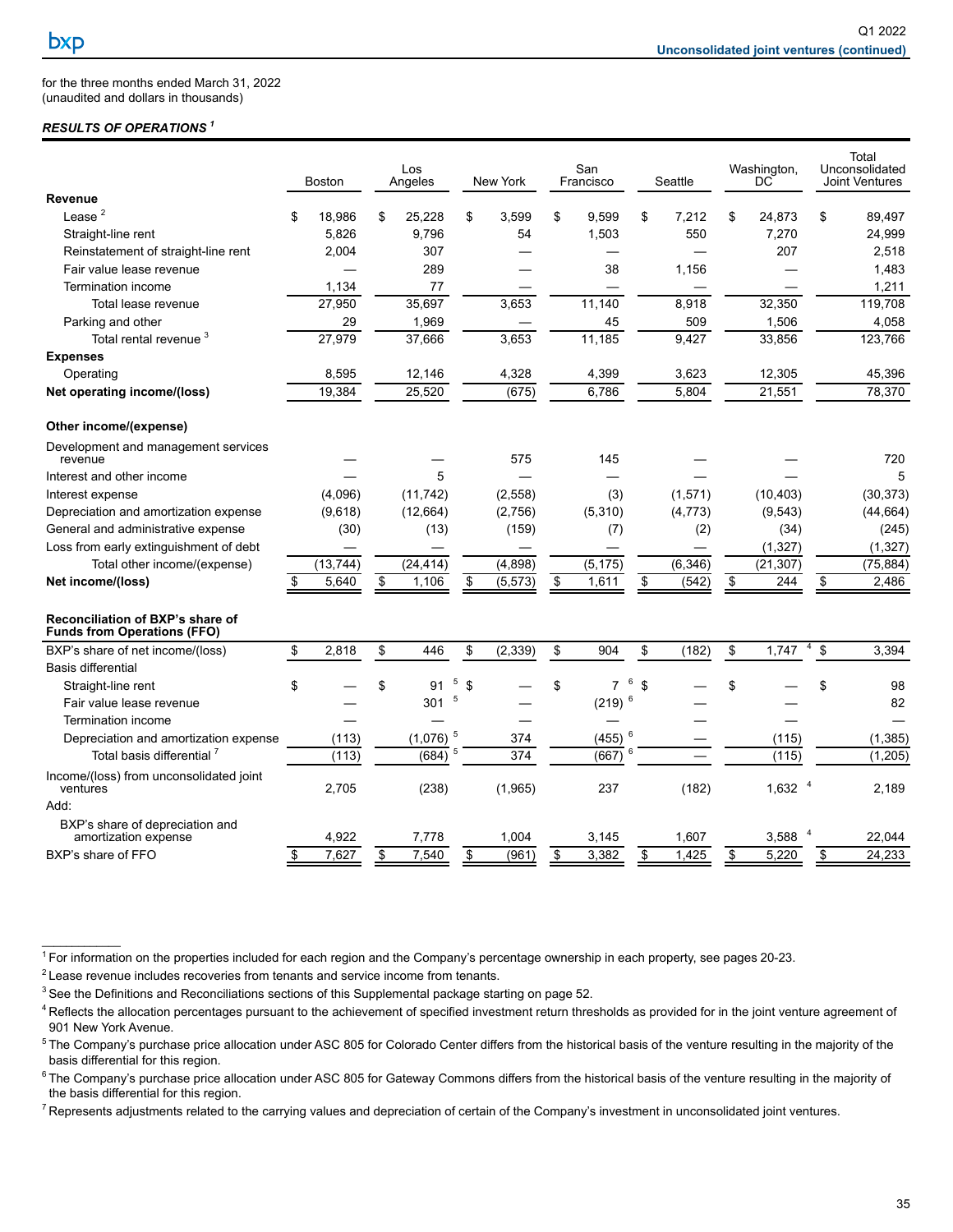#### <span id="page-39-0"></span>*OFFICE*

|                   |                                                        | <b>BXP's Share</b>                              |                                                                                 |        |                                                                                              |        |                   |  |  |  |  |
|-------------------|--------------------------------------------------------|-------------------------------------------------|---------------------------------------------------------------------------------|--------|----------------------------------------------------------------------------------------------|--------|-------------------|--|--|--|--|
| Year of Lease     | Rentable<br><b>Square Footage</b><br><b>Subject to</b> | Rentable<br><b>Square Footage</b><br>Subject to | <b>Current Annualized Rental</b><br><b>Obligations Under Expiring</b><br>Leases |        | <b>Annualized Rental Obligations</b><br><b>Under Expiring Leases with</b><br>future step-ups |        | Percentage of     |  |  |  |  |
| <b>Expiration</b> | <b>Expiring Leases</b>                                 | <b>Expiring Leases</b>                          | \$                                                                              | \$/PSF |                                                                                              | \$/PSF | Total Square Feet |  |  |  |  |
| 2022              | 1,978,046                                              | 1.821.213                                       | 111,170,183                                                                     | 61.04  | 111,874,926                                                                                  | 61.43  | 4.76 $%$ 4        |  |  |  |  |
| 2023              | 2,311,845                                              | 1,963,690                                       | 131,079,407                                                                     | 66.75  | 133.344.794                                                                                  | 67.91  | 5.14 %            |  |  |  |  |
| 2024              | 3.717.469                                              | 3.299.929                                       | 211.626.490                                                                     | 64.13  | 214.608.169                                                                                  | 65.03  | 8.63 %            |  |  |  |  |
| 2025              | 2.660.958                                              | 2.454.089                                       | 161.138.079                                                                     | 65.66  | 167.284.544                                                                                  | 68.17  | 6.42 %            |  |  |  |  |
| 2026              | 3,210,115                                              | 2,665,884                                       | 199,061,060                                                                     | 74.67  | 213,097,560                                                                                  | 79.94  | 6.97 %            |  |  |  |  |
| 2027              | 2.129.266                                              | 1.880.260                                       | 130.513.509                                                                     | 69.41  | 140.738.325                                                                                  | 74.85  | 4.92 %            |  |  |  |  |
| 2028              | 3,032,996                                              | 2,381,694                                       | 179,351,059                                                                     | 75.30  | 198,128,474                                                                                  | 83.19  | 6.23 %            |  |  |  |  |
| 2029              | 2.902.069                                              | 2,525,602                                       | 173.286.591                                                                     | 68.61  | 198.520.545                                                                                  | 78.60  | 6.61 %            |  |  |  |  |
| 2030              | 2,426,366                                              | 2,318,215                                       | 173,818,214                                                                     | 74.98  | 193,532,631                                                                                  | 83.48  | 6.07 %            |  |  |  |  |
| 2031              | 1,881,135                                              | 1.752.754                                       | 141, 162, 383                                                                   | 80.54  | 160,268,429                                                                                  | 91.44  | 4.59 %            |  |  |  |  |
| Thereafter        | 13,833,156                                             | 10,865,238                                      | 829,177,012                                                                     | 76.31  | 1,026,928,264                                                                                | 94.52  | 28.43 %           |  |  |  |  |

#### *RETAIL*

|            |                                                                                                                                                         | <b>BXP's Share</b> |                                                                                                                      |        |            |                                                                                              |                                           |  |  |  |  |
|------------|---------------------------------------------------------------------------------------------------------------------------------------------------------|--------------------|----------------------------------------------------------------------------------------------------------------------|--------|------------|----------------------------------------------------------------------------------------------|-------------------------------------------|--|--|--|--|
|            | Rentable<br><b>Square Footage</b><br>Year of Lease<br>Subject to<br>Subject to<br><b>Expiring Leases</b><br><b>Expiring Leases</b><br><b>Expiration</b> |                    | <b>Current Annualized Rental</b><br>Rentable<br><b>Obligations Under Expiring</b><br><b>Square Footage</b><br>Leases |        |            | <b>Annualized Rental Obligations</b><br><b>Under Expiring Leases with</b><br>future step-ups |                                           |  |  |  |  |
|            |                                                                                                                                                         |                    | \$/PSF                                                                                                               |        |            | \$/PSF                                                                                       | Percentage of<br><b>Total Square Feet</b> |  |  |  |  |
| 2022       | 181.508                                                                                                                                                 | 180,803            | 5,652,231                                                                                                            | 31.26  | 5,760,708  | 31.86                                                                                        | 7.93 % 4                                  |  |  |  |  |
| 2023       | 119.497                                                                                                                                                 | 117,265            | 8,497,543                                                                                                            | 72.46  | 8,642,348  | 73.70                                                                                        | 5.14%                                     |  |  |  |  |
| 2024       | 176.009                                                                                                                                                 | 165.300            | 15,254,922                                                                                                           | 92.29  | 16.014.558 | 96.88                                                                                        | 7.25 %                                    |  |  |  |  |
| 2025       | 104.139                                                                                                                                                 | 91.043             | 7,163,994                                                                                                            | 78.69  | 7.410.901  | 81.40                                                                                        | 3.99%                                     |  |  |  |  |
| 2026       | 110.564                                                                                                                                                 | 99.667             | 17.115.625                                                                                                           | 171.73 | 19.004.562 | 190.68                                                                                       | 4.37 %                                    |  |  |  |  |
| 2027       | 128.469                                                                                                                                                 | 118.053            | 14,536,120                                                                                                           | 123.13 | 15,209,079 | 128.83                                                                                       | 5.18 %                                    |  |  |  |  |
| 2028       | 71.871                                                                                                                                                  | 68,595             | 8,440,543                                                                                                            | 123.05 | 9,444,552  | 137.69                                                                                       | 3.01%                                     |  |  |  |  |
| 2029       | 131.224                                                                                                                                                 | 107.924            | 11.057.602                                                                                                           | 102.46 | 12.377.245 | 114.68                                                                                       | 4.73 %                                    |  |  |  |  |
| 2030       | 196.925                                                                                                                                                 | 159,036            | 12,117,567                                                                                                           | 76.19  | 12,599,960 | 79.23                                                                                        | 6.97%                                     |  |  |  |  |
| 2031       | 51.763                                                                                                                                                  | 43.399             | 4,138,188                                                                                                            | 95.35  | 4.543.996  | 104.70                                                                                       | 1.90 %                                    |  |  |  |  |
| Thereafter | 653,943                                                                                                                                                 | 516,754            | 62,880,166                                                                                                           | 121.68 | 79,751,971 | 154.33                                                                                       | 22.66 %                                   |  |  |  |  |

#### *IN-SERVICE PROPERTIES*

|                                             |                                                        | <b>BXP's Share</b>                              |                                                                                 |        |                                                                                              |               |                          |  |  |  |  |
|---------------------------------------------|--------------------------------------------------------|-------------------------------------------------|---------------------------------------------------------------------------------|--------|----------------------------------------------------------------------------------------------|---------------|--------------------------|--|--|--|--|
| Year of Lease                               | Rentable<br><b>Square Footage</b><br><b>Subject to</b> | Rentable<br><b>Square Footage</b><br>Subject to | <b>Current Annualized Rental</b><br><b>Obligations Under Expiring</b><br>Leases |        | <b>Annualized Rental Obligations</b><br><b>Under Expiring Leases with</b><br>future step-ups | Percentage of |                          |  |  |  |  |
| <b>Expiring Leases</b><br><b>Expiration</b> |                                                        | <b>Expiring Leases</b>                          |                                                                                 | \$/PSF |                                                                                              | \$/PSF        | <b>Total Square Feet</b> |  |  |  |  |
| 2022                                        | 2,159,554                                              | 2,002,016                                       | 116,822,414                                                                     | 58.35  | 117,635,634                                                                                  | 58.76         | 4.94 % $^{4}$            |  |  |  |  |
| 2023                                        | 2,431,342                                              | 2,080,955                                       | 139,576,950                                                                     | 67.07  | 141.987.142                                                                                  | 68.23         | 5.14%                    |  |  |  |  |
| 2024                                        | 3,893,478                                              | 3,465,229                                       | 226,881,412                                                                     | 65.47  | 230,622,727                                                                                  | 66.55         | 8.56 %                   |  |  |  |  |
| 2025                                        | 2,765,097                                              | 2,545,132                                       | 168,302,073                                                                     | 66.13  | 174,695,445                                                                                  | 68.64         | 6.28%                    |  |  |  |  |
| 2026                                        | 3.320.679                                              | 2.765.551                                       | 216.176.685                                                                     | 78.17  | 232.102.122                                                                                  | 83.93         | 6.83%                    |  |  |  |  |
| 2027                                        | 2,257,735                                              | 1,998,313                                       | 145.049.629                                                                     | 72.59  | 155,947,404                                                                                  | 78.04         | 4.93 %                   |  |  |  |  |
| 2028                                        | 3,104,867                                              | 2.450.289                                       | 187.791.602                                                                     | 76.64  | 207.573.026                                                                                  | 84.71         | 6.05%                    |  |  |  |  |
| 2029                                        | 3,033,293                                              | 2.633.526                                       | 184.344.193                                                                     | 70.00  | 210.897.790                                                                                  | 80.08         | 6.50 %                   |  |  |  |  |
| 2030                                        | 2.623.291                                              | 2.477.251                                       | 185.935.781                                                                     | 75.06  | 206.132.591                                                                                  | 83.21         | 6.12%                    |  |  |  |  |
| 2031                                        | 1.932.898                                              | 1.796.153                                       | 145.300.571                                                                     | 80.90  | 164.812.425                                                                                  | 91.76         | 4.43 %                   |  |  |  |  |
| Thereafter                                  | 14.487.099                                             | 11.381.992                                      | 892.057.178                                                                     | 78.37  | 1.106.680.235                                                                                | 97.23         | 28.10 %                  |  |  |  |  |

 $1$  For the Company's definitions and related disclosures, see the Definitions section of this Supplemental package starting on page 52.

<sup>2</sup> Includes partially placed in-service leased space. Does not include residential units and hotel. Total includes Seattle region.

<sup>3</sup> Does not include data for leases expiring in a particular year when leases for the same space have already been signed with replacement tenants with future commencement dates. In those cases, the data is included in the year in which the future lease expires.

 $4$  Includes square feet expiring on the last day of the current quarter.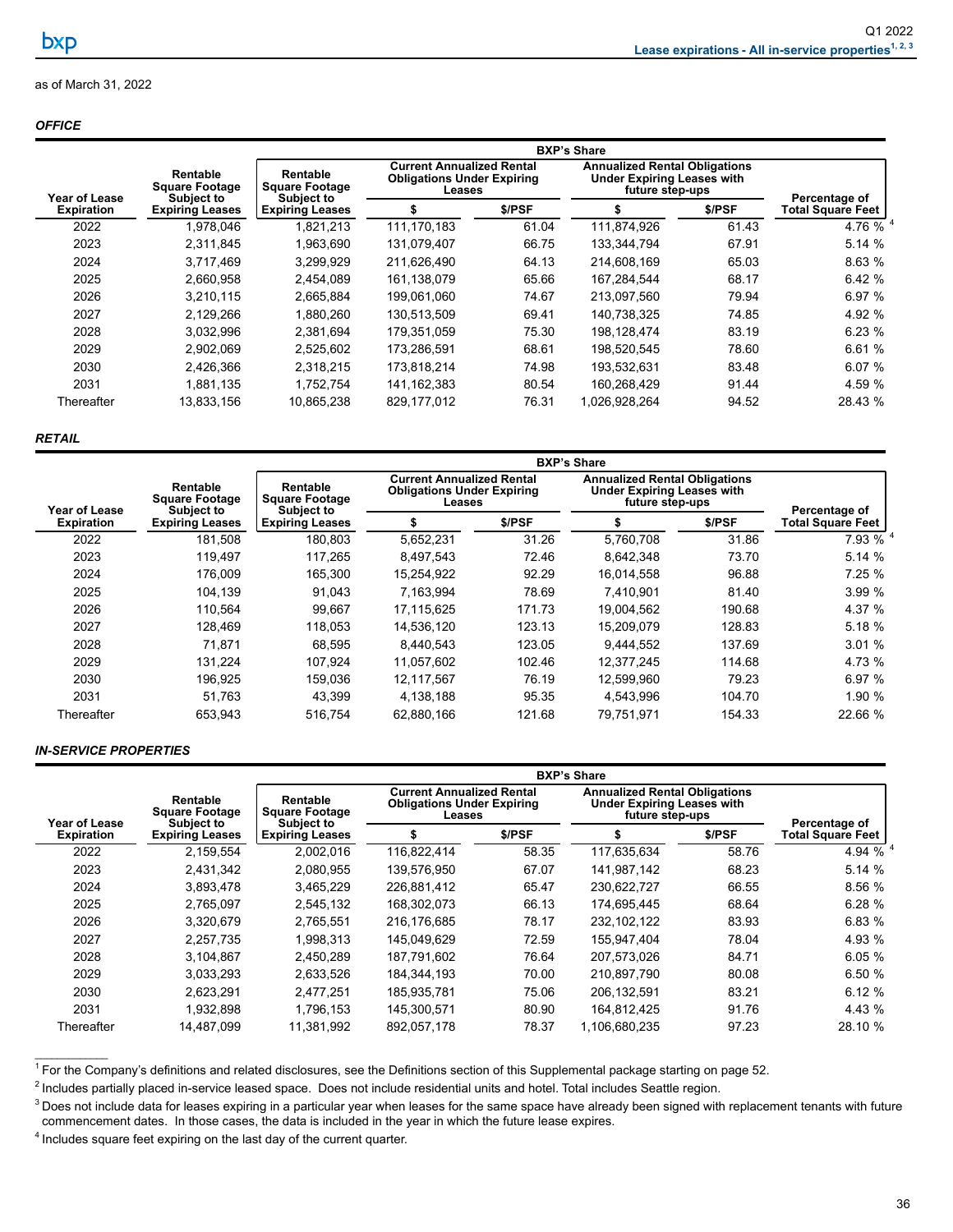<span id="page-40-0"></span>

|                   |                                                                 | <b>BXP's Share</b>                                              |                                                                              |        |                                                                                           |             |  |
|-------------------|-----------------------------------------------------------------|-----------------------------------------------------------------|------------------------------------------------------------------------------|--------|-------------------------------------------------------------------------------------------|-------------|--|
| Year of Lease     | <b>Rentable Square</b><br><b>Footage Subject</b><br>to Expiring | <b>Rentable Square</b><br><b>Footage Subject</b><br>to Expiring | <b>Current Annualized Rental Obligations</b><br><b>Under Expiring Leases</b> |        | <b>Annualized Rental Obligations Under</b><br><b>Expiring Leases with future step-ups</b> |             |  |
| <b>Expiration</b> | Leases                                                          | Leases                                                          |                                                                              | \$/PSF |                                                                                           | \$/PSF      |  |
| 2022              | 742,233                                                         | 716.718                                                         | 36,009,135                                                                   | 50.24  | 38,175,995                                                                                | $53.27^{4}$ |  |
| 2023              | 977.069                                                         | 841.732                                                         | 52.141.718                                                                   | 61.95  | 52.778.795                                                                                | 62.70       |  |
| 2024              | 855.908                                                         | 823.521                                                         | 47,601,635                                                                   | 57.80  | 48,861,650                                                                                | 59.33       |  |
| 2025              | 1.098.557                                                       | 1.079.444                                                       | 63,338,890                                                                   | 58.68  | 65.422.346                                                                                | 60.61       |  |
| 2026              | 841.332                                                         | 810.021                                                         | 53,878,539                                                                   | 66.51  | 57,359,260                                                                                | 70.81       |  |
| 2027              | 497.620                                                         | 489.820                                                         | 32,225,142                                                                   | 65.79  | 34.773.253                                                                                | 70.99       |  |
| 2028              | 1.035.186                                                       | 1.035.186                                                       | 69.795.031                                                                   | 67.42  | 74.327.391                                                                                | 71.80       |  |
| 2029              | 906.072                                                         | 776.486                                                         | 39,978,641                                                                   | 51.49  | 46.084.493                                                                                | 59.35       |  |
| 2030              | 1.329.605                                                       | 1.322.932                                                       | 85.456.298                                                                   | 64.60  | 94.318.924                                                                                | 71.30       |  |
| 2031              | 553.166                                                         | 488.586                                                         | 27,631,735                                                                   | 56.55  | 31.461.862                                                                                | 64.39       |  |
| Thereafter        | 4,129,483                                                       | 3.274.971                                                       | 250.457.460                                                                  | 76.48  | 312.975.169                                                                               | 95.57       |  |

#### *RETAIL*

|                      |                                                                 | <b>BXP's Share</b>                                              |                                                                              |        |                                                                                           |        |  |
|----------------------|-----------------------------------------------------------------|-----------------------------------------------------------------|------------------------------------------------------------------------------|--------|-------------------------------------------------------------------------------------------|--------|--|
| <b>Year of Lease</b> | <b>Rentable Square</b><br><b>Footage Subject</b><br>to Expiring | <b>Rentable Square</b><br><b>Footage Subject</b><br>to Expiring | <b>Current Annualized Rental Obligations</b><br><b>Under Expiring Leases</b> |        | <b>Annualized Rental Obligations Under</b><br><b>Expiring Leases with future step-ups</b> |        |  |
| <b>Expiration</b>    | Leases                                                          | Leases                                                          | S                                                                            | \$/PSF |                                                                                           | \$/PSF |  |
| 2022                 | 138,066                                                         | 138,066                                                         | 3,501,723                                                                    | 25.36  | 3,501,723                                                                                 | 25.36  |  |
| 2023                 | 45.536                                                          | 45.221                                                          | 2,927,175                                                                    | 64.73  | 2,935,356                                                                                 | 64.91  |  |
| 2024                 | 90.541                                                          | 90.541                                                          | 5,856,297                                                                    | 64.68  | 5,860,533                                                                                 | 64.73  |  |
| 2025                 | 38,874                                                          | 38.874                                                          | 3,220,229                                                                    | 82.84  | 3,312,753                                                                                 | 85.22  |  |
| 2026                 | 26,512                                                          | 26,512                                                          | 5,173,943                                                                    | 195.15 | 5,471,758                                                                                 | 206.39 |  |
| 2027                 | 73.941                                                          | 67.627                                                          | 10.925.706                                                                   | 161.56 | 11,598,007                                                                                | 171.50 |  |
| 2028                 | 45,229                                                          | 45,229                                                          | 6,558,116                                                                    | 145.00 | 7,434,207                                                                                 | 164.37 |  |
| 2029                 | 56.791                                                          | 55.441                                                          | 7.386.993                                                                    | 133.24 | 8.010.020                                                                                 | 144.48 |  |
| 2030                 | 88.800                                                          | 54.405                                                          | 5,717,718                                                                    | 105.10 | 5,843,128                                                                                 | 107.40 |  |
| 2031                 | 4.266                                                           | 4.266                                                           | 743.925                                                                      | 174.38 | 653.493                                                                                   | 153.19 |  |
| Thereafter           | 181,453                                                         | 141,343                                                         | 10,165,697                                                                   | 71.92  | 12,002,643                                                                                | 84.92  |  |

## *TOTAL PROPERTY TYPES*

|                      |                                                                 | <b>BXP's Share</b>                                                                                                                              |             |                                                                                           |             |           |  |
|----------------------|-----------------------------------------------------------------|-------------------------------------------------------------------------------------------------------------------------------------------------|-------------|-------------------------------------------------------------------------------------------|-------------|-----------|--|
| <b>Year of Lease</b> | <b>Rentable Square</b><br><b>Footage Subject</b><br>to Expiring | <b>Rentable Square</b><br><b>Current Annualized Rental Obligations</b><br><b>Footage Subject</b><br><b>Under Expiring Leases</b><br>to Expiring |             | <b>Annualized Rental Obligations Under</b><br><b>Expiring Leases with future step-ups</b> |             |           |  |
| <b>Expiration</b>    | Leases                                                          | Leases                                                                                                                                          |             | \$/PSF                                                                                    |             | \$/PSF    |  |
| 2022                 | 880,299                                                         | 854,784                                                                                                                                         | 39,510,858  | 46.22                                                                                     | 41,677,718  | 48.76 $4$ |  |
| 2023                 | 1.022.605                                                       | 886.953                                                                                                                                         | 55,068,893  | 62.09                                                                                     | 55.714.151  | 62.82     |  |
| 2024                 | 946.449                                                         | 914.062                                                                                                                                         | 53,457,932  | 58.48                                                                                     | 54,722,183  | 59.87     |  |
| 2025                 | 1.137.431                                                       | 1.118.318                                                                                                                                       | 66,559,119  | 59.52                                                                                     | 68.735.099  | 61.46     |  |
| 2026                 | 867.844                                                         | 836.533                                                                                                                                         | 59,052,482  | 70.59                                                                                     | 62,831,018  | 75.11     |  |
| 2027                 | 571.561                                                         | 557,447                                                                                                                                         | 43,150,848  | 77.41                                                                                     | 46.371.260  | 83.19     |  |
| 2028                 | 1.080.415                                                       | 1,080,415                                                                                                                                       | 76,353,147  | 70.67                                                                                     | 81,761,598  | 75.68     |  |
| 2029                 | 962.863                                                         | 831.927                                                                                                                                         | 47,365,634  | 56.93                                                                                     | 54.094.513  | 65.02     |  |
| 2030                 | 1.418.405                                                       | 1.377.337                                                                                                                                       | 91.174.016  | 66.20                                                                                     | 100,162,052 | 72.72     |  |
| 2031                 | 557.432                                                         | 492.852                                                                                                                                         | 28,375,660  | 57.57                                                                                     | 32.115.355  | 65.16     |  |
| Thereafter           | 4.310.936                                                       | 3.416.314                                                                                                                                       | 260,623,157 | 76.29                                                                                     | 324.977.812 | 95.13     |  |
|                      |                                                                 |                                                                                                                                                 |             |                                                                                           |             |           |  |

 $1$  For the Company's definitions and related disclosures, see the Definitions section of this Supplemental package starting on page 52.

 $^2$  Includes partially placed in-service leased space. Does not include residential units and hotel.

<sup>3</sup> Does not include data for leases expiring in a particular year when leases for the same space have already been signed with replacement tenants with future commencement dates. In those cases, the data is included in the year in which the future lease expires.

<sup>4</sup> Includes square feet expiring on the last day of the current quarter.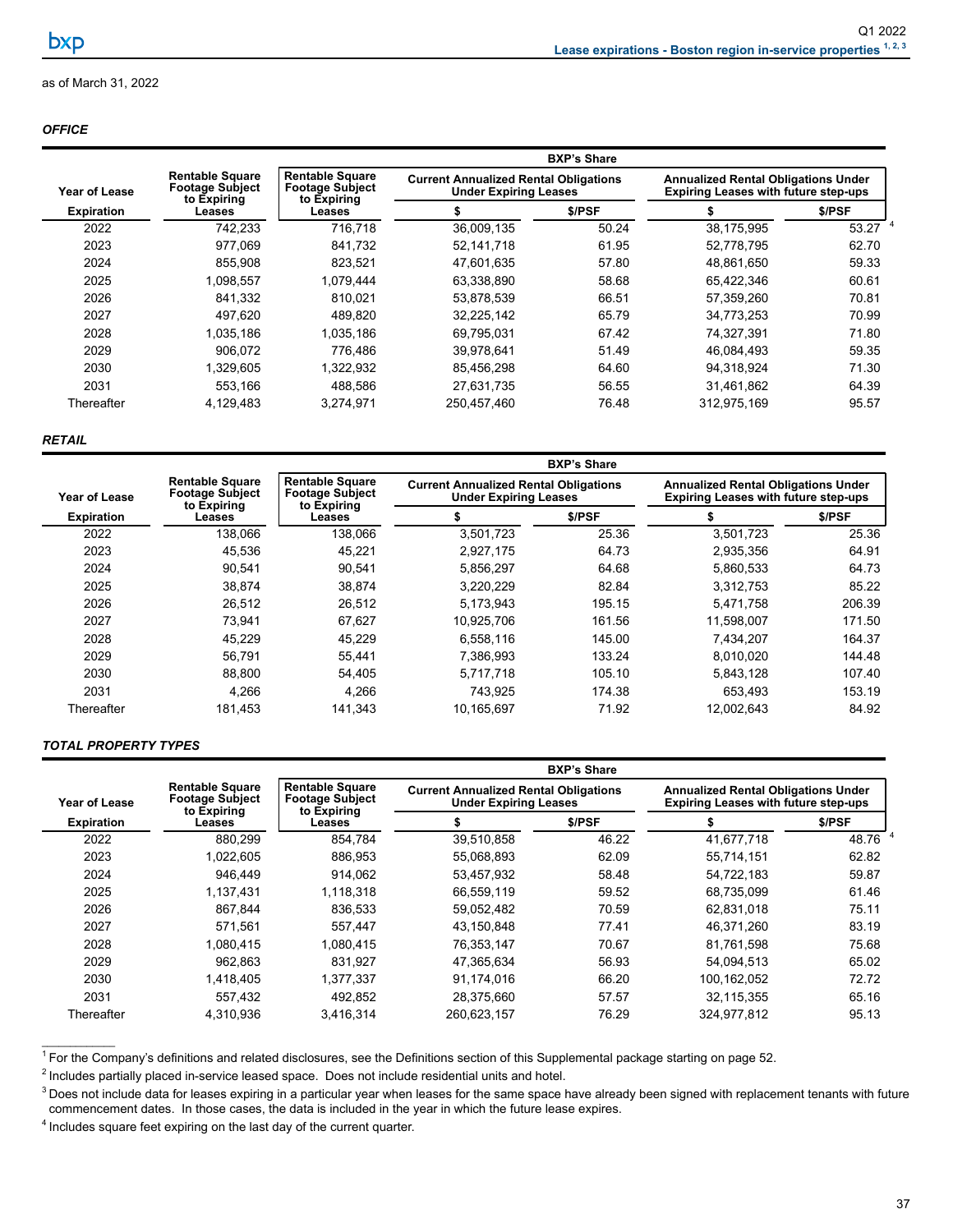### *OFFICE*

|                         |                                                                        | <b>BXP's Share</b>                               |                                                                              |        |                                                                                           |           |  |
|-------------------------|------------------------------------------------------------------------|--------------------------------------------------|------------------------------------------------------------------------------|--------|-------------------------------------------------------------------------------------------|-----------|--|
| <b>Lease Expiration</b> | <b>Rentable Square</b><br><b>Footage Subject</b><br>to Expiring Leases | <b>Rentable Square</b><br><b>Footage Subject</b> | <b>Current Annualized Rental Obligations</b><br><b>Under Expiring Leases</b> |        | <b>Annualized Rental Obligations Under</b><br><b>Expiring Leases with future step-ups</b> |           |  |
| by Quarter              |                                                                        | to Expiring Leases                               |                                                                              | \$/PSF |                                                                                           | \$/PSF    |  |
| Q1 2022                 | 84,538                                                                 | 77,749                                           | 4,909,930                                                                    | 63.15  | 4.909.930                                                                                 | 63.15 $4$ |  |
| Q2 2022                 | 124,372                                                                | 124,341                                          | 5,738,514                                                                    | 46.15  | 5,739,099                                                                                 | 46.16     |  |
| Q3 2022                 | 195,213                                                                | 192,481                                          | 9,565,588                                                                    | 49.70  | 9,369,348                                                                                 | 48.68     |  |
| Q4 2022                 | 338,110                                                                | 322,147                                          | 15,795,103                                                                   | 49.03  | 18,157,617                                                                                | 56.36     |  |
| <b>Total 2022</b>       | 742,233                                                                | 716,718                                          | 36,009,135                                                                   | 50.24  | 38,175,995                                                                                | 53.27     |  |
| Q1 2023                 | 275.468                                                                | 204,983                                          | 12,563,132                                                                   | 61.29  | 12,618,183                                                                                | 61.56     |  |
| Q <sub>2</sub> 2023     | 185.461                                                                | 179.826                                          | 9,550,177                                                                    | 53.11  | 9.797.359                                                                                 | 54.48     |  |
| Q3 2023                 | 152.791                                                                | 137,640                                          | 7,836,320                                                                    | 56.93  | 7,971,428                                                                                 | 57.91     |  |
| Q4 2023                 | 363,349                                                                | 319,283                                          | 22,192,089                                                                   | 69.51  | 22,391,826                                                                                | 70.13     |  |
| <b>Total 2023</b>       | 977.069                                                                | 841.732                                          | 52.141.718                                                                   | 61.95  | 52.778.795                                                                                | 62.70     |  |

#### *RETAIL*

|                         |                                                                        | <b>BXP's Share</b>                               |                                                                              |        |                                                                                           |        |        |
|-------------------------|------------------------------------------------------------------------|--------------------------------------------------|------------------------------------------------------------------------------|--------|-------------------------------------------------------------------------------------------|--------|--------|
| <b>Lease Expiration</b> | <b>Rentable Square</b><br><b>Footage Subject</b><br>to Expiring Leases | <b>Rentable Square</b><br><b>Footage Subject</b> | <b>Current Annualized Rental Obligations</b><br><b>Under Expiring Leases</b> |        | <b>Annualized Rental Obligations Under</b><br><b>Expiring Leases with future step-ups</b> |        |        |
| by Quarter              |                                                                        |                                                  | to Expiring Leases                                                           |        | \$/PSF                                                                                    |        | \$/PSF |
| Q1 2022                 |                                                                        |                                                  |                                                                              |        |                                                                                           |        |        |
| Q2 2022                 | 126,316                                                                | 126,316                                          | 2,357,570                                                                    | 18.66  | 2,357,570                                                                                 | 18.66  |        |
| Q3 2022                 | 11.511                                                                 | 11.511                                           | 1,041,372                                                                    | 90.47  | 1,041,372                                                                                 | 90.47  |        |
| Q4 2022                 | 239                                                                    | 239                                              | 102,781                                                                      | 430.05 | 102,781                                                                                   | 430.05 |        |
| Total 2022              | 138.066                                                                | 138,066                                          | 3,501,723                                                                    | 25.36  | 3,501,723                                                                                 | 25.36  |        |
| Q1 2023                 | 1.224                                                                  | 909                                              | 193.701                                                                      | 213.09 | 193.701                                                                                   | 213.09 |        |
| Q2 2023                 | 35,817                                                                 | 35,817                                           | 1,832,026                                                                    | 51.15  | 1,832,026                                                                                 | 51.15  |        |
| Q3 2023                 | 2,328                                                                  | 2,328                                            | 382,987                                                                      | 164.51 | 382,987                                                                                   | 164.51 |        |
| Q4 2023                 | 6,167                                                                  | 6,167                                            | 518.461                                                                      | 84.07  | 526,642                                                                                   | 85.40  |        |
| <b>Total 2023</b>       | 45,536                                                                 | 45,221                                           | 2,927,175                                                                    | 64.73  | 2,935,356                                                                                 | 64.91  |        |
|                         |                                                                        |                                                  |                                                                              |        |                                                                                           |        |        |

# *TOTAL PROPERTY TYPES*

|                         |                                                  | <b>BXP's Share</b>                               |                                                                              |        |                                                                                           |        |  |
|-------------------------|--------------------------------------------------|--------------------------------------------------|------------------------------------------------------------------------------|--------|-------------------------------------------------------------------------------------------|--------|--|
| <b>Lease Expiration</b> | <b>Rentable Square</b><br><b>Footage Subject</b> | <b>Rentable Square</b><br><b>Footage Subject</b> | <b>Current Annualized Rental Obligations</b><br><b>Under Expiring Leases</b> |        | <b>Annualized Rental Obligations Under</b><br><b>Expiring Leases with future step-ups</b> |        |  |
| by Quarter              | to Expiring Leases                               | to Expiring Leases                               |                                                                              | \$/PSF |                                                                                           | \$/PSF |  |
| Q1 2022                 | 84,538                                           | 77,749                                           | 4,909,930                                                                    | 63.15  | 4,909,930                                                                                 | 63.15  |  |
| Q2 2022                 | 250.688                                          | 250,657                                          | 8,096,084                                                                    | 32.30  | 8.096.669                                                                                 | 32.30  |  |
| Q3 2022                 | 206,724                                          | 203,992                                          | 10,606,960                                                                   | 52.00  | 10,410,720                                                                                | 51.03  |  |
| Q4 2022                 | 338,349                                          | 322,386                                          | 15,897,884                                                                   | 49.31  | 18.260.398                                                                                | 56.64  |  |
| <b>Total 2022</b>       | 880,299                                          | 854,784                                          | 39,510,858                                                                   | 46.22  | 41,677,718                                                                                | 48.76  |  |
| Q1 2023                 | 276.692                                          | 205.892                                          | 12,756,833                                                                   | 61.96  | 12,811,884                                                                                | 62.23  |  |
| Q2 2023                 | 221.278                                          | 215.643                                          | 11,382,203                                                                   | 52.78  | 11,629,385                                                                                | 53.93  |  |
| Q3 2023                 | 155,119                                          | 139,968                                          | 8,219,307                                                                    | 58.72  | 8,354,415                                                                                 | 59.69  |  |
| Q4 2023                 | 369,516                                          | 325,450                                          | 22,710,550                                                                   | 69.78  | 22,918,468                                                                                | 70.42  |  |
| <b>Total 2023</b>       | 1,022,605                                        | 886,953                                          | 55,068,893                                                                   | 62.09  | 55,714,151                                                                                | 62.82  |  |

 $1$  For the Company's definitions and related disclosures, see the Definitions section of this Supplemental package starting on page 52.

 $2$  Includes partially placed in-service leased space. Does not include residential units and hotel.

<sup>3</sup> Does not include data for leases expiring in a particular year when leases for the same space have already been signed with replacement tenants with future commencement dates. In those cases, the data is included in the year in which the future lease expires.

<sup>4</sup> Includes square feet expiring on the last day of the current quarter.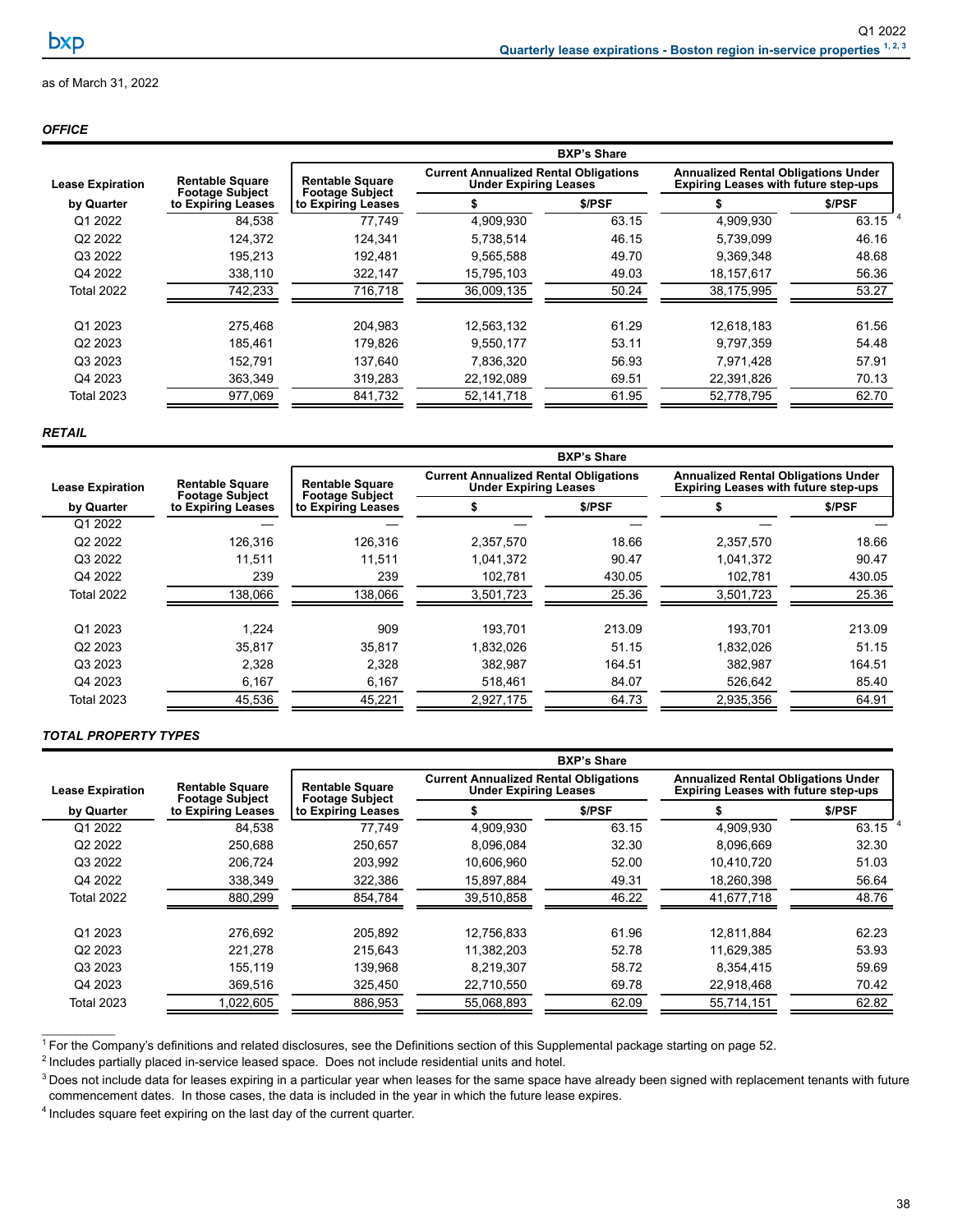### <span id="page-42-0"></span>*OFFICE*

|                   | <b>Rentable Square</b><br><b>Footage Subject</b><br>to Expiring | <b>BXP's Share</b>                                              |                                                                              |        |                                                                                           |        |  |
|-------------------|-----------------------------------------------------------------|-----------------------------------------------------------------|------------------------------------------------------------------------------|--------|-------------------------------------------------------------------------------------------|--------|--|
| Year of Lease     |                                                                 | <b>Rentable Square</b><br><b>Footage Subject</b><br>to Expiring | <b>Current Annualized Rental Obligations</b><br><b>Under Expiring Leases</b> |        | <b>Annualized Rental Obligations Under</b><br><b>Expiring Leases with future step-ups</b> |        |  |
| <b>Expiration</b> | Leases                                                          | Leases                                                          |                                                                              | \$/PSF |                                                                                           | \$/PSF |  |
| 2022              | 50,395                                                          | 27,717                                                          | 2,046,817                                                                    | 73.85  | 2,049,804                                                                                 | 73.95  |  |
| 2023              | 94.806                                                          | 52.143                                                          | 3,238,628                                                                    | 62.11  | 3,284,135                                                                                 | 62.98  |  |
| 2024              | 132,131                                                         | 72,672                                                          | 4,856,502                                                                    | 66.83  | 5,163,844                                                                                 | 71.06  |  |
| 2025              | 12.255                                                          | 6.740                                                           | 481.287                                                                      | 71.40  | 543.703                                                                                   | 80.67  |  |
| 2026              | 579.440                                                         | 318.692                                                         | 21.488.314                                                                   | 67.43  | 24.436.052                                                                                | 76.68  |  |
| 2027              |                                                                 |                                                                 |                                                                              |        |                                                                                           |        |  |
| 2028              | 303.413                                                         | 157,097                                                         | 11,841,307                                                                   | 75.38  | 14,423,359                                                                                | 91.81  |  |
| 2029              | 349,913                                                         | 174,957                                                         | 11.862.051                                                                   | 67.80  | 14,588,826                                                                                | 83.39  |  |
| 2030              |                                                                 |                                                                 |                                                                              |        |                                                                                           |        |  |
| 2031              |                                                                 |                                                                 |                                                                              |        |                                                                                           |        |  |
| Thereafter        | 423,921                                                         | 211.961                                                         | 14,927,359                                                                   | 70.43  | 23,212,051                                                                                | 109.51 |  |

### *RETAIL*

|                   |                                                                 | <b>BXP's Share</b>                                                                                                                              |           |                                                                                           |           |        |  |
|-------------------|-----------------------------------------------------------------|-------------------------------------------------------------------------------------------------------------------------------------------------|-----------|-------------------------------------------------------------------------------------------|-----------|--------|--|
| Year of Lease     | <b>Rentable Square</b><br><b>Footage Subject</b><br>to Expiring | <b>Rentable Square</b><br><b>Current Annualized Rental Obligations</b><br><b>Footage Subject</b><br><b>Under Expiring Leases</b><br>to Expiring |           | <b>Annualized Rental Obligations Under</b><br><b>Expiring Leases with future step-ups</b> |           |        |  |
| <b>Expiration</b> | Leases                                                          | Leases                                                                                                                                          |           | \$/PSF                                                                                    |           | \$/PSF |  |
| 2022              |                                                                 |                                                                                                                                                 |           |                                                                                           |           |        |  |
| 2023              | 1,405                                                           | 703                                                                                                                                             | 48,584    | 69.16                                                                                     | 48,584    | 69.16  |  |
| 2024              | 4,333                                                           | 2,283                                                                                                                                           | 124,099   | 54.35                                                                                     | 133,568   | 58.50  |  |
| 2025              | 17.218                                                          | 9,381                                                                                                                                           | 524,718   | 55.93                                                                                     | 559,348   | 59.62  |  |
| 2026              | 5,827                                                           | 3,205                                                                                                                                           | 329,666   | 102.86                                                                                    | 365,473   | 114.04 |  |
| 2027              |                                                                 |                                                                                                                                                 |           |                                                                                           |           |        |  |
| 2028              |                                                                 |                                                                                                                                                 |           |                                                                                           |           |        |  |
| 2029              | 38.118                                                          | 20.965                                                                                                                                          | 1,290,585 | 61.56                                                                                     | 1,401,899 | 66.87  |  |
| 2030              | 5,283                                                           | 2,906                                                                                                                                           | 334,316   | 115.06                                                                                    | 405,506   | 139.56 |  |
| 2031              |                                                                 |                                                                                                                                                 |           |                                                                                           |           |        |  |
| Thereafter        |                                                                 |                                                                                                                                                 |           |                                                                                           |           |        |  |

### *TOTAL PROPERTY TYPES*

|                   |                                                                 | <b>BXP's Share</b>                                              |                                                                              |        |                                                                                           |        |  |  |
|-------------------|-----------------------------------------------------------------|-----------------------------------------------------------------|------------------------------------------------------------------------------|--------|-------------------------------------------------------------------------------------------|--------|--|--|
| Year of Lease     | <b>Rentable Square</b><br><b>Footage Subject</b><br>to Expiring | <b>Rentable Square</b><br><b>Footage Subject</b><br>to Expiring | <b>Current Annualized Rental Obligations</b><br><b>Under Expiring Leases</b> |        | <b>Annualized Rental Obligations Under</b><br><b>Expiring Leases with future step-ups</b> |        |  |  |
| <b>Expiration</b> | Leases                                                          | Leases                                                          |                                                                              | \$/PSF |                                                                                           | \$/PSF |  |  |
| 2022              | 50.395                                                          | 27,717                                                          | 2,046,817                                                                    | 73.85  | 2,049,804                                                                                 | 73.95  |  |  |
| 2023              | 96.211                                                          | 52.846                                                          | 3,287,212                                                                    | 62.20  | 3,332,719                                                                                 | 63.06  |  |  |
| 2024              | 136.464                                                         | 74,955                                                          | 4,980,601                                                                    | 66.45  | 5,297,412                                                                                 | 70.67  |  |  |
| 2025              | 29.473                                                          | 16.121                                                          | 1.006.005                                                                    | 62.40  | 1.103.051                                                                                 | 68.42  |  |  |
| 2026              | 585,267                                                         | 321,897                                                         | 21,817,980                                                                   | 67.78  | 24,801,525                                                                                | 77.05  |  |  |
| 2027              |                                                                 |                                                                 |                                                                              |        |                                                                                           |        |  |  |
| 2028              | 303,413                                                         | 157.097                                                         | 11,841,307                                                                   | 75.38  | 14,423,359                                                                                | 91.81  |  |  |
| 2029              | 388.031                                                         | 195.922                                                         | 13,152,636                                                                   | 67.13  | 15.990.725                                                                                | 81.62  |  |  |
| 2030              | 5,283                                                           | 2,906                                                           | 334,316                                                                      | 115.04 | 405,506                                                                                   | 139.54 |  |  |
| 2031              |                                                                 |                                                                 |                                                                              |        |                                                                                           |        |  |  |
| Thereafter        | 423,921                                                         | 211,961                                                         | 14,927,359                                                                   | 70.43  | 23,212,051                                                                                | 109.51 |  |  |

<sup>1</sup> For the Company's definitions and related disclosures, see the Definitions section of this Supplemental package starting on page 52.

<sup>2</sup> Includes partially placed in-service leased space. The Company owns 50% of Colorado Center and 55% of Santa Monica Business Park.

<sup>3</sup> Does not include data for leases expiring in a particular year when leases for the same space have already been signed with replacement tenants with future commencement dates. In those cases, the data is included in the year in which the future lease expires.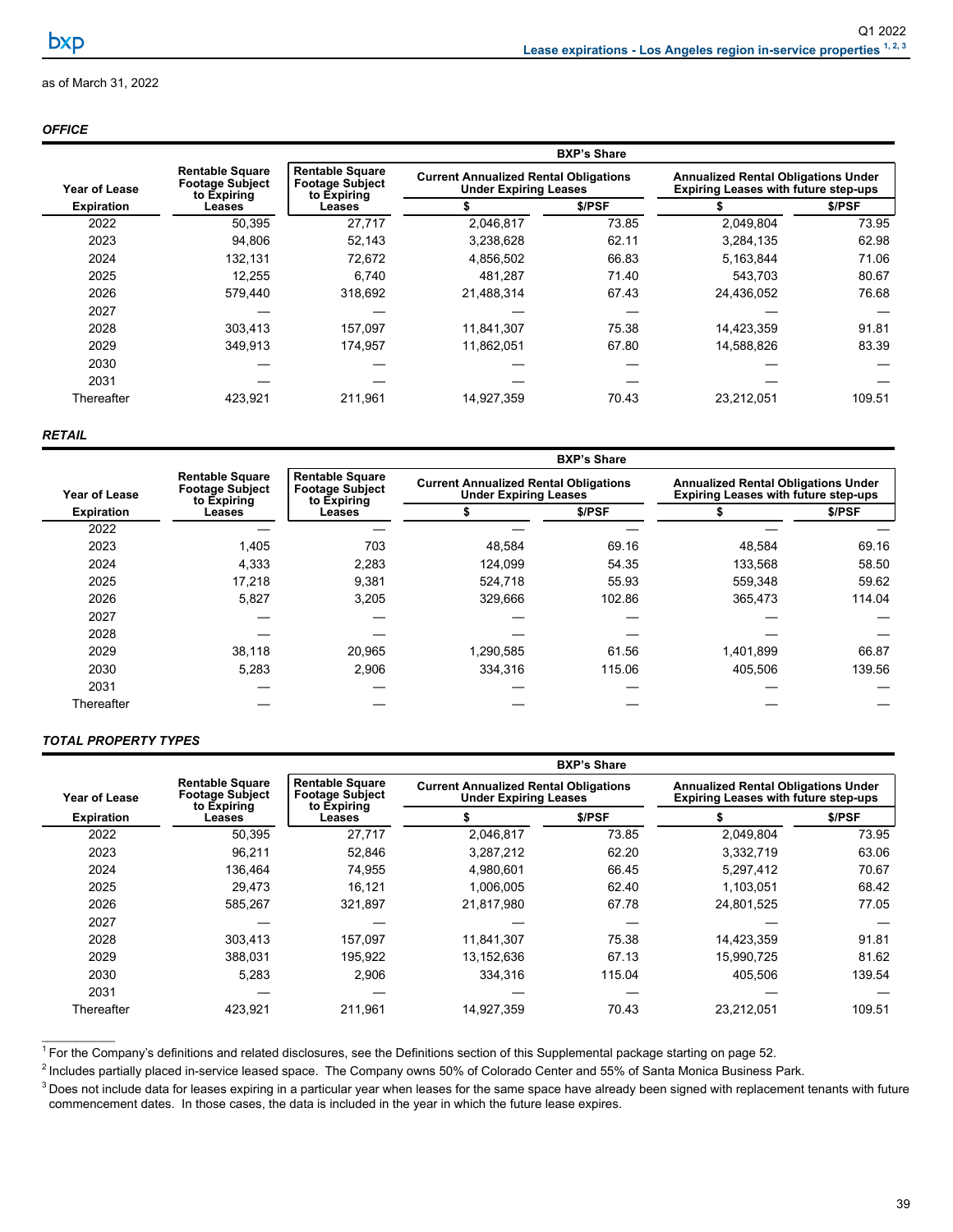## *OFFICE*

|                         |                                                  | <b>BXP's Share</b>                               |                                                                              |       |                                                                                           |       |        |
|-------------------------|--------------------------------------------------|--------------------------------------------------|------------------------------------------------------------------------------|-------|-------------------------------------------------------------------------------------------|-------|--------|
| <b>Lease Expiration</b> | <b>Rentable Square</b><br><b>Footage Subject</b> | <b>Rentable Square</b><br><b>Footage Subject</b> | <b>Current Annualized Rental Obligations</b><br><b>Under Expiring Leases</b> |       | <b>Annualized Rental Obligations Under</b><br><b>Expiring Leases with future step-ups</b> |       |        |
| by Quarter              | to Expiring Leases                               |                                                  | to Expiring Leases                                                           |       | \$/PSF                                                                                    |       | \$/PSF |
| Q1 2022                 |                                                  |                                                  |                                                                              |       |                                                                                           |       |        |
| Q2 2022                 | 25,055                                           | 13,780                                           | 999,073                                                                      | 72.50 | 999,073                                                                                   | 72.50 |        |
| Q3 2022                 |                                                  |                                                  |                                                                              |       |                                                                                           |       |        |
| Q4 2022                 | 25,340                                           | 13,937                                           | 1,047,744                                                                    | 75.18 | 1,050,731                                                                                 | 75.39 |        |
| <b>Total 2022</b>       | 50,395                                           | 27,717                                           | 2,046,817                                                                    | 73.85 | 2,049,804                                                                                 | 73.95 |        |
|                         |                                                  |                                                  |                                                                              |       |                                                                                           |       |        |
| Q1 2023                 | 90,064                                           | 49,535                                           | 3,040,336                                                                    | 61.38 | 3,081,909                                                                                 | 62.22 |        |
| Q <sub>2</sub> 2023     |                                                  |                                                  |                                                                              |       |                                                                                           |       |        |
| Q3 2023                 | 4,742                                            | 2,608                                            | 198,292                                                                      | 76.03 | 202,227                                                                                   | 77.54 |        |
| Q4 2023                 |                                                  |                                                  |                                                                              |       |                                                                                           |       |        |
| <b>Total 2023</b>       | 94,806                                           | 52,143                                           | 3,238,628                                                                    | 62.11 | 3,284,135                                                                                 | 62.98 |        |

#### *RETAIL*

|                         |                                                                        | <b>BXP's Share</b>                               |                                                                              |       |                                                                                           |       |        |  |
|-------------------------|------------------------------------------------------------------------|--------------------------------------------------|------------------------------------------------------------------------------|-------|-------------------------------------------------------------------------------------------|-------|--------|--|
| <b>Lease Expiration</b> | <b>Rentable Square</b><br><b>Footage Subject</b><br>to Expiring Leases | <b>Rentable Square</b><br><b>Footage Subject</b> | <b>Current Annualized Rental Obligations</b><br><b>Under Expiring Leases</b> |       | <b>Annualized Rental Obligations Under</b><br><b>Expiring Leases with future step-ups</b> |       |        |  |
| by Quarter              |                                                                        |                                                  | to Expiring Leases                                                           |       | \$/PSF                                                                                    |       | \$/PSF |  |
| Q1 2022                 |                                                                        |                                                  |                                                                              |       |                                                                                           |       |        |  |
| Q2 2022                 |                                                                        |                                                  |                                                                              |       |                                                                                           |       |        |  |
| Q3 2022                 |                                                                        |                                                  |                                                                              |       |                                                                                           |       |        |  |
| Q4 2022                 |                                                                        |                                                  |                                                                              |       |                                                                                           |       |        |  |
| <b>Total 2022</b>       |                                                                        |                                                  |                                                                              |       |                                                                                           |       |        |  |
|                         |                                                                        |                                                  |                                                                              |       |                                                                                           |       |        |  |
| Q1 2023                 | 1,405                                                                  | 703                                              | 48,584                                                                       | 69.16 | 48,584                                                                                    | 69.16 |        |  |
| Q2 2023                 |                                                                        |                                                  |                                                                              |       |                                                                                           |       |        |  |
| Q3 2023                 |                                                                        |                                                  |                                                                              |       |                                                                                           |       |        |  |
| Q4 2023                 |                                                                        |                                                  |                                                                              |       |                                                                                           |       |        |  |
| <b>Total 2023</b>       | 1,405                                                                  | 703                                              | 48,584                                                                       | 69.16 | 48,584                                                                                    | 69.16 |        |  |
|                         |                                                                        |                                                  |                                                                              |       |                                                                                           |       |        |  |

### *TOTAL PROPERTY TYPES*

|                         |                                                  | <b>BXP's Share</b>                               |                                                                              |        |                                                                                           |        |  |
|-------------------------|--------------------------------------------------|--------------------------------------------------|------------------------------------------------------------------------------|--------|-------------------------------------------------------------------------------------------|--------|--|
| <b>Lease Expiration</b> | <b>Rentable Square</b><br><b>Footage Subject</b> | <b>Rentable Square</b><br><b>Footage Subject</b> | <b>Current Annualized Rental Obligations</b><br><b>Under Expiring Leases</b> |        | <b>Annualized Rental Obligations Under</b><br><b>Expiring Leases with future step-ups</b> |        |  |
| by Quarter              | to Expiring Leases                               | to Expiring Leases                               |                                                                              | \$/PSF |                                                                                           | \$/PSF |  |
| Q1 2022                 |                                                  |                                                  |                                                                              |        |                                                                                           |        |  |
| Q <sub>2</sub> 2022     | 25,055                                           | 13,780                                           | 999,073                                                                      | 72.50  | 999,073                                                                                   | 72.50  |  |
| Q3 2022                 |                                                  |                                                  |                                                                              |        |                                                                                           |        |  |
| Q4 2022                 | 25,340                                           | 13,937                                           | 1,047,744                                                                    | 75.18  | 1,050,731                                                                                 | 75.39  |  |
| <b>Total 2022</b>       | 50,395                                           | 27,717                                           | 2,046,817                                                                    | 73.85  | 2,049,804                                                                                 | 73.95  |  |
|                         |                                                  |                                                  |                                                                              |        |                                                                                           |        |  |
| Q1 2023                 | 91,469                                           | 50,238                                           | 3,088,920                                                                    | 61.49  | 3,130,493                                                                                 | 62.31  |  |
| Q <sub>2</sub> 2023     |                                                  |                                                  |                                                                              |        |                                                                                           |        |  |
| Q3 2023                 | 4,742                                            | 2.608                                            | 198,292                                                                      | 76.03  | 202,227                                                                                   | 77.54  |  |
| Q4 2023                 |                                                  |                                                  |                                                                              |        |                                                                                           |        |  |
| <b>Total 2023</b>       | 96,211                                           | 52,846                                           | 3,287,212                                                                    | 62.20  | 3,332,719                                                                                 | 63.06  |  |
|                         |                                                  |                                                  |                                                                              |        |                                                                                           |        |  |

<sup>1</sup> For the Company's definitions and related disclosures, see the Definitions section of this Supplemental package starting on page 52.

<sup>2</sup> Includes partially placed in-service leased space. The Company owns 50% of Colorado Center and 55% of Santa Monica Business Park.

 $3$  Does not include data for leases expiring in a particular year when leases for the same space have already been signed with replacement tenants with future commencement dates. In those cases, the data is included in the year in which the future lease expires.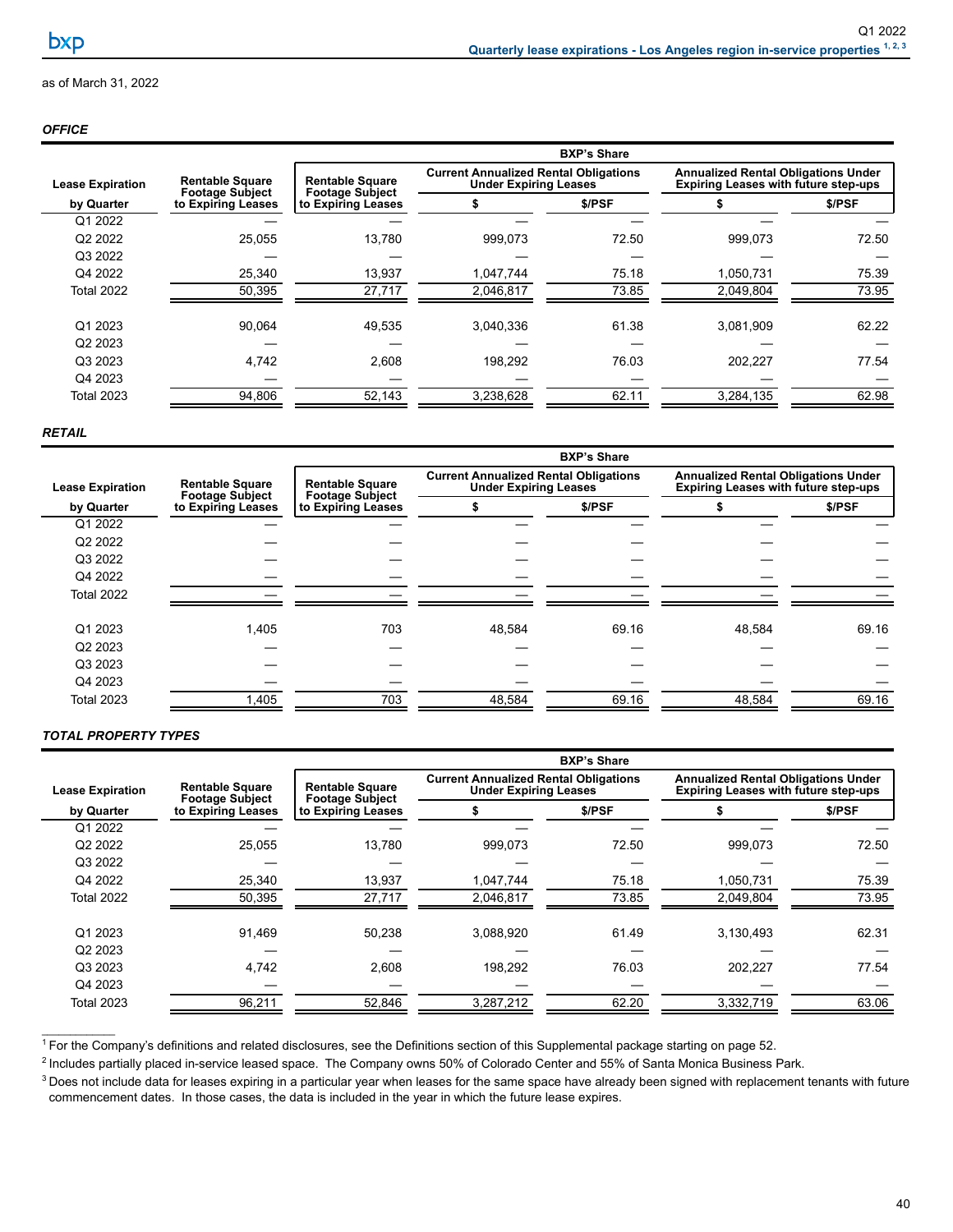### <span id="page-44-0"></span>*OFFICE*

|                   |                                                                 | <b>BXP's Share</b>                                              |             |                                                                              |             |                                                                                           |  |
|-------------------|-----------------------------------------------------------------|-----------------------------------------------------------------|-------------|------------------------------------------------------------------------------|-------------|-------------------------------------------------------------------------------------------|--|
| Year of Lease     | <b>Rentable Square</b><br><b>Footage Subject</b><br>to Expiring | <b>Rentable Square</b><br><b>Footage Subject</b><br>to Expiring |             | <b>Current Annualized Rental Obligations</b><br><b>Under Expiring Leases</b> |             | <b>Annualized Rental Obligations Under</b><br><b>Expiring Leases with future step-ups</b> |  |
| <b>Expiration</b> | Leases                                                          | Leases                                                          |             | \$/PSF                                                                       |             | \$/PSF                                                                                    |  |
| 2022              | 521.658                                                         | 468.660                                                         | 35.707.333  | 76.19                                                                        | 34.160.184  | 72.89                                                                                     |  |
| 2023              | 311.671                                                         | 222.311                                                         | 19.939.819  | 89.69                                                                        | 20.061.223  | 90.24                                                                                     |  |
| 2024              | 1.304.196                                                       | 1.060.183                                                       | 72.681.290  | 68.56                                                                        | 71.969.526  | 67.88                                                                                     |  |
| 2025              | 545.906                                                         | 502.661                                                         | 40.875.775  | 81.32                                                                        | 40.921.229  | 81.41                                                                                     |  |
| 2026              | 524.363                                                         | 425.301                                                         | 35,595,025  | 83.69                                                                        | 36,232,866  | 85.19                                                                                     |  |
| 2027              | 518.572                                                         | 423.309                                                         | 30,508,218  | 72.07                                                                        | 31.514.601  | 74.45                                                                                     |  |
| 2028              | 437,120                                                         | 323,177                                                         | 33,050,448  | 102.27                                                                       | 35,030,427  | 108.39                                                                                    |  |
| 2029              | 659.075                                                         | 632,708                                                         | 63,730,877  | 100.73                                                                       | 69,226,196  | 109.41                                                                                    |  |
| 2030              | 665,936                                                         | 623,394                                                         | 56,595,324  | 90.79                                                                        | 61,258,920  | 98.27                                                                                     |  |
| 2031              | 376.287                                                         | 340,492                                                         | 25,252,172  | 74.16                                                                        | 27,103,466  | 79.60                                                                                     |  |
| Thereafter        | 4,022,894                                                       | 2,957,869                                                       | 284,933,032 | 96.33                                                                        | 344,198,320 | 116.37                                                                                    |  |

#### *RETAIL*

|                   |                                                                 | <b>BXP's Share</b>                                              |            |                                                                              |            |                                                                                           |  |  |
|-------------------|-----------------------------------------------------------------|-----------------------------------------------------------------|------------|------------------------------------------------------------------------------|------------|-------------------------------------------------------------------------------------------|--|--|
| Year of Lease     | <b>Rentable Square</b><br><b>Footage Subject</b><br>to Expiring | <b>Rentable Square</b><br><b>Footage Subject</b><br>to Expiring |            | <b>Current Annualized Rental Obligations</b><br><b>Under Expiring Leases</b> |            | <b>Annualized Rental Obligations Under</b><br><b>Expiring Leases with future step-ups</b> |  |  |
| <b>Expiration</b> | Leases                                                          | Leases                                                          |            | \$/PSF                                                                       |            | \$/PSF                                                                                    |  |  |
| 2022              | 5.072                                                           | 5,001                                                           | 633,346    | 126.65                                                                       | 639.346    | 127.85                                                                                    |  |  |
| 2023              | 1,847                                                           | 1,108                                                           | 1,279,867  | 1,154.91                                                                     | 1,356,811  | 1.224.34                                                                                  |  |  |
| 2024              | 11.244                                                          | 8,623                                                           | 5,770,354  | 669.17                                                                       | 6,292,022  | 729.66                                                                                    |  |  |
| 2025              |                                                                 |                                                                 |            |                                                                              |            |                                                                                           |  |  |
| 2026              | 20,470                                                          | 17,664                                                          | 7,717,485  | 436.91                                                                       | 8,272,196  | 468.32                                                                                    |  |  |
| 2027              |                                                                 |                                                                 |            |                                                                              |            |                                                                                           |  |  |
| 2028              |                                                                 |                                                                 |            |                                                                              |            |                                                                                           |  |  |
| 2029              | 3.135                                                           | 3,135                                                           | 695.362    | 221.81                                                                       | 826,001    | 263.48                                                                                    |  |  |
| 2030              | 2,895                                                           | 2,053                                                           | 800,746    | 390.11                                                                       | 950,729    | 463.18                                                                                    |  |  |
| 2031              | 13.633                                                          | 10.123                                                          | 1.563.841  | 154.48                                                                       | 1.791.493  | 176.97                                                                                    |  |  |
| Thereafter        | 307.618                                                         | 230,731                                                         | 48,264,380 | 209.18                                                                       | 61,281,011 | 265.60                                                                                    |  |  |

#### *TOTAL PROPERTY TYPES*

 $\mathcal{L}_\text{max}$  and  $\mathcal{L}_\text{max}$ 

|                      |                                                                 | <b>BXP's Share</b>                                              |                                                                              |        |                                                                                           |        |  |
|----------------------|-----------------------------------------------------------------|-----------------------------------------------------------------|------------------------------------------------------------------------------|--------|-------------------------------------------------------------------------------------------|--------|--|
| <b>Year of Lease</b> | <b>Rentable Square</b><br><b>Footage Subject</b><br>to Expiring | <b>Rentable Square</b><br><b>Footage Subject</b><br>to Expiring | <b>Current Annualized Rental Obligations</b><br><b>Under Expiring Leases</b> |        | <b>Annualized Rental Obligations Under</b><br><b>Expiring Leases with future step-ups</b> |        |  |
| <b>Expiration</b>    | Leases                                                          | Leases                                                          |                                                                              | \$/PSF |                                                                                           | \$/PSF |  |
| 2022                 | 526,730                                                         | 473,661                                                         | 36,340,679                                                                   | 76.72  | 34,799,530                                                                                | 73.47  |  |
| 2023                 | 313.518                                                         | 223.419                                                         | 21,219,686                                                                   | 94.98  | 21.418.034                                                                                | 95.86  |  |
| 2024                 | 1,315,440                                                       | 1,068,806                                                       | 78,451,644                                                                   | 73.40  | 78,261,548                                                                                | 73.22  |  |
| 2025                 | 545.906                                                         | 502.661                                                         | 40.875.775                                                                   | 81.32  | 40.921.229                                                                                | 81.41  |  |
| 2026                 | 544.833                                                         | 442.965                                                         | 43,312,510                                                                   | 97.78  | 44,505,062                                                                                | 100.47 |  |
| 2027                 | 518,572                                                         | 423,309                                                         | 30,508,218                                                                   | 72.07  | 31.514.601                                                                                | 74.45  |  |
| 2028                 | 437,120                                                         | 323,177                                                         | 33.050.448                                                                   | 102.27 | 35,030,427                                                                                | 108.39 |  |
| 2029                 | 662.210                                                         | 635.843                                                         | 64.426.239                                                                   | 101.32 | 70.052.197                                                                                | 110.17 |  |
| 2030                 | 668,831                                                         | 625,447                                                         | 57,396,070                                                                   | 91.77  | 62,209,649                                                                                | 99.46  |  |
| 2031                 | 389.920                                                         | 350.615                                                         | 26.816.013                                                                   | 76.48  | 28.894.959                                                                                | 82.41  |  |
| Thereafter           | 4,330,512                                                       | 3,188,600                                                       | 333, 197, 412                                                                | 104.50 | 405.479.331                                                                               | 127.17 |  |

 $1$  For the Company's definitions and related disclosures, see the Definitions section of this Supplemental package starting on page 52.

 $2$  Includes partially placed in-service leased space.

<sup>&</sup>lt;sup>3</sup> Does not include data for leases expiring in a particular year when leases for the same space have already been signed with replacement tenants with future commencement dates. In those cases, the data is included in the year in which the future lease expires.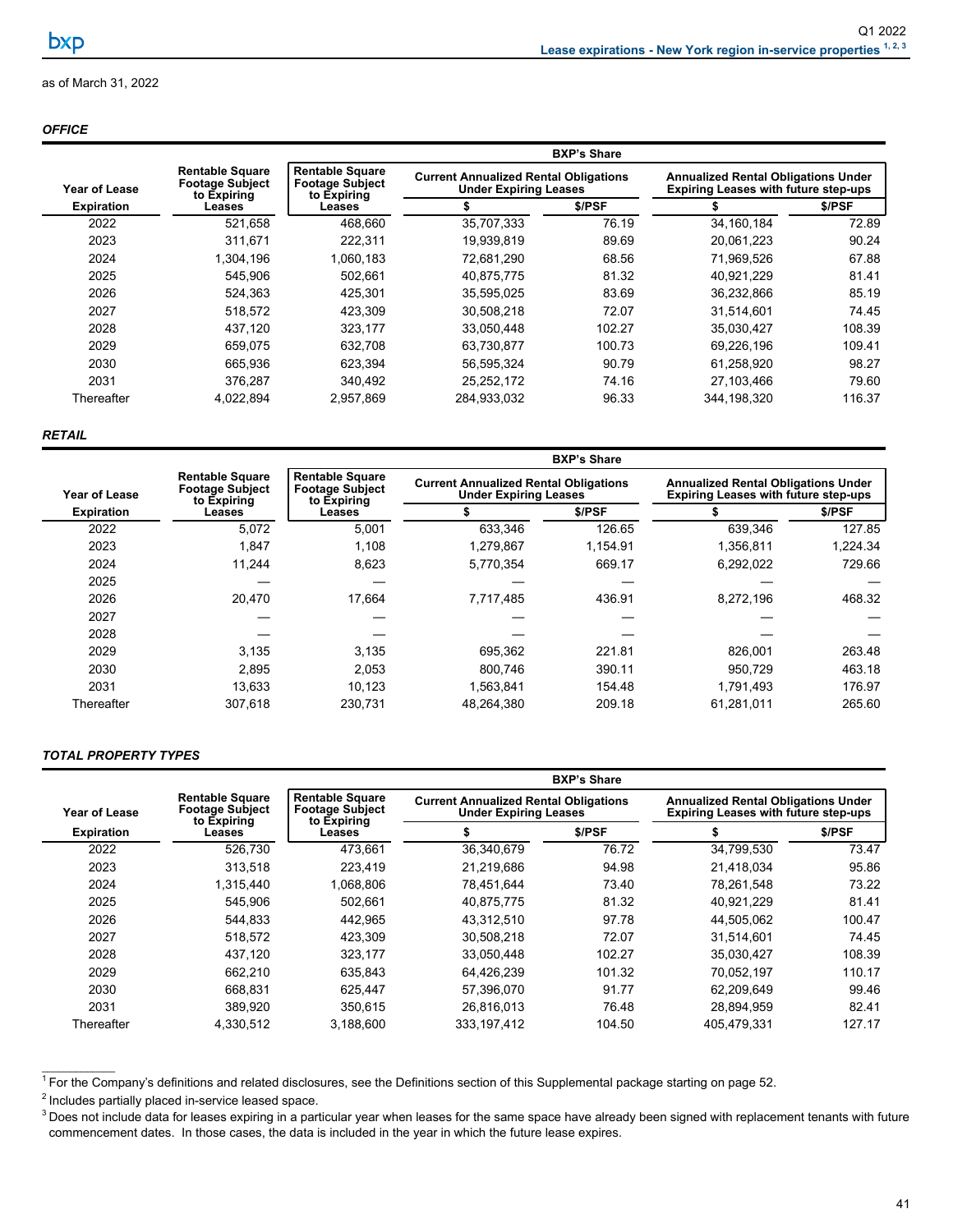### *OFFICE*

|                         |                                                  | <b>BXP's Share</b>                               |                                                                              |        |                                                                                           |        |  |
|-------------------------|--------------------------------------------------|--------------------------------------------------|------------------------------------------------------------------------------|--------|-------------------------------------------------------------------------------------------|--------|--|
| <b>Lease Expiration</b> | <b>Rentable Square</b><br><b>Footage Subject</b> | <b>Rentable Square</b><br><b>Footage Subject</b> | <b>Current Annualized Rental Obligations</b><br><b>Under Expiring Leases</b> |        | <b>Annualized Rental Obligations Under</b><br><b>Expiring Leases with future step-ups</b> |        |  |
| by Quarter              | to Expiring Leases                               | to Expiring Leases                               |                                                                              | \$/PSF |                                                                                           | \$/PSF |  |
| Q1 2022                 |                                                  |                                                  |                                                                              |        |                                                                                           |        |  |
| Q <sub>2</sub> 2022     | 47,787                                           | 46,272                                           | 4,137,243                                                                    | 89.41  | 4,137,519                                                                                 | 89.42  |  |
| Q3 2022                 | 272.675                                          | 221,193                                          | 19,976,323                                                                   | 90.31  | 19,976,323                                                                                | 90.31  |  |
| Q4 2022                 | 201,196                                          | 201,196                                          | 11,593,767                                                                   | 57.62  | 10,046,342                                                                                | 49.93  |  |
| <b>Total 2022</b>       | 521,658                                          | 468,660                                          | 35,707,333                                                                   | 76.19  | 34,160,184                                                                                | 72.89  |  |
| Q1 2023                 | 25.445                                           | 23.785                                           | 2.014.321                                                                    | 84.69  | 2.016.171                                                                                 | 84.77  |  |
| Q <sub>2</sub> 2023     | 46.076                                           | 44.524                                           | 2,996,509                                                                    | 67.30  | 3,047,718                                                                                 | 68.45  |  |
| Q3 2023                 | 111.063                                          | 77.929                                           | 6,666,639                                                                    | 85.55  | 6,734,545                                                                                 | 86.42  |  |
| Q4 2023                 | 129,087                                          | 76.074                                           | 8,262,351                                                                    | 108.61 | 8,262,789                                                                                 | 108.62 |  |
| <b>Total 2023</b>       | 311,671                                          | 222,311                                          | 19,939,819                                                                   | 89.69  | 20,061,223                                                                                | 90.24  |  |

#### *RETAIL*

|                         |                                                                        | <b>BXP's Share</b>                               |                                                                              |          |                                                                                           |          |        |  |
|-------------------------|------------------------------------------------------------------------|--------------------------------------------------|------------------------------------------------------------------------------|----------|-------------------------------------------------------------------------------------------|----------|--------|--|
| <b>Lease Expiration</b> | <b>Rentable Square</b><br><b>Footage Subject</b><br>to Expiring Leases | <b>Rentable Square</b><br><b>Footage Subject</b> | <b>Current Annualized Rental Obligations</b><br><b>Under Expiring Leases</b> |          | <b>Annualized Rental Obligations Under</b><br><b>Expiring Leases with future step-ups</b> |          |        |  |
| by Quarter              |                                                                        |                                                  | to Expiring Leases                                                           |          | \$/PSF                                                                                    |          | \$/PSF |  |
| Q1 2022                 |                                                                        |                                                  |                                                                              |          |                                                                                           |          |        |  |
| Q2 2022                 |                                                                        |                                                  |                                                                              |          |                                                                                           |          |        |  |
| Q3 2022                 | 4,894                                                                  | 4,894                                            | 632.806                                                                      | 129.30   | 638,806                                                                                   | 130.53   |        |  |
| Q4 2022                 | 178                                                                    | 107                                              | 540                                                                          | 5.06     | 540                                                                                       | 5.06     |        |  |
| <b>Total 2022</b>       | 5,072                                                                  | 5,001                                            | 633,346                                                                      | 126.65   | 639,346                                                                                   | 127.85   |        |  |
|                         |                                                                        |                                                  |                                                                              |          |                                                                                           |          |        |  |
| Q1 2023                 |                                                                        |                                                  |                                                                              |          |                                                                                           |          |        |  |
| Q2 2023                 |                                                                        |                                                  |                                                                              |          |                                                                                           |          |        |  |
| Q3 2023                 |                                                                        |                                                  |                                                                              |          |                                                                                           |          |        |  |
| Q4 2023                 | 1,847                                                                  | 1,108                                            | 1,279,867                                                                    | 1,154.91 | 1,356,811                                                                                 | 1,224.34 |        |  |
| Total 2023              | 1,847                                                                  | 1,108                                            | 1,279,867                                                                    | 1,154.91 | 1,356,811                                                                                 | 1,224.34 |        |  |

### *TOTAL PROPERTY TYPES*

|                         |                                              | <b>BXP's Share</b>                               |                                                                              |        |                                                                                           |        |  |
|-------------------------|----------------------------------------------|--------------------------------------------------|------------------------------------------------------------------------------|--------|-------------------------------------------------------------------------------------------|--------|--|
| <b>Lease Expiration</b> | <b>Rentable Square</b>                       | <b>Rentable Square</b><br><b>Footage Subject</b> | <b>Current Annualized Rental Obligations</b><br><b>Under Expiring Leases</b> |        | <b>Annualized Rental Obligations Under</b><br><b>Expiring Leases with future step-ups</b> |        |  |
| by Quarter              | <b>Footage Subject</b><br>to Expiring Leases | to Expiring Leases                               |                                                                              | \$/PSF |                                                                                           | \$/PSF |  |
| Q1 2022                 |                                              |                                                  |                                                                              |        |                                                                                           |        |  |
| Q2 2022                 | 47.787                                       | 46,272                                           | 4,137,243                                                                    | 89.41  | 4,137,519                                                                                 | 89.42  |  |
| Q3 2022                 | 277,569                                      | 226,087                                          | 20,609,129                                                                   | 91.16  | 20,615,129                                                                                | 91.18  |  |
| Q4 2022                 | 201,374                                      | 201,303                                          | 11,594,307                                                                   | 57.60  | 10,046,882                                                                                | 49.91  |  |
| <b>Total 2022</b>       | 526.730                                      | 473,661                                          | 36.340.679                                                                   | 76.72  | 34.799.530                                                                                | 73.47  |  |
| Q1 2023                 | 25.445                                       | 23,785                                           | 2,014,321                                                                    | 84.69  | 2,016,171                                                                                 | 84.77  |  |
| Q <sub>2</sub> 2023     | 46.076                                       | 44.524                                           | 2.996.509                                                                    | 67.30  | 3,047,718                                                                                 | 68.45  |  |
| Q3 2023                 | 111,063                                      | 77.929                                           | 6,666,639                                                                    | 85.55  | 6,734,545                                                                                 | 86.42  |  |
| Q4 2023                 | 130,934                                      | 77,182                                           | 9,542,218                                                                    | 123.63 | 9,619,600                                                                                 | 124.64 |  |
| <b>Total 2023</b>       | 313,518                                      | 223,419                                          | 21,219,686                                                                   | 94.98  | 21.418.034                                                                                | 95.86  |  |

<sup>&</sup>lt;sup>1</sup> For the Company's definitions and related disclosures, see the Definitions section of this Supplemental package starting on page 52.

<sup>&</sup>lt;sup>2</sup> Includes partially placed in-service leased space.

<sup>&</sup>lt;sup>3</sup> Does not include data for leases expiring in a particular year when leases for the same space have already been signed with replacement tenants with future commencement dates. In those cases, the data is included in the year in which the future lease expires.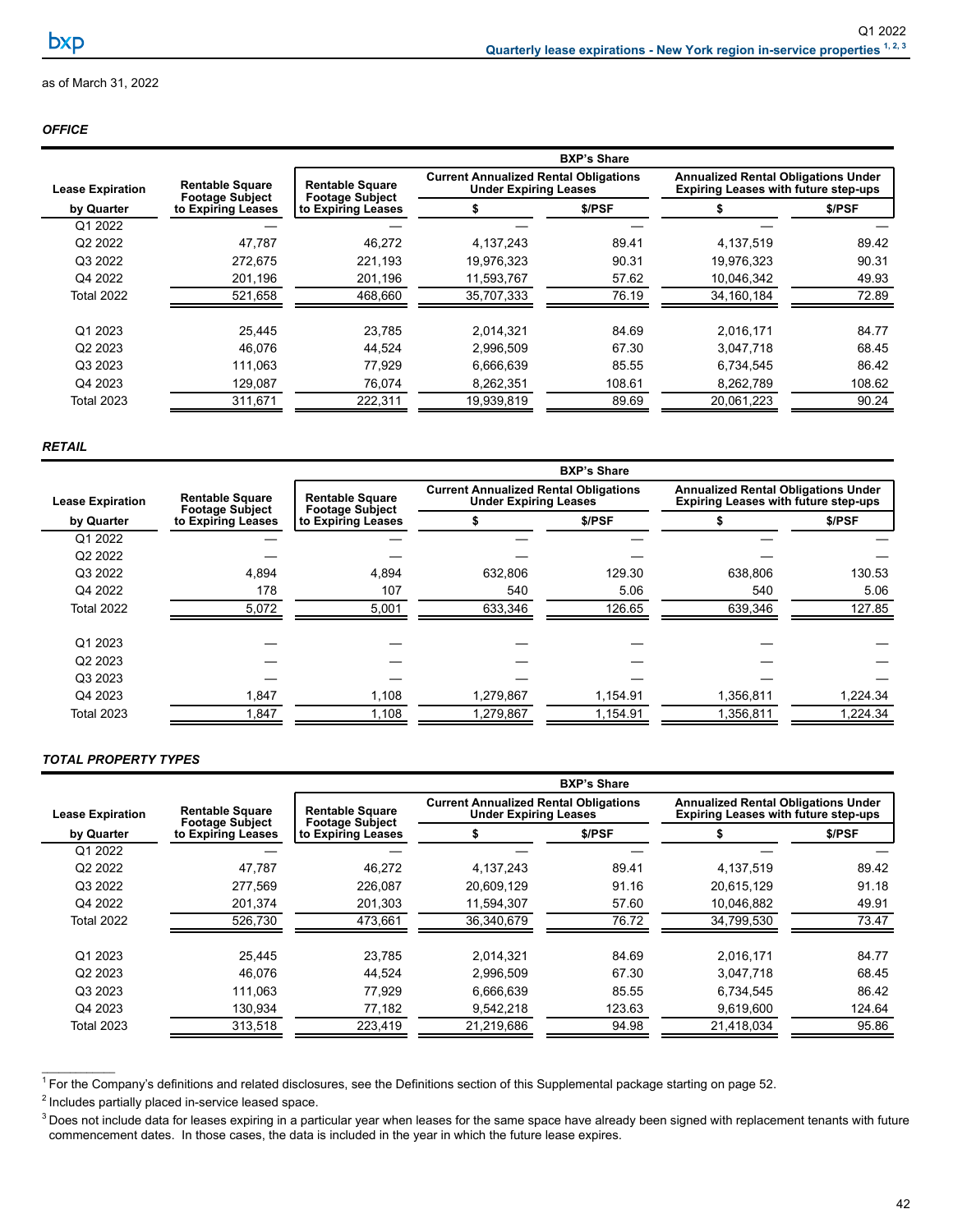### <span id="page-46-0"></span>*OFFICE*

|                      |                                                                 | <b>BXP's Share</b>                                              |            |                                                                              |             |                                                                                           |  |  |
|----------------------|-----------------------------------------------------------------|-----------------------------------------------------------------|------------|------------------------------------------------------------------------------|-------------|-------------------------------------------------------------------------------------------|--|--|
| <b>Year of Lease</b> | <b>Rentable Square</b><br><b>Footage Subject</b><br>to Expiring | <b>Rentable Square</b><br><b>Footage Subject</b><br>to Expiring |            | <b>Current Annualized Rental Obligations</b><br><b>Under Expiring Leases</b> |             | <b>Annualized Rental Obligations Under</b><br><b>Expiring Leases with future step-ups</b> |  |  |
| <b>Expiration</b>    | Leases                                                          | Leases                                                          |            | \$/PSF                                                                       |             | \$/PSF                                                                                    |  |  |
| 2022                 | 326,084                                                         | 310,194                                                         | 22,800,665 | 73.50                                                                        | 22,825,705  | 73.59 4                                                                                   |  |  |
| 2023                 | 611.557                                                         | 553.351                                                         | 41,921,062 | 75.76                                                                        | 42.985.528  | 77.68                                                                                     |  |  |
| 2024                 | 725,300                                                         | 681,700                                                         | 48,050,135 | 70.49                                                                        | 48,690,584  | 71.43                                                                                     |  |  |
| 2025                 | 563.308                                                         | 545.800                                                         | 43.422.109 | 79.56                                                                        | 46.474.216  | 85.15                                                                                     |  |  |
| 2026                 | 645,462                                                         | 558.013                                                         | 50,316,124 | 90.17                                                                        | 54,261,900  | 97.24                                                                                     |  |  |
| 2027                 | 466.122                                                         | 461.081                                                         | 42.070.129 | 91.24                                                                        | 47.014.416  | 101.97                                                                                    |  |  |
| 2028                 | 524.953                                                         | 512.697                                                         | 45,515,220 | 88.78                                                                        | 52.744.010  | 102.88                                                                                    |  |  |
| 2029                 | 264.489                                                         | 246.205                                                         | 24.042.697 | 97.65                                                                        | 28.515.001  | 115.82                                                                                    |  |  |
| 2030                 | 269.363                                                         | 267,319                                                         | 25,858,016 | 96.73                                                                        | 30,830,502  | 115.33                                                                                    |  |  |
| 2031                 | 816.495                                                         | 802.173                                                         | 82,057,666 | 102.29                                                                       | 94.011.272  | 117.20                                                                                    |  |  |
| Thereafter           | 928.124                                                         | 897.607                                                         | 85.987.984 | 95.80                                                                        | 101.507.019 | 113.09                                                                                    |  |  |
|                      |                                                                 |                                                                 |            |                                                                              |             |                                                                                           |  |  |

### *RETAIL*

|                   |                                                                 | <b>BXP's Share</b>                                              |                                                                              |        |                                                                                           |         |  |  |
|-------------------|-----------------------------------------------------------------|-----------------------------------------------------------------|------------------------------------------------------------------------------|--------|-------------------------------------------------------------------------------------------|---------|--|--|
| Year of Lease     | <b>Rentable Square</b><br><b>Footage Subject</b><br>to Expiring | <b>Rentable Square</b><br><b>Footage Subject</b><br>to Expiring | <b>Current Annualized Rental Obligations</b><br><b>Under Expiring Leases</b> |        | <b>Annualized Rental Obligations Under</b><br><b>Expiring Leases with future step-ups</b> |         |  |  |
| <b>Expiration</b> | Leases                                                          | Leases                                                          |                                                                              | \$/PSF |                                                                                           | \$/PSF  |  |  |
| 2022              | 3,080                                                           | 3,080                                                           | 138,555                                                                      | 44.99  | 241,032                                                                                   | 78.26 4 |  |  |
| 2023              | 32.507                                                          | 32.507                                                          | 2.003.051                                                                    | 61.62  | 2,036,523                                                                                 | 62.65   |  |  |
| 2024              | 7.115                                                           | 7,115                                                           | 18.367                                                                       | 2.58   | 261.844                                                                                   | 36.80   |  |  |
| 2025              | 26.629                                                          | 26.629                                                          | 2.114.726                                                                    | 79.41  | 2,208,052                                                                                 | 82.92   |  |  |
| 2026              | 9,230                                                           | 9,230                                                           | 784.423                                                                      | 84.99  | 839.770                                                                                   | 90.98   |  |  |
| 2027              | 12.951                                                          | 12.951                                                          | 983.146                                                                      | 75.91  | 1.037.227                                                                                 | 80.09   |  |  |
| 2028              | 9.722                                                           | 9,722                                                           | 674.425                                                                      | 69.37  | 732,262                                                                                   | 75.32   |  |  |
| 2029              | 9,944                                                           | 9.944                                                           | 793.479                                                                      | 79.79  | 973.512                                                                                   | 97.90   |  |  |
| 2030              | 4,590                                                           | 4,590                                                           | 578.986                                                                      | 126.14 | 695,017                                                                                   | 151.42  |  |  |
| 2031              | 6.709                                                           | 3.355                                                           | 80.508                                                                       | 24.00  | 105.045                                                                                   | 31.31   |  |  |
| Thereafter        | 33,898                                                          | 33,898                                                          | 1,692,996                                                                    | 49.94  | 2,159,208                                                                                 | 63.70   |  |  |

### *TOTAL PROPERTY TYPES*

 $\mathcal{L}_\text{max}$  and  $\mathcal{L}_\text{max}$ 

|                   |                                                                 | <b>BXP's Share</b>                                              |            |                                                                              |        |                                                                                           |         |
|-------------------|-----------------------------------------------------------------|-----------------------------------------------------------------|------------|------------------------------------------------------------------------------|--------|-------------------------------------------------------------------------------------------|---------|
| Year of Lease     | <b>Rentable Square</b><br><b>Footage Subject</b><br>to Expiring | <b>Rentable Square</b><br><b>Footage Subject</b><br>to Expiring |            | <b>Current Annualized Rental Obligations</b><br><b>Under Expiring Leases</b> |        | <b>Annualized Rental Obligations Under</b><br><b>Expiring Leases with future step-ups</b> |         |
| <b>Expiration</b> | Leases                                                          | Leases                                                          |            |                                                                              | \$/PSF |                                                                                           | \$/PSF  |
| 2022              | 329,164                                                         | 313,274                                                         | 22,939,220 | \$                                                                           | 73.22  | 23,066,737                                                                                | 73.63 4 |
| 2023              | 644.064                                                         | 585.858                                                         | 43.924.113 |                                                                              | 74.97  | 45.022.051                                                                                | 76.85   |
| 2024              | 732.415                                                         | 688,815                                                         | 48,068,502 |                                                                              | 69.78  | 48,952,428                                                                                | 71.07   |
| 2025              | 589.937                                                         | 572.429                                                         | 45,536,835 |                                                                              | 79.55  | 48.682.268                                                                                | 85.05   |
| 2026              | 654.692                                                         | 567.243                                                         | 51.100.547 |                                                                              | 90.09  | 55.101.670                                                                                | 97.14   |
| 2027              | 479.073                                                         | 474.032                                                         | 43,053,275 |                                                                              | 90.82  | 48.051.643                                                                                | 101.37  |
| 2028              | 534.675                                                         | 522,419                                                         | 46,189,645 |                                                                              | 88.41  | 53.476.272                                                                                | 102.36  |
| 2029              | 274.433                                                         | 256.149                                                         | 24.836.176 |                                                                              | 96.96  | 29.488.513                                                                                | 115.12  |
| 2030              | 273,953                                                         | 271,909                                                         | 26,437,002 |                                                                              | 97.23  | 31,525,519                                                                                | 115.94  |
| 2031              | 823.204                                                         | 805.528                                                         | 82,138,174 |                                                                              | 101.97 | 94.116.317                                                                                | 116.84  |
| Thereafter        | 962,022                                                         | 931,505                                                         | 87.680.980 |                                                                              | 94.13  | 103.666.227                                                                               | 111.29  |

<sup>&</sup>lt;sup>1</sup> For the Company's definitions and related disclosures, see the Definitions section of this Supplemental package starting on page 52.

 $2$  Includes partially placed in-service leased space.

<sup>&</sup>lt;sup>3</sup> Does not include data for leases expiring in a particular year when leases for the same space have already been signed with replacement tenants with future commencement dates. In those cases, the data is included in the year in which the future lease expires.

<sup>&</sup>lt;sup>4</sup> Includes square feet expiring on the last day of the current quarter.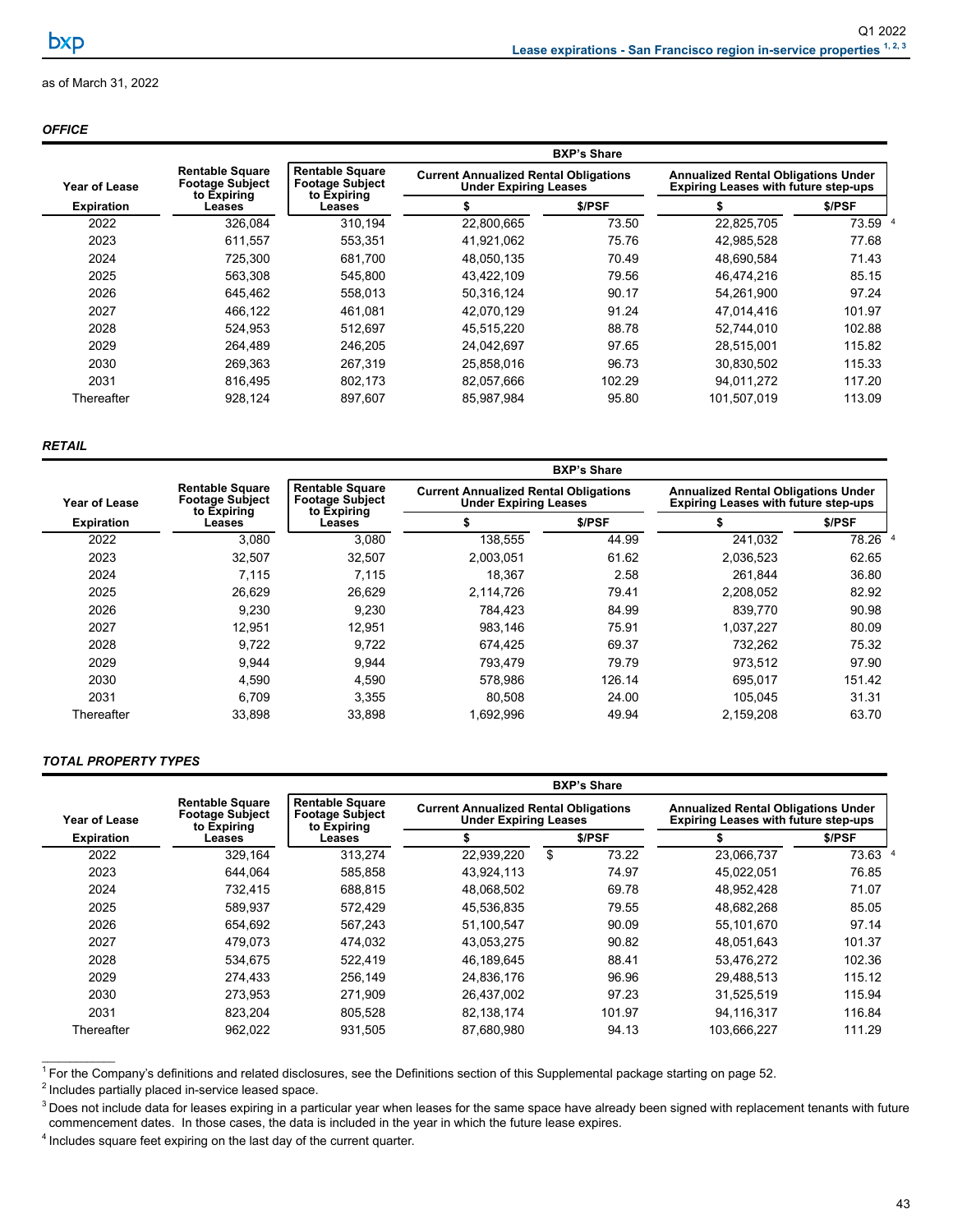### *OFFICE*

|                         |                                                  | <b>BXP's Share</b>                               |                                                                              |        |                                                                                           |         |  |
|-------------------------|--------------------------------------------------|--------------------------------------------------|------------------------------------------------------------------------------|--------|-------------------------------------------------------------------------------------------|---------|--|
| <b>Lease Expiration</b> | <b>Rentable Square</b><br><b>Footage Subject</b> | <b>Rentable Square</b><br><b>Footage Subject</b> | <b>Current Annualized Rental Obligations</b><br><b>Under Expiring Leases</b> |        | <b>Annualized Rental Obligations Under</b><br><b>Expiring Leases with future step-ups</b> |         |  |
| by Quarter              | to Expiring Leases                               | to Expiring Leases                               |                                                                              | \$/PSF |                                                                                           | \$/PSF  |  |
| Q1 2022                 | 20.178                                           | 20.178                                           | 1,141,767                                                                    | 56.58  | 1.141.767                                                                                 | 56.58 4 |  |
| Q2 2022                 | 107.091                                          | 101.881                                          | 8,007,454                                                                    | 78.60  | 8,015,230                                                                                 | 78.67   |  |
| Q3 2022                 | 128,903                                          | 125,395                                          | 9,704,420                                                                    | 77.39  | 9,709,396                                                                                 | 77.43   |  |
| Q4 2022                 | 69,912                                           | 62,741                                           | 3,947,024                                                                    | 62.91  | 3,959,312                                                                                 | 63.11   |  |
| <b>Total 2022</b>       | 326,084                                          | 310,194                                          | 22,800,665                                                                   | 73.50  | 22,825,705                                                                                | 73.59   |  |
| Q1 2023                 | 95.459                                           | 85.590                                           | 5,635,257                                                                    | 65.84  | 5,736,193                                                                                 | 67.02   |  |
| Q2 2023                 | 37.053                                           | 20.842                                           | 1.305.430                                                                    | 62.64  | 1.349.168                                                                                 | 64.73   |  |
| Q3 2023                 | 337,157                                          | 335,068                                          | 25,981,141                                                                   | 77.54  | 26,605,763                                                                                | 79.40   |  |
| Q4 2023                 | 141,888                                          | 111,852                                          | 8,999,234                                                                    | 80.46  | 9,294,405                                                                                 | 83.10   |  |
| <b>Total 2023</b>       | 611.557                                          | 553.351                                          | 41.921.062                                                                   | 75.76  | 42.985.528                                                                                | 77.68   |  |

#### *RETAIL*

|                         |                                                                        | <b>BXP's Share</b>                               |                                                                              |        |                                                                                           |        |  |  |
|-------------------------|------------------------------------------------------------------------|--------------------------------------------------|------------------------------------------------------------------------------|--------|-------------------------------------------------------------------------------------------|--------|--|--|
| <b>Lease Expiration</b> | <b>Rentable Square</b><br><b>Footage Subject</b><br>to Expiring Leases | <b>Rentable Square</b><br><b>Footage Subject</b> | <b>Current Annualized Rental Obligations</b><br><b>Under Expiring Leases</b> |        | <b>Annualized Rental Obligations Under</b><br><b>Expiring Leases with future step-ups</b> |        |  |  |
| by Quarter              |                                                                        | to Expiring Leases                               |                                                                              | \$/PSF |                                                                                           | \$/PSF |  |  |
| Q1 2022                 | 30                                                                     | 30                                               | 16,883                                                                       | 562.76 | 16.883                                                                                    | 562.76 |  |  |
| Q2 2022                 |                                                                        |                                                  |                                                                              |        |                                                                                           |        |  |  |
| Q3 2022                 |                                                                        |                                                  |                                                                              |        |                                                                                           |        |  |  |
| Q4 2022                 | 3,050                                                                  | 3,050                                            | 121,672                                                                      | 39.89  | 224,149                                                                                   | 73.49  |  |  |
| <b>Total 2022</b>       | 3,080                                                                  | 3,080                                            | 138,555                                                                      | 44.99  | 241,032                                                                                   | 78.26  |  |  |
| Q1 2023                 | 10.957                                                                 | 10.957                                           | 791.640                                                                      | 72.25  | 791.640                                                                                   | 72.25  |  |  |
| Q2 2023                 | 1.218                                                                  | 1.218                                            | 116.485                                                                      | 95.64  | 116.485                                                                                   | 95.64  |  |  |
| Q3 2023                 | 12,640                                                                 | 12,640                                           | 845,887                                                                      | 66.92  | 845.887                                                                                   | 66.92  |  |  |
| Q4 2023                 | 7,692                                                                  | 7,692                                            | 249,039                                                                      | 32.38  | 282.511                                                                                   | 36.73  |  |  |
| <b>Total 2023</b>       | 32.507                                                                 | 32.507                                           | 2.003.051                                                                    | 61.62  | 2.036.523                                                                                 | 62.65  |  |  |

# *TOTAL PROPERTY TYPES*

|                         |                                                  | <b>BXP's Share</b>                               |                                                                              |        |                                                                                           |         |  |
|-------------------------|--------------------------------------------------|--------------------------------------------------|------------------------------------------------------------------------------|--------|-------------------------------------------------------------------------------------------|---------|--|
| <b>Lease Expiration</b> | <b>Rentable Square</b><br><b>Footage Subject</b> | <b>Rentable Square</b><br><b>Footage Subject</b> | <b>Current Annualized Rental Obligations</b><br><b>Under Expiring Leases</b> |        | <b>Annualized Rental Obligations Under</b><br><b>Expiring Leases with future step-ups</b> |         |  |
| by Quarter              | to Expiring Leases                               | to Expiring Leases                               |                                                                              | \$/PSF |                                                                                           | \$/PSF  |  |
| Q1 2022                 | 20,208                                           | 20,208                                           | 1,158,650                                                                    | 57.34  | 1,158,650                                                                                 | 57.34 4 |  |
| Q2 2022                 | 107.091                                          | 101.881                                          | 8,007,454                                                                    | 78.60  | 8,015,230                                                                                 | 78.67   |  |
| Q3 2022                 | 128,903                                          | 125,395                                          | 9,704,420                                                                    | 77.39  | 9,709,396                                                                                 | 77.43   |  |
| Q4 2022                 | 72,962                                           | 65,791                                           | 4,068,696                                                                    | 61.84  | 4,183,461                                                                                 | 63.59   |  |
| <b>Total 2022</b>       | 329,164                                          | 313,274                                          | 22,939,220                                                                   | 73.22  | 23,066,737                                                                                | 73.63   |  |
| Q1 2023                 | 106.416                                          | 96,547                                           | 6,426,897                                                                    | 66.57  | 6,527,833                                                                                 | 67.61   |  |
| Q2 2023                 | 38,271                                           | 22.060                                           | 1,421,915                                                                    | 64.46  | 1,465,653                                                                                 | 66.44   |  |
| Q3 2023                 | 349,797                                          | 347,708                                          | 26,827,028                                                                   | 77.15  | 27,451,650                                                                                | 78.95   |  |
| Q4 2023                 | 149,580                                          | 119,544                                          | 9,248,273                                                                    | 77.36  | 9,576,916                                                                                 | 80.11   |  |
| <b>Total 2023</b>       | 644,064                                          | 585,858                                          | 43,924,113                                                                   | 74.97  | 45,022,051                                                                                | 76.85   |  |

<sup>1</sup> For the Company's definitions and related disclosures, see the Definitions section of this Supplemental package starting on page 52.

 $2$  Includes partially placed in-service leased space.

<sup>3</sup> Does not include data for leases expiring in a particular year when leases for the same space have already been signed with replacement tenants with future commencement dates. In those cases, the data is included in the year in which the future lease expires.

<sup>4</sup> Includes square feet expiring on the last day of the current quarter.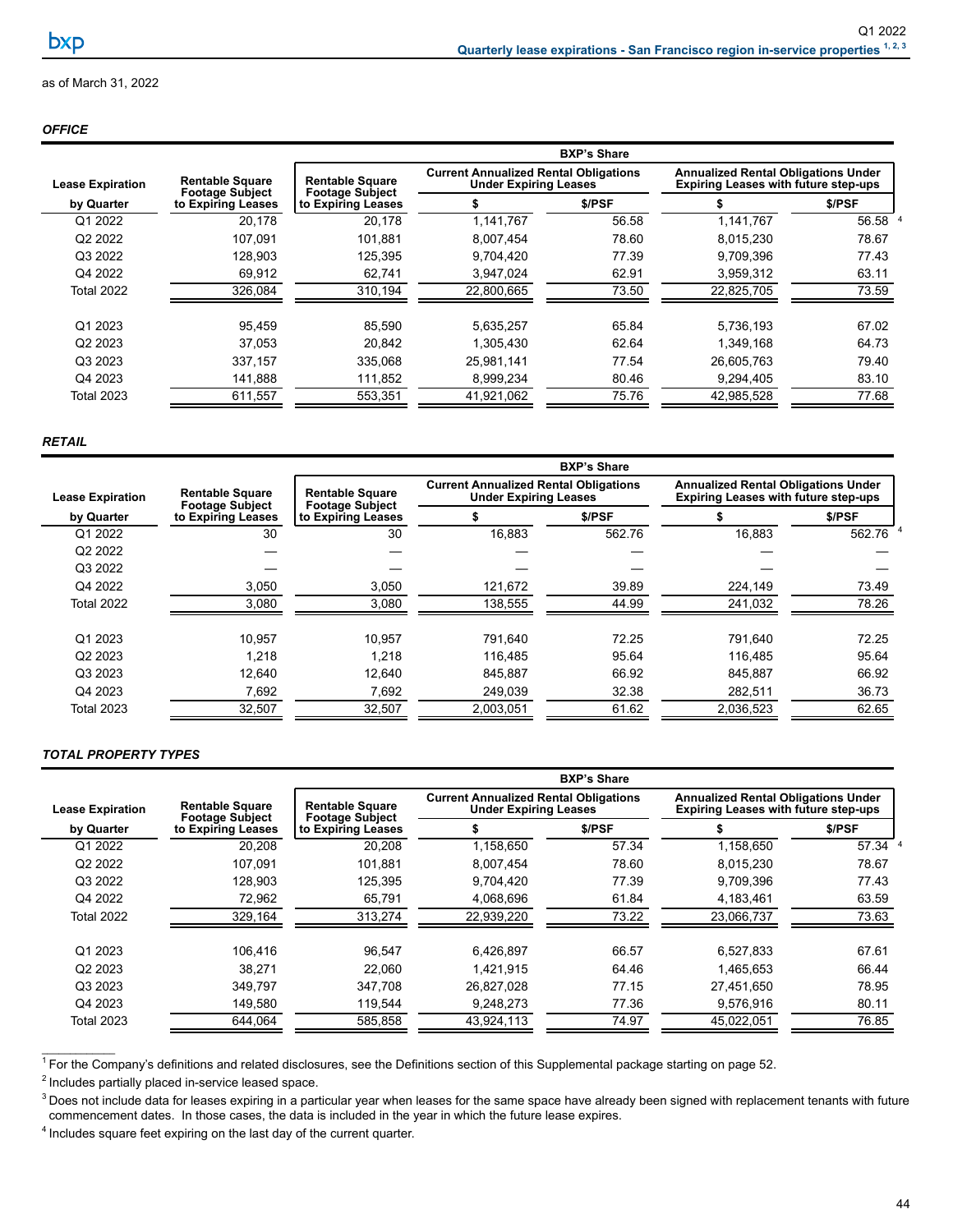### <span id="page-48-0"></span>*OFFICE*

|                      |                                                                 | <b>BXP's Share</b>                                              |                                                                              |        |                                                                                           |         |  |
|----------------------|-----------------------------------------------------------------|-----------------------------------------------------------------|------------------------------------------------------------------------------|--------|-------------------------------------------------------------------------------------------|---------|--|
| <b>Year of Lease</b> | <b>Rentable Square</b><br><b>Footage Subject</b><br>to Expiring | <b>Rentable Square</b><br><b>Footage Subject</b><br>to Expiring | <b>Current Annualized Rental Obligations</b><br><b>Under Expiring Leases</b> |        | <b>Annualized Rental Obligations Under</b><br><b>Expiring Leases with future step-ups</b> |         |  |
| <b>Expiration</b>    | Leases                                                          | Leases                                                          |                                                                              | \$/PSF |                                                                                           | \$/PSF  |  |
| 2022                 | 284.511                                                         | 280,023                                                         | 13,733,225                                                                   | 49.04  | 13,790,230                                                                                | 49.25 4 |  |
| 2023                 | 296,256                                                         | 287,255                                                         | 13,518,201                                                                   | 47.06  | 13,905,905                                                                                | 48.41   |  |
| 2024                 | 664.931                                                         | 650.067                                                         | 38.272.873                                                                   | 58.88  | 39.751.365                                                                                | 61.15   |  |
| 2025                 | 421.078                                                         | 312.759                                                         | 12.713.886                                                                   | 40.65  | 13.592.518                                                                                | 43.46   |  |
| 2026                 | 619.518                                                         | 553.857                                                         | 37.783.058                                                                   | 68.22  | 40.807.482                                                                                | 73.68   |  |
| 2027                 | 646.952                                                         | 506,050                                                         | 25.710.020                                                                   | 50.81  | 27.436.055                                                                                | 54.22   |  |
| 2028                 | 224.965                                                         | 182.709                                                         | 11,302,212                                                                   | 61.86  | 12,731,397                                                                                | 69.68   |  |
| 2029                 | 722,520                                                         | 695,246                                                         | 33,672,325                                                                   | 48.43  | 40,106,029                                                                                | 57.69   |  |
| 2030                 | 161,462                                                         | 104,570                                                         | 5,908,576                                                                    | 56.50  | 7,124,285                                                                                 | 68.13   |  |
| 2031                 | 130.445                                                         | 119.906                                                         | 6,134,232                                                                    | 51.16  | 7,585,485                                                                                 | 63.26   |  |
| Thereafter           | 4,311,884                                                       | 3,517,157                                                       | 192,603,536                                                                  | 54.76  | 244.644.074                                                                               | 69.56   |  |

### *RETAIL*

|                                                  | <b>BXP's Share</b>                               |                                                                              |        |                                                                                           |        |  |  |
|--------------------------------------------------|--------------------------------------------------|------------------------------------------------------------------------------|--------|-------------------------------------------------------------------------------------------|--------|--|--|
| <b>Rentable Square</b><br><b>Footage Subject</b> | <b>Rentable Square</b><br><b>Footage Subject</b> | <b>Current Annualized Rental Obligations</b><br><b>Under Expiring Leases</b> |        | <b>Annualized Rental Obligations Under</b><br><b>Expiring Leases with future step-ups</b> |        |  |  |
| Leases                                           | Leases                                           |                                                                              | \$/PSF |                                                                                           | \$/PSF |  |  |
| 35,290                                           | 34,656                                           | 1,378,607                                                                    | 39.78  | 1,378,607                                                                                 | 39.78  |  |  |
| 38,202                                           | 37,726                                           | 2,238,866                                                                    | 59.35  | 2.265.074                                                                                 | 60.04  |  |  |
| 61,736                                           | 56,388                                           | 3,479,502                                                                    | 61.71  | 3,460,288                                                                                 | 61.37  |  |  |
| 21.418                                           | 16.159                                           | 1.304.321                                                                    | 80.72  | 1.330.748                                                                                 | 82.35  |  |  |
| 44,839                                           | 41,815                                           | 3,015,199                                                                    | 72.11  | 3.960.456                                                                                 | 94.71  |  |  |
| 41.577                                           | 37.475                                           | 2,627,268                                                                    | 70.11  | 2,573,845                                                                                 | 68.68  |  |  |
| 16,920                                           | 13.644                                           | 1.208.002                                                                    | 88.54  | 1,278,083                                                                                 | 93.67  |  |  |
| 23,236                                           | 18.439                                           | 891,183                                                                      | 48.33  | 1,165,813                                                                                 | 63.22  |  |  |
| 95,357                                           | 95,082                                           | 4,685,801                                                                    | 49.28  | 4,705,580                                                                                 | 49.49  |  |  |
| 27.155                                           | 25.655                                           | 1.749.914                                                                    | 68.21  | 1.993.965                                                                                 | 77.72  |  |  |
| 130.974                                          | 110,782                                          | 2,757,093                                                                    | 24.89  | 4,309,109                                                                                 | 38.90  |  |  |
|                                                  | to Expiring                                      | to Expiring                                                                  |        |                                                                                           |        |  |  |

### *TOTAL PROPERTY TYPES*

|                                    |                                                                 | <b>BXP's Share</b>                                              |                                                                              |        |                                                                                           |         |  |  |
|------------------------------------|-----------------------------------------------------------------|-----------------------------------------------------------------|------------------------------------------------------------------------------|--------|-------------------------------------------------------------------------------------------|---------|--|--|
| Year of Lease<br><b>Expiration</b> | <b>Rentable Square</b><br><b>Footage Subject</b><br>to Expiring | <b>Rentable Square</b><br><b>Footage Subject</b><br>to Expiring | <b>Current Annualized Rental Obligations</b><br><b>Under Expiring Leases</b> |        | <b>Annualized Rental Obligations Under</b><br><b>Expiring Leases with future step-ups</b> |         |  |  |
|                                    | Leases                                                          | Leases                                                          |                                                                              | \$/PSF |                                                                                           | \$/PSF  |  |  |
| 2022                               | 319,801                                                         | 314,679                                                         | 15,111,832                                                                   | 48.02  | 15,168,837                                                                                | 48.20 4 |  |  |
| 2023                               | 334.458                                                         | 324.981                                                         | 15.757.067                                                                   | 48.49  | 16.170.979                                                                                | 49.76   |  |  |
| 2024                               | 726.667                                                         | 706.455                                                         | 41.752.375                                                                   | 59.10  | 43.211.653                                                                                | 61.17   |  |  |
| 2025                               | 442.496                                                         | 328.918                                                         | 14.018.207                                                                   | 42.62  | 14.923.266                                                                                | 45.37   |  |  |
| 2026                               | 664.357                                                         | 595,672                                                         | 40.798.257                                                                   | 68.49  | 44.767.938                                                                                | 75.16   |  |  |
| 2027                               | 688,529                                                         | 543,525                                                         | 28.337.288                                                                   | 52.14  | 30,009,900                                                                                | 55.21   |  |  |
| 2028                               | 241.885                                                         | 196.353                                                         | 12.510.214                                                                   | 63.71  | 14.009.480                                                                                | 71.35   |  |  |
| 2029                               | 745.756                                                         | 713.685                                                         | 34,563,508                                                                   | 48.43  | 41.271.842                                                                                | 57.83   |  |  |
| 2030                               | 256.819                                                         | 199,652                                                         | 10.594.377                                                                   | 53.06  | 11.829.865                                                                                | 59.25   |  |  |
| 2031                               | 157.600                                                         | 145.561                                                         | 7.884.146                                                                    | 54.16  | 9.579.450                                                                                 | 65.81   |  |  |
| Thereafter                         | 4.442.858                                                       | 3.627.939                                                       | 195.360.629                                                                  | 53.85  | 248.953.183                                                                               | 68.62   |  |  |

 $1$  For the Company's definitions and related disclosures, see the Definitions section of this Supplemental package starting on page 52.

 $2$  Includes partially placed in-service leased space. Does not include residential units.

<sup>&</sup>lt;sup>3</sup> Does not include data for leases expiring in a particular year when leases for the same space have already been signed with replacement tenants with future commencement dates. In those cases, the data is included in the year in which the future lease expires.

<sup>&</sup>lt;sup>4</sup> Includes square feet expiring on the last day of the current quarter.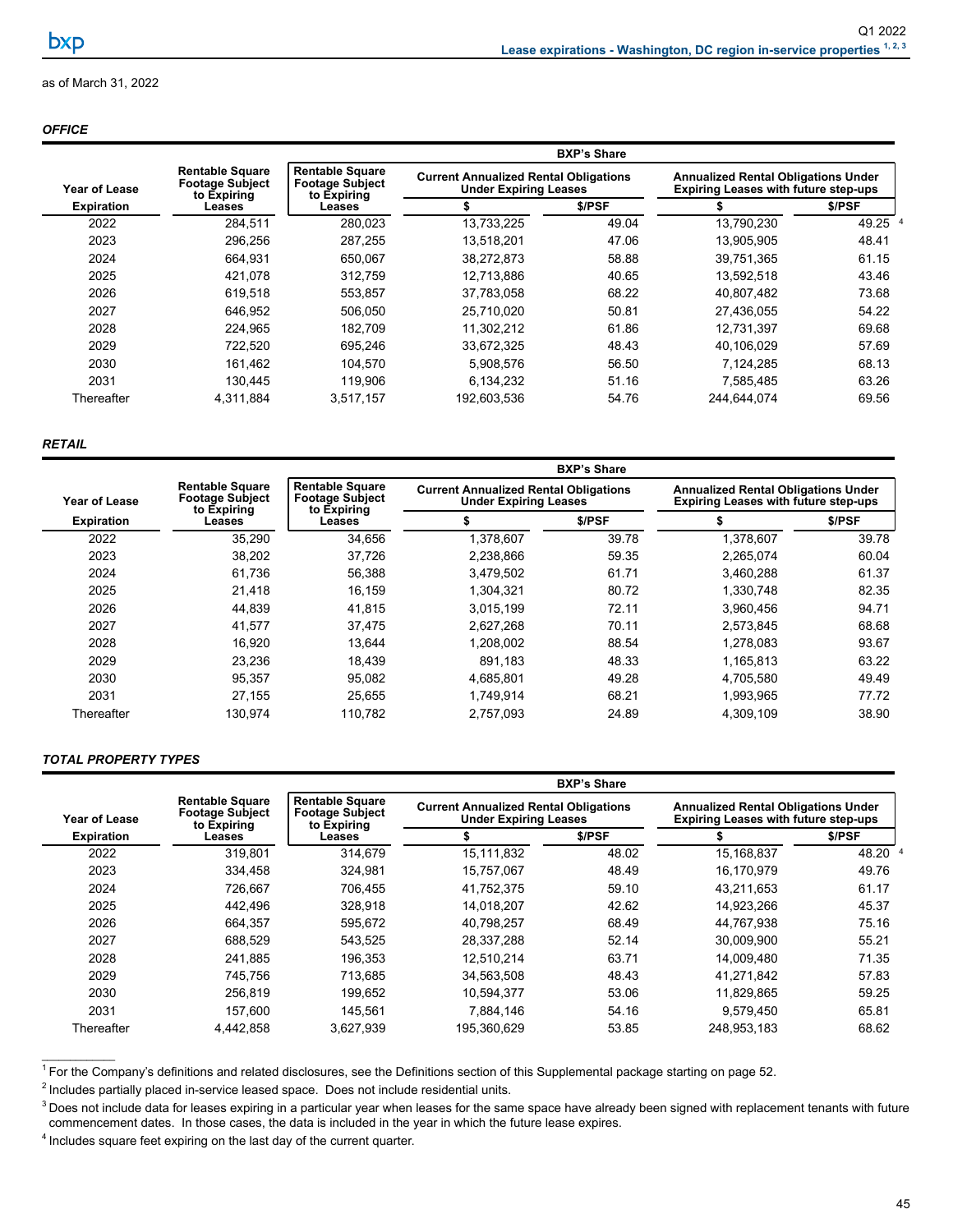### *OFFICE*

| <b>Rentable Square</b> | <b>Rentable Square</b> | <b>Current Annualized Rental Obligations</b><br><b>Under Expiring Leases</b> |        | <b>Annualized Rental Obligations Under</b><br><b>Expiring Leases with future step-ups</b> |         |  |
|------------------------|------------------------|------------------------------------------------------------------------------|--------|-------------------------------------------------------------------------------------------|---------|--|
| to Expiring Leases     | to Expiring Leases     |                                                                              | \$/PSF |                                                                                           | \$/PSF  |  |
| 3,203                  | 3,203                  | 202,721                                                                      | 63.29  | 202.721                                                                                   | 63.29 4 |  |
| 111,152                | 111,152                | 5,081,779                                                                    | 45.72  | 5,081,779                                                                                 | 45.72   |  |
| 69.459                 | 64.971                 | 3,855,316                                                                    | 59.34  | 3.869.174                                                                                 | 59.55   |  |
| 100.697                | 100.697                | 4,593,409                                                                    | 45.62  | 4,636,557                                                                                 | 46.04   |  |
| 284,511                | 280,023                | 13,733,225                                                                   | 49.04  | 13,790,230                                                                                | 49.25   |  |
| 25,855                 | 25,855                 | 630,066                                                                      | 24.37  | 644.041                                                                                   | 24.91   |  |
| 58.223                 | 58.223                 | 3.821.315                                                                    | 65.63  | 3.920.086                                                                                 | 67.33   |  |
| 148,010                | 140,479                | 6,600,467                                                                    | 46.99  | 6,755,105                                                                                 | 48.09   |  |
| 64,168                 | 62,697                 | 2,466,353                                                                    | 39.34  | 2.586.672                                                                                 | 41.26   |  |
| 296,256                | 287,255                | 13,518,201                                                                   | 47.06  | 13,905,905                                                                                | 48.41   |  |
|                        | <b>Footage Subject</b> | <b>Footage Subject</b>                                                       |        | <b>BXP's Share</b>                                                                        |         |  |

#### *RETAIL*

|                                       |                                                  | <b>BXP's Share</b>                               |                                                                              |        |                                                                                           |        |  |
|---------------------------------------|--------------------------------------------------|--------------------------------------------------|------------------------------------------------------------------------------|--------|-------------------------------------------------------------------------------------------|--------|--|
| <b>Lease Expiration</b><br>by Quarter | <b>Rentable Square</b><br><b>Footage Subject</b> | <b>Rentable Square</b><br><b>Footage Subject</b> | <b>Current Annualized Rental Obligations</b><br><b>Under Expiring Leases</b> |        | <b>Annualized Rental Obligations Under</b><br><b>Expiring Leases with future step-ups</b> |        |  |
|                                       | to Expiring Leases                               | to Expiring Leases                               |                                                                              | \$/PSF |                                                                                           | \$/PSF |  |
| Q1 2022                               |                                                  |                                                  |                                                                              |        |                                                                                           |        |  |
| Q2 2022                               | 10,890                                           | 10.890                                           | 226.065                                                                      | 20.76  | 226,065                                                                                   | 20.76  |  |
| Q3 2022                               |                                                  |                                                  |                                                                              |        |                                                                                           |        |  |
| Q4 2022                               | 24,400                                           | 23,766                                           | 1,152,543                                                                    | 48.49  | 1,152,543                                                                                 | 48.49  |  |
| Total 2022                            | 35,290                                           | 34,656                                           | 1,378,607                                                                    | 39.78  | 1,378,607                                                                                 | 39.78  |  |
|                                       |                                                  |                                                  |                                                                              |        |                                                                                           |        |  |
| Q1 2023                               | 7,775                                            | 7,775                                            | 295,634                                                                      | 38.02  | 295,634                                                                                   | 38.02  |  |
| Q2 2023                               | 5.008                                            | 4.532                                            | 307.322                                                                      | 67.82  | 316.744                                                                                   | 69.89  |  |
| Q3 2023                               | 12,905                                           | 12.905                                           | 736.721                                                                      | 57.09  | 738.474                                                                                   | 57.22  |  |
| Q4 2023                               | 12,514                                           | 12.514                                           | 899.189                                                                      | 71.85  | 914,223                                                                                   | 73.06  |  |
| Total 2023                            | 38,202                                           | 37,726                                           | 2,238,866                                                                    | 59.35  | 2,265,074                                                                                 | 60.04  |  |

### *TOTAL PROPERTY TYPES*

|                         |                                                                                      | <b>BXP's Share</b>                               |                                                                              |        |                                                                                           |         |  |
|-------------------------|--------------------------------------------------------------------------------------|--------------------------------------------------|------------------------------------------------------------------------------|--------|-------------------------------------------------------------------------------------------|---------|--|
| <b>Lease Expiration</b> | <b>Rentable Square</b><br><b>Footage Subject</b><br>to Expiring Leases<br>by Quarter | <b>Rentable Square</b><br><b>Footage Subject</b> | <b>Current Annualized Rental Obligations</b><br><b>Under Expiring Leases</b> |        | <b>Annualized Rental Obligations Under</b><br><b>Expiring Leases with future step-ups</b> |         |  |
|                         |                                                                                      | to Expiring Leases                               |                                                                              | \$/PSF |                                                                                           | \$/PSF  |  |
| Q1 2022                 | 3,203                                                                                | 3,203                                            | 202,721                                                                      | 63.29  | 202.721                                                                                   | 63.29 4 |  |
| Q2 2022                 | 122.042                                                                              | 122.042                                          | 5,307,844                                                                    | 43.49  | 5.307.844                                                                                 | 43.49   |  |
| Q3 2022                 | 69,459                                                                               | 64,971                                           | 3,855,316                                                                    | 59.34  | 3,869,174                                                                                 | 59.55   |  |
| Q4 2022                 | 125,097                                                                              | 124,463                                          | 5,745,952                                                                    | 46.17  | 5,789,100                                                                                 | 46.51   |  |
| <b>Total 2022</b>       | 319,801                                                                              | 314,679                                          | 15,111,832                                                                   | 48.02  | 15,168,837                                                                                | 48.20   |  |
| Q1 2023                 | 33,630                                                                               | 33,630                                           | 925,700                                                                      | 27.53  | 939,675                                                                                   | 27.94   |  |
| Q <sub>2</sub> 2023     | 63,231                                                                               | 62.755                                           | 4,128,637                                                                    | 65.79  | 4,236,830                                                                                 | 67.51   |  |
| Q3 2023                 | 160,915                                                                              | 153,384                                          | 7,337,188                                                                    | 47.84  | 7,493,579                                                                                 | 48.86   |  |
| Q4 2023                 | 76,682                                                                               | 75,211                                           | 3,365,542                                                                    | 44.75  | 3,500,895                                                                                 | 46.55   |  |
| <b>Total 2023</b>       | 334,458                                                                              | 324,981                                          | 15,757,067                                                                   | 48.49  | 16,170,979                                                                                | 49.76   |  |

<sup>1</sup> For the Company's definitions and related disclosures, see the Definitions section of this Supplemental package starting on page 52.

 $2$  Includes partially placed in-service leased space. Does not include residential units.

<sup>4</sup> Includes square feet expiring on the last day of the current quarter.

<sup>&</sup>lt;sup>3</sup> Does not include data for leases expiring in a particular year when leases for the same space have already been signed with replacement tenants with future commencement dates. In those cases, the data is included in the year in which the future lease expires.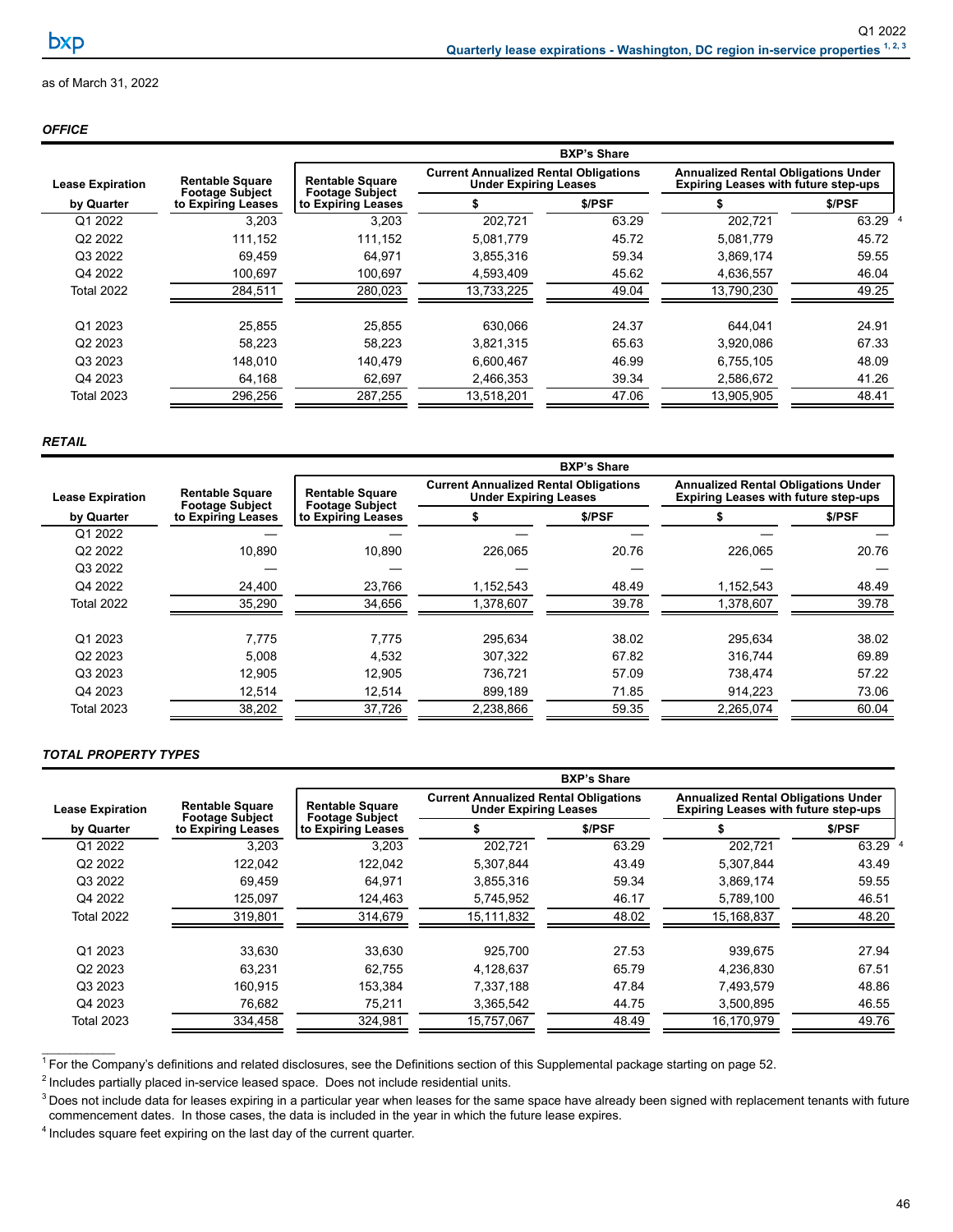# <span id="page-50-0"></span>*Boston*

|                   |                                                                 | <b>BXP's Share</b>                                              |              |                                                                              |             |                                                                                           |  |  |
|-------------------|-----------------------------------------------------------------|-----------------------------------------------------------------|--------------|------------------------------------------------------------------------------|-------------|-------------------------------------------------------------------------------------------|--|--|
| Year of Lease     | <b>Rentable Square</b><br><b>Footage Subject</b><br>to Expiring | <b>Rentable Square</b><br><b>Footage Subject</b><br>to Expiring |              | <b>Current Annualized Rental Obligations</b><br><b>Under Expiring Leases</b> |             | <b>Annualized Rental Obligations Under</b><br><b>Expiring Leases with future step-ups</b> |  |  |
| <b>Expiration</b> | Leases                                                          | Leases                                                          |              | \$/PSF                                                                       |             | \$/PSF                                                                                    |  |  |
| 2022              | 287,890                                                         | 262,375                                                         | 13,457,889   | 51.29                                                                        | 13,457,889  | $51.29^{4}$                                                                               |  |  |
| 2023              | 682.811                                                         | 547.159                                                         | 39,082,139   | 71.43                                                                        | 39,348,176  | 71.91                                                                                     |  |  |
| 2024              | 473,240                                                         | 440,853                                                         | 29,999,904   | 68.05                                                                        | 30,458,019  | 69.09                                                                                     |  |  |
| 2025              | 334.064                                                         | 314.951                                                         | 25.537.188   | 81.08                                                                        | 26.603.767  | 84.47                                                                                     |  |  |
| 2026              | 629.597                                                         | 598.286                                                         | 46,682,650   | 78.03                                                                        | 48,330,558  | 80.78                                                                                     |  |  |
| 2027              | 429.485                                                         | 415.370                                                         | 37, 127, 461 | 89.38                                                                        | 39.457.310  | 94.99                                                                                     |  |  |
| 2028              | 960.444                                                         | 960.444                                                         | 70,259,151   | 73.15                                                                        | 74.994.074  | 78.08                                                                                     |  |  |
| 2029              | 570.463                                                         | 439.527                                                         | 32,543,518   | 74.04                                                                        | 36,556,618  | 83.17                                                                                     |  |  |
| 2030              | 1,291,272                                                       | 1.250.204                                                       | 85,379,036   | 68.29                                                                        | 93,458,202  | 74.75                                                                                     |  |  |
| 2031              | 28.779                                                          | 21.683                                                          | 2.204.717    | 101.68                                                                       | 2.291.464   | 105.68                                                                                    |  |  |
| Thereafter        | 4.016.732                                                       | 3,122,110                                                       | 246.022.744  | 78.80                                                                        | 307.862.806 | 98.61                                                                                     |  |  |

## *Los Angeles*

|                   |                                                                 | <b>BXP's Share</b>                                              |                                                                              |        |                                                                                           |        |  |  |
|-------------------|-----------------------------------------------------------------|-----------------------------------------------------------------|------------------------------------------------------------------------------|--------|-------------------------------------------------------------------------------------------|--------|--|--|
| Year of Lease     | <b>Rentable Square</b><br><b>Footage Subject</b><br>to Expiring | <b>Rentable Square</b><br><b>Footage Subject</b><br>to Expiring | <b>Current Annualized Rental Obligations</b><br><b>Under Expiring Leases</b> |        | <b>Annualized Rental Obligations Under</b><br><b>Expiring Leases with future step-ups</b> |        |  |  |
| <b>Expiration</b> | Leases                                                          | Leases                                                          |                                                                              | \$/PSF |                                                                                           | \$/PSF |  |  |
| 2022              | 50,395                                                          | 27.717                                                          | 2,046,817                                                                    | 73.85  | 2,049,804                                                                                 | 73.95  |  |  |
| 2023              | 96,211                                                          | 52.846                                                          | 3,287,212                                                                    | 62.20  | 3,332,719                                                                                 | 63.06  |  |  |
| 2024              | 136.464                                                         | 74,955                                                          | 4.980.601                                                                    | 66.45  | 5,297,413                                                                                 | 70.67  |  |  |
| 2025              | 29,473                                                          | 16.122                                                          | 1.006.005                                                                    | 62.4   | 1,103,050                                                                                 | 68.42  |  |  |
| 2026              | 585,267                                                         | 321.897                                                         | 21,817,980                                                                   | 67.78  | 24,801,525                                                                                | 77.05  |  |  |
| 2027              |                                                                 |                                                                 |                                                                              |        |                                                                                           |        |  |  |
| 2028              | 303.413                                                         | 157.097                                                         | 11.841.307                                                                   | 75.38  | 14.423.359                                                                                | 91.81  |  |  |
| 2029              | 388.031                                                         | 195.921                                                         | 13,152,635                                                                   | 67.13  | 15.990.726                                                                                | 81.62  |  |  |
| 2030              | 5.283                                                           | 2.906                                                           | 334.316                                                                      | 115.06 | 405.506                                                                                   | 139.56 |  |  |
| 2031              |                                                                 |                                                                 |                                                                              |        |                                                                                           |        |  |  |
| Thereafter        | 423,921                                                         | 211.961                                                         | 14,927,359                                                                   | 70.43  | 23.212.051                                                                                | 109.51 |  |  |

### *New York*

| Year of Lease<br><b>Expiration</b> |                                                                 | <b>BXP's Share</b>                                              |                                                                              |        |                                                                                           |        |  |  |
|------------------------------------|-----------------------------------------------------------------|-----------------------------------------------------------------|------------------------------------------------------------------------------|--------|-------------------------------------------------------------------------------------------|--------|--|--|
|                                    | <b>Rentable Square</b><br><b>Footage Subject</b><br>to Expiring | <b>Rentable Square</b><br><b>Footage Subject</b><br>to Expiring | <b>Current Annualized Rental Obligations</b><br><b>Under Expiring Leases</b> |        | <b>Annualized Rental Obligations Under</b><br><b>Expiring Leases with future step-ups</b> |        |  |  |
|                                    | Leases                                                          | Leases                                                          |                                                                              | \$/PSF |                                                                                           | \$/PSF |  |  |
| 2022                               | 371,679                                                         | 318,610                                                         | 30,417,682                                                                   | 95.47  | 28,848,982                                                                                | 90.55  |  |  |
| 2023                               | 266.999                                                         | 176.901                                                         | 19.490.324                                                                   | 110.18 | 19.673.062                                                                                | 111.21 |  |  |
| 2024                               | 819.817                                                         | 573,183                                                         | 59.543.969                                                                   | 103.88 | 59,236,549                                                                                | 103.35 |  |  |
| 2025                               | 312.749                                                         | 269,504                                                         | 31.792.000                                                                   | 117.96 | 31,566,536                                                                                | 117.13 |  |  |
| 2026                               | 307.867                                                         | 205.999                                                         | 33.695.567                                                                   | 163.57 | 34.441.258                                                                                | 167.19 |  |  |
| 2027                               | 280.197                                                         | 184.934                                                         | 21.830.234                                                                   | 118.04 | 22.339.343                                                                                | 120.80 |  |  |
| 2028                               | 434.915                                                         | 320.972                                                         | 32.961.385                                                                   | 102.69 | 34,935,852                                                                                | 108.84 |  |  |
| 2029                               | 597.949                                                         | 571,582                                                         | 62,007,699                                                                   | 108.48 | 67,365,865                                                                                | 117.86 |  |  |
| 2030                               | 621.657                                                         | 578.273                                                         | 55.802.865                                                                   | 96.5   | 60.271.523                                                                                | 104.23 |  |  |
| 2031                               | 228.644                                                         | 189,339                                                         | 20,272,503                                                                   | 107.07 | 21,983,206                                                                                | 116.11 |  |  |
| Thereafter                         | 4,196,738                                                       | 3,054,826                                                       | 328,257,182                                                                  | 107.46 | 399.760.319                                                                               | 130.86 |  |  |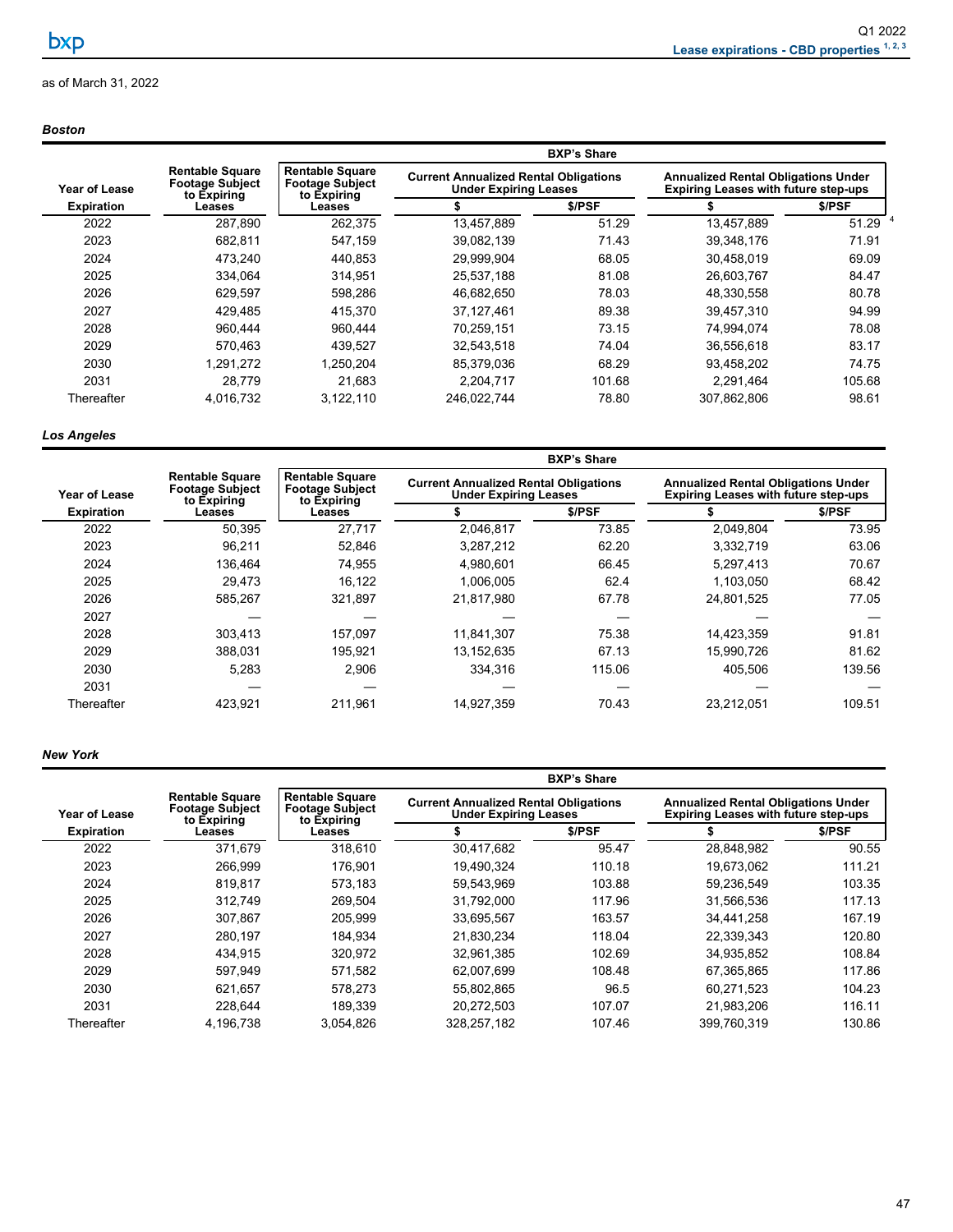#### *San Francisco*

|                   |                                                                 | <b>BXP's Share</b>                                              |                                                                              |        |                                                                                           |         |  |
|-------------------|-----------------------------------------------------------------|-----------------------------------------------------------------|------------------------------------------------------------------------------|--------|-------------------------------------------------------------------------------------------|---------|--|
| Year of Lease     | <b>Rentable Square</b><br><b>Footage Subject</b><br>to Expiring | <b>Rentable Square</b><br><b>Footage Subject</b><br>to Expiring | <b>Current Annualized Rental Obligations</b><br><b>Under Expiring Leases</b> |        | <b>Annualized Rental Obligations Under</b><br><b>Expiring Leases with future step-ups</b> |         |  |
| <b>Expiration</b> | Leases                                                          | Leases                                                          |                                                                              | \$/PSF |                                                                                           | \$/PSF  |  |
| 2022              | 249,558                                                         | 249.558                                                         | 19,313,242                                                                   | 77.39  | 19,430,889                                                                                | 77.86 4 |  |
| 2023              | 337.983                                                         | 337.983                                                         | 27,602,675                                                                   | 81.67  | 28.235.840                                                                                | 83.54   |  |
| 2024              | 538,426                                                         | 538,426                                                         | 40,604,728                                                                   | 75.41  | 40,990,069                                                                                | 76.13   |  |
| 2025              | 327.684                                                         | 327.684                                                         | 28.674.434                                                                   | 87.51  | 30.565.144                                                                                | 93.28   |  |
| 2026              | 479.793                                                         | 479.793                                                         | 43.009.435                                                                   | 89.64  | 46.375.004                                                                                | 96.66   |  |
| 2027              | 386.650                                                         | 386.650                                                         | 36.747.234                                                                   | 95.04  | 40.900.751                                                                                | 105.78  |  |
| 2028              | 510.163                                                         | 510.163                                                         | 45.549.061                                                                   | 89.28  | 52,693,458                                                                                | 103.29  |  |
| 2029              | 237.865                                                         | 237.865                                                         | 23,947,139                                                                   | 100.68 | 28.406.535                                                                                | 119.42  |  |
| 2030              | 269.865                                                         | 269.865                                                         | 26,328,960                                                                   | 97.56  | 31,390,522                                                                                | 116.32  |  |
| 2031              | 787.850                                                         | 787.850                                                         | 81,356,782                                                                   | 103.26 | 93.101.994                                                                                | 118.17  |  |
| Thereafter        | 900,987                                                         | 900.987                                                         | 86,673,903                                                                   | 96.20  | 102,352,220                                                                               | 113.60  |  |

### *Washington, DC*

|                   |                                                                 | <b>BXP's Share</b>                                              |                                                                              |        |                                                                                           |        |  |  |
|-------------------|-----------------------------------------------------------------|-----------------------------------------------------------------|------------------------------------------------------------------------------|--------|-------------------------------------------------------------------------------------------|--------|--|--|
| Year of Lease     | <b>Rentable Square</b><br><b>Footage Subject</b><br>to Expiring | <b>Rentable Square</b><br><b>Footage Subject</b><br>to Expiring | <b>Current Annualized Rental Obligations</b><br><b>Under Expiring Leases</b> |        | <b>Annualized Rental Obligations Under</b><br><b>Expiring Leases with future step-ups</b> |        |  |  |
| <b>Expiration</b> | Leases                                                          | Leases                                                          |                                                                              | \$/PSF |                                                                                           | \$/PSF |  |  |
| 2022              | 85,383                                                          | 80,261                                                          | 5,367,475                                                                    | 66.88  | 5,402,083                                                                                 | 67.31  |  |  |
| 2023              | 44.785                                                          | 35.307                                                          | 2.681.980                                                                    | 75.96  | 2.756.929                                                                                 | 78.08  |  |  |
| 2024              | 183,933                                                         | 163,721                                                         | 13,233,581                                                                   | 80.83  | 13,711,867                                                                                | 83.75  |  |  |
| 2025              | 172.792                                                         | 59.214                                                          | 3.430.545                                                                    | 57.93  | 3.659.422                                                                                 | 61.80  |  |  |
| 2026              | 357,804                                                         | 289,119                                                         | 27,833,493                                                                   | 96.27  | 29,947,017                                                                                | 103.58 |  |  |
| 2027              | 224.369                                                         | 79.364                                                          | 5.960.221                                                                    | 75.10  | 6.400.819                                                                                 | 80.65  |  |  |
| 2028              | 170.409                                                         | 124.877                                                         | 9.084.664                                                                    | 72.75  | 10,281,198                                                                                | 82.33  |  |  |
| 2029              | 87.384                                                          | 55.313                                                          | 3,562,257                                                                    | 64.40  | 4,320,013                                                                                 | 78.10  |  |  |
| 2030              | 83,718                                                          | 26.551                                                          | 1.919.005                                                                    | 72.28  | 2,323,266                                                                                 | 87.50  |  |  |
| 2031              | 86,357                                                          | 74.318                                                          | 3,901,385                                                                    | 52.50  | 4,816,746                                                                                 | 64.81  |  |  |
| Thereafter        | 1.371.824                                                       | 923.647                                                         | 70.373.863                                                                   | 76.19  | 86.014.088                                                                                | 93.12  |  |  |

 $1$  For the Company's definitions and related disclosures, see the Definitions section of this Supplemental package starting on page 52.

 $^2$  Includes partially placed in-service leased space. Does not include residential units and hotel.

<sup>&</sup>lt;sup>3</sup> Does not include data for leases expiring in a particular year when leases for the same space have already been signed with replacement tenants with future commencement dates. In those cases, the data is included in the year in which the future lease expires.

<sup>&</sup>lt;sup>4</sup> Includes square feet expiring on the last day of the current quarter.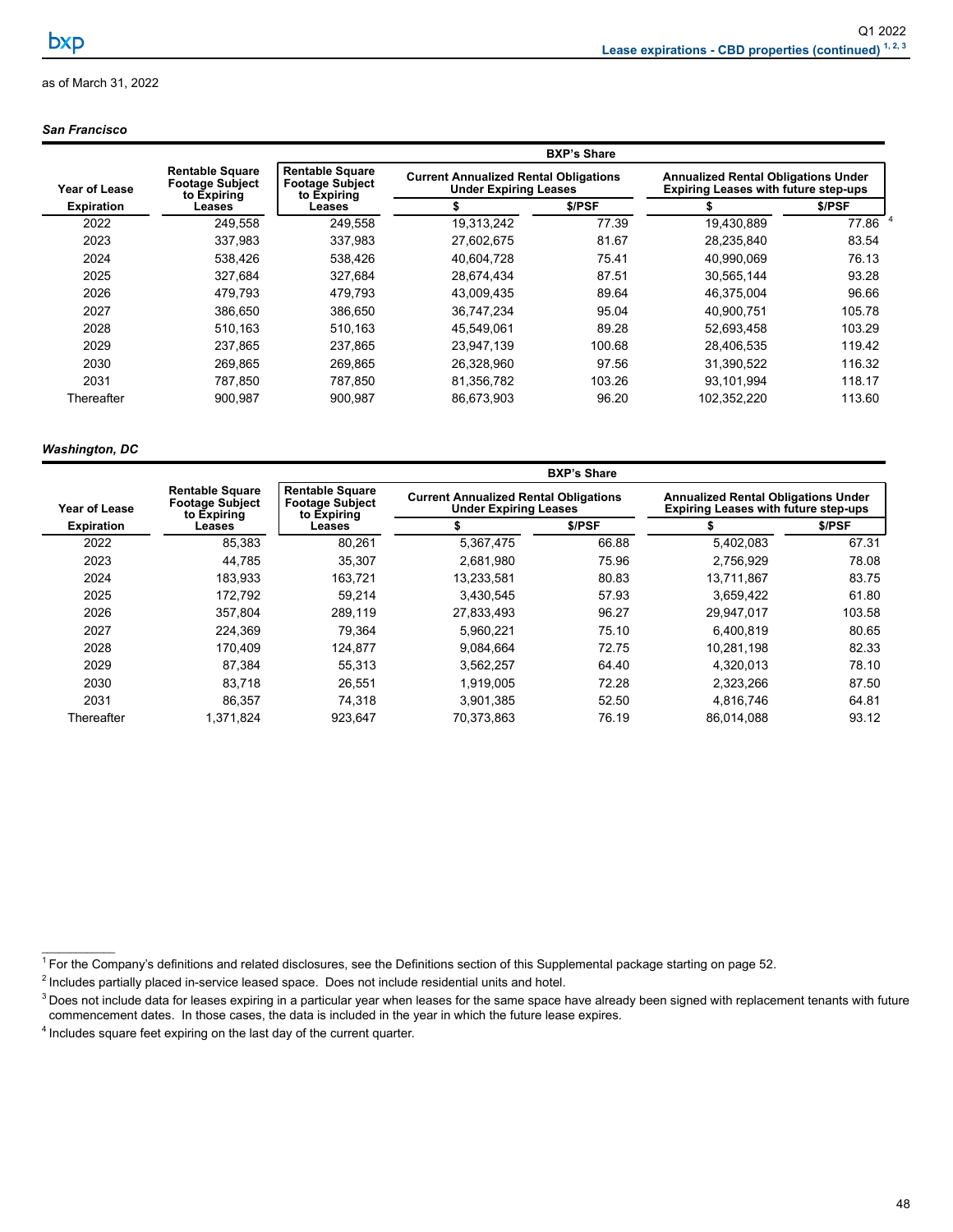<span id="page-52-0"></span>

|                   |                                                                 | <b>BXP's Share</b>                                              |            |                                                                              |            |                                                                                           |  |
|-------------------|-----------------------------------------------------------------|-----------------------------------------------------------------|------------|------------------------------------------------------------------------------|------------|-------------------------------------------------------------------------------------------|--|
| Year of Lease     | <b>Rentable Square</b><br><b>Footage Subject</b><br>to Expiring | <b>Rentable Square</b><br><b>Footage Subject</b><br>to Expiring |            | <b>Current Annualized Rental Obligations</b><br><b>Under Expiring Leases</b> |            | <b>Annualized Rental Obligations Under</b><br><b>Expiring Leases with future step-ups</b> |  |
| <b>Expiration</b> | Leases                                                          | Leases                                                          |            | \$/PSF                                                                       |            | \$/PSF                                                                                    |  |
| 2022              | 592.409                                                         | 592.409                                                         | 26,052,969 | 43.98                                                                        | 28,219,829 | 47.64 $4$                                                                                 |  |
| 2023              | 339.794                                                         | 339.794                                                         | 15,986,753 | 47.05                                                                        | 16,365,975 | 48.16                                                                                     |  |
| 2024              | 473.209                                                         | 473.209                                                         | 23,458,028 | 49.57                                                                        | 24,264,165 | 51.28                                                                                     |  |
| 2025              | 803.367                                                         | 803.367                                                         | 41,021,931 | 51.06                                                                        | 42,131,333 | 52.44                                                                                     |  |
| 2026              | 238.247                                                         | 238.247                                                         | 12,369,832 | 51.92                                                                        | 14,500,460 | 60.86                                                                                     |  |
| 2027              | 142.076                                                         | 142.076                                                         | 6.023.386  | 42.40                                                                        | 6.913.951  | 48.66                                                                                     |  |
| 2028              | 119.971                                                         | 119.971                                                         | 6.093.996  | 50.80                                                                        | 6,767,524  | 56.41                                                                                     |  |
| 2029              | 392.400                                                         | 392.400                                                         | 14.822.115 | 37.77                                                                        | 17.537.895 | 44.69                                                                                     |  |
| 2030              | 127.133                                                         | 127.133                                                         | 5.794.980  | 45.58                                                                        | 6.703.851  | 52.73                                                                                     |  |
| 2031              | 528.653                                                         | 471.169                                                         | 26,170,944 | 55.54                                                                        | 29,823,891 | 63.30                                                                                     |  |
| Thereafter        | 294.204                                                         | 294.204                                                         | 14.600.412 | 49.63                                                                        | 17,115,006 | 58.17                                                                                     |  |

### *New York*

|                   |                                                                 |                                                                 |                                                                              | <b>BXP's Share</b> |                                                                                           |        |  |  |
|-------------------|-----------------------------------------------------------------|-----------------------------------------------------------------|------------------------------------------------------------------------------|--------------------|-------------------------------------------------------------------------------------------|--------|--|--|
| Year of Lease     | <b>Rentable Square</b><br><b>Footage Subject</b><br>to Expiring | <b>Rentable Square</b><br><b>Footage Subject</b><br>to Expiring | <b>Current Annualized Rental Obligations</b><br><b>Under Expiring Leases</b> |                    | <b>Annualized Rental Obligations Under</b><br><b>Expiring Leases with future step-ups</b> |        |  |  |
| <b>Expiration</b> | Leases                                                          | Leases                                                          | S                                                                            | \$/PSF             |                                                                                           | \$/PSF |  |  |
| 2022              | 155,051                                                         | 155,051                                                         | 5,922,997                                                                    | 38.20              | 5,950,548                                                                                 | 38.38  |  |  |
| 2023              | 46.519                                                          | 46.519                                                          | 1.729.362                                                                    | 37.18              | 1.744.972                                                                                 | 37.51  |  |  |
| 2024              | 495.623                                                         | 495,623                                                         | 18,907,676                                                                   | 38.15              | 19,025,000                                                                                | 38.39  |  |  |
| 2025              | 233.157                                                         | 233,157                                                         | 9.083.775                                                                    | 38.96              | 9,354,692                                                                                 | 40.12  |  |  |
| 2026              | 236.966                                                         | 236,966                                                         | 9,616,943                                                                    | 40.58              | 10,063,804                                                                                | 42.47  |  |  |
| 2027              | 238.375                                                         | 238.375                                                         | 8.677.984                                                                    | 36.40              | 9.175.258                                                                                 | 38.49  |  |  |
| 2028              | 2,205                                                           | 2,205                                                           | 89,062                                                                       | 40.39              | 94.575                                                                                    | 42.89  |  |  |
| 2029              | 64,261                                                          | 64.261                                                          | 2.418.540                                                                    | 37.64              | 2,686,332                                                                                 | 41.80  |  |  |
| 2030              | 47,174                                                          | 47,174                                                          | 1,593,205                                                                    | 33.77              | 1,938,126                                                                                 | 41.08  |  |  |
| 2031              | 161.276                                                         | 161.276                                                         | 6.543.511                                                                    | 40.57              | 6.911.753                                                                                 | 42.86  |  |  |
| Thereafter        | 133.774                                                         | 133,774                                                         | 4,940,231                                                                    | 36.93              | 5,719,012                                                                                 | 42.75  |  |  |

## *San Francisco*

|                   |                                                                 |                                                                 |                                                                              | <b>BXP's Share</b> |                                                                                           |        |  |
|-------------------|-----------------------------------------------------------------|-----------------------------------------------------------------|------------------------------------------------------------------------------|--------------------|-------------------------------------------------------------------------------------------|--------|--|
| Year of Lease     | <b>Rentable Square</b><br><b>Footage Subject</b><br>to Expiring | <b>Rentable Square</b><br><b>Footage Subject</b><br>to Expiring | <b>Current Annualized Rental Obligations</b><br><b>Under Expiring Leases</b> |                    | <b>Annualized Rental Obligations Under</b><br><b>Expiring Leases with future step-ups</b> |        |  |
| <b>Expiration</b> | Leases                                                          | Leases                                                          |                                                                              | \$/PSF             |                                                                                           | \$/PSF |  |
| 2022              | 79.606                                                          | 63.716                                                          | 3,625,977                                                                    | 56.91              | 3,635,848                                                                                 | 57.06  |  |
| 2023              | 306.081                                                         | 247.875                                                         | 16.321.437                                                                   | 65.85              | 16.786.211                                                                                | 67.72  |  |
| 2024              | 193,989                                                         | 150,389                                                         | 7,463,774                                                                    | 49.63              | 7,962,359                                                                                 | 52.95  |  |
| 2025              | 262,253                                                         | 244.745                                                         | 16,862,401                                                                   | 68.90              | 18,117,124                                                                                | 74.02  |  |
| 2026              | 174.899                                                         | 87.450                                                          | 8,091,112                                                                    | 92.52              | 8,726,666                                                                                 | 99.79  |  |
| 2027              | 92.423                                                          | 87,382                                                          | 6.306.041                                                                    | 72.17              | 7,150,892                                                                                 | 81.84  |  |
| 2028              | 24.512                                                          | 12.256                                                          | 640.584                                                                      | 52.27              | 782.814                                                                                   | 63.87  |  |
| 2029              | 36.568                                                          | 18.284                                                          | 889,038                                                                      | 48.62              | 1,081,979                                                                                 | 59.18  |  |
| 2030              | 4.088                                                           | 2.044                                                           | 108.042                                                                      | 52.86              | 134.997                                                                                   | 66.05  |  |
| 2031              | 35,354                                                          | 17.677                                                          | 781.392                                                                      | 44.20              | 1,014,322                                                                                 | 57.38  |  |
| Thereafter        | 61.035                                                          | 30.518                                                          | 1.007.078                                                                    | 33.00              | 1.314.008                                                                                 | 43.06  |  |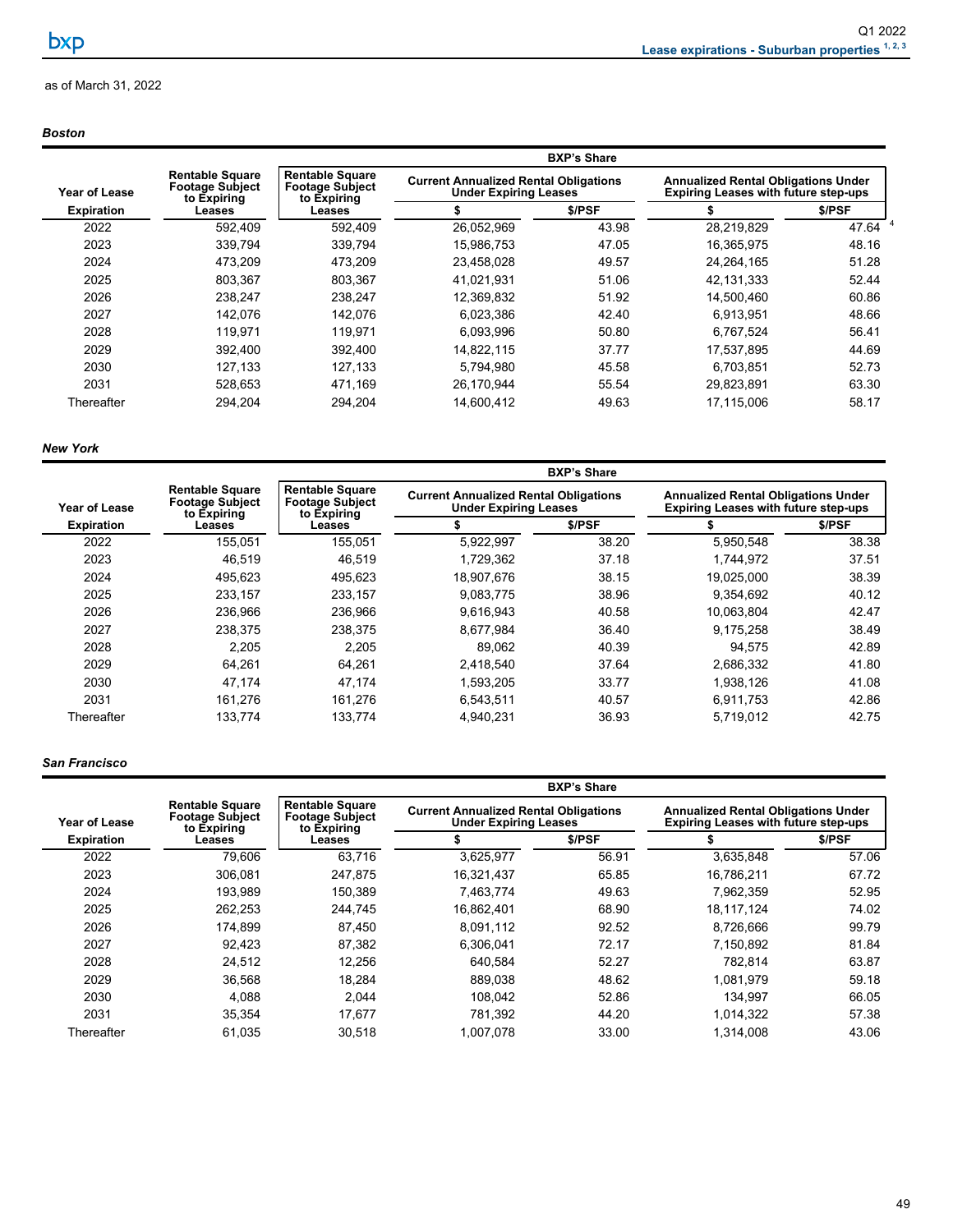### *Washington, DC*

|                   |                                                                 |                                                                 |                                                                              | <b>BXP's Share</b> |                                                                                           |           |
|-------------------|-----------------------------------------------------------------|-----------------------------------------------------------------|------------------------------------------------------------------------------|--------------------|-------------------------------------------------------------------------------------------|-----------|
| Year of Lease     | <b>Rentable Square</b><br><b>Footage Subject</b><br>to Expiring | <b>Rentable Square</b><br><b>Footage Subject</b><br>to Expiring | <b>Current Annualized Rental Obligations</b><br><b>Under Expiring Leases</b> |                    | <b>Annualized Rental Obligations Under</b><br><b>Expiring Leases with future step-ups</b> |           |
| <b>Expiration</b> | Leases                                                          | Leases                                                          |                                                                              | \$/PSF             |                                                                                           | \$/PSF    |
| 2022              | 234,418                                                         | 234.418                                                         | 9.744.357                                                                    | 41.57              | 9.766.755                                                                                 | 41.66 $4$ |
| 2023              | 289,673                                                         | 289,673                                                         | 13,075,087                                                                   | 45.14              | 13,414,050                                                                                | 46.31     |
| 2024              | 542.734                                                         | 542.734                                                         | 28,518,794                                                                   | 52.55              | 29.499.786                                                                                | 54.35     |
| 2025              | 269,704                                                         | 269.704                                                         | 10,587,662                                                                   | 39.26              | 11,263,843                                                                                | 41.76     |
| 2026              | 306.553                                                         | 306.553                                                         | 12.964.765                                                                   | 42.29              | 14.820.921                                                                                | 48.35     |
| 2027              | 464,160                                                         | 464.160                                                         | 22,377,067                                                                   | 48.21              | 23,609,081                                                                                | 50.86     |
| 2028              | 71.476                                                          | 71.476                                                          | 3.425.549                                                                    | 47.93              | 3.728.282                                                                                 | 52.16     |
| 2029              | 658,372                                                         | 658.372                                                         | 31,001,252                                                                   | 47.09              | 36,951,828                                                                                | 56.13     |
| 2030              | 173.101                                                         | 173.101                                                         | 8.675.371                                                                    | 50.12              | 9,506,598                                                                                 | 54.92     |
| 2031              | 71.243                                                          | 71.243                                                          | 3,982,760                                                                    | 55.90              | 4.762.704                                                                                 | 66.85     |
| Thereafter        | 3,071,034                                                       | 2.704.293                                                       | 124.986.766                                                                  | 46.22              | 162.939.095                                                                               | 60.25     |

 $\mathcal{L}_\text{max}$  and  $\mathcal{L}_\text{max}$ 

<sup>&</sup>lt;sup>1</sup> For the Company's definitions and related disclosures, see the Definitions section of this Supplemental package starting on page 52.

 $2$  Includes partially placed in-service leased space. Does not include residential units and hotel.

 $^3$  Does not include data for leases expiring in a particular year when leases for the same space have already been signed with replacement tenants with future commencement dates. In those cases, the data is included in the year in which the future lease expires.

 $4$  Includes square feet expiring on the last day of the current quarter.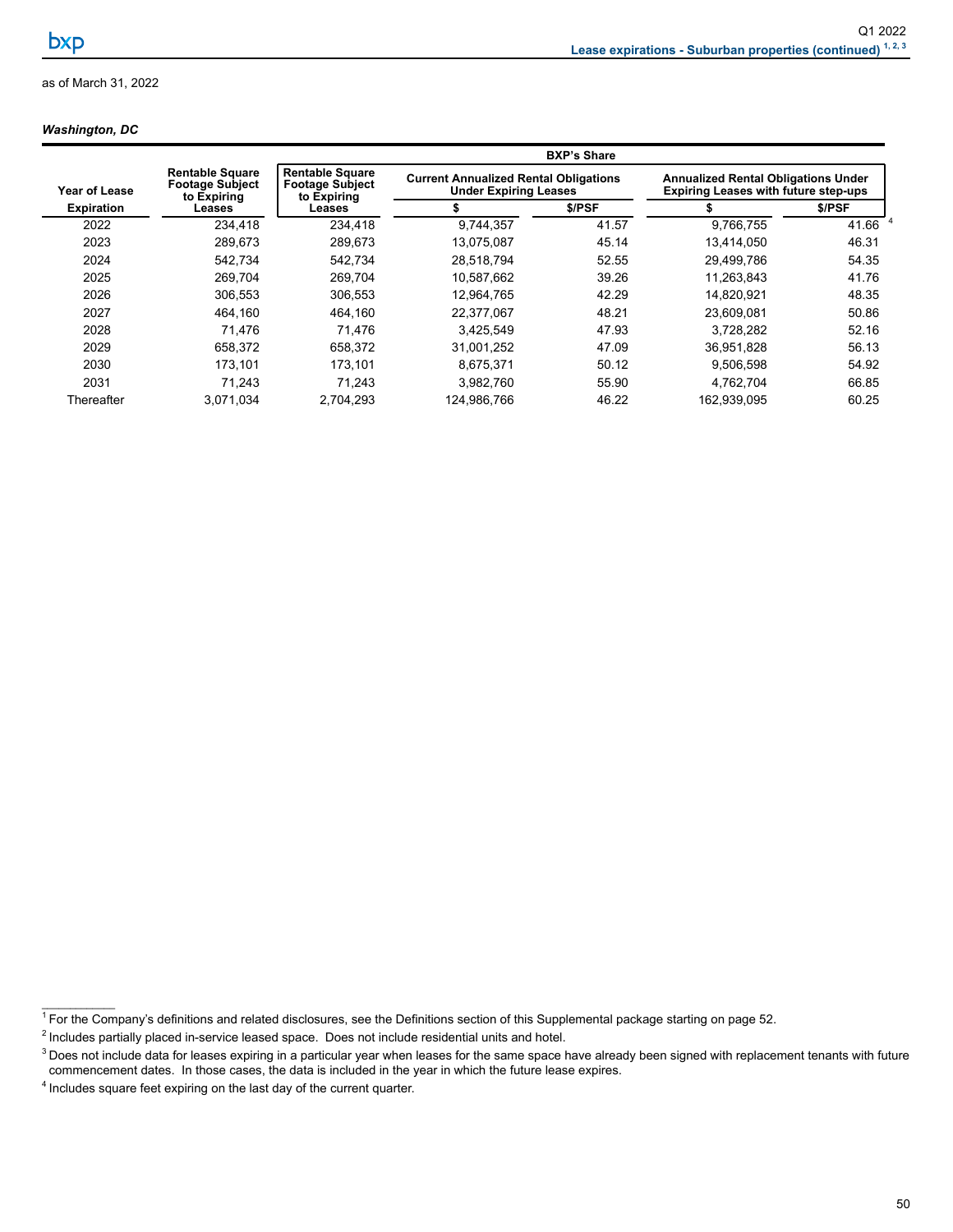<span id="page-54-0"></span>With the exception of Green Street Advisors, an independent research firm, the equity analysts listed below are those analysts that, according to Thomson Reuters Corporation, have published research material on the Company and are listed as covering the Company. Please note that any opinions, estimates or forecasts regarding the Company's performance made by the analysts listed below do not represent the opinions, estimates or forecasts of the Company or its management. The Company does not by its reference below imply its endorsement of or concurrence with any information, conclusions or recommendations made by any of such analysts.

| <b>Equity Research Coverage</b>   |                                      |                             |
|-----------------------------------|--------------------------------------|-----------------------------|
| Argus Research Company            | Angus Kelleher                       | 646.747.5447                |
| Bank of America Merrill Lynch     | Jeffrey Spector / Jamie Feldman      | 646.855.1363 / 646.855.5808 |
| <b>Barclays</b>                   | <b>Anthony Powell</b>                | 212.526.8768                |
| <b>BMO Capital</b>                | John Kim                             | 212.885.4115                |
| <b>BTIG</b>                       | <b>Tom Catherwood</b>                | 212.738.6140                |
| Citi                              | Michael Bilerman / Emmanuel Korchman | 212.816.1383 / 212.816.1382 |
| Deutsche Bank Securities          | Derek Johnston                       | 212.250.5683                |
| Evercore ISI                      | Steve Sakwa                          | 212.446.9462                |
| Goldman Sachs & Company, Inc.     | Caitlin Burrows                      | 801.741.5459                |
| <b>Green Street Advisors</b>      | Daniel Ismail                        | 949.640.8780                |
| Jefferies & Co.                   | Peter Abramowitz / Jonathan Peterson | 212.284.1705 / 212.336.7076 |
| J.P. Morgan Securities            | Anthony Paolone                      | 212.622.6682                |
| KeyBanc Capital Markets           | <b>Todd Thomas</b>                   | 917.368.2286                |
| <b>Mizuho Securities</b>          | Vikram Malhotra                      | 212.209.9300                |
| Morgan Stanley                    | Ronald Kamden                        | 212.296.8319                |
| Morningstar                       | Michael Wong                         | 312.384.5404                |
| <b>Piper Sandler Companies</b>    | Alexander Goldfarb                   | 212.466.7937                |
| RW Baird & Co., Inc.              | David Rodgers                        | 216.737.7341                |
| Scotiabank GBM                    | Nicholas Yulico                      | 212.225.6904                |
| <b>SMBC Nikko Securities Inc.</b> | <b>Richard Anderson</b>              | 646.521.2351                |
| <b>Truist Securities</b>          | Michael Lewis                        | 212.319.5659                |
| <b>UBS US Equity Research</b>     | <b>Michael Goldsmith</b>             | 212.713.2951                |
| <b>Wells Fargo Securities</b>     | <b>Blaine Heck</b>                   | 443.263.6529                |
| <b>Wolfe Research</b>             | Andrew Rosivach                      | 646.582.9250                |
| <b>Debt Research Coverage</b>     |                                      |                             |
| Bank of America Merrill Lynch     | <b>Andrew Molloy</b>                 | 646.855.6435                |
| <b>Barclays</b>                   | Peter Troisi                         | 212.412.3695                |
| J.P. Morgan Securities            | Mark Streeter                        | 212.834.5086                |
| <b>US Bank</b>                    | <b>Bill Stafford</b>                 | 877.558.2605                |
| <b>Wells Fargo</b>                | <b>Kevin McClure</b>                 | 704.715.8455 / 704.410.3252 |
| <b>Rating Agencies</b>            |                                      |                             |
| Moody's Investors Service         | Ranjini Venkatesan                   | 212.553.3828                |
| Standard & Poor's                 | <b>Michael Souers</b>                | 212.438.2508                |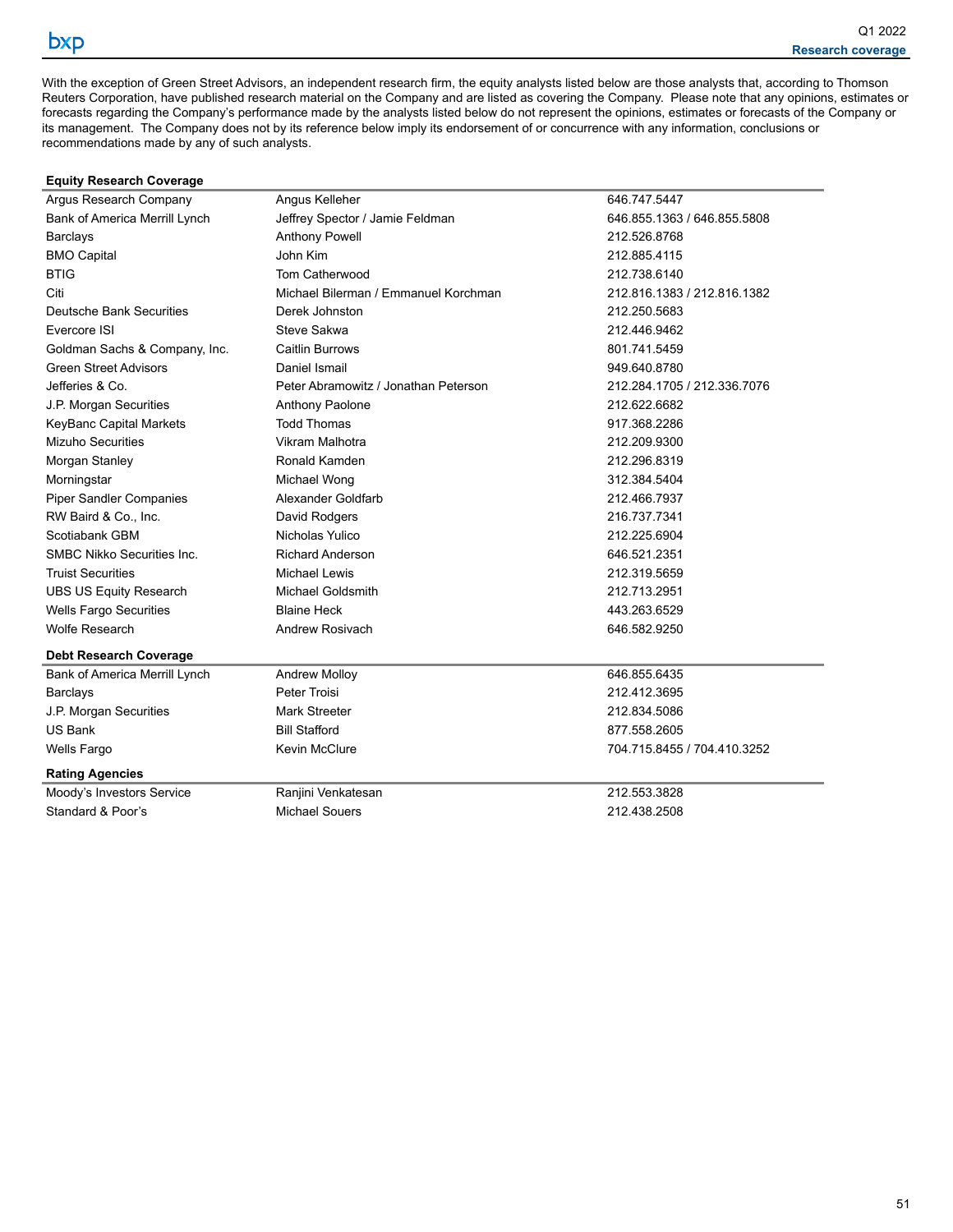<span id="page-55-0"></span>This section contains definitions of certain non-GAAP financial measures and other terms that the Company uses in this Supplemental report and, if applicable, the reasons why management believes these non-GAAP financial measures provide useful information to investors about the Company's financial condition and results of operations and the other purposes for which management uses the measures. Additional detail can be found in the Company's most recent annual report on Form 10-K and quarterly report on Form 10-Q, as well as other documents the Company files or furnishes to the SEC from time to time.

The Company also presents "**BXP's Share**" of certain of these measures, which are non-GAAP financial measures that are calculated as the consolidated amount calculated in accordance with GAAP, plus the Company's share of the amount from the Company's unconsolidated joint ventures (calculated based upon the Company's percentage ownership interest and, in some cases, after priority allocations), minus the Company's partners' share of the amount from the Company's consolidated joint ventures (calculated based upon the partners' percentage ownership interests and, in some cases, after income allocation to private REIT shareholders and their share of fees due to the Company). Management believes that presenting "BXP's Share" of these measures provides useful information to investors regarding the Company's financial condition and/or results of operations because the Company has several significant joint ventures and, in some cases, the Company exercises significant influence over, but does not control, the joint venture, in which case GAAP requires that the Company account for the joint venture entity using the equity method of accounting and the Company does not consolidate it for financial reporting purposes. In other cases, GAAP requires that the Company consolidate the venture even though the Company's partner(s) owns a significant percentage interest. As a result, management believes that presenting BXP's Share of various financial measures in this manner can help investors better understand the Company's financial condition and/or results of operations after taking into account its true economic interest in these joint ventures. The Company cautions investors that the ownership percentages used in calculating "BXP's Share" of these measures may not completely and accurately depict all of the legal and economic implications of holding an interest in a consolidated or unconsolidated joint venture. For example, in addition to partners' interests in profits and capital, venture agreements vary in the allocation of rights regarding decision making (both routine and major decisions), distributions, transferability of interests, financings and guarantees, liquidations and other matters. As a result, presentations of "BXP's Share" of a financial measure should not be considered a substitute for, and should only be considered together with and as a supplement to, the Company's financial information presented in accordance with GAAP. Unless noted otherwise, reconciliations of "BXP's Share" of these financial measures can be found in the Reconciliations section of this Supplemental package starting on page 56.

#### **Annualized Rental Obligations**

Annualized Rental Obligations is defined as monthly Rental Obligations, as of the last day of the reporting period, multiplied by twelve (12).

#### **Average Economic Occupancy**

Average Economic Occupancy is defined as (1) total possible revenue less vacancy loss divided by (2) total possible revenue, expressed as a percentage. Total possible revenue is determined by valuing average occupied units at contract rates and average vacant units at Market Rents. Vacancy loss is determined by valuing vacant units at current Market Rents. By measuring vacant units at their Market Rents, Average Economic Occupancy takes into account the fact that units of different sizes and locations within a residential property have different economic impacts on a residential property's total possible gross revenue.

#### **Average Monthly Rental Rates**

Average Monthly Rental Rates are calculated by the Company as the average of the quotients obtained by dividing (A) rental revenue as determined in accordance with GAAP by (B) the number of occupied units for each month within the applicable fiscal period.

#### **Average Physical Occupancy**

Average Physical Occupancy is defined as (1) the average number of occupied units divided by (2) the total number of units, expressed as a percentage.

#### **Debt to Market Capitalization Ratio**

**Consolidated Debt to Consolidated Market Capitalization Ratio** is a measure of leverage commonly used by analysts in the REIT sector that equals the quotient of (A) the Company's Consolidated Debt divided by (B) the Company's Consolidated Market Capitalization, presented as a percentage. **Consolidated Market Capitalization** is the sum of (x) the Company's Consolidated Debt plus (y) the market value of the Company's outstanding equity securities calculated using the closing price per share of common stock of the Company, as reported by the New York Stock Exchange, multiplied by the sum of (1) outstanding shares of common stock of the Company, (2) outstanding common units of limited partnership interest in Boston Properties Limited Partnership (excluding common units held by the Company), (3) common units issuable upon conversion of all outstanding LTIP Units, assuming all conditions have been met for the conversion of the LTIP Units, (4) common units issuable upon conversion of 2012 OPP Units that were issued in the form of LTIP Units, (5) common units issuable upon conversion of 2013 MYLTIP Units that were issued in the form of LTIP Units, (6) common units issuable upon conversion of 2014 MYLTIP Units that were issued in the form of LTIP Units, (7) common units issuable upon conversion of 2015 MYLTIP Units that were issued in the form of LTIP Units, (8) common units issuable upon conversion of 2016 MYLTIP Units that were issued in the form of LTIP Units, (9) on and after February 6, 2020, which was the end of the performance period for 2017 MYLTIP Units and thus the date earned, common units issuable upon conversion of 2017 MYLTIP Units that were issued in the form of LTIP Units, (10) on and after February 5, 2021, which was the end of the performance period for 2018 MYLTIP Units and thus the date earned, common units issuable upon conversion of 2018 MYLTIP Units that were issued in the form of LTIP Units and (11) on and after February 4, 2022, which was the end of the performance period for 2019 MYLTIP Units and thus the date earned, common units issuable upon conversion of 2019 MYLTIP Units that were issued in the form of LTIP Units. The calculation of Consolidated Market Capitalization does not include LTIP Units issued in the form of MYLTIP Awards unless and until certain performance thresholds are achieved and they are earned. Because their three-year performance periods have not yet ended, 2020, 2021 and 2022 MYLTIP Units are not included.

The Company also presents **BXP's Share of Market Capitalization**, which is calculated in a similar manner, except that BXP's Share of Debt is utilized instead of the Company's Consolidated Debt in both the numerator and the denominator. The Company presents these ratios because its degree of leverage could affect its ability to obtain additional financing for working capital, capital expenditures, acquisitions, development or other general corporate purposes and because different investors and lenders consider one or both of these ratios. Investors should understand that these ratios are, in part, a function of the market price of the common stock of the Company, and as such will fluctuate with changes in such price and do not necessarily reflect the Company's capacity to incur additional debt to finance its activities or its ability to manage its existing debt obligations. However, for a company like Boston Properties, Inc., whose assets are primarily income-producing real estate, these ratios may provide investors with an alternate indication of leverage, so long as they are evaluated along with the ratio of indebtedness to other measures of asset value used by financial analysts and other financial ratios, as well as the various components of the Company's outstanding indebtedness.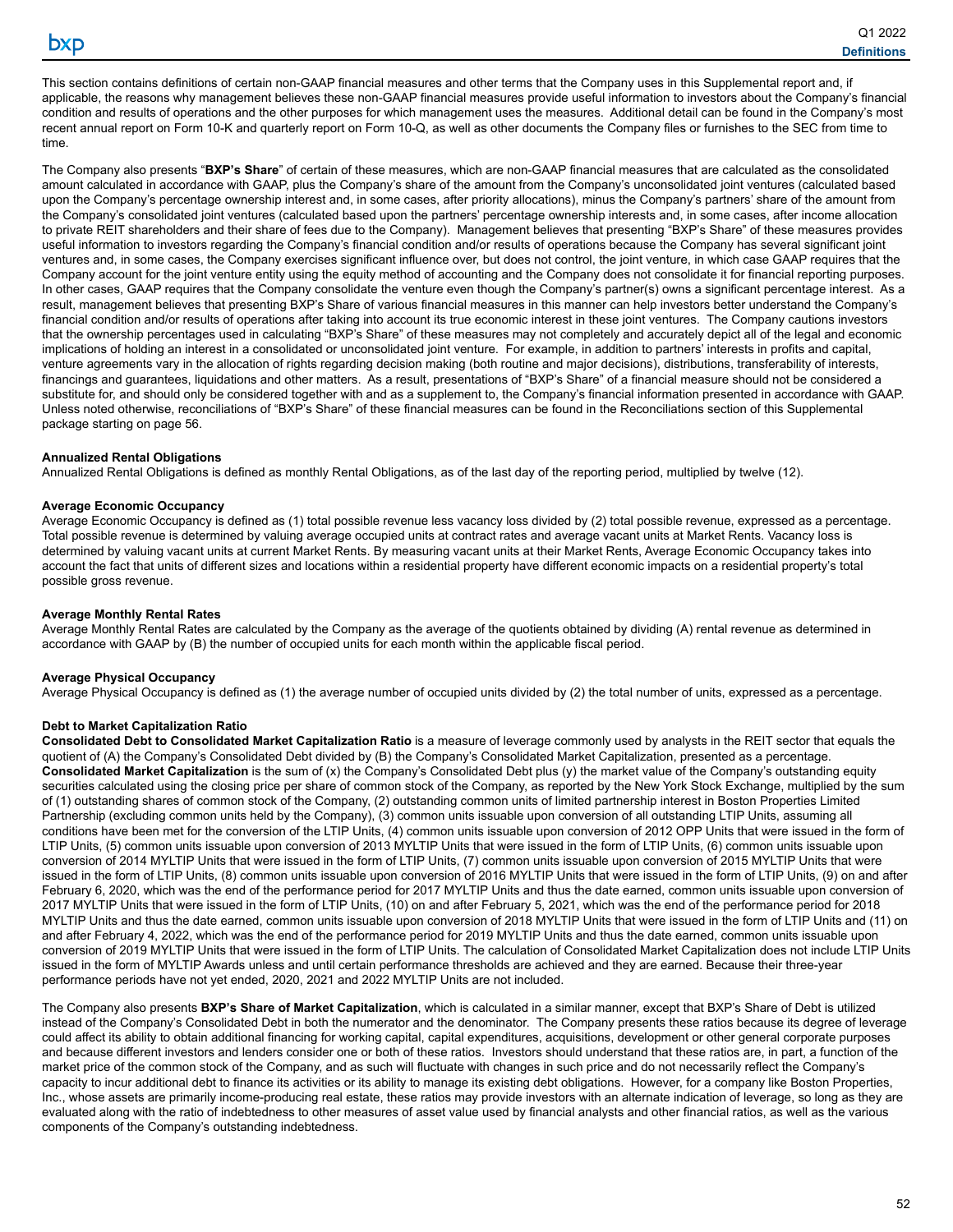#### **Earnings Before Interest, Taxes, Depreciation and Amortization for Real Estate (EBITDA***re***)**

Pursuant to the definition of Earnings Before Interest, Taxes, Depreciation and Amortization for Real Estate adopted by the Board of Governors of the National Association of Real Estate Investment Trusts ("Nareit"), the Company calculates EBITDA*re* as net income, the most directly comparable GAAP financial measure, plus preferred stock redemption charge, net income attributable to noncontrolling interests, interest expense, losses (gains) from early extinguishments of debt, depreciation and amortization expense, impairment loss and adjustments to reflect the Company's share of EBITDA*re* from unconsolidated joint ventures less gains (losses) on sales of real estate. EBITDA*re* is a non-GAAP financial measure. The Company uses EBITDA*re* internally as a performance measure and believes EBITDA*re* provides useful information to investors regarding its financial condition and results of operations at the corporate level because, when compared across periods, EBITDA*re* reflects the impact on operations from trends in occupancy rates, rental rates, operating costs, general and administrative expenses and acquisition and development activities on an unleveraged basis, providing perspective not immediately apparent from net (loss) income attributable to Boston Properties, Inc.

In some cases the Company also presents (A) **BXP's Share of EBITDA***re* **– cash**, which is BXP's Share of EBITDA*re* after eliminating the effects of straightline rent (excluding the impact related to deferred revenue related to improvements to long-lived assets paid for by a tenant), fair value lease revenue, noncash termination income adjustment (fair value lease amounts) and non-cash gains (losses) from early extinguishment of debt and adding straight-line ground rent expense (excluding prepaid ground rent expense), stock-based compensation expense and lease transaction costs that qualify as rent inducements, and (B) **Annualized EBITDA***re*, which is EBITDA*re* for the applicable fiscal quarter ended multiplied by four (4). Presenting BXP's Share of EBITDA*re* – cash allows investors to compare EBITDA*re* across periods without taking into account the effect of certain non-cash rental revenues, ground rent expense and stock based compensation expense. Similar to depreciation and amortization, because of historical cost accounting, fair value lease revenue may distort operating performance measures at the property level. Additionally, presenting EBITDA*re* excluding the impact of straight-line rent provides investors with an alternative view of operating performance at the property level that more closely reflects rental revenue generated at the property level without regard to future contractual increases in rental rates. In addition, the Company's management believes that the presentation of Annualized EBITDA*re* provides useful information to investors regarding the Company's results of operations because it enables investors to more easily compare quarterly EBITDA*re* to EBITDA*re* from full fiscal years.

The Company's computation of EBITDA*re* may not be comparable to EBITDA*re* reported by other REITs or real estate companies that do not define the term in accordance with the current Nareit definition or that interpret the current Nareit definition differently. The Company believes that in order to facilitate a clear understanding of its operating results, EBITDA*re* should be examined in conjunction with net income attributable to Boston Properties, Inc. as presented in the Company's consolidated financial statements. EBITDA*re* should not be considered a substitute to net income attributable to Boston Properties, Inc. in accordance with GAAP or any other GAAP financial measures and should only be considered together with and as a supplement to the Company's financial information prepared in accordance with GAAP.

#### **Fixed Charge Coverage Ratio**

Fixed Charge Coverage Ratio equals **BXP's Share of EBITDA***re* **– cash** divided by **Total Fixed Charges**. BXP's Share of EBITDA*re* – cash is a non-GAAP financial measure equal to BXP's Share of EBITDA*re* after eliminating the effects of straight-line rent (excluding the impact related to deferred revenue related to improvements to long-lived assets paid for by a tenant), fair value lease revenue, non-cash termination income adjustment (fair value lease amounts) and non-cash gains (losses) from early extinguishment of debt and adding straight-line ground rent expense, stock-based compensation expense and lease transaction costs that qualify as rent inducements. **Total Fixed Charges** is also a non-GAAP financial measure equal to the sum of BXP's Share of interest expense, capitalized interest, maintenance capital expenditures, hotel improvements, equipment upgrades and replacements and preferred dividends/ distributions less hedge amortization and amortization of financing costs. The Company believes that the presentation of its Fixed Charge Coverage Ratio provides investors with useful information about the Company's financial performance as it relates to overall financial flexibility and balance sheet management. Furthermore, the Company believes that the Fixed Charge Coverage Ratio is frequently used by analysts, rating agencies and other interested parties in the evaluation of the Company's performance as a REIT and, as a result, by presenting the Fixed Charge Coverage Ratio the Company assists these parties in their evaluations. The Company's calculation of its Fixed Charge Coverage Ratio may not be comparable to the ratios reported by other REITs or real estate companies that define the term differently and should only be considered together with and as a supplement to the Company's financial information prepared in accordance with GAAP. For clarification purposes, this ratio does not include gains (losses) from early extinguishments of debt.

#### **Funds Available for Distribution (FAD) and FAD Payout Ratio**

In addition to FFO, which is defined on the following page, the Company presents Funds Available for Distribution to common shareholders and common unitholders (FAD), which is a non-GAAP financial measure that is calculated by (1) adding to FFO lease transaction costs that qualify as rent inducements, non-real estate depreciation, non-cash losses (gains) from early extinguishments of debt, stock-based compensation expense, partners' share of consolidated and unconsolidated joint venture 2nd generation tenant improvement and leasing commissions (included in the period in which the lease commences) and unearned portion of capitalized fees, (2) eliminating the effects of straight-line rent, straight-line ground rent expense adjustment (excluding prepaid ground rent expense), hedge amortization and fair value lease revenue, and (3) subtracting maintenance capital expenditures, hotel improvements, equipment upgrades and replacements, 2nd generation tenant improvement and leasing commissions (included in the period in which the lease commences), non-cash termination income adjustment (fair value lease amounts) and impairments of non-depreciable real estate. The Company believes that the presentation of FAD provides useful information to investors regarding the Company's results of operations because FAD provides supplemental information regarding the Company's operating performance that would not otherwise be available and may be useful to investors in assessing the Company's operating performance. Additionally, although the Company does not consider FAD to be a liquidity measure, as it does not make adjustments to reflect changes in working capital or the actual timing of the payment of income or expense items that are accrued in the period, the Company believes that FAD may provide investors with useful supplemental information regarding the Company's ability to generate cash from its operating performance and the impact of the Company's operating performance on its ability to make distributions to its shareholders. Furthermore, the Company believes that FAD is frequently used by analysts, investors and other interested parties in the evaluation of its performance as a REIT and, as a result, by presenting FAD the Company is assisting these parties in their evaluation. FAD should not be considered as a substitute for net income attributable to Boston Properties, Inc.'s co determined in accordance with GAAP or any other GAAP financial measures and should only be considered together with and as a supplement to the Company's financial information prepared in accordance with GAAP.

**FAD Payout Ratio** is defined as distributions to common shareholders and unitholders (excluding any special distributions) divided by FAD.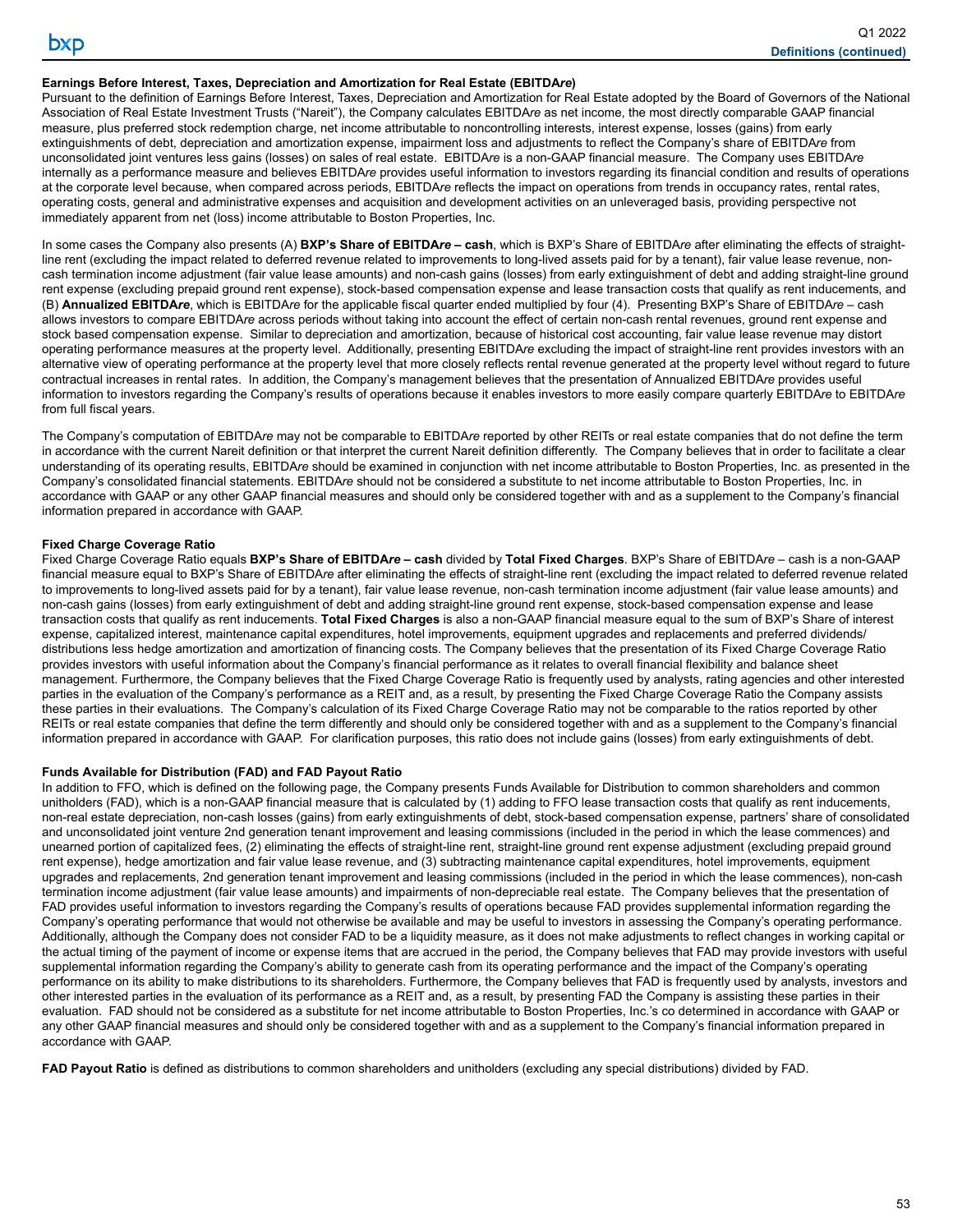### **Funds from Operations (FFO)**

Pursuant to the revised definition of Funds from Operations adopted by the Board of Governors of Nareit, the Company calculates Funds from Operations, or "FFO," by adjusting net income (loss) attributable to Boston Properties, Inc. (computed in accordance with GAAP) for gains (or losses) from sales of properties, impairment losses on depreciable real estate consolidated on the Company's balance sheet, impairment losses on its investments in unconsolidated joint ventures driven by a measurable decrease in the fair value of depreciable real estate held by the unconsolidated joint ventures and real estate-related depreciation and amortization. FFO is a non-GAAP financial measure, but the Company believes the presentation of FFO, combined with the presentation of required GAAP financial measures, has improved the understanding of operating results of REITs among the investing public and has helped make comparisons of REIT operating results more meaningful. Management generally considers FFO and FFO per share to be useful measures for understanding and comparing the Company's operating results because, by excluding gains and losses related to sales of previously depreciated operating real estate assets, impairment losses and real estate asset depreciation and amortization (which can differ across owners of similar assets in similar condition based on historical cost accounting and useful life estimates), FFO and FFO per share can help investors compare the operating performance of a company's real estate across reporting periods and to the operating performance of other companies.

The Company's computation of FFO may not be comparable to FFO reported by other REITs or real estate companies that do not define the term in accordance with the current Nareit definition or that interpret the current Nareit definition differently. In order to facilitate a clear understanding of the Company's operating results, FFO should be examined in conjunction with net income attributable to Boston Properties, Inc. as presented in the Company's consolidated financial statements. FFO should not be considered as a substitute for net income attributable to Boston Properties, Inc. (determined in accordance with GAAP) or any other GAAP financial measures and should only be considered together with and as a supplement to the Company's financial information prepared in accordance with GAAP.

#### **In-Service Properties**

The Company treats a property as being "in-service" upon the earlier of (1) lease-up and completion of tenant improvements or (2) one year after cessation of major construction activity as determined under GAAP. The determination as to when an entire property should be treated as "in-service" involves a degree of judgment and is made by management based on the relevant facts and circumstances of the particular property. For portfolio operating and occupancy statistics, the Company specifies a single date for treating a property as "in-service," which is generally later than the date the property is partially placed inservice under GAAP. Under GAAP, a property may be placed in-service in stages as construction is completed and the property is held available for occupancy. In addition, under GAAP, when a portion of a property has been substantially completed and either occupied or held available for occupancy, the Company ceases capitalizing costs on that portion, even though it may not treat the property as being "in-service," and continues to capitalize only those costs associated with the portion still under construction. In-service properties include properties held by the Company's unconsolidated joint ventures.

#### **Interest Coverage Ratio**

Interest Coverage Ratio, calculated including and excluding capitalized interest, is a non-GAAP financial measure equal to **BXP's Share of EBITDA***re* **– cash** divided by Adjusted interest expense. BXP's Share of EBITDA*re* – cash is a non-GAAP financial measure equal to BXP's Share of EBITDA*re* after eliminating the effects of straight-line rent (excluding the impact related to deferred revenue related to improvements to long-lived assets paid for by a tenant), fair value lease revenue, non-cash termination income adjustment (fair value lease amounts) and non-cash gains (losses) from early extinguishment of debt and adding straight-line ground rent expense (excluding prepaid ground rent expense), stock-based compensation expense and lease transaction costs that qualify as rent inducements. Adjusted interest expense excluding capitalized interest is equal to BXP's Share of interest expense less (1) BXP's Share of hedge amortization and (2) BXP's Share of amortization of financing costs. Adjusted interest expense including capitalized interest is calculated in the same manner but adds back BXP's Share of capitalized interest. The Company believes that the presentation of its Interest Coverage Ratio provides useful information about the Company's financial condition because it provides investors additional information on the Company's ability to meet its debt obligations and incur additional indebtedness. In addition, by analyzing interest coverage ratios over a period of time, trends may emerge that provide investors a better sense of whether a company's financial condition is improving or declining. The ratios may also be used to compare the financial condition of different companies, which can help when making an investment decision. The Company presents its Interest Coverage Ratio in two ways - including capitalized interest and excluding capitalized interest. GAAP requires the capitalization of interest expense during development. Therefore, for a company like Boston Properties, Inc. that is an active developer of real estate, presenting the Interest Coverage Ratio (excluding capitalized interest) provides an alternative measure of financial condition that may be more indicative of the Company's ability to meet its interest expense obligations and therefore its overall financial condition. For clarification purposes, this ratio does not include gains (losses) from early extinguishments of debt.

#### **Market Rents**

Market Rents used by the Company in calculating Average Economic Occupancy are based on the current market rates set by the managers of the Company's residential properties based on their experience in renting their residential property's units and publicly available market data. Trends in market rents for a region as reported by others could therefore vary materially. Market Rents for a period are based on the average Market Rents during that period and do not reflect any impact for cash concessions.

#### **Net Debt**

Net Debt is equal to (A) the Company's consolidated debt plus special dividends payable (if any) less (B) cash and cash equivalents and cash held in escrow for potential Section 1031 like kind exchange(s). The Company believes that the presentation of Net Debt provides useful information to investors because the Company reviews Net Debt as part of the management of its overall financial flexibility, capital structure and leverage. In particular, Net Debt is an important component of the Company's ratio of **BXP's Share of Net Debt to BXP's Share of EBITDA***re***.** BXP's Share of Net Debt is calculated in a similar manner to Net Debt, except that BXP's Share of Debt and BXP's Share of cash are utilized instead of the Company's consolidated debt and cash in the calculation. The Company believes BXP's Share of Net Debt to BXP's Share of EBITDA*re* is useful to investors because it provides an alternative measure of the Company's financial flexibility, capital structure and leverage based on its percentage ownership interest in all of its assets. Furthermore, certain debt rating agencies, creditors and credit analysts monitor the Company's Net Debt as part of their assessments of its business. The Company may utilize a considerable portion of its cash and cash equivalents at any given time for purposes other than debt reduction. In addition, cash and cash equivalents and cash held in escrow for potential Section 1031 like kind exchange(s) may not be solely controlled by the Company. The deduction of these items from consolidated debt in the calculation of Net Debt therefore should not be understood to mean that these items are available exclusively for debt reduction at any given time.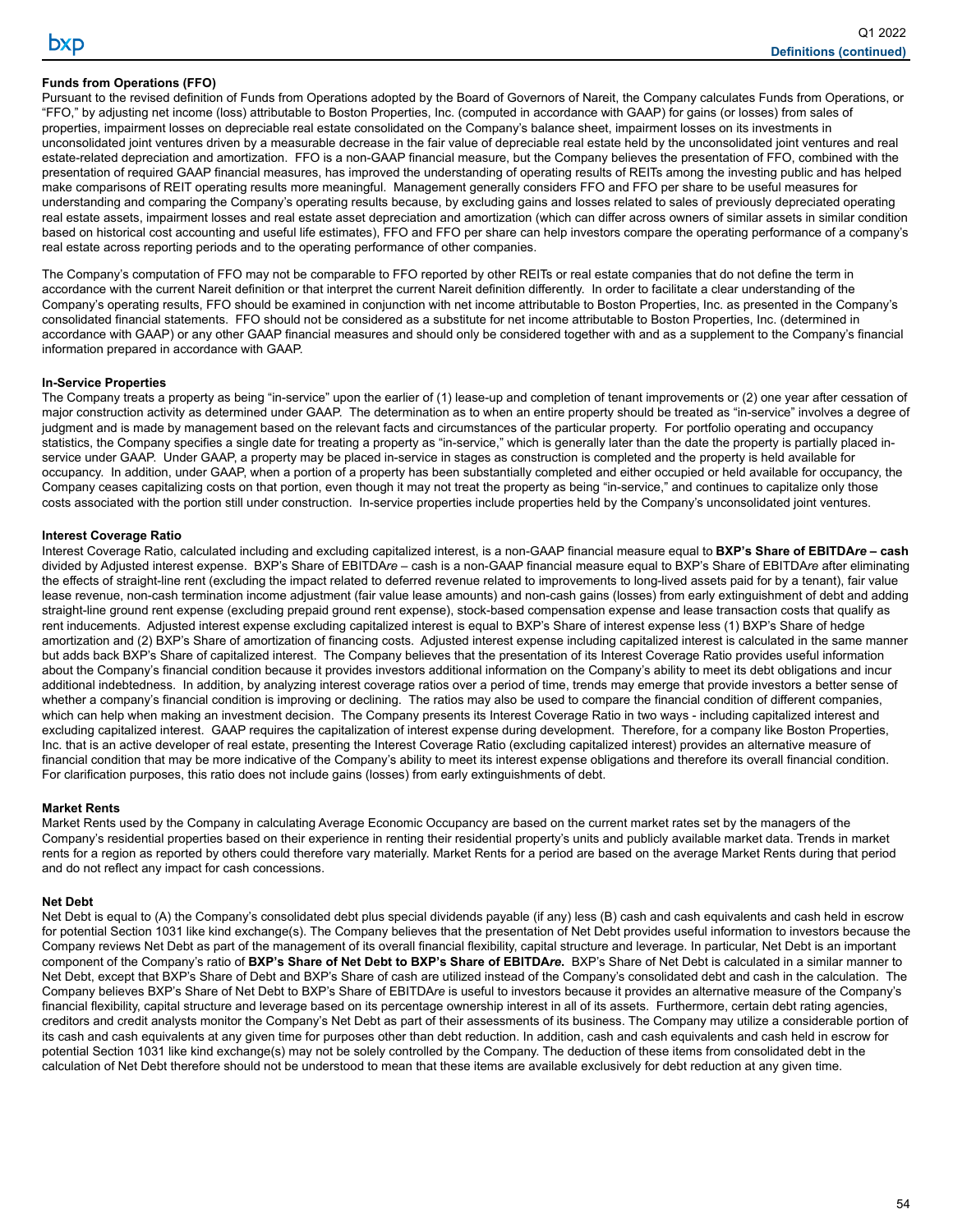### **Net Operating Income/(Loss) (NOI)**

Net operating income/(loss) (NOI) is a non-GAAP financial measure equal to net income attributable to Boston Properties, Inc. common shareholders, the most directly comparable GAAP financial measure, plus (1) preferred stock redemption charge, preferred dividends, net income attributable to noncontrolling interests, corporate general and administrative expense, payroll and related costs from management services contracts, transaction costs, impairment losses, depreciation and amortization expense, losses from early extinguishments of debt and interest expense, less (2) development and management services revenue, direct reimbursements of payroll and related costs from management services contracts, income (loss) from unconsolidated joint ventures, gains (losses) on sales of real estate, gains (losses) from investments in securities and interest and other income (loss). In some cases, the Company also presents (1) **NOI – cash**, which is NOI after eliminating the effects of straight-line rent (excluding the impact related to deferred revenue related to improvements to long-lived assets paid for by a tenant), fair value lease revenue, straight-line ground rent expense adjustment (excluding prepaid ground rent), prepaid ground rent expense and lease transaction costs that qualify as rent inducements in accordance with GAAP, and (2) **NOI and NOI – cash, in each case excluding termination income**.

The Company uses these measures internally as performance measures and believes they provide useful information to investors regarding the Company's results of operations and financial condition because, when compared across periods, they reflect the impact on operations from trends in occupancy rates, rental rates, operating costs and acquisition and development activity on an unleveraged basis, providing perspective not immediately apparent from net income. For example, interest expense is not necessarily linked to the operating performance of a real estate asset and is often incurred at the corporate level as opposed to the property level. Similarly, interest expense may be incurred at the property level even though the financing proceeds may be used at the corporate level (e.g., used for other investment activity). In addition, depreciation and amortization expense because of historical cost accounting and useful life estimates, may distort operating performance measures at the property level. Presenting NOI – cash allows investors to compare NOI performance across periods without taking into account the effect of certain non-cash rental revenues and ground rent expenses. Similar to depreciation and amortization expense, fair value lease revenues, because of historical cost accounting, may distort operating performance measures at the property level. Additionally, presenting NOI excluding the impact of the straight-lining of rent provides investors with an alternative view of operating performance at the property level that more closely reflects net cash generated at the property level on an unleveraged basis. Presenting NOI measures that exclude termination income provides investors with additional information regarding operating performance at a property level that allows them to compare operating performance between periods without taking into account termination income, which can distort the results for any given period because they generally represent multiple months or years of a tenant's rental obligations that are paid in a lump sum in connection with a negotiated early termination of the tenant's lease and are not reflective of the core ongoing operating performance of the Company's properties.

#### **Rental Obligations**

Rental Obligations is defined as the contractual base rents (but excluding percentage rent) and budgeted reimbursements from tenants under existing leases. These amounts exclude rent abatements.

#### **Rental Revenue**

Rental Revenue is equal to Total revenue, the most directly comparable GAAP financial measure, less development and management services revenue and direct reimbursements of payroll and related costs from management services contracts. The Company uses Rental Revenue internally as a performance measure and in calculating other non-GAAP financial measures (e.g., NOI), which provides investors with information regarding our performance that is not immediately apparent from the comparable non-GAAP measures and allows investors to compare operating performance between periods. The Company also presents **Rental Revenue (excluding termination income)** because termination income can distort the results for any given period because it generally represents multiple months or years of a tenant's rental obligations that are paid in a lump sum in connection with a negotiated early termination of the tenant's lease and does not reflect the core ongoing operating performance of the Company's properties.

#### **Same Properties**

In the Company's analysis of NOI, particularly to make comparisons of NOI between periods meaningful, it is important to provide information for properties that were in-service and owned by the Company throughout each period presented. The Company refers to properties acquired or placed in-service prior to the beginning of the earliest period presented and owned by the Company through the end of the latest period presented as "Same Properties." "Same Properties" therefore exclude properties placed in-service, acquired, repositioned or in development or redevelopment after the beginning of the earliest period presented or disposed of prior to the end of the latest period presented. Accordingly, it takes at least one year and one quarter after a property is acquired or treated as "in-service" for that property to be included in "Same Properties." Pages 20 - 23 indicate by footnote the "In-Service Properties" that are not included in "Same Properties."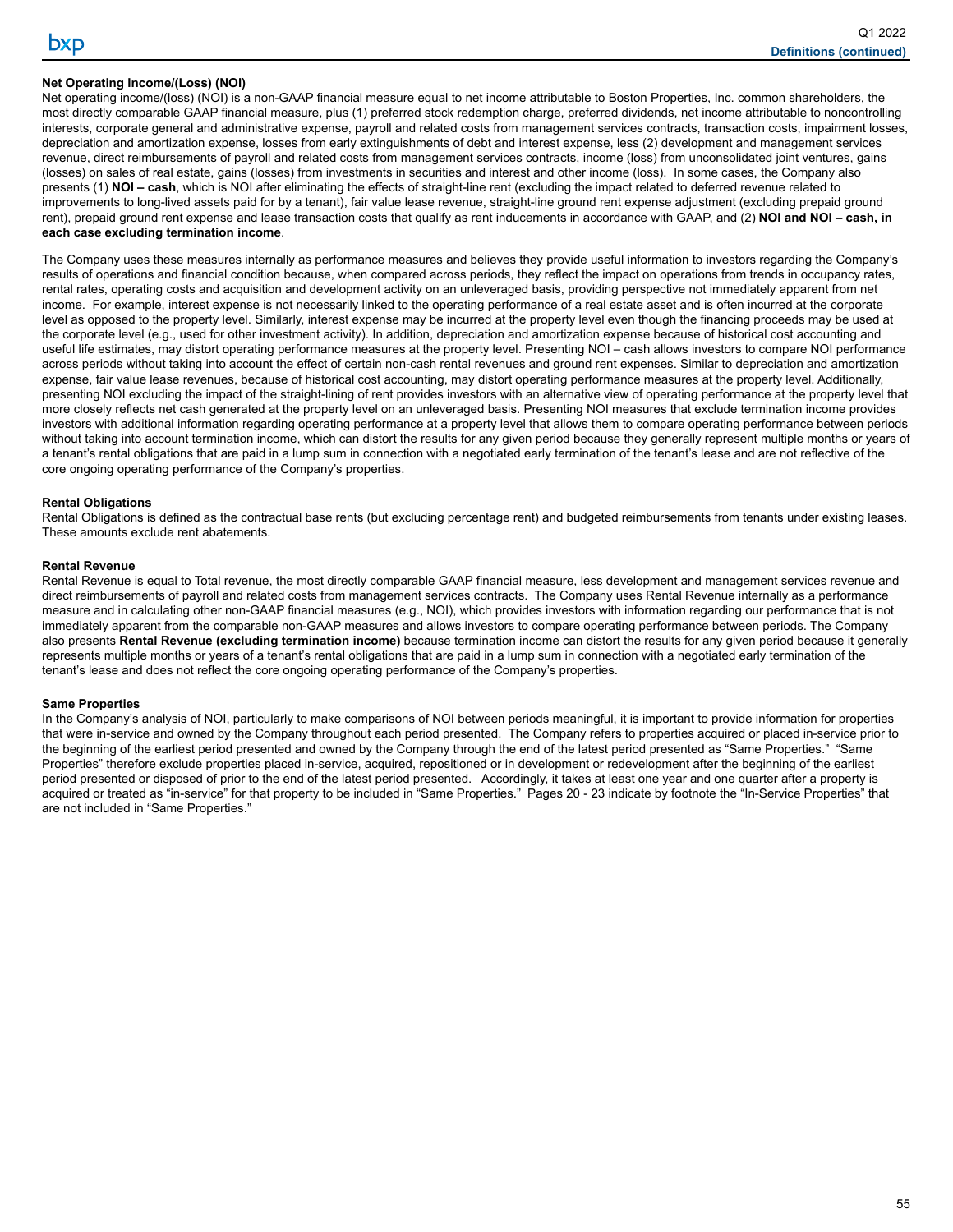## <span id="page-59-0"></span>(unaudited and in thousands)

## *BXP's Share of select items*

|                                                                                                                                               | <b>Three Months Ended</b> |     |               |  |  |  |  |
|-----------------------------------------------------------------------------------------------------------------------------------------------|---------------------------|-----|---------------|--|--|--|--|
|                                                                                                                                               | 31-Mar-22                 |     | 31-Dec-21     |  |  |  |  |
| Revenue                                                                                                                                       | \$<br>754,307             | \$  | 731,063       |  |  |  |  |
| Partners' share of revenue from consolidated joint ventures (JVs)                                                                             | (77, 150)                 |     | (76, 463)     |  |  |  |  |
| BXP's share of revenue from unconsolidated JVs                                                                                                | 58,415                    |     | 53,919        |  |  |  |  |
| BXP's Share of revenue                                                                                                                        | \$<br>735,572             | \$  | 708,519       |  |  |  |  |
| Straight-line rent                                                                                                                            | \$<br>22,186              | \$  | 30,619        |  |  |  |  |
| Partners' share of straight-line rent from consolidated JVs                                                                                   | (906)                     |     | (3,311)       |  |  |  |  |
| BXP's share of straight-line rent from unconsolidated JVs                                                                                     | 13,823                    |     | 2,821         |  |  |  |  |
| BXP's Share of straight-line rent                                                                                                             | \$<br>35,103              | \$  | 30,129        |  |  |  |  |
| Reinstatements associated with accrued rent (all of which was included within straight-line rent) <sup>1</sup>                                | \$<br>974                 | \$  |               |  |  |  |  |
| Partners' share of reinstatements associated with accrued rent from consolidated JVs (all of which was<br>included within straight-line rent) |                           |     |               |  |  |  |  |
| BXP's share of reinstatements associated with accrued rent from unconsolidated JVs (all of which was<br>included within straight-line rent)   | 1,275                     |     |               |  |  |  |  |
| BXP's Share of reinstatements associated with accrued rent (all of which was included within straight-line<br>rent), net $1$                  | \$<br>2,249               | \$  |               |  |  |  |  |
| Fair value lease revenue <sup>2</sup>                                                                                                         | \$                        | \$  |               |  |  |  |  |
| Partners' share of fair value lease revenue from consolidated JVs <sup>2</sup>                                                                | 1,655<br>(119)            |     | 1,412<br>(25) |  |  |  |  |
| BXP's share of fair value lease revenue from unconsolidated JVs <sup>2</sup>                                                                  | 649                       |     | 671           |  |  |  |  |
| BXP's Share of fair value lease revenue <sup>2</sup>                                                                                          | \$<br>2,185               | \$  | 2,058         |  |  |  |  |
|                                                                                                                                               |                           |     |               |  |  |  |  |
| Lease termination income                                                                                                                      | \$<br>2,078               | \$  | (16)          |  |  |  |  |
| Partners' share of termination income from consolidated JVs                                                                                   | (221)                     |     | 4             |  |  |  |  |
| BXP's share of termination income from unconsolidated JVs                                                                                     | 606                       |     | 88            |  |  |  |  |
| BXP's Share of termination income                                                                                                             | \$<br>2,463               | \$  | 76            |  |  |  |  |
| Non-cash termination income adjustment (fair value lease amounts)                                                                             | \$                        | \$  |               |  |  |  |  |
| Partners' share of non-cash termination income adjustment (fair value lease amounts) from consolidated JVs                                    |                           |     |               |  |  |  |  |
| BXP's share of non-cash termination income adjustment (fair value lease amounts) from unconsolidated JVs                                      |                           |     |               |  |  |  |  |
| BXP's Share of non-cash termination income adjustment (fair value lease amounts)                                                              | \$                        | \$  |               |  |  |  |  |
| Parking and other revenue                                                                                                                     | \$<br>21,734              | \$  | 23,087        |  |  |  |  |
| Partners' share of parking and other revenue from consolidated JVs                                                                            | (540)                     |     | (552)         |  |  |  |  |
| BXP's share of parking and other revenue from unconsolidated JVs                                                                              | 1,766                     |     | 1,837         |  |  |  |  |
| BXP's Share of parking and other revenue                                                                                                      | \$<br>22,960              | \$. | 24,372        |  |  |  |  |
| Cash rent abatements and deferrals related to COVID-19                                                                                        | \$<br>1,553               | \$  | 7,196         |  |  |  |  |
| Partners' share of cash rent abatements and deferrals related to COVID-19 from consolidated JVs                                               | 6                         |     | 20            |  |  |  |  |
| BXP's share of cash rent abatements and deferrals related to COVID-19 from unconsolidated JVs                                                 | 87                        |     | 9             |  |  |  |  |
| BXP's Share of cash rent abatements and deferrals related to COVID-19                                                                         | \$<br>1,646               | \$  | 7,225         |  |  |  |  |
| Hedge amortization                                                                                                                            | \$<br>1,590               | \$  | 1,590         |  |  |  |  |
| Partners' share of hedge amortization from consolidated JVs                                                                                   | (144)                     |     | (144)         |  |  |  |  |
| BXP's share of hedge amortization from unconsolidated JVs                                                                                     |                           |     |               |  |  |  |  |
| BXP's Share of hedge amortization                                                                                                             | \$<br>1,446               | \$  | 1,446         |  |  |  |  |
| Straight-line ground rent expense adjustment                                                                                                  | \$<br>744                 | \$  | 732           |  |  |  |  |
| Partners' share of straight-line ground rent expense adjustment from consolidated JVs                                                         |                           |     |               |  |  |  |  |
| BXP's share of straight-line ground rent expense adjustment from unconsolidated JVs                                                           | 145                       |     | 145           |  |  |  |  |
| BXP's Share of straight-line ground rent expense adjustment                                                                                   | \$<br>889                 | \$  | 877           |  |  |  |  |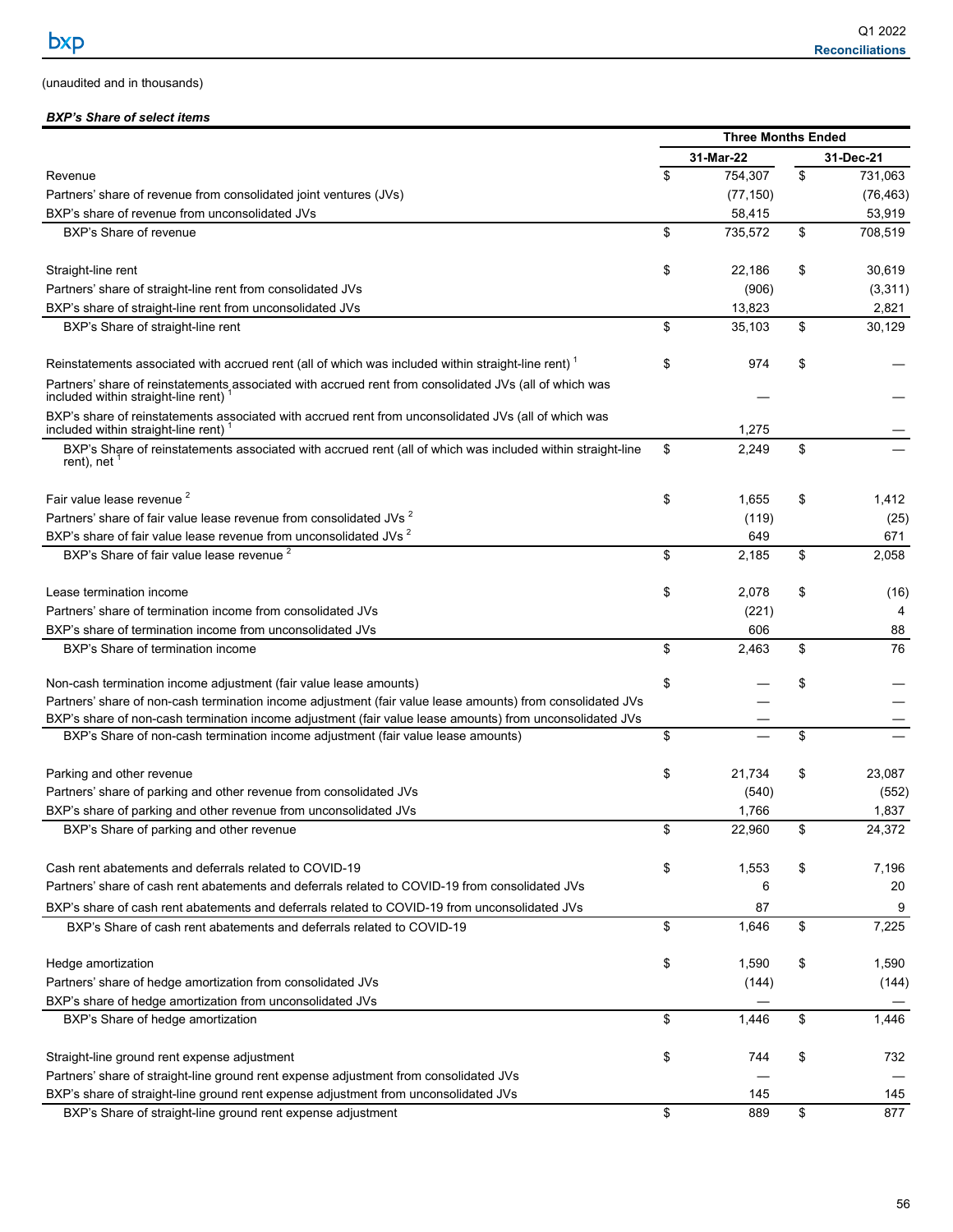$\mathcal{L}_\text{max}$  and  $\mathcal{L}_\text{max}$ 

|                                                                                                              | <b>Three Months Ended</b> |               |
|--------------------------------------------------------------------------------------------------------------|---------------------------|---------------|
|                                                                                                              | 31-Mar-22                 | 31-Dec-21     |
| Depreciation and amortization                                                                                | \$<br>177,624             | \$<br>177,521 |
| Noncontrolling interests in property partnerships' share of depreciation and amortization                    | (17, 653)                 | (17, 482)     |
| BXP's share of depreciation and amortization from unconsolidated JVs                                         | 22,044                    | 20,401        |
| BXP's Share of depreciation and amortization                                                                 | \$<br>182,015             | \$<br>180,440 |
| Lease transaction costs that qualify as rent inducements <sup>3</sup>                                        | \$<br>(4, 583)            | \$<br>3.731   |
| Partners' share of lease transaction costs that qualify as rent inducements from consolidated JVs 3          | 2,443                     | (892)         |
| BXP's share of lease transaction costs that qualify as rent inducements from unconsolidated JVs <sup>3</sup> | 371                       | 569           |
| BXP's Share of lease transaction costs that qualify as rent inducements <sup>3</sup>                         | \$<br>(1,769)             | \$<br>3,408   |
| 2nd generation tenant improvements and leasing commissions                                                   | \$<br>36,993              | \$<br>68,989  |
| Partners' share of 2nd generation tenant improvements and leasing commissions from consolidated JVs          | (1,441)                   | (5,245)       |
| BXP's share of 2nd generation tenant improvements and leasing commissions from unconsolidated JVs            | 10,039                    | 19,267        |
| BXP's Share of 2nd generation tenant improvements and leasing commissions                                    | \$<br>45,591              | \$<br>83,011  |
| Maintenance capital expenditures <sup>4</sup>                                                                | \$<br>10,652              | \$<br>33,919  |
| Partners' share of maintenance capital expenditures from consolidated JVs <sup>4</sup>                       | (1,523)                   | (6,356)       |
| BXP's share of maintenance capital expenditures from unconsolidated JVs <sup>4</sup>                         | 719                       | 180           |
| BXP's Share of maintenance capital expenditures <sup>4</sup>                                                 | \$<br>9,848               | \$<br>27,743  |
| Interest expense                                                                                             | \$<br>101,228             | \$<br>103,331 |
| Partners' share of interest expense from consolidated JVs                                                    | (11, 744)                 | (11, 987)     |
| BXP's share of interest expense from unconsolidated JVs                                                      | 13,246                    | 13,148        |
| BXP's Share of interest expense                                                                              | \$<br>102,730             | \$<br>104,492 |
| Capitalized interest                                                                                         | \$<br>13,740              | \$<br>13,839  |
| Partners' share of capitalized interest from consolidated JVs                                                | (46)                      | (43)          |
| BXP's share of capitalized interest from unconsolidated JVs                                                  | 1,315                     | 450           |
| BXP's Share of capitalized interest                                                                          | \$<br>15,009              | \$<br>14,246  |
| Amortization of financing costs                                                                              | \$<br>3,568               | \$<br>3,399   |
| Partners' share of amortization of financing costs from consolidated JVs                                     | (497)                     | (408)         |
| BXP's share of amortization of financing costs from unconsolidated JVs                                       | 881                       | 814           |
| BXP's Share of amortization of financing costs                                                               | \$<br>3.952               | \$<br>3,805   |

<sup>1</sup> Represents the reinstatement of accrued rent balances related to tenants that the Company determined are now probable of collection.

<sup>2</sup> Represents the net adjustment for above- and below-market leases that are being amortized over the terms of the respective leases in place at the property acquisition dates.

<sup>3</sup> Consists of lease transaction costs that qualify as rent inducements in accordance with GAAP. Lease transaction costs are generally included in 2nd generation tenant improvements and leasing commissions in the period the lease commences.

<sup>4</sup> Maintenance capital expenditures do not include planned capital expenditures related to acquisitions and repositioning capital expenditures.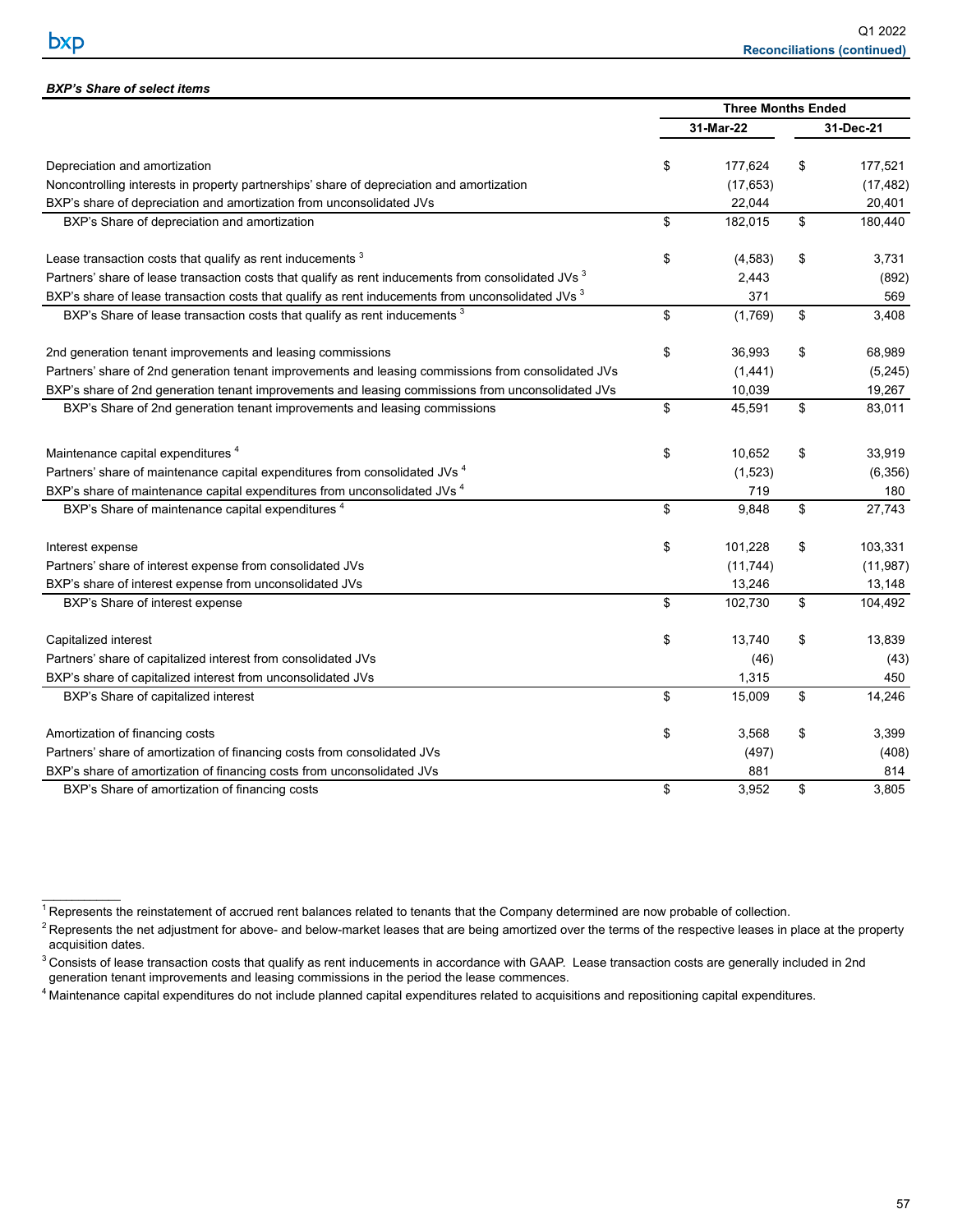for the three months ended March 31, 2022 (unaudited and dollars in thousands)

| <b>CONSOLIDATED JOINT VENTURES</b>                                                         | <b>767 Fifth Avenue</b><br>(The GM Building) |                          |                      | <b>Norges Joint Ventures</b><br><b>Times Square Tower</b><br>601 Lexington Avenue<br>One Five Nine East 53rd Street<br>100 Federal Street<br><b>Atlantic Wharf Office</b> |                      | <b>Total Consolidated</b><br><b>Joint Ventures</b> |
|--------------------------------------------------------------------------------------------|----------------------------------------------|--------------------------|----------------------|---------------------------------------------------------------------------------------------------------------------------------------------------------------------------|----------------------|----------------------------------------------------|
| Revenue                                                                                    |                                              |                          |                      |                                                                                                                                                                           |                      |                                                    |
| Lease $1$                                                                                  | \$                                           | 73,915                   | \$                   | 101,768                                                                                                                                                                   | \$                   | 175,683                                            |
| Straight-line rent                                                                         |                                              | 2,619                    |                      | (315)                                                                                                                                                                     |                      | 2,304                                              |
| Fair value lease revenue                                                                   |                                              | 208                      |                      | 81                                                                                                                                                                        |                      | 289                                                |
| Termination income                                                                         |                                              |                          |                      | 492                                                                                                                                                                       |                      | 492                                                |
| Total lease revenue                                                                        |                                              | 76,742                   |                      | 102,026                                                                                                                                                                   |                      | 178,768                                            |
| Parking and other                                                                          |                                              |                          |                      | 1,200                                                                                                                                                                     |                      | 1,200                                              |
| Total rental revenue <sup>2</sup>                                                          |                                              | 76,742                   |                      | 103,226                                                                                                                                                                   |                      | 179,968                                            |
| Expenses                                                                                   |                                              |                          |                      |                                                                                                                                                                           |                      |                                                    |
| Operating                                                                                  |                                              | 28,829                   |                      | 37,888                                                                                                                                                                    |                      | 66,717                                             |
| Net Operating Income (NOI)                                                                 |                                              | 47,913                   |                      | 65,338                                                                                                                                                                    |                      | 113,251                                            |
| Other income (expense)                                                                     |                                              |                          |                      |                                                                                                                                                                           |                      |                                                    |
| Development and management services revenue                                                |                                              |                          |                      | 3                                                                                                                                                                         |                      | 3                                                  |
| Interest and other income                                                                  |                                              | 1                        |                      | 92                                                                                                                                                                        |                      | 93                                                 |
| Interest expense                                                                           |                                              | (20, 841)                |                      | (7, 577)                                                                                                                                                                  |                      | (28, 418)                                          |
| Depreciation and amortization expense                                                      |                                              | (16, 901)                |                      | (22, 867)                                                                                                                                                                 |                      | (39,768)                                           |
| General and administrative expense                                                         |                                              | (138)                    |                      | (108)                                                                                                                                                                     |                      | (246)                                              |
| Total other income (expense)                                                               |                                              | (37, 879)                |                      | (30, 457)                                                                                                                                                                 |                      | (68, 336)                                          |
| Net income                                                                                 |                                              | 10,034                   | \$                   | 34,881                                                                                                                                                                    | \$                   | 44,915                                             |
| BXP's nominal ownership percentage                                                         | 60.00%                                       |                          |                      | 55.00%                                                                                                                                                                    |                      |                                                    |
| Partners' share of NOI (after income allocation to private REIT shareholders) <sup>3</sup> | \$                                           | 18,529                   | \$                   | 28,526                                                                                                                                                                    | \$                   | 47,055                                             |
| BXP's share of NOI (after income allocation to private REIT shareholders)                  | $\sqrt{3}$                                   | 29,384                   | $\sqrt{\frac{2}{3}}$ | 36,812                                                                                                                                                                    | \$                   | 66,196                                             |
| Unearned portion of capitalized fees <sup>4</sup>                                          | $\overline{\mathbb{S}}$                      | (164)                    | \$                   | 757                                                                                                                                                                       | \$                   | 593                                                |
| Partners' share of select items 3                                                          |                                              |                          |                      |                                                                                                                                                                           |                      |                                                    |
| Partners' share of parking and other revenue                                               | \$                                           | $\overline{\phantom{0}}$ | \$                   | 540                                                                                                                                                                       | \$                   | 540                                                |
| Partners' share of hedge amortization                                                      | $\frac{1}{2}$                                | 144                      | $\,$                 |                                                                                                                                                                           | \$                   | 144                                                |
| Partners' share of amortization of financing costs                                         | $\frac{1}{2}$                                | 346                      | $\,$                 | 151                                                                                                                                                                       | $\pmb{\mathfrak{s}}$ | 497                                                |
| Partners' share of depreciation and amortization related to capitalized fees               | $\frac{1}{2}$                                | 358                      | $\,$                 | 441                                                                                                                                                                       | $\frac{1}{2}$        | 799                                                |
| Partners' share of capitalized interest                                                    | $\frac{1}{2}$                                | 46                       | \$                   |                                                                                                                                                                           | \$                   | 46                                                 |
| Partners' share of lease transaction costs that qualify as rent inducements                | \$                                           |                          | $\,$                 | 2,443                                                                                                                                                                     | \$                   | 2,443                                              |
| Partners' share of management and other fees                                               | $\frac{3}{2}$                                | 638                      | \$                   | 883                                                                                                                                                                       | \$                   | 1,521                                              |
| Partners' share of basis differential depreciation and amortization expense                |                                              | (17)                     | \$                   | (180)                                                                                                                                                                     | \$                   | (197)                                              |
| Partners' share of basis differential interest and other adjustments                       | $\frac{3}{3}$                                | (4)                      | $\sqrt{\frac{2}{3}}$ | 40                                                                                                                                                                        | \$                   | 36                                                 |
| Reconciliation of Partners' share of EBITDAre <sup>5</sup>                                 |                                              |                          |                      |                                                                                                                                                                           |                      |                                                    |
| Partners' NCI                                                                              | \$                                           | 3,037                    | \$                   | 14,512                                                                                                                                                                    | \$                   | 17,549                                             |
| Add:                                                                                       |                                              |                          |                      |                                                                                                                                                                           |                      |                                                    |
| Partners' share of interest expense after BXP's basis differential                         |                                              | 8,334                    |                      | 3,410                                                                                                                                                                     |                      | 11,744                                             |
| Partners' share of depreciation and amortization expense after BXP's basis<br>differential |                                              | 7,101                    |                      | 10,552                                                                                                                                                                    |                      | 17,653                                             |
| Partners' share of EBITDAre                                                                | \$                                           | 18,472                   | \$                   | 28,474                                                                                                                                                                    | \$                   | 46,946                                             |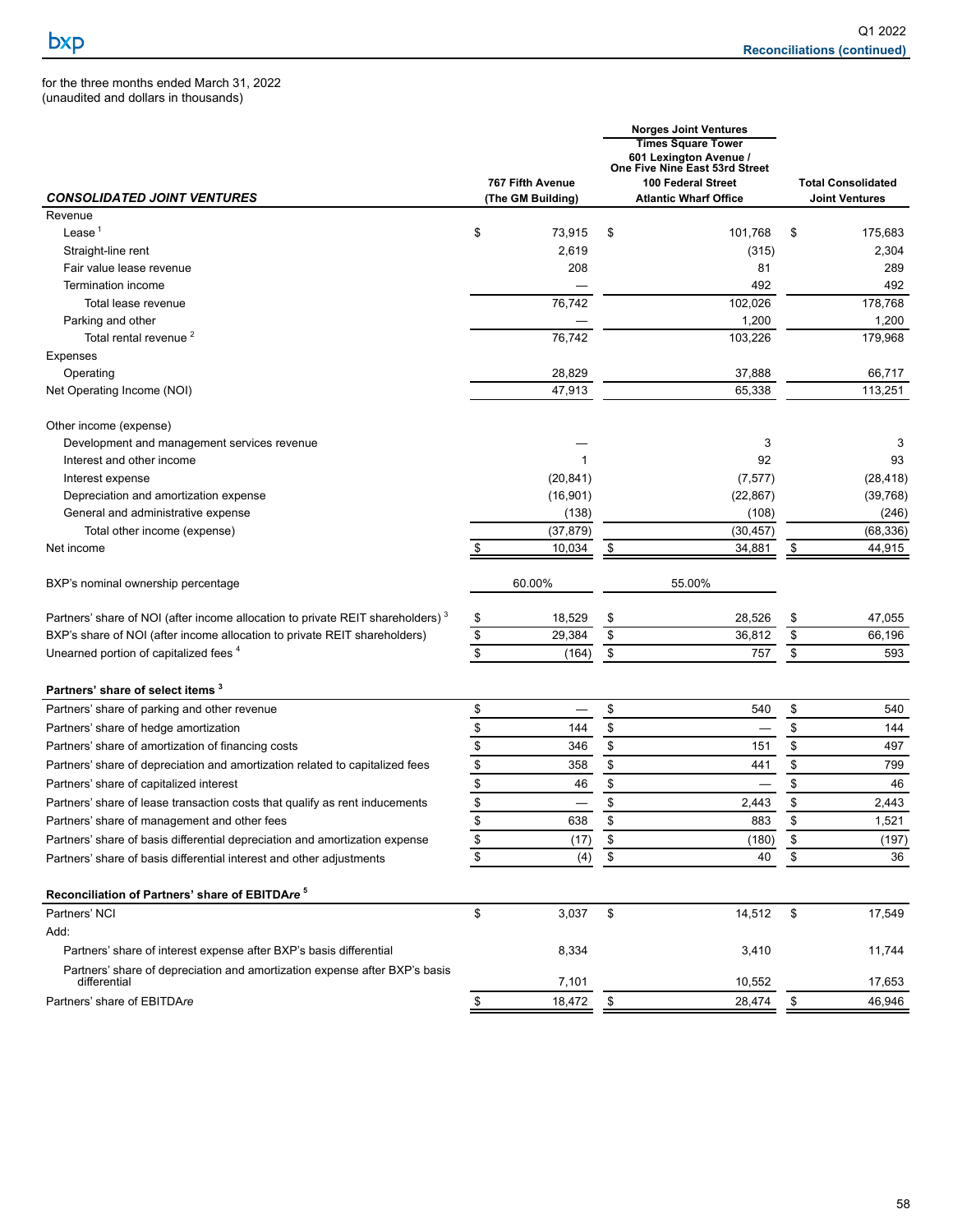$\mathcal{L}=\mathcal{L}^{\mathcal{L}}$ 

for the three months ended March 31, 2022 (unaudited and dollars in thousands)

## *CONSOLIDATED JOINT VENTURES*

| Reconciliation of Partners' share of Net Operating Income (Loss) (NOI) <sup>3</sup>                   | 767 Fifth Avenue<br>(The GM Building) | <b>Norges Joint Ventures</b><br><b>Times Square Tower</b><br>601 Lexington Avenue /<br>One Five Nine East 53rd Street<br>100 Federal Street<br><b>Atlantic Wharf Office</b> |    | <b>Total Consolidated</b><br><b>Joint Ventures</b> |
|-------------------------------------------------------------------------------------------------------|---------------------------------------|-----------------------------------------------------------------------------------------------------------------------------------------------------------------------------|----|----------------------------------------------------|
| Rental revenue <sup>2</sup>                                                                           | \$<br>30,697                          | \$<br>46,452                                                                                                                                                                | \$ | 77,149                                             |
| Less: Termination income                                                                              |                                       | 221                                                                                                                                                                         |    | 221                                                |
| Rental revenue (excluding termination income) <sup>2</sup>                                            | 30,697                                | 46,231                                                                                                                                                                      |    | 76,928                                             |
| Less: Operating expenses (including partners' share of management and other<br>fees)                  | 12,168                                | 17,926                                                                                                                                                                      |    | 30,094                                             |
| Income allocation to private REIT shareholders                                                        |                                       |                                                                                                                                                                             |    |                                                    |
| NOI (excluding termination income and after income allocation to private REIT<br>shareholders)        | 18,529                                | 28,305                                                                                                                                                                      |    | 46,834                                             |
| Rental revenue (excluding termination income) <sup>2</sup>                                            | \$<br>30,697                          | \$<br>46,231                                                                                                                                                                | S  | 76.928                                             |
| Less: Straight-line rent                                                                              | 1,048                                 | $(142)^2$                                                                                                                                                                   |    | 906                                                |
| Fair value lease revenue                                                                              | 83                                    | 36                                                                                                                                                                          |    | 119                                                |
| Lease transaction costs that qualify as rent inducements<br>Add:                                      |                                       | (2, 443)                                                                                                                                                                    |    | (2, 443)                                           |
| Subtotal                                                                                              | 29,566                                | 43,894                                                                                                                                                                      |    | 73,460                                             |
| Less: Operating expenses (including partners' share of management and other<br>fees)                  | 12,168                                | 17,926                                                                                                                                                                      |    | 30,094                                             |
| Income allocation to private REIT shareholders                                                        |                                       |                                                                                                                                                                             |    |                                                    |
| NOI - cash (excluding termination income and after income allocation to private<br>REIT shareholders) | 17,398                                | 25,968                                                                                                                                                                      |    | 43,366                                             |
| Reconciliation of Partners' share of Revenue <sup>3</sup>                                             |                                       |                                                                                                                                                                             |    |                                                    |
| Rental revenue <sup>2</sup>                                                                           | \$<br>30,697                          | \$<br>46,452                                                                                                                                                                | \$ | 77,149                                             |
| Add: Development and management services revenue                                                      |                                       |                                                                                                                                                                             |    |                                                    |
| Revenue                                                                                               | \$<br>30.697                          | \$<br>46.453                                                                                                                                                                | \$ | 77.150                                             |

 $1$  Lease revenue includes recoveries from tenants and service income from tenants.

 $2$  See the Definitions and Reconciliations sections of this Supplemental package starting on page 52.

<sup>&</sup>lt;sup>3</sup> Amounts represent the partners' share based on their respective ownership percentage.

<sup>&</sup>lt;sup>4</sup> Capitalized fees are eliminated in consolidation and recognized over the life of the asset as depreciation and amortization are added back to the Company's net income.

<sup>&</sup>lt;sup>5</sup> Amounts represent the partners' share based on their respective ownership percentages and are adjusted for basis differentials and the allocations of management and other fees and depreciation and amortization related to capitalized fees.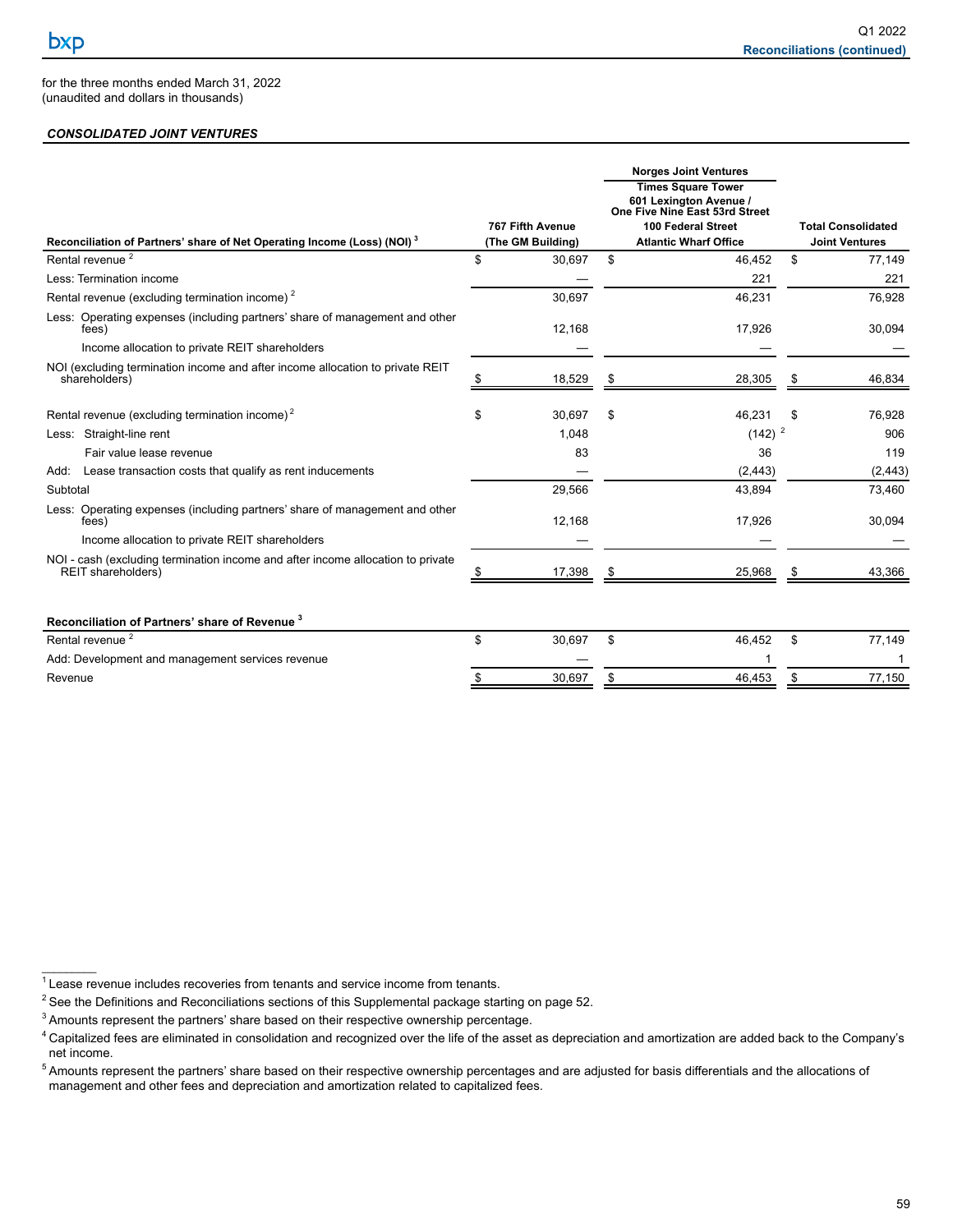for the three months ended March 31, 2022 (unaudited and dollars in thousands)

### *UNCONSOLIDATED JOINT VENTURES <sup>1</sup>*

|                                                                                        |                 | <b>Boston</b> |                 | Los<br>Angeles       |                 | New York |                                 | San<br>Francisco |                                 | Seattle  | Washington,<br>DC    |                | Total<br>Unconsolidated<br><b>Joint Ventures</b> |
|----------------------------------------------------------------------------------------|-----------------|---------------|-----------------|----------------------|-----------------|----------|---------------------------------|------------------|---------------------------------|----------|----------------------|----------------|--------------------------------------------------|
| Revenue                                                                                |                 |               |                 |                      |                 |          |                                 |                  |                                 |          |                      |                |                                                  |
| Lease $2$                                                                              | \$              | 18,986        | \$              | 25.228               | \$              | 3,599    | \$                              | 9,599            | \$                              | 7,212    | \$<br>24,873         | \$             | 89,497                                           |
| Straight-line rent                                                                     |                 | 5,826         |                 | 9,796                |                 | 54       |                                 | 1,503            |                                 | 550      | 7,270                |                | 24,999                                           |
| Reinstatement of straight-line rent                                                    |                 | 2,004         |                 | 307                  |                 |          |                                 |                  |                                 |          | 207                  |                | 2,518                                            |
| Fair value lease revenue                                                               |                 |               |                 | 289                  |                 |          |                                 | 38               |                                 | 1,156    |                      |                | 1,483                                            |
| Termination income                                                                     |                 | 1,134         |                 | 77                   |                 |          |                                 |                  |                                 |          |                      |                | 1,211                                            |
| Total lease revenue                                                                    |                 | 27.950        |                 | 35,697               |                 | 3,653    |                                 | 11.140           |                                 | 8,918    | 32.350               |                | 119,708                                          |
| Parking and other                                                                      |                 | 29            |                 | 1,969                |                 |          |                                 | 45               |                                 | 509      | 1,506                |                | 4,058                                            |
| Total rental revenue <sup>3</sup>                                                      |                 | 27,979        |                 | 37.666               |                 | 3,653    |                                 | 11.185           |                                 | 9,427    | 33.856               |                | 123,766                                          |
| <b>Expenses</b>                                                                        |                 |               |                 |                      |                 |          |                                 |                  |                                 |          |                      |                |                                                  |
| Operating                                                                              |                 | 8,595         |                 | 12,146               |                 | 4,328    |                                 | 4,399            |                                 | 3,623    | 12,305               |                | 45,396                                           |
| Net operating income/(loss)                                                            |                 | 19,384        |                 | 25,520               |                 | (675)    |                                 | 6,786            |                                 | 5,804    | 21,551               |                | 78,370                                           |
| Other income/(expense)                                                                 |                 |               |                 |                      |                 |          |                                 |                  |                                 |          |                      |                |                                                  |
| Development and management<br>services revenue                                         |                 |               |                 |                      |                 | 575      |                                 | 145              |                                 |          |                      |                | 720                                              |
| Interest and other income                                                              |                 |               |                 | 5                    |                 |          |                                 |                  |                                 |          |                      |                | 5                                                |
| Interest expense                                                                       |                 | (4,096)       |                 | (11, 742)            |                 | (2,558)  |                                 | (3)              |                                 | (1,571)  | (10, 403)            |                | (30, 373)                                        |
| Depreciation and amortization expense                                                  |                 | (9,618)       |                 | (12,664)             |                 | (2,756)  |                                 | (5, 310)         |                                 | (4, 773) | (9,543)              |                | (44, 664)                                        |
| General and administrative expense                                                     |                 | (30)          |                 | (13)                 |                 | (159)    |                                 | (7)              |                                 | (2)      | (34)                 |                | (245)                                            |
| Loss from early extinguishment of debt                                                 |                 |               |                 |                      |                 |          |                                 |                  |                                 |          | (1, 327)             |                | (1, 327)                                         |
| Total other income/(expense)                                                           |                 | (13, 744)     |                 | (24, 414)            |                 | (4,898)  |                                 | (5, 175)         |                                 | (6, 346) | (21, 307)            |                | (75, 884)                                        |
| Net income/(loss)                                                                      | \$              | 5,640         | \$              | 1,106                | \$              | (5, 573) | \$                              | 1,611            | \$                              | (542)    | \$<br>244            | \$             | 2,486                                            |
| BXP's share of reinstatement of straight-                                              |                 |               |                 |                      |                 |          |                                 |                  |                                 |          |                      |                |                                                  |
| line rent                                                                              | \$              | 1,002         | \$              | 169                  | \$              |          | \$<br>$\overline{\mathfrak{s}}$ |                  | \$<br>$\overline{\mathfrak{s}}$ |          | \$<br>104<br>5       | \$             | 1,275                                            |
| BXP's share of parking and other revenue                                               | $\overline{\$}$ | 15            | $\overline{\$}$ | 1,044                | $\overline{\$}$ |          |                                 | 23               |                                 | 171      | \$<br>513            | \$             | 1,766                                            |
| BXP's share of amortization of financing<br>costs                                      | \$              | 209           | \$              | 85                   | \$              | 79       | \$                              |                  | \$                              | 29       | \$<br>5<br>479       | \$             | 881                                              |
| BXP's share of capitalized interest                                                    | $\overline{\$}$ |               | \$              |                      | $\overline{\$}$ | 1,315    | \$                              |                  | $\overline{\$}$                 |          | \$<br>5              | \$             | 1,315                                            |
| BXP's share of non-cash termination<br>income adjustment (fair value lease<br>amounts) | \$              |               | \$              |                      | \$              |          | \$                              |                  | \$                              |          | \$                   | \$             |                                                  |
|                                                                                        |                 |               |                 |                      |                 |          |                                 |                  |                                 |          |                      |                |                                                  |
| Income/(loss) from unconsolidated joint<br>ventures                                    | \$              | 2.705         | \$              | (238)                | \$              | (1,965)  | \$                              | 237              | \$                              | (182)    | \$<br>1.632 $5$ \$   |                | 2,189                                            |
| Add:                                                                                   |                 |               |                 |                      |                 |          |                                 |                  |                                 |          |                      |                |                                                  |
| BXP's share of interest expense                                                        |                 | 2.049         |                 | 6,212                |                 | 1,060    |                                 | $\overline{2}$   |                                 | 529      | $3.394$ <sup>5</sup> |                | 13,246                                           |
| BXP's share of depreciation and<br>amortization expense                                |                 | 4,922         |                 | $7,778$ <sup>6</sup> |                 | 1.004    |                                 | $3,145$ $^7$     |                                 | 1.607    | 3,588 $5$            |                | 22,044                                           |
| BXP's share of loss from early<br>extinguishment of debt                               |                 |               |                 |                      |                 |          |                                 |                  |                                 |          | 265                  |                | 265                                              |
| BXP's share of EBITDAre                                                                | \$              | 9,676         | \$              | 6<br>13,752          | \$              | 99       | \$                              | 3,384            | \$                              | 1,954    | \$<br>8,879          | $5\frac{1}{9}$ | 37.744                                           |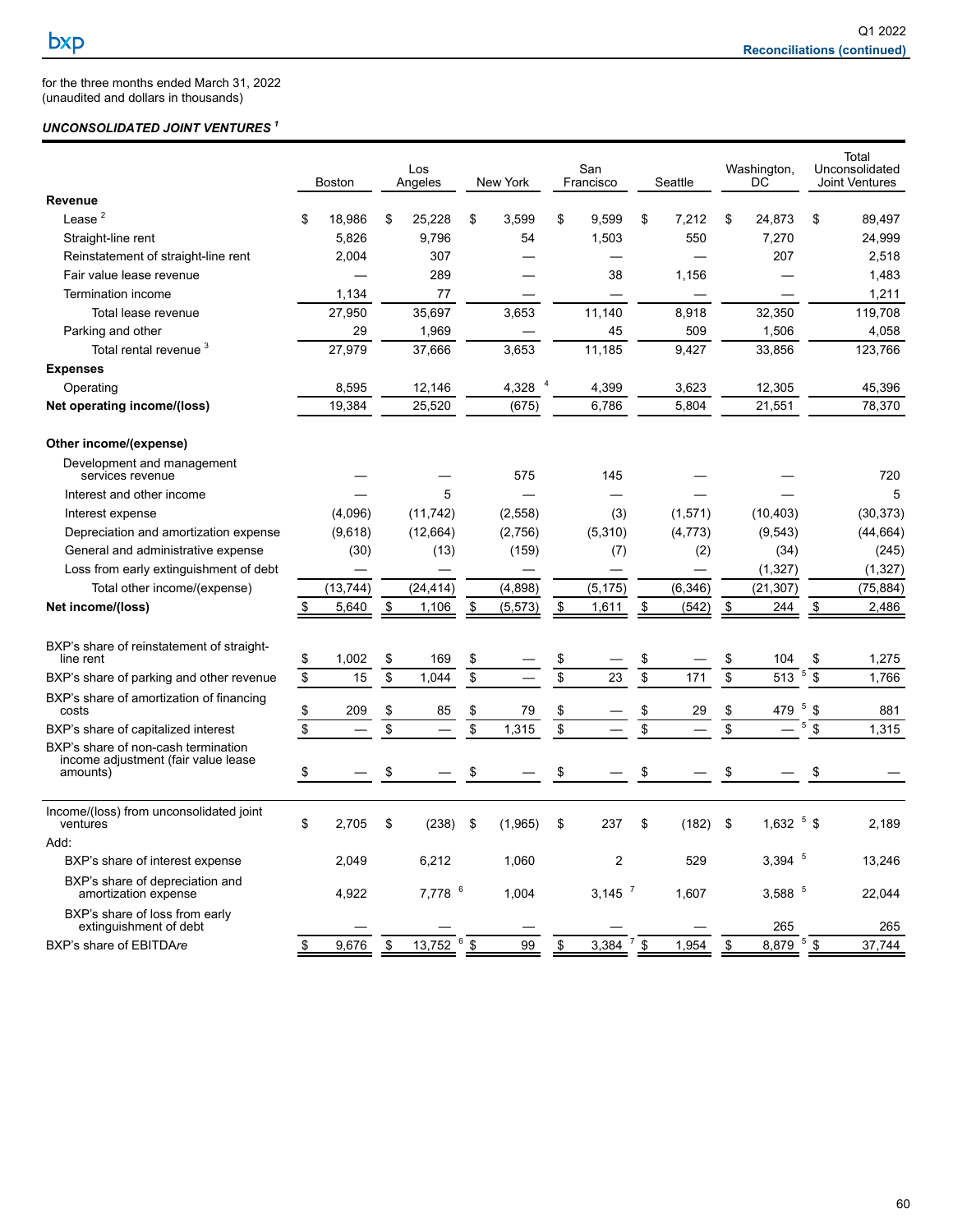## *UNCONSOLIDATED JOINT VENTURES <sup>1</sup>*

| $7\frac{1}{9}$<br>$20,172^{6}$<br>13,510 $5\overline{\$}$<br>BXP's share of rental revenue <sup>3</sup><br>\$<br>\$<br>5,381<br>\$.<br>13.990<br>1,827<br>\$<br>3.174<br>58,054<br>-5<br>4,619<br>4,297<br>6,415<br>1,983<br>2,200<br>1,219<br>20,733<br>BXP's share of operating expenses<br>$13,757^{6}$<br>$\overline{7}$<br>8,891 5<br>3,181<br>9,693<br>(156)<br>1,955<br>37,321<br>BXP's share of net operating income/(loss)<br>BXP's share of termination income<br>567<br>39<br>606<br>BXP's share of net operating income/(loss)<br>8,891 5<br>(156)<br>9,126<br>13,718<br>3,181<br>1,955<br>36,715<br>(excluding termination income)<br>Less:<br>$5,278$ $6$<br>759 7<br>$3,660$ $^{5}$<br>27<br>3,915<br>184<br>13,823<br>BXP's share of straight-line rent<br>6<br>$(200)^7$<br>460<br>649<br>389<br>BXP's share of fair value lease revenue<br>Add:<br>BXP's share of straight-line ground<br>145<br>145<br>rent expense adjustment<br>BXP's share of lease transaction costs<br>$174$ <sup>5</sup><br>185<br>12<br>371<br>that qualify as rent inducements<br>BXP's share of net operating income/(loss)<br>8,165<br>(38)<br>2,622<br>5,405<br>\$<br>5,211<br>\$<br>1,394<br>22,759<br>- cash (excluding termination income)<br>\$<br>\$.<br>Reconciliation of BXP's share of<br><b>Revenue</b><br>$20,172$ 6 \$<br>5,381 $^7$ \$<br>13,510 $5$ \$<br>BXP's share of rental revenue 3<br>\$<br>\$<br>\$<br>\$<br>1,827<br>3,174<br>13,990<br>58,054<br>Add:<br>BXP's share of development and<br>288<br>73<br>361<br>management services revenue<br>6<br>\$<br>\$<br>\$<br>5,454<br>58,415<br>BXP's share of revenue<br>13,990<br>20,172<br>2,115<br>3.174<br>\$<br>13,510 | Reconciliation of BXP's share of Net<br><b>Operating Income/(Loss)</b> | <b>Boston</b> | Los<br>Angeles | New York | San<br>Francisco | Seattle | Washington,<br>DC | Total<br>Unconsolidated<br><b>Joint Ventures</b> |
|-------------------------------------------------------------------------------------------------------------------------------------------------------------------------------------------------------------------------------------------------------------------------------------------------------------------------------------------------------------------------------------------------------------------------------------------------------------------------------------------------------------------------------------------------------------------------------------------------------------------------------------------------------------------------------------------------------------------------------------------------------------------------------------------------------------------------------------------------------------------------------------------------------------------------------------------------------------------------------------------------------------------------------------------------------------------------------------------------------------------------------------------------------------------------------------------------------------------------------------------------------------------------------------------------------------------------------------------------------------------------------------------------------------------------------------------------------------------------------------------------------------------------------------------------------------------------------------------------------------------------------------------------------------------------------------------|------------------------------------------------------------------------|---------------|----------------|----------|------------------|---------|-------------------|--------------------------------------------------|
|                                                                                                                                                                                                                                                                                                                                                                                                                                                                                                                                                                                                                                                                                                                                                                                                                                                                                                                                                                                                                                                                                                                                                                                                                                                                                                                                                                                                                                                                                                                                                                                                                                                                                           |                                                                        |               |                |          |                  |         |                   |                                                  |
|                                                                                                                                                                                                                                                                                                                                                                                                                                                                                                                                                                                                                                                                                                                                                                                                                                                                                                                                                                                                                                                                                                                                                                                                                                                                                                                                                                                                                                                                                                                                                                                                                                                                                           |                                                                        |               |                |          |                  |         |                   |                                                  |
|                                                                                                                                                                                                                                                                                                                                                                                                                                                                                                                                                                                                                                                                                                                                                                                                                                                                                                                                                                                                                                                                                                                                                                                                                                                                                                                                                                                                                                                                                                                                                                                                                                                                                           |                                                                        |               |                |          |                  |         |                   |                                                  |
|                                                                                                                                                                                                                                                                                                                                                                                                                                                                                                                                                                                                                                                                                                                                                                                                                                                                                                                                                                                                                                                                                                                                                                                                                                                                                                                                                                                                                                                                                                                                                                                                                                                                                           | Less:                                                                  |               |                |          |                  |         |                   |                                                  |
|                                                                                                                                                                                                                                                                                                                                                                                                                                                                                                                                                                                                                                                                                                                                                                                                                                                                                                                                                                                                                                                                                                                                                                                                                                                                                                                                                                                                                                                                                                                                                                                                                                                                                           |                                                                        |               |                |          |                  |         |                   |                                                  |
|                                                                                                                                                                                                                                                                                                                                                                                                                                                                                                                                                                                                                                                                                                                                                                                                                                                                                                                                                                                                                                                                                                                                                                                                                                                                                                                                                                                                                                                                                                                                                                                                                                                                                           |                                                                        |               |                |          |                  |         |                   |                                                  |
|                                                                                                                                                                                                                                                                                                                                                                                                                                                                                                                                                                                                                                                                                                                                                                                                                                                                                                                                                                                                                                                                                                                                                                                                                                                                                                                                                                                                                                                                                                                                                                                                                                                                                           |                                                                        |               |                |          |                  |         |                   |                                                  |
|                                                                                                                                                                                                                                                                                                                                                                                                                                                                                                                                                                                                                                                                                                                                                                                                                                                                                                                                                                                                                                                                                                                                                                                                                                                                                                                                                                                                                                                                                                                                                                                                                                                                                           |                                                                        |               |                |          |                  |         |                   |                                                  |
|                                                                                                                                                                                                                                                                                                                                                                                                                                                                                                                                                                                                                                                                                                                                                                                                                                                                                                                                                                                                                                                                                                                                                                                                                                                                                                                                                                                                                                                                                                                                                                                                                                                                                           |                                                                        |               |                |          |                  |         |                   |                                                  |
|                                                                                                                                                                                                                                                                                                                                                                                                                                                                                                                                                                                                                                                                                                                                                                                                                                                                                                                                                                                                                                                                                                                                                                                                                                                                                                                                                                                                                                                                                                                                                                                                                                                                                           |                                                                        |               |                |          |                  |         |                   |                                                  |
|                                                                                                                                                                                                                                                                                                                                                                                                                                                                                                                                                                                                                                                                                                                                                                                                                                                                                                                                                                                                                                                                                                                                                                                                                                                                                                                                                                                                                                                                                                                                                                                                                                                                                           |                                                                        |               |                |          |                  |         |                   |                                                  |
|                                                                                                                                                                                                                                                                                                                                                                                                                                                                                                                                                                                                                                                                                                                                                                                                                                                                                                                                                                                                                                                                                                                                                                                                                                                                                                                                                                                                                                                                                                                                                                                                                                                                                           |                                                                        |               |                |          |                  |         |                   |                                                  |
|                                                                                                                                                                                                                                                                                                                                                                                                                                                                                                                                                                                                                                                                                                                                                                                                                                                                                                                                                                                                                                                                                                                                                                                                                                                                                                                                                                                                                                                                                                                                                                                                                                                                                           |                                                                        |               |                |          |                  |         |                   |                                                  |
|                                                                                                                                                                                                                                                                                                                                                                                                                                                                                                                                                                                                                                                                                                                                                                                                                                                                                                                                                                                                                                                                                                                                                                                                                                                                                                                                                                                                                                                                                                                                                                                                                                                                                           |                                                                        |               |                |          |                  |         |                   |                                                  |
|                                                                                                                                                                                                                                                                                                                                                                                                                                                                                                                                                                                                                                                                                                                                                                                                                                                                                                                                                                                                                                                                                                                                                                                                                                                                                                                                                                                                                                                                                                                                                                                                                                                                                           |                                                                        |               |                |          |                  |         |                   |                                                  |
|                                                                                                                                                                                                                                                                                                                                                                                                                                                                                                                                                                                                                                                                                                                                                                                                                                                                                                                                                                                                                                                                                                                                                                                                                                                                                                                                                                                                                                                                                                                                                                                                                                                                                           |                                                                        |               |                |          |                  |         |                   |                                                  |
|                                                                                                                                                                                                                                                                                                                                                                                                                                                                                                                                                                                                                                                                                                                                                                                                                                                                                                                                                                                                                                                                                                                                                                                                                                                                                                                                                                                                                                                                                                                                                                                                                                                                                           |                                                                        |               |                |          |                  |         |                   |                                                  |
|                                                                                                                                                                                                                                                                                                                                                                                                                                                                                                                                                                                                                                                                                                                                                                                                                                                                                                                                                                                                                                                                                                                                                                                                                                                                                                                                                                                                                                                                                                                                                                                                                                                                                           |                                                                        |               |                |          |                  |         |                   |                                                  |

 $\mathcal{L}_\text{max}$ 

 $1$  For information on the properties included for each region and the Company's percentage ownership in each property, see pages 20-23.

 $2$  Lease revenue includes recoveries from tenants and service income from tenants.

<sup>&</sup>lt;sup>3</sup> See the Definitions and Reconciliations sections of this Supplemental package starting on page 52.

<sup>&</sup>lt;sup>4</sup> Includes approximately \$290 of straight-line ground rent expense.

<sup>&</sup>lt;sup>5</sup> Reflects the allocation percentages pursuant to the achievement of specified investment return thresholds as provided for in the joint venture agreement of 901 New York Avenue.

 $6$  The Company's purchase price allocation under ASC 805 for Colorado Center differs from the historical basis of the venture resulting in the majority of the basis differential for this region.

 $^7$ The Company's purchase price allocation under ASC 805 for Gateway Commons differs from the historical basis of the venture resulting in the majority of the basis differential for this region.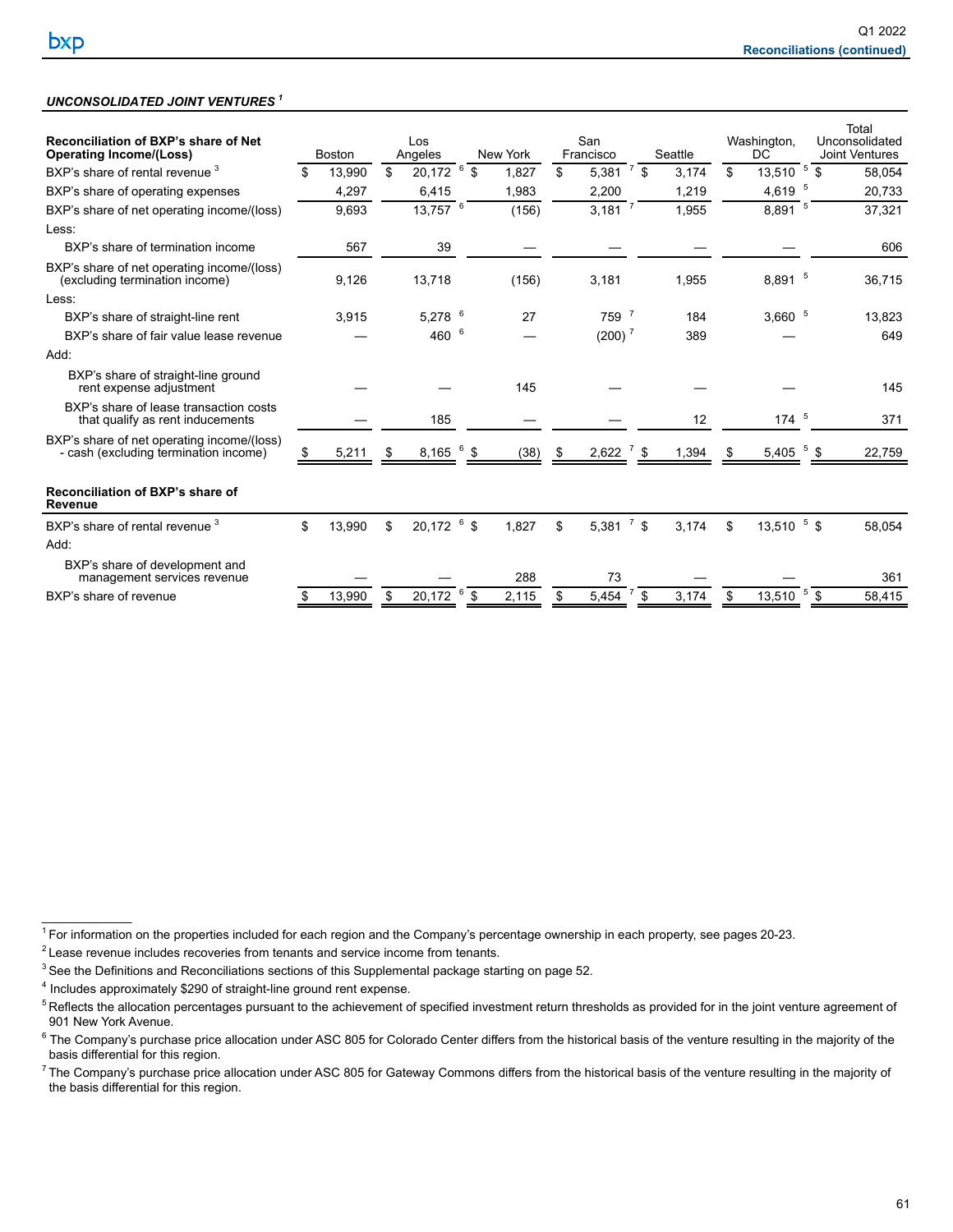# **Reconciliation of Net income attributable to Boston Properties, Inc. common shareholders to**

**BXP's Share of same property net operating income (NOI)** (dollars in thousands)

|                                                                                                        |    | <b>Three Months Ended</b> |               |
|--------------------------------------------------------------------------------------------------------|----|---------------------------|---------------|
|                                                                                                        |    | 31-Dec-21                 | 31-Dec-20     |
| Net income attributable to Boston Properties, Inc. common shareholders                                 | \$ | 184,537                   | \$<br>7,310   |
| Preferred dividends                                                                                    |    |                           | 2,625         |
| Net income attributable to Boston Properties, Inc.                                                     |    | 184,537                   | 9,935         |
| Net income attributable to noncontrolling interests:                                                   |    |                           |               |
| Noncontrolling interest - common units of the Operating Partnership                                    |    | 20,544                    | 990           |
| Noncontrolling interest in property partnerships                                                       |    | 18,204                    | 13,980        |
|                                                                                                        |    | 223,285                   |               |
| Net income                                                                                             |    |                           | 24,905        |
| Add:                                                                                                   |    |                           |               |
| Interest expense                                                                                       |    | 103,331                   | 111,991       |
| Losses from early extinguishments of debt                                                              |    | 44,284                    |               |
| Loss from unconsolidated joint ventures                                                                |    | 825                       | 79,700        |
| Depreciation and amortization expense                                                                  |    | 177,521                   | 168,013       |
| <b>Transaction costs</b>                                                                               |    | 2,066                     | 277           |
| Payroll and related costs from management services contracts                                           |    | 3,321                     | 3,009         |
| General and administrative expense                                                                     |    | 33,649                    | 31,053        |
| Less:                                                                                                  |    |                           |               |
| Interest and other income (loss)                                                                       |    | 1,564                     | 1,676         |
| Gains from investments in securities                                                                   |    | 1,882                     | 4,296         |
| Gains on sales of real estate                                                                          |    | 115,556                   | 5,259         |
| Direct reimbursements of payroll and related costs from management services contracts                  |    | 3,321                     | 3,009         |
| Development and management services revenue                                                            |    | 7,516                     | 6,356         |
|                                                                                                        |    |                           |               |
| Net Operating Income (NOI)                                                                             |    | 458,443                   | 398,352       |
| Add:                                                                                                   |    |                           |               |
| BXP's share of NOI from unconsolidated joint ventures                                                  |    | 33,278                    | 13,336        |
| Less:                                                                                                  |    |                           |               |
| Partners' share of NOI from consolidated joint ventures (after income allocation to private REIT       |    |                           |               |
| shareholders)                                                                                          |    | 47,841                    | 40,639        |
| BXP's Share of NOI                                                                                     |    | 443,880                   | 371,049       |
| Less:                                                                                                  |    |                           |               |
| Termination income                                                                                     |    | (16)                      | 551           |
| BXP's share of termination income from unconsolidated joint ventures                                   |    | 88                        | 771           |
| Add:                                                                                                   |    |                           |               |
| Partners' share of termination income from consolidated joint ventures                                 |    | (4)                       | 95            |
| BXP's Share of NOI (excluding termination income)                                                      | S  | 443,804                   | \$<br>369.822 |
|                                                                                                        |    |                           |               |
| Net Operating Income (NOI)                                                                             | \$ | 458,443                   | \$<br>398,352 |
|                                                                                                        |    |                           |               |
| Less:                                                                                                  |    |                           |               |
| Termination income                                                                                     |    | (16)                      | 551           |
| NOI from non Same Properties (excluding termination income)                                            |    | 8,587                     | 5,187         |
| Same Property NOI (excluding termination income)                                                       |    | 449,872                   | 392,614       |
| Less:                                                                                                  |    |                           |               |
| Partners' share of NOI from consolidated joint ventures (excluding termination income and after income |    |                           |               |
| allocation to private REIT shareholders)                                                               |    | 47,845                    | 40,544        |
| Add:                                                                                                   |    |                           |               |
| Partners' share of NOI from non Same Properties from consolidated joint ventures (excluding            |    |                           |               |
| termination income and after income allocation to private REIT shareholders)                           |    | 1,591                     | (76)          |
| BXP's share of NOI from unconsolidated joint ventures (excluding termination income)                   |    | 33,190                    | 12,565        |
| Less:                                                                                                  |    |                           |               |
| BXP's share of NOI from non Same Properties from unconsolidated joint ventures (excluding              |    |                           |               |
| termination income)                                                                                    |    | 7,696                     | 649           |
| BXP's Share of Same Property NOI (excluding termination income)                                        | \$ | 429,112                   | \$<br>363,910 |
|                                                                                                        |    |                           |               |
| Change in BXP's Share of Same Property NOI (excluding termination income)                              | \$ | 65,202                    |               |
| Change in BXP's Share of Same Property NOI (excluding termination income)                              |    | 17.9 %                    |               |
|                                                                                                        |    |                           |               |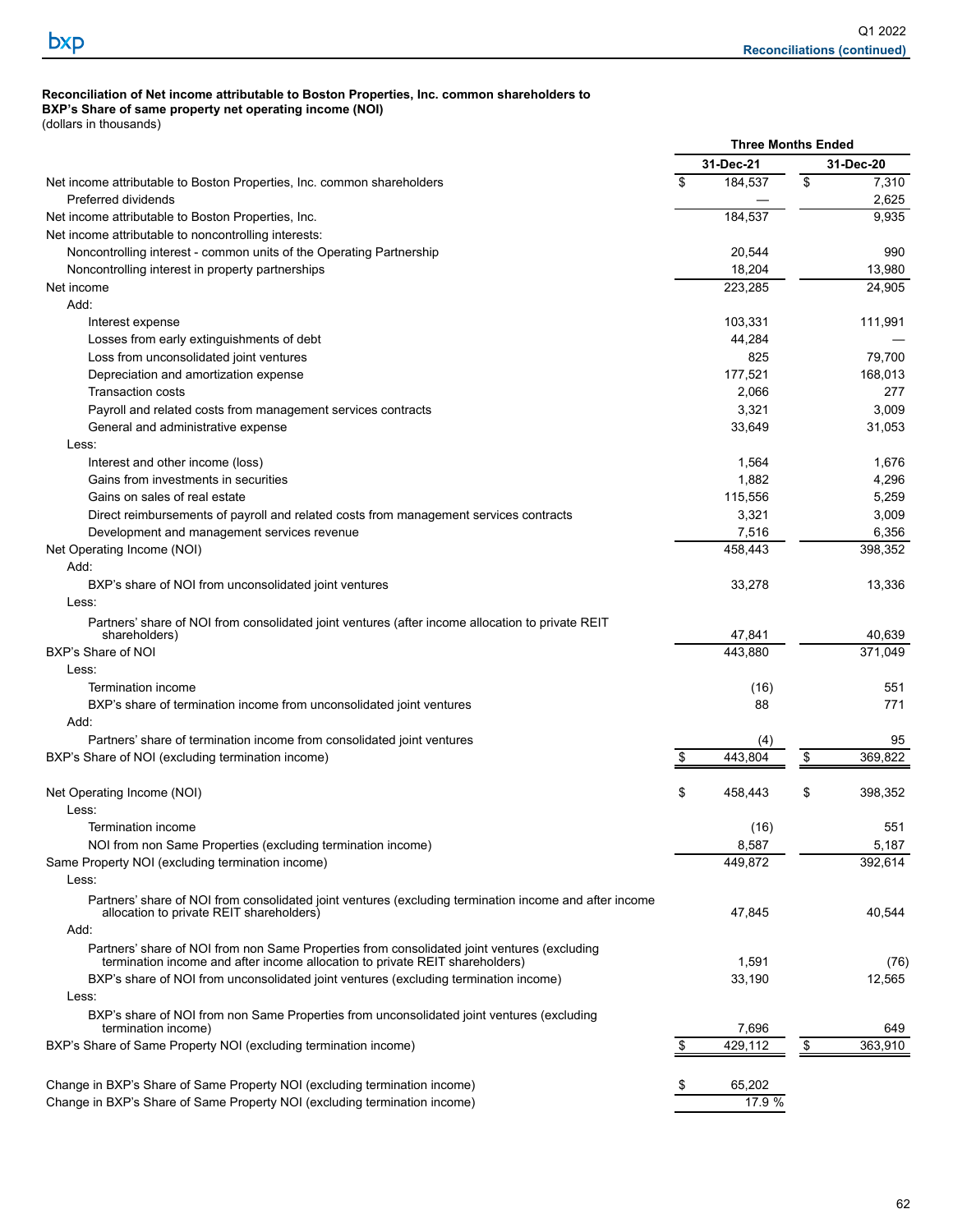$\mathcal{L}_\text{max}$ 

#### **Reconciliation of Net income attributable to Boston Properties, Inc. common shareholders to BXP's Share of same property net operating income (NOI) - cash**

(dollars in thousands)

| 31-Dec-21<br>31-Dec-20<br>\$<br>\$<br>184,537<br>Net income attributable to Boston Properties, Inc. common shareholders<br>7,310<br>2,625<br>Preferred dividends<br>Net income attributable to Boston Properties, Inc.<br>184.537<br>9,935<br>Net income attributable to noncontrolling interests:<br>20,544<br>990<br>Noncontrolling interest - common units of the Operating Partnership<br>18,204<br>13,980<br>Noncontrolling interest in property partnerships<br>223,285<br>24,905<br>Net income<br>Add:<br>103,331<br>111,991<br>Interest expense |
|---------------------------------------------------------------------------------------------------------------------------------------------------------------------------------------------------------------------------------------------------------------------------------------------------------------------------------------------------------------------------------------------------------------------------------------------------------------------------------------------------------------------------------------------------------|
|                                                                                                                                                                                                                                                                                                                                                                                                                                                                                                                                                         |
|                                                                                                                                                                                                                                                                                                                                                                                                                                                                                                                                                         |
|                                                                                                                                                                                                                                                                                                                                                                                                                                                                                                                                                         |
|                                                                                                                                                                                                                                                                                                                                                                                                                                                                                                                                                         |
|                                                                                                                                                                                                                                                                                                                                                                                                                                                                                                                                                         |
|                                                                                                                                                                                                                                                                                                                                                                                                                                                                                                                                                         |
|                                                                                                                                                                                                                                                                                                                                                                                                                                                                                                                                                         |
|                                                                                                                                                                                                                                                                                                                                                                                                                                                                                                                                                         |
|                                                                                                                                                                                                                                                                                                                                                                                                                                                                                                                                                         |
|                                                                                                                                                                                                                                                                                                                                                                                                                                                                                                                                                         |
| Losses from early extinguishments of debt<br>44,284                                                                                                                                                                                                                                                                                                                                                                                                                                                                                                     |
| Loss from unconsolidated joint ventures<br>825<br>79,700                                                                                                                                                                                                                                                                                                                                                                                                                                                                                                |
| Depreciation and amortization expense<br>177,521<br>168,013                                                                                                                                                                                                                                                                                                                                                                                                                                                                                             |
| <b>Transaction costs</b><br>2,066<br>277                                                                                                                                                                                                                                                                                                                                                                                                                                                                                                                |
| 3,009<br>3,321<br>Payroll and related costs from management services contracts                                                                                                                                                                                                                                                                                                                                                                                                                                                                          |
| 31,053<br>General and administrative expense<br>33,649                                                                                                                                                                                                                                                                                                                                                                                                                                                                                                  |
| Less:                                                                                                                                                                                                                                                                                                                                                                                                                                                                                                                                                   |
| Interest and other income (loss)<br>1,564<br>1,676                                                                                                                                                                                                                                                                                                                                                                                                                                                                                                      |
| 1,882<br>4,296<br>Gains from investments in securities                                                                                                                                                                                                                                                                                                                                                                                                                                                                                                  |
| Gains on sales of real estate<br>115,556<br>5,259                                                                                                                                                                                                                                                                                                                                                                                                                                                                                                       |
| 3,321<br>3,009<br>Direct reimbursements of payroll and related costs from management services contracts                                                                                                                                                                                                                                                                                                                                                                                                                                                 |
| 7,516<br>6,356<br>Development and management services revenue                                                                                                                                                                                                                                                                                                                                                                                                                                                                                           |
| 458,443<br>398,352<br>Net Operating Income (NOI)                                                                                                                                                                                                                                                                                                                                                                                                                                                                                                        |
| Less:                                                                                                                                                                                                                                                                                                                                                                                                                                                                                                                                                   |
| Straight-line rent<br>30,619<br>13,187                                                                                                                                                                                                                                                                                                                                                                                                                                                                                                                  |
| 1,412<br>614<br>Fair value lease revenue                                                                                                                                                                                                                                                                                                                                                                                                                                                                                                                |
| 551<br>Termination income<br>(16)                                                                                                                                                                                                                                                                                                                                                                                                                                                                                                                       |
| Add.                                                                                                                                                                                                                                                                                                                                                                                                                                                                                                                                                    |
| Straight-line ground rent expense adjustment 1<br>680<br>799                                                                                                                                                                                                                                                                                                                                                                                                                                                                                            |
| Lease transaction costs that qualify as rent inducements <sup>2</sup><br>3,731<br>1,333                                                                                                                                                                                                                                                                                                                                                                                                                                                                 |
| 430,839<br>386,132<br>NOI - cash (excluding termination income)                                                                                                                                                                                                                                                                                                                                                                                                                                                                                         |
| Less:                                                                                                                                                                                                                                                                                                                                                                                                                                                                                                                                                   |
| 5,098<br>NOI - cash from non Same Properties (excluding termination income)<br>4,749                                                                                                                                                                                                                                                                                                                                                                                                                                                                    |
| 425,741<br>381,383<br>Same Property NOI - cash (excluding termination income)                                                                                                                                                                                                                                                                                                                                                                                                                                                                           |
| Less:                                                                                                                                                                                                                                                                                                                                                                                                                                                                                                                                                   |
| Partners' share of NOI - cash from consolidated joint ventures (excluding termination income and after<br>income allocation to private REIT shareholders)<br>45,401<br>34,966                                                                                                                                                                                                                                                                                                                                                                           |
| Add:                                                                                                                                                                                                                                                                                                                                                                                                                                                                                                                                                    |
| Partners' share of NOI - cash from non Same Properties from consolidated joint ventures (excluding<br>termination income and after income allocation to private REIT shareholders)<br>1,163<br>(111)                                                                                                                                                                                                                                                                                                                                                    |
| 30,412<br>21,175<br>BXP's share of NOI - cash from unconsolidated joint ventures (excluding termination income)                                                                                                                                                                                                                                                                                                                                                                                                                                         |
| Less:                                                                                                                                                                                                                                                                                                                                                                                                                                                                                                                                                   |
| BXP's share of NOI - cash from non Same Properties from unconsolidated joint ventures (excluding                                                                                                                                                                                                                                                                                                                                                                                                                                                        |
| 7,524<br>629<br>termination income)                                                                                                                                                                                                                                                                                                                                                                                                                                                                                                                     |
| $\frac{1}{2}$<br>BXP's Share of Same Property NOI - cash (excluding termination income)<br>\$<br>404,391<br>366,852                                                                                                                                                                                                                                                                                                                                                                                                                                     |
| Change in BXP's Share of Same Property NOI - cash (excluding termination income)<br>\$<br>37,539                                                                                                                                                                                                                                                                                                                                                                                                                                                        |
| 10.2 %<br>Change in BXP's Share of Same Property NOI - cash (excluding termination income)                                                                                                                                                                                                                                                                                                                                                                                                                                                              |

<sup>&</sup>lt;sup>1</sup> In light of the front-ended, uneven rental payments required by the Company's 99-year ground and air rights lease for the 100 Clarendon Street garage and Back Bay Transit Station in Boston, MA, and to make period-to-period comparisons more meaningful to investors, the adjustment does not include the straight-line impact of approximately \$52 and \$144 for the three months ended December 31, 2021 and 2020, respectively. As of December 31, 2021, the Company has remaining lease payments aggregating approximately \$25.4 million, all of which it expects to incur by the end of 2024 with no payments thereafter. Under GAAP, the Company recognizes expense of \$(87) per quarter on a straight-line basis over the term of the lease. However, unlike more traditional ground and air rights leases, the timing and amounts of the rental payments by the Company correlate to the uneven timing and funding by the Company of capital expenditures related to improvements at Back Bay Transit Station. As a result, the amounts excluded from the adjustment each quarter through 2024 may vary significantly.

 $2$  Consists of lease transaction costs that qualify as rent inducements in accordance with GAAP.